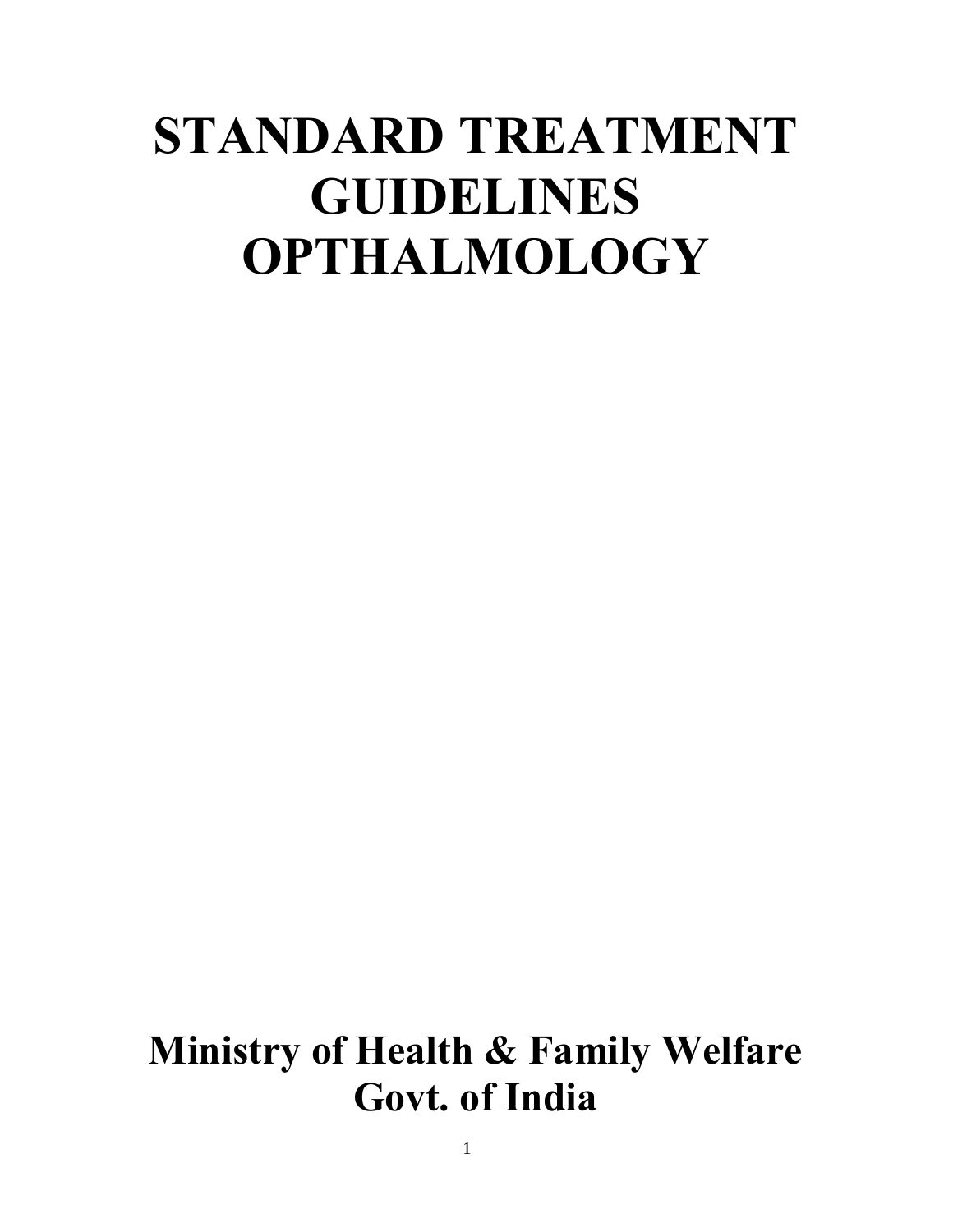#### **Contents**

|                |                                        | Page |
|----------------|----------------------------------------|------|
| S.No.          | <b>Topic</b>                           | No.  |
|                | <b>REFRACTIVE ERRORS</b>               | 4    |
| $\overline{2}$ | STRABISMUS AND AMBLYOPIA               | 23   |
| 3              | <b>CONJUNCTIVITIS</b>                  | 35   |
| 4              | <b>MICROBIAL KERATITIS</b>             | 45   |
| 5              | <b>CATARACT</b>                        | 57   |
| 6              | <b>DIABETIC RETINOPATHY</b>            | 68   |
| 7              | AGE RELATED MACULAR DEGENERATION (AMD) | 81   |
| 8              | <b>GLAUCOMA</b>                        | 88   |
| 9              | ANGLE CLOSURE DISEASE                  | 89   |
| 10             | PRIMARY OPEN ANGLE GLAUCOMA            | 103  |
| 11             | <b>INFECTIVE ENDOPHTHALMITIS</b>       | 113  |
| 12             | <b>CHRONIC DACRYOCYSTITIS</b>          | 124  |
| 13             | <b>RETINOBLASTOMA</b>                  | 133  |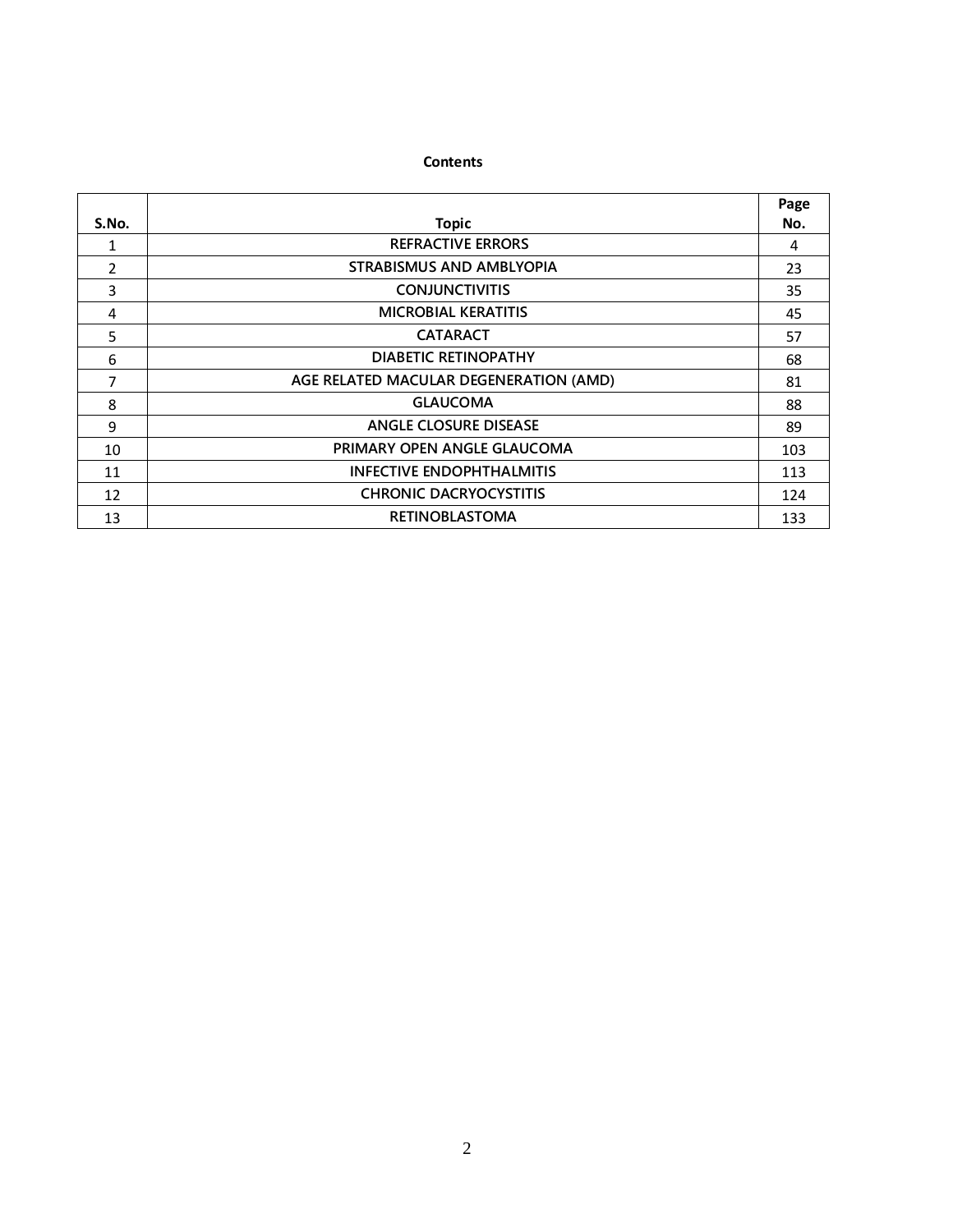# **Group Head Coordinator of Development Team**

**Dr. Venkatesh Prajna**

**Chief- Dept of Medical Education,**

**Aravind Eye Hospitals, Madurai**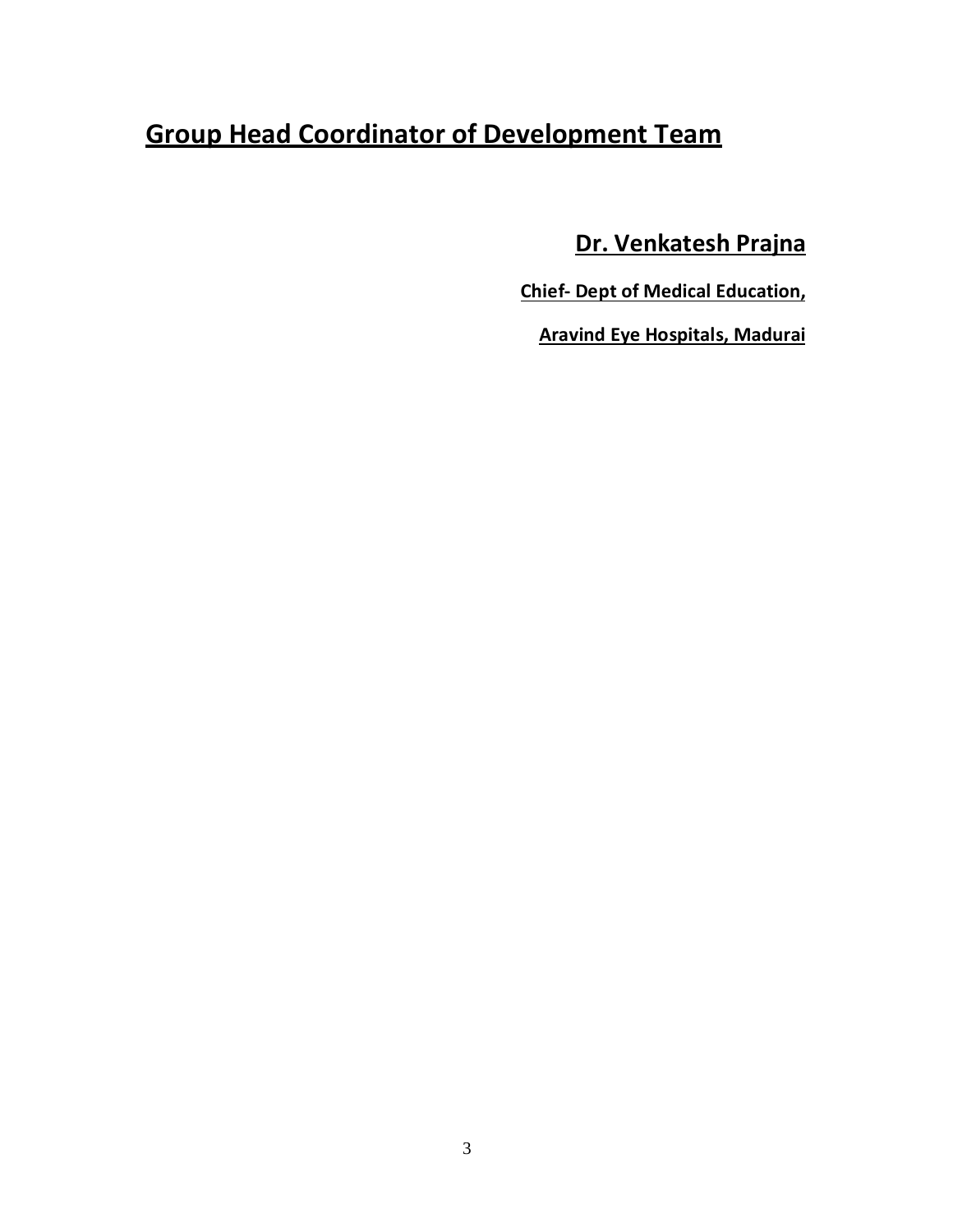# **NAME OF CONDITION: REFRACTIVE ERRORS**

## **I. WHEN TO SUSPECT/ RECOGNIZE?**

#### **a) Introduction:**

An easily detectable and correctable condition like refractive errors still remains a significant cause of avoidable visual disability in our world. A child, whose refractive error is corrected by a simple pair of spectacles, stands to benefit much more than an operated patient of senile cataract – in terms of years of good vision enjoyed and in terms of overall personality development. In developing countries, like India, it is estimated to be the second largest cause of treatable blindness, next only to cataract. Measurement of the refractive error is just one part of the whole issue. The most important issue however would be to see whether a remedial measure is being made available to the patient in an affordable and accessible manner, so that the disability is corrected. Because of the increasing realization of the enormous need for helping patients with refractive error worldwide, this condition has been considered one of the priorities of the recently launched global initiative for the elimination of avoidable blindness: VISION 2020 – The Right to Sight.

#### **b) Case definition:**

- i. **Myopia** or Short sightedness or near sightedness
- ii. **Hypermetropia** or Long sightedness or Far sightedness

#### **iii. Astigmatism**

These errors happen because of the following factors:

- a. **Abnormality in the size of the eyeball** The length of the eyeball is too long in myopia and too short in hypermetropia.
- b. **Abnormality in the curvature of the cornea**  The curvature of the cornea is too steep in myopia and too flat in hypermetropia. In addition, irregularity of the corneal surface may give rise to astigmatism.
- c. **Abnormality in the refractive index**  Light passes through the major refracting surfaces like the cornea and lens, before impinging on the retina. A high refractive index may cause myopia, while a low refractive index may cause hypermetropia.

Of all these factors, the abnormality of the size of the eyeball is most common in producing refractive errors.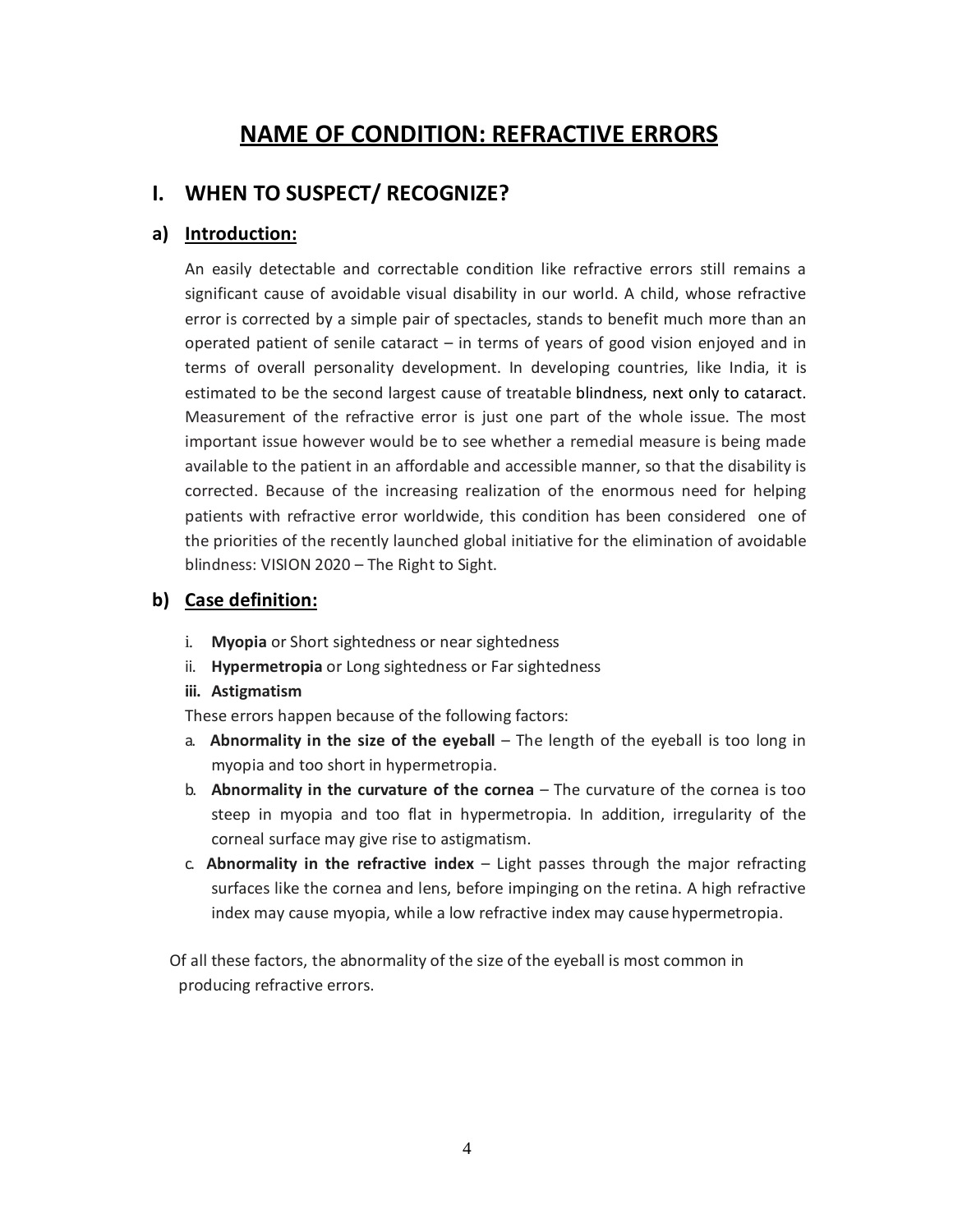#### **Myopia**

Myopia is a form of refractive error, wherein parallel rays of light come to a focus in front of the retina, when the eye is at rest.

It is the commonest cause of refractive error and usually detected in the younger age group.

It consists of two main types:

**Simple myopia**: is just a variant of the normal and is not a major problem. Apart from the refractive error, no anatomical or functional complications of the ocular structures occur. The progression of myopia, more commonly happens during the growing phase of one's life. The maximum growth happens between the ages of 12 and 20 years. Frequent change of glasses maybe required during these years and the myopic error usually stabilizes after the age of 20. Hence permanent surgical procedures like laser surgery have to be performed only after documented stabilization of the myopia.

**Pathological** (or progressive) **myopia**: also called as degenerative myopia, as the name suggests is of a more serious nature a type of severe, progressive nearsightedness characterized by changes in the fundus of the eye, posterior staphyloma, and deficient corrected acuity. Refractive error is greater than -8.00 diopters, and axial length is greater than 32.5 mm. In pathological myopia the retina becomes very thin and is stretched at the periphery. The peripheral retina is at risk of developing tears or holes.

#### **Hypermetropia**

Hypermetropia is a form of refractive error, wherein parallel rays of light come to a focus behind the retina, when the eye is at rest.

In this condition, the person is unable to see near objects well. The eye tries to focus the images by increasing the refractive index of the lens (by making it thicker) - the process is called Accommodation.

#### **Astigmatism**

In this condition the eye is unable to form a point focus of light upon the retina. Instead of a single focal point of the image being formed, there are two foci that are separated by a distance. Hence the person is unable to see an image clearly in one meridian when he is focusing on another meridian.

- In regular astigmatism, the refractive power varies successively from one meridian to the next, and each meridian has a uniform curvature at every point across the entrance pupil. The meridians of greatest and least power, the so-called principal meridians, are always located at meridians 90 degrees apart.
- In irregular astigmatism, which can be clinically significant in conditions such as keratoconus and other corneal ectasias; corneal basement membrane and stromal dystrophies; corneal scarring; and post-surgical corneas (e.g., following penetrating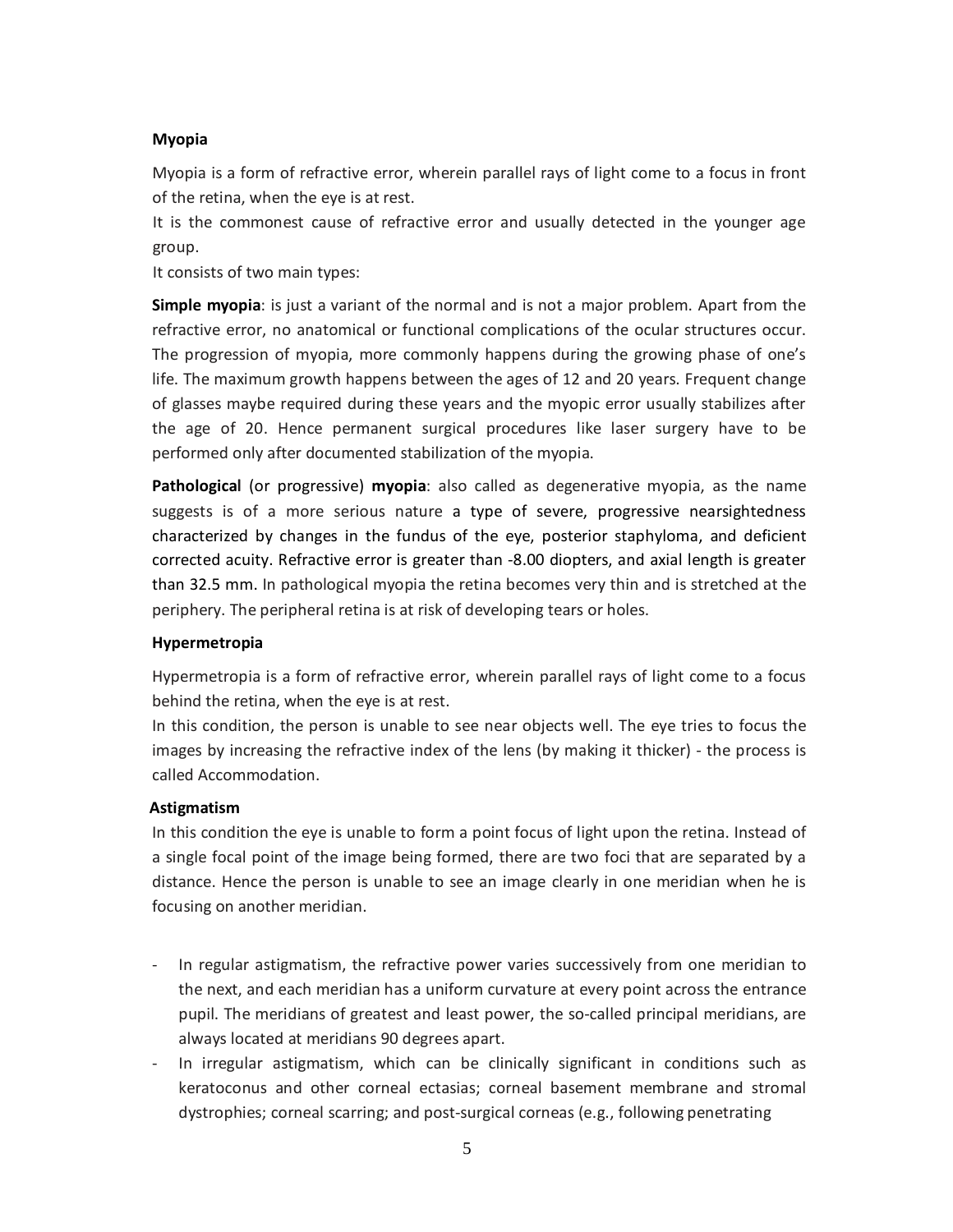keratoplasty, radial keratotomy (RK), complicated refractive surgery), the magnitude and the axis of astigmatism vary from point to point across the entrance pupil.

In addition to these refractive errors, there is another condition called as presbyopia which occurs in all people, usually above the age of 40 years.

#### **Presbyopia**

In this condition, the eye is unable to focus near objects. The problem in presbyopia is the aging of the lens and the accommodating system, which fail to focus near objects on the retina. Although not truly a refractive error, presbyopia will be considered in this document because its correction has similarities to the correction of refractive errors.

# **II. INCIDENCE OF THE CONDITION IN OUR COUNTRY**

With blindness defined as presenting distance visual acuity <3/60 in the better eye, the prevalence of blindness due to refractive error has been reported to be as high as 0.2% in India, for all age groups in the population considered together. A recent survey shows an increase in the incidence of refractive errors as a cause of social blindness from 12% to 15%, whereas the burden of cataract has actually decreased from 80% to 62% (Source: National Survey of Blindness 1986-89 and 2001-02).

# **III. DIFFERENTIAL DIAGNOSIS:**

Patients with refractive errors often complain of defective vision, tiredness of eyes and headache. Even though refractive errors is the most common causative factor for defective vision, other organic causes such as the following should be examined and ruled out by a comprehensive eye examination.

- i. Cataract
- ii. Retinal disorders
- iii. Optic nerve pathology
- iv. Glaucoma
- v. Other media opacities

It should be once again emphasized that estimation of refractive errors should be a part of a complete ophthalmic evaluation. In addition, other causes of headache like sinusitis or migraine should be suspected especially when there are complaints of recurrent headache in the setting of a normal refractive status.

# **IV. PREVENTION AND COUNSELING**

For all practical purposes, there are no strategies which are effective in preventing this condition from occurring. However, counseling on the importance and compliance to treatment optimizes visual performance and prevents further deterioration of the functioning of the eye. Most myopic refractive errors develop and progress during childhood and adolescence, which corresponds to their general physical development. The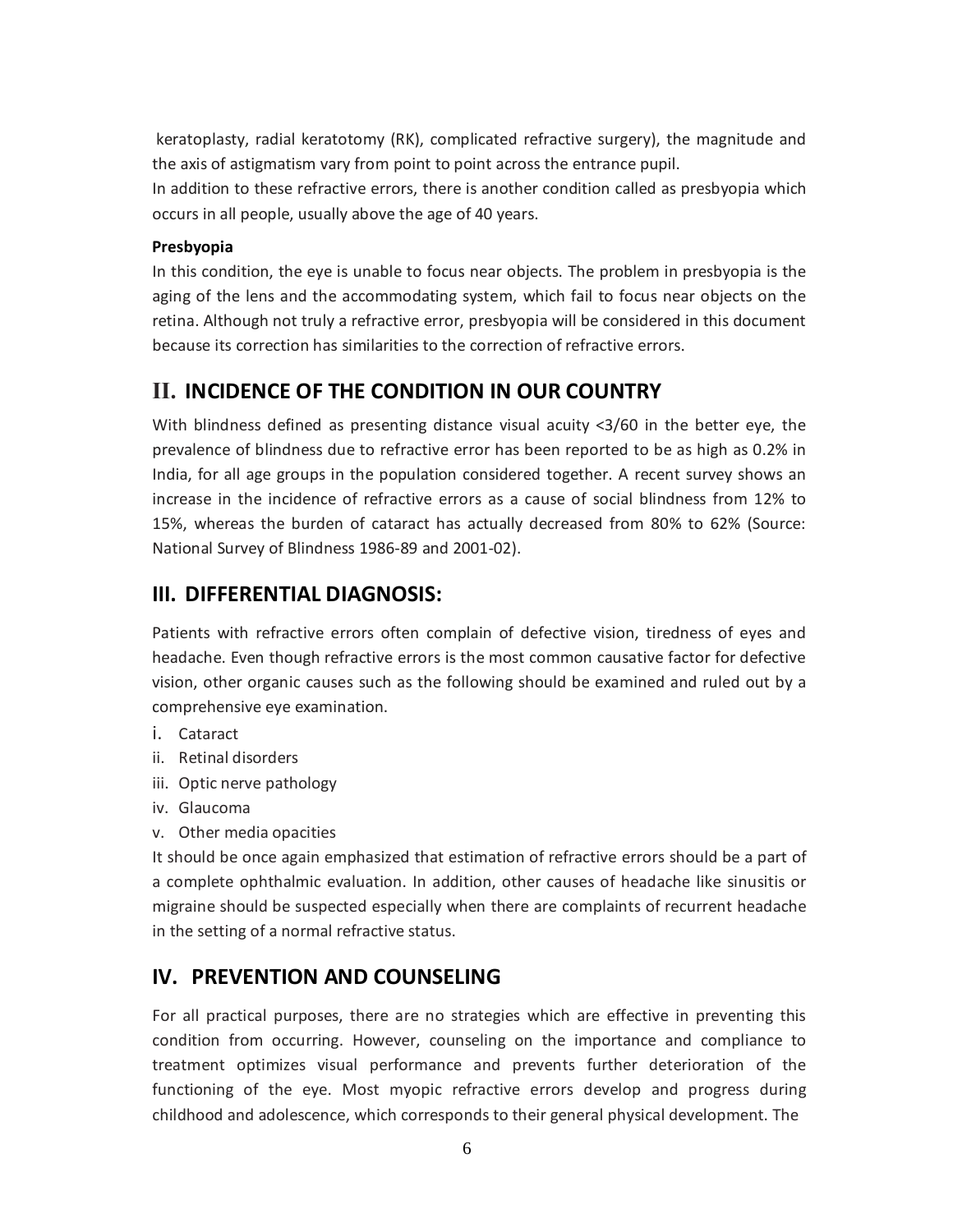importance of school teachers in suspecting this condition cannot be over emphasized. They can be trained for screening of this condition and experience has shown that this system is very useful to identify children who need ophthalmic care and support at the school going level. The positive effect of outdoor activity for reducing myopic progression has been documented in numerous studies. Physical activity, sports, and low accommodative demands have been postulated as the cause of this protective effect.

# **V. OPTIMAL DIAGNOSTIC CRITERIA,INVESTIGATIONS, TREATMENT & REFERRAL CRITERIA**

# **Situation 1: At Secondary Hospital/ Non-Metro situation: Optimal Standards of Treatment in Situations where technology and resources are limited**

#### **a) Clinical Diagnosis**:

A proper history taking remains a cornerstone of the diagnosis of this condition. A child with uncorrected refractive error is restricted to the limits of its vision. Those who are not so eloquent with their complaints would tend to read their books very close to their face and sit closer to the black board or the television. The frustrated child becomes an introvert, keeping away from other children of his age and avoids outdoor activities.

The myope's main complaint is that he /she don't see distant objects clearly. The defect may also manifest as headache, watering from eyes and constant itching of the eyes – all these symptoms are a result of the eyestrain induced by the refractive error. Conditions like pathological myopia, if not diagnosed early and followed up regularly can result in permanent loss of vision due to retinal scarring or retinal detachment. The progression of myopia happens more often in the growing phase of a person's life. The maximum growth happens between the ages of 12 and 20. Frequent changes of spectacles may be required during these years, and the myopic error usually stabilizes after the age of 20.

The hypermetropes complain that they are unable to do near work very well. Headache and eyestrain following any prolonged near work like desk jobs or sewing can be accompanying symptoms. These symptoms are collectively termed asthenopia. Although hypermetropia can be detected at any age, it generally manifests more with increasing age Presbyopes are usually people in their fourth decade, who find it increasingly difficult to read the newspaper at their usual working distance in dim light and tend to keep it at a distance to make out the letters. Simple tasks like threading a needle, putting one's signature on a document or making out the fine print on a visiting card become increasingly difficult and sometimes embarrassing. For artists and artisans who depend on their near vision for livelihood, it can even become economically crippling. Headaches and eye – strain may occur after long hours of near work. The uncorrected disability hampers his/her financial productivity and compromises their occupational skills. Left uncorrected, he/she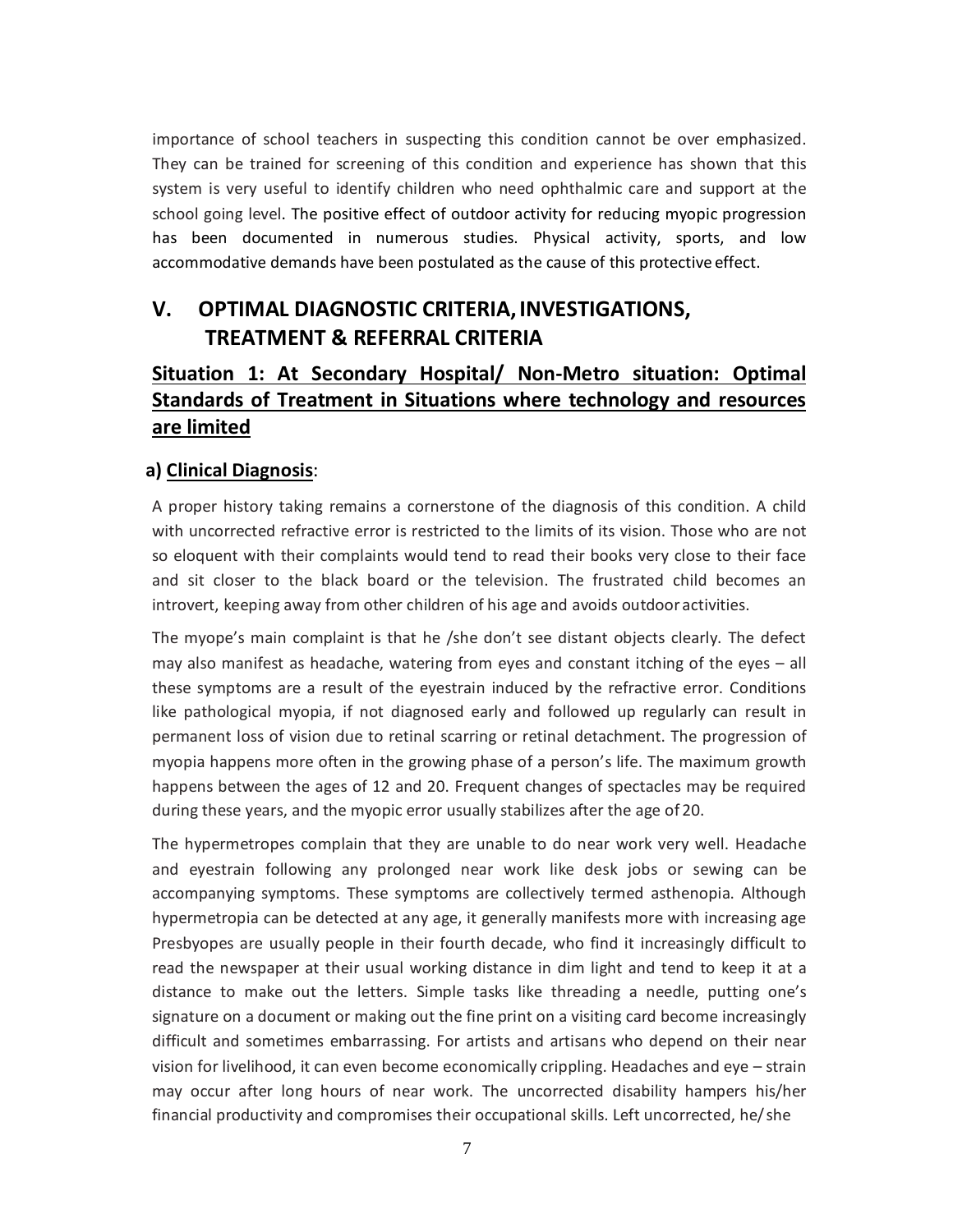loses interest in performing near work like reading and writing leading to a compromise in quality of life.

The evaluation of refractive errors requires an assessment of both the refractive status of the eye, the patient's current mode of correction, symptoms, and visual needs. As emphasized repeatedly, refraction is often performed in conjunction with a comprehensive ophthalmic evaluation. A thorough history with a special focus on the vocational needs of the patient should be asked for and kept in mind before finalizing the prescription. The examination should include both undilated and dilated evaluations. While pupillary reactions, ocular alignment and movements, visual field evaluation (in indicated cases) and dynamic refraction can be performed on a reactive pupil, posterior segment evaluation and cycloplegic retinoscopy and refraction can be done after dilating the pupil.

#### **b) Investigations**:

#### 1. **Visual acuity testing**

Distance visual acuity is usually measured in a dimly lit room as the patient looks at a chart of high-contrast characters. It should be measured separately for each eye with current correction. For clinical purposes it is desirable that test chart luminance not be less than 80 cd/m2. It is desirable that the luminance level employed be specifiable. visual acuity testing conditions should be standardized in each examination room and at each visit, so that the same viewing distance and lighting conditions are used. Near acuity is usually measured while the patient looks at a well-lit reading card of highcontrast characters held at a specified near working distance, typically 14 inches or 30 cm

#### **Nonverbal child (upto 1 year)**

Estimating visual acuity in a non verbal child is a challenge. It should comprise of assessing the following parameters.

- 1. The assessment for this age involves evaluation of ocular fixation and following to appropriate visual stimuli: for an infant under 4 months of age, the examiner's face or the parent's face is used as a target. For older infants, appropriate toys can be used to induce fixation. Attempts should be made to assess the quality of the fixation response (central, eccentric, steady, unsteady, maintained) to the targets used. Even a subtle difference in the ocular fixation response of an infant with an otherwise normal eye examination requires monitoring to evaluate the presence or development of amblyopia.
- 2. Ability to fixate a light held at 33cm.is assessed
- 3. Blink reflex in response to sound is observed.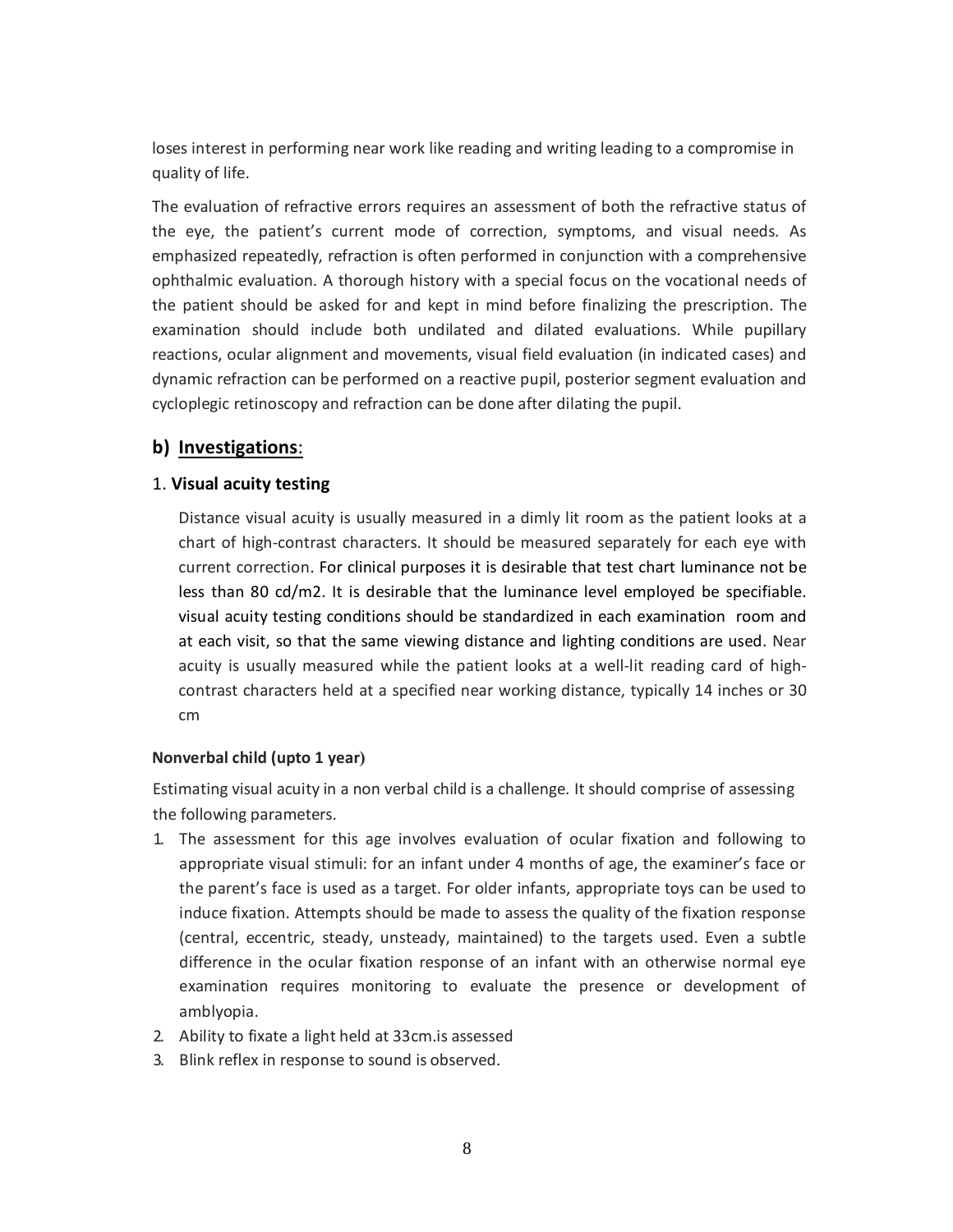#### **Verbal but preliterate child (1 to 5 year)**

Preschool going children can be assessed by either of the following methods.

- 1. Ability to locate small objects (cake decorations).
- 2. Marble game test; in which child is asked to place marbles in holes of a card.
- 3. Illiterate E-card test.
- 4. Sheridan Gardiner (S-G) test.

#### **Literate child (>5 year) and adults**

These patients can be checked using a regular Snellen's visual acuity chart. In illiterate people, Landolt C chart or a tumbling E chart may be used. Near vision testing can be performed using a Jeager chart.

#### **2. Refraction:**

Each eye should be evaluated independently. A dynamic refraction is done first for all adults followed by a cycloplegic refraction if necessary. Presbyopic correction is determined before applying dialating drops. All children, below the age of 15 years should be refracted only after applying cycloplegics to neutralize the effects of accomadation, to identify accomadative spasm and to diagnose strabismus of accomadative aetiology. An objective retinoscope followed by a subjective refinement of refraction is preferred. Distance refraction should be performed with accommodation relaxed using manifest (noncycloplegic) refraction with fogging or other techniques to minimize accommodation with care not to provide excess minus power correction to the patient. The common dialating agents are tropicamide and cyclopentolate. Tropicamide provides a more rapid onset of action and a shorter duration of effect while cyclopentolate provides greater cycloplegia that can allow a more accurate refraction but a longer duration of effect. A significant difference between manifest and cycloplegic refraction is frequent in children; In adults,a substantial difference between manifest and cycloplegic refraction may require a post-cycloplegic dynamic refraction on a subsequent day where the cycloplegic refraction is used to guide the final manifest prescription. The post-cycloplegic refraction is performed when full accommodation has returned.

**3. Measurement of interpupillary distance (IPD)** to determine the distance in millimeters between the centre of the pupils of the two eyes for a given viewing distance with a ruler. IPD is to be measured for both distance and near.

**4. Determination of vertex distance** and precise astigmatic axis is especially important

in patients with high refractive errors.

#### **5. Determination of Muscle Balance**

This is done for people complaining of asthenopic symptoms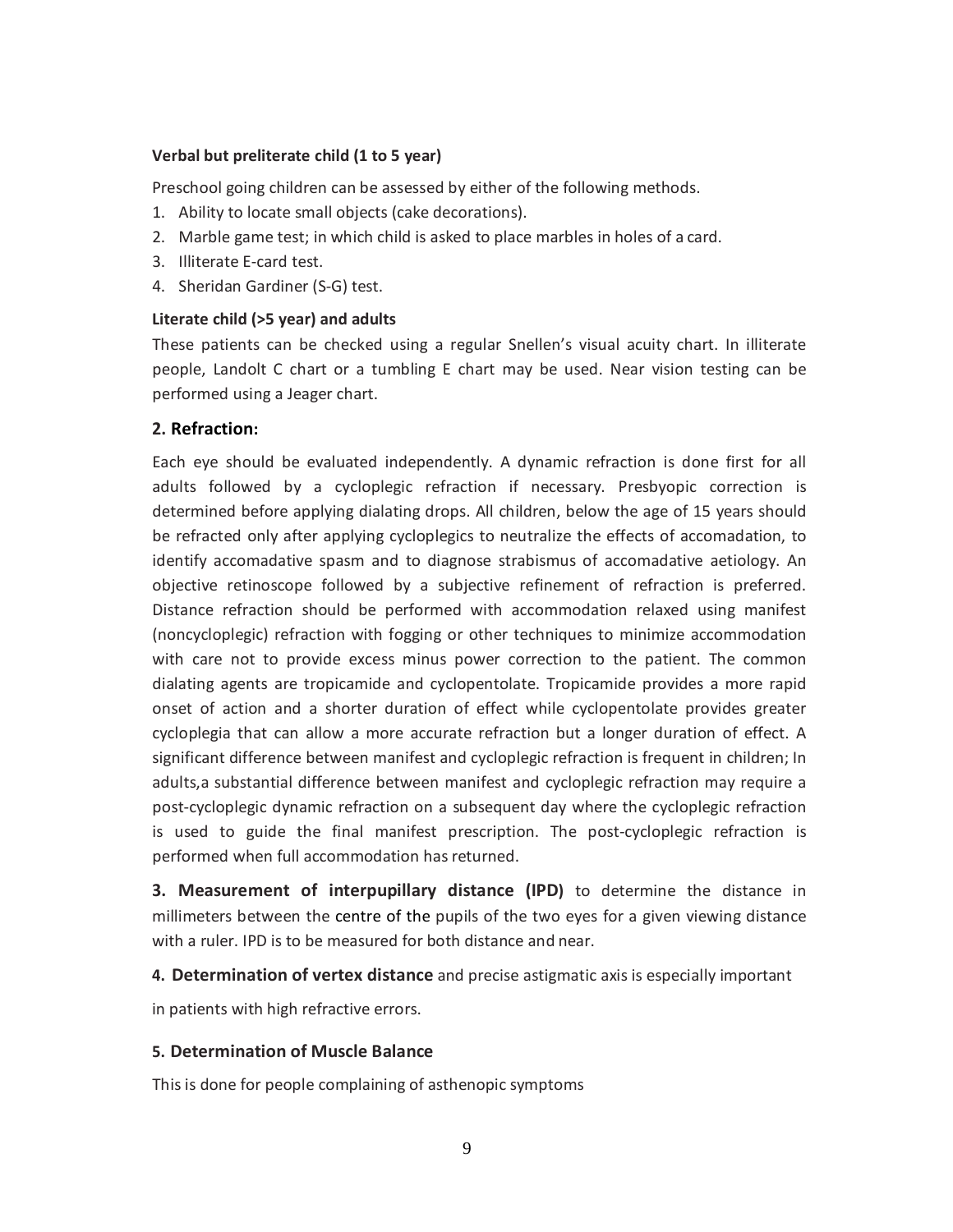#### **C) Treatment:**

#### **Spectacle Correction:**

- **1. Myopia:** Full correction can be given to patients who are having visually demanding activities so that they can have a good distance vision. Over correcting myopic patients will cause excessive accommodation, which may create symptoms. Some patients may become symptomatic from increasing myopia at low levels of illumination. These patients may require increased correction for clear vision at night.
- **2. Hypermetropia:** Slight under correction may be desirable in young and middle aged hypermetropes because there is some physiological accommodative tone. With the onset of presbyopia as the patient ages, full correction may be necessary to minimize difficulties with near vision.
- **3. Astigmatism:** Full correction may not be needed for individuals with regular astigmatisms. Adults with astigmatism may not accept full cylindrical correction in their first pair of spectacles, or in subsequent spectacles if their astigmatism has been only partially corrected or its oblique axis astigmatism.
- **4. Presbyopia:** In presbyopic patients, accommodative amplitudes are measured to determine if the available accommodation is sufficient for the near task. It is suggested that half of the accommodative amplitude be held in reserve for comfort. Individuals with myopia must exert more accommodative effort when using contact lenses, or after refractive surgery, than when using eyeglasses. Individuals with hyperopia must exert more accommodative effort when using eyeglasses than contact lenses.

A brief note of the basics of spectacle fitting is given below:

#### **Frames**

The types of frames can be broadly classified into Metal and Plastic Frames.

#### **Metal Frames**

Alloys of varying constituents and consistencies are used to make frames. The most commonly used Nickel alloys, are cheap, strong and are tensile but may cause allergic reactions in the skin and so are not advisable. Stainless steel is a good alternative as it is inert, less allergenic and lightweight at the same time. Aluminium is lightweight but soft, and is less allergenic. Metals such as Titanium are also becoming popular, as it is very strong but lightweight.. The color and protective coatings given to the frame are just as important as the base material. Electroplating is a sturdy and reliable way to coat the frames. Cheaper frames are usually dipped or spray-painted – these coats usually peel off fast and may not be uniform. Powder coats on frames have a longer life as the coat is fused with the base metal. A final protective lacquer coat on top of the colour coat adds lusture and binds the color coat to the frame.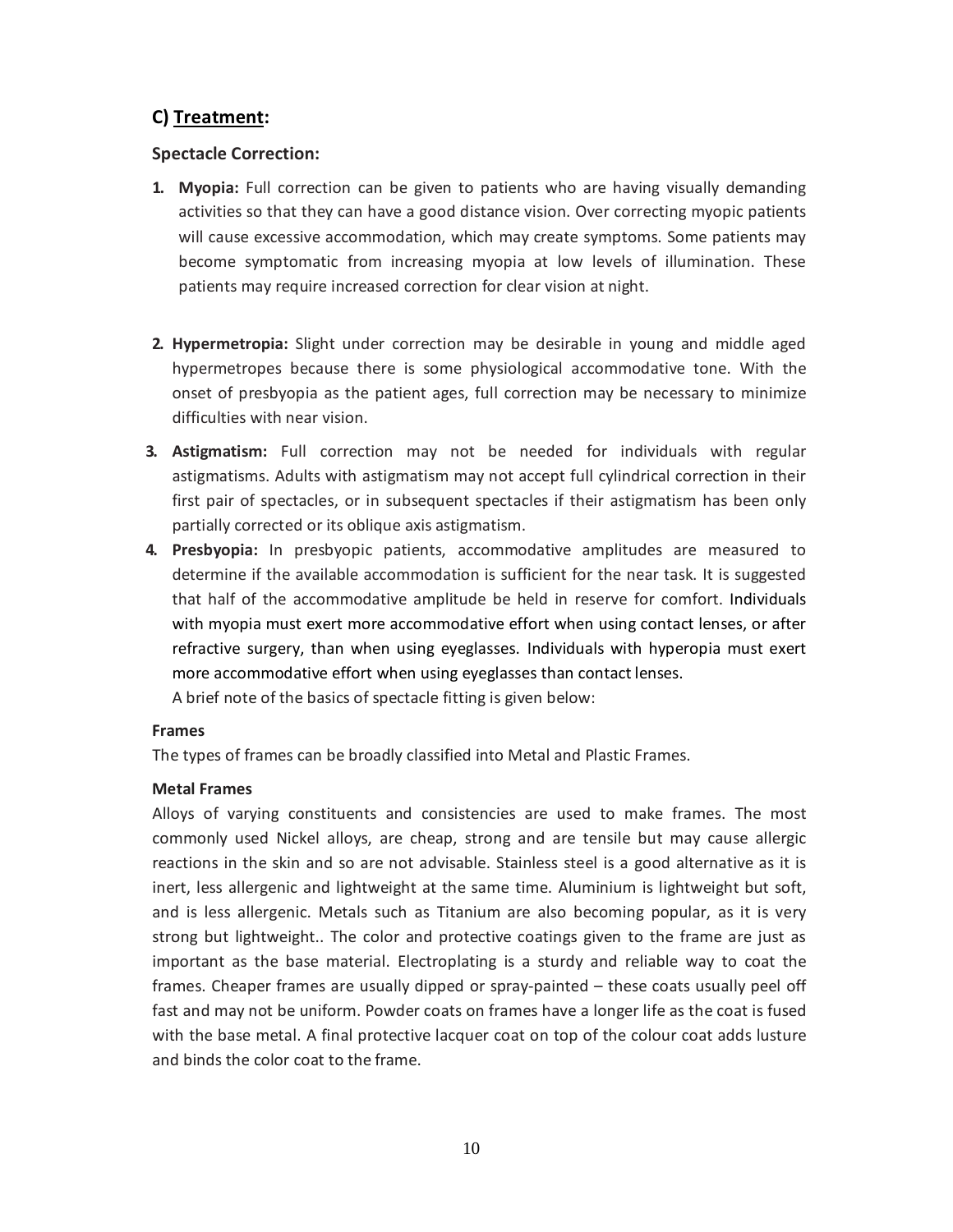#### **Plastic Frames**

Most 'plastic' frames are actually all natural. The common constituent of this frame is Cellulose acetate, which is derived from treated wood pulp. These are sometimes called "shell" frames since the tortoise shell was initially used to make frames and later bone and animal horns were also used. Though this practice no longer exists, the name has remained.

All these shell frames are less allergenic, flexible and elastic – so they last longer. However, low-grade plastic frames which are more thermosetting (become rigid with heating) tend to become brittle and cannot be reused. Thermoplastic frames on the other hand become pliable on heating and can be reused when one wants a change of lenses.

#### **Rimless Frame**

These frames are actually disjointed three parts of a frame – the two temples of the frame and the nose bridge. These are then attached to the lenses and held in place by screws. These are available in both metal and shell frames. The advantage here is that the lens shape can be free form. However, these must be handled carefully as the lenses have no protection.

#### **Half-Rimless Frames**

These frames appear to have the frame rim running only along one side of the frame, but if at a closer look one can see a clear nylon wire running along a groove holding the lens in place. These are quite fashionable and are more reliable than rimless frames.

#### **Lenses**

Once the frame is chosen the lenses need to be selected. Lenses are available in three basic materials:

#### **Glass Lenses**

Traditionally lenses were made out of glass. These had very high clarity and were easy to produce and fit into frames. Alternatives for lens materials were sought because glass was heavy and broke easily. This was a cause for concern where wearers had an active lifestyle.

#### **Plastic Lenses**

Lenses made of plastic are lightweight and do not break easily. However, as plastic is softer than glass, it tends to scratch easily. But today with the developments of high quality scratch resistant coatings plastic is fast replacing glass in the market. Plastic lenses weight only 40% as much as glass and are especially suitable for an active lifestyle or a high refractive error. It is especially safe for children, as it does not shatter like glass lenses.

#### **Polycarbonate Lenses**

These are called "bulletproof" lenses and for good reason too. They are impact resistant, that makes them long lasting and lightweight. They have a very high refractive index, which means that these lenses are very thin even for very high powers. Polycarbonates are usually used for sports eyewear. But their lightweight, longevity combined with a good scratch resistant coating make them one of the best choices.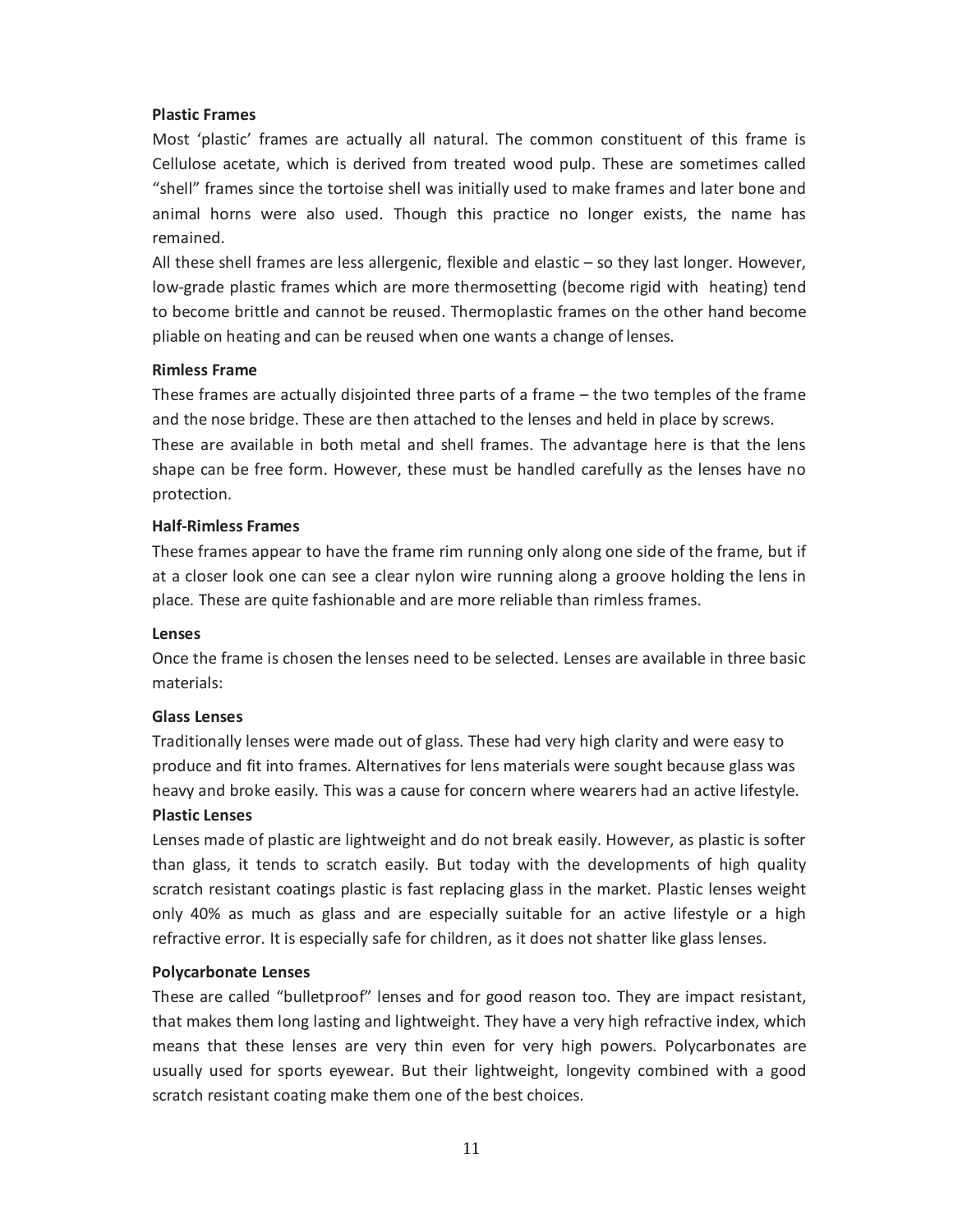#### **Hi Index Lenses**

For a high myope heavy, thick ringed lenses make their eyes seem small and unsightly. An excellent alternative are hi-index lenses that give the same refractive power at half the thickness of the normal glass lens. These are available in both plastic and glass lenses.

Lenses admit most of the light through them – but some of the incident rays are reflected off the surface of the lens. This causes glare, which is disturbing when driving in the night with glasses on or while using the computer.

**Anti-Reflection Coatings** (or ARC) that is applied onto the lens ensures that the lens admits up to 99% of the light. This not only gives clearer vision to the wearer, it is a cosmetically better choice as the ugly reflections on the lens surface are avoided and the eyes are visible to the onlooker.

#### **Correction for Presbyopia**

Presbyopes require glasses called **bifocal** lenses (two focal lengths); their main disadvantages being discomfort if line of sight falls at the division in the lens; and being able to see clearly only at two focal lengths.

To help them focus at all distances new lenses have been designed called '**varifocals**'. These are designed by increasing the focal power gradually (so also called **Progressive**  Addition Lenses). They eliminate the discomfort caused by segments in the lenses and improve the quality of vision.

#### **Safety Lenses**

These are special eyewear systems designed for protecting the eye from excessive heat, dust, light, harmful rays, or impact. This eyewear is suitable for people working in extremes of environment like welders, bikers, those living in extremes of weather, those handling harmful chemicals etc.

*Polarized lenses* have long been known and proven to enhance visibility and reduce glare under all conditions. The lenses provide a sharper vision under any environmental condition. Polarized lenses are the only lenses that provide visibility below the surface of the water in a marine environment. A polarized lens filters and eliminates annoying glare and transmits only efficient light to the eye. Wherever there are horizontal surfaces producing glare, the use of polarizing lenses is recommended because it reduces eye fatigue and maintains the health of your eyes while exposed to the sun.

#### **Ultra Violet Protection**

UV Filter capacity of a lens is measured and certified. Lenses marked UV400 mean that they block 100% of UVA & UVB. As a result, your eyes are not subjected to any harmful rays. All sunglasses offer UV protection to some extent but not 100%. Exposure to UV rays accelerates development of cataract, degeneration of cornea and retina. It can also cause tumors of the eyelid.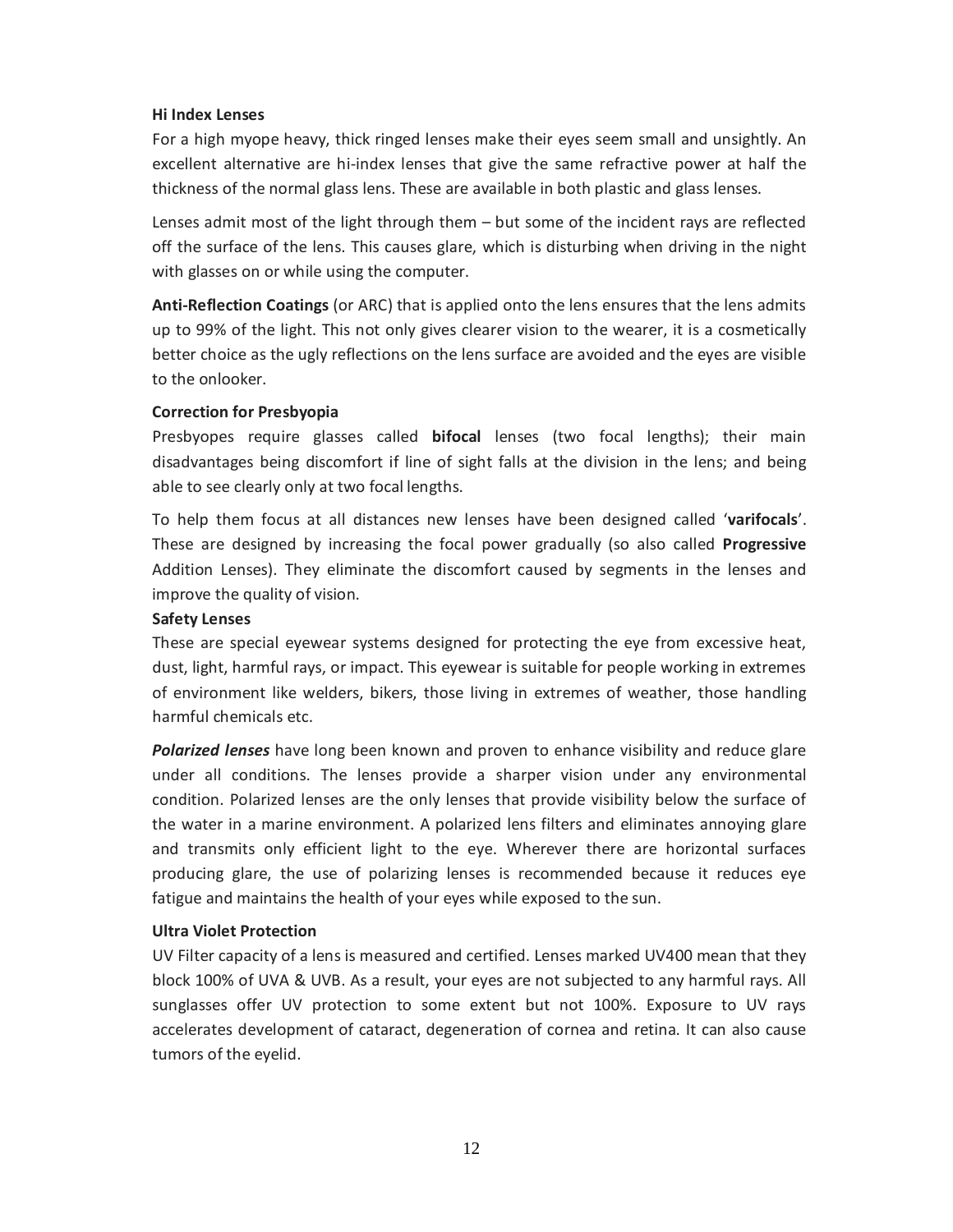#### **Standard Operating procedure**

**a. Inpatient**

Not applicable

- **b. Out Patient:** All patients are treated as outpatients**.**
- **c. Day care**

Not applicable

## **d) Referral criteria:**

#### **The following patients can be referred to a higher centre for the following reasons:**

- Pathological Myopia
- Refractive Error with associated Strabismus
- Visual Acuity not improving with glasses
- Oblique Astigmatism
- Sudden refractive change
- Amblyopia

Those patients who desire contact lenses and refractive surgeries

# **\*Situation 2: At Super Specialty Facility in Metro location where higherend technology is available**

#### **a) Clinical Diagnosis:**

Apart from the regular history and examinations, measured above, special emphasis on evaluating the visual expectations should be performed on patients seeking refractive surgery.

#### **b) Investigations:**

While regular patients seeking spectacle correction go through the same investigations mentioned above, patients with special needs such as contact lenses and laser refractive surgeries have to undergo special procedures. The refraction may be done objectively by retinoscopy, with an autorefractor, or with a wavefront analyzer; or it may be done subjectively. In cooperative patients, subjective refinement of refraction using a phorometer or trial lens set is preferred

#### **c) Treatment:**

#### **Contact Lenses:**

An attractive alternative to spectacles for correcting refractive errors, contact lenses are also used for various therapeutic, pharmacological and cosmetic procedures. Modern contact lenses are polymers which are relatively safe, non-toxic and non-allergic. Since the cornea derives its oxygen supply mainly from the atmosphere, placing a lens on its surface can compromise its intake starving the cornea of oxygen. Newer lenses however, allow oxygen to pass through them to the cornea.

There are basically three types of contact lenses: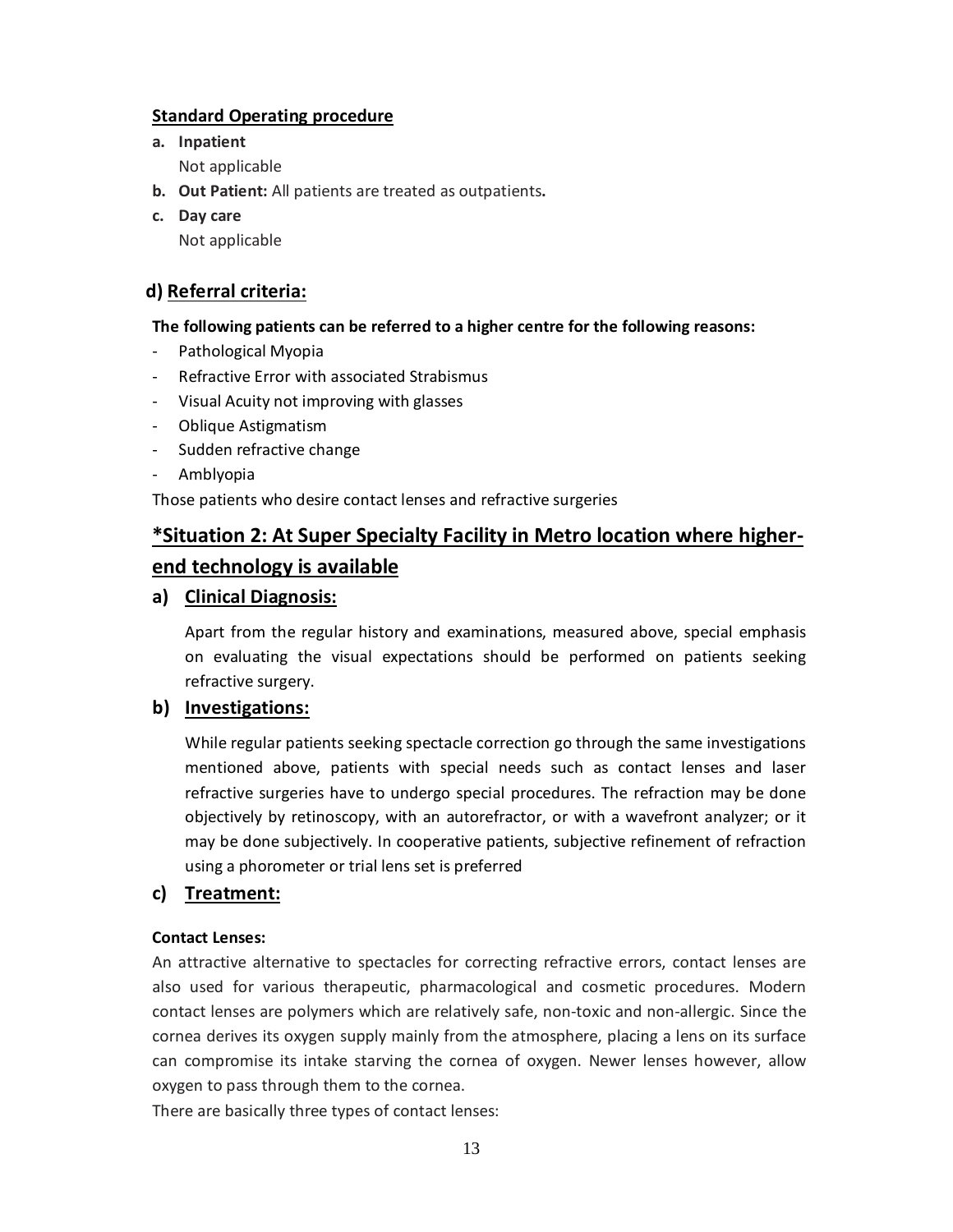**Soft contact lens:** These are well flexible lenses made of a polymer called HEMA (Hydroxy Ethyl Metha Acrylate). They are very comfortable to wear and permit oxygen to reach the cornea.

**Semi soft lenses or Rigid Gas Permeable Lenses:** These lenses are made from special materials like Cellulose or Silicon acrylate. They are less flexible than soft contact lenses but allow some oxygen to pass through the cornea. Though less comfortable than soft lenses, they can be used to correct steep corneas and high astigmatism.

**Hard contact lenses:** Made of a polymer called PMMA (Poly Methyl Metha Acrylate), hard lenses are least flexible and permit almost no oxygen to pass through to the cornea. The advantage of a hard contact lens is its durability.

#### **Advantages of a contact lens:**

- A contact lens provides a larger field of vision than spectacles and a better range of mobility. Hence it is ideally suited for sportspersons and people engaged in outdoor physical activities.
- In people with high refractive error in one eye alone, spectacles will produce double vision due to the image size discrepancy. Contact lenses can be used for suchpeople.
- Cosmetically, they offer an advantage over spectacles.
- Apart from correcting refractive errors, contact lenses are also used to deliver drugs to the eyes and to treat corneal diseases.
- Nowadays contact lenses are also available in various colors and can be used bypeople even with normal vision for the cosmetic appeal.

#### **Precautions**

With all these advantages, there are also some precautions to be taken before opting for contact lenses.

- An ophthalmologist should examine the eyes to rule out infections and other disorders of the eye.
- A qualified contact lens specialist alone should do the contact lens fitting. This includes measuring the corneal curvature and diameter and issuing a suitable pair of contact lens. After wearing them, the specialist examines the eyes for a good, comfortable fit on the eyes.
- Hand washing with soap before inserting and removing the contact lens from the eye is mandatory.
- Proper maintenance of the contact lens by cleansing it with the appropriate lens fluid is necessary.
- If the eyes are red or there is a white discharge from the eyes, the contact lens should not be used and the eye care professional should be contacted for furtherinstructions.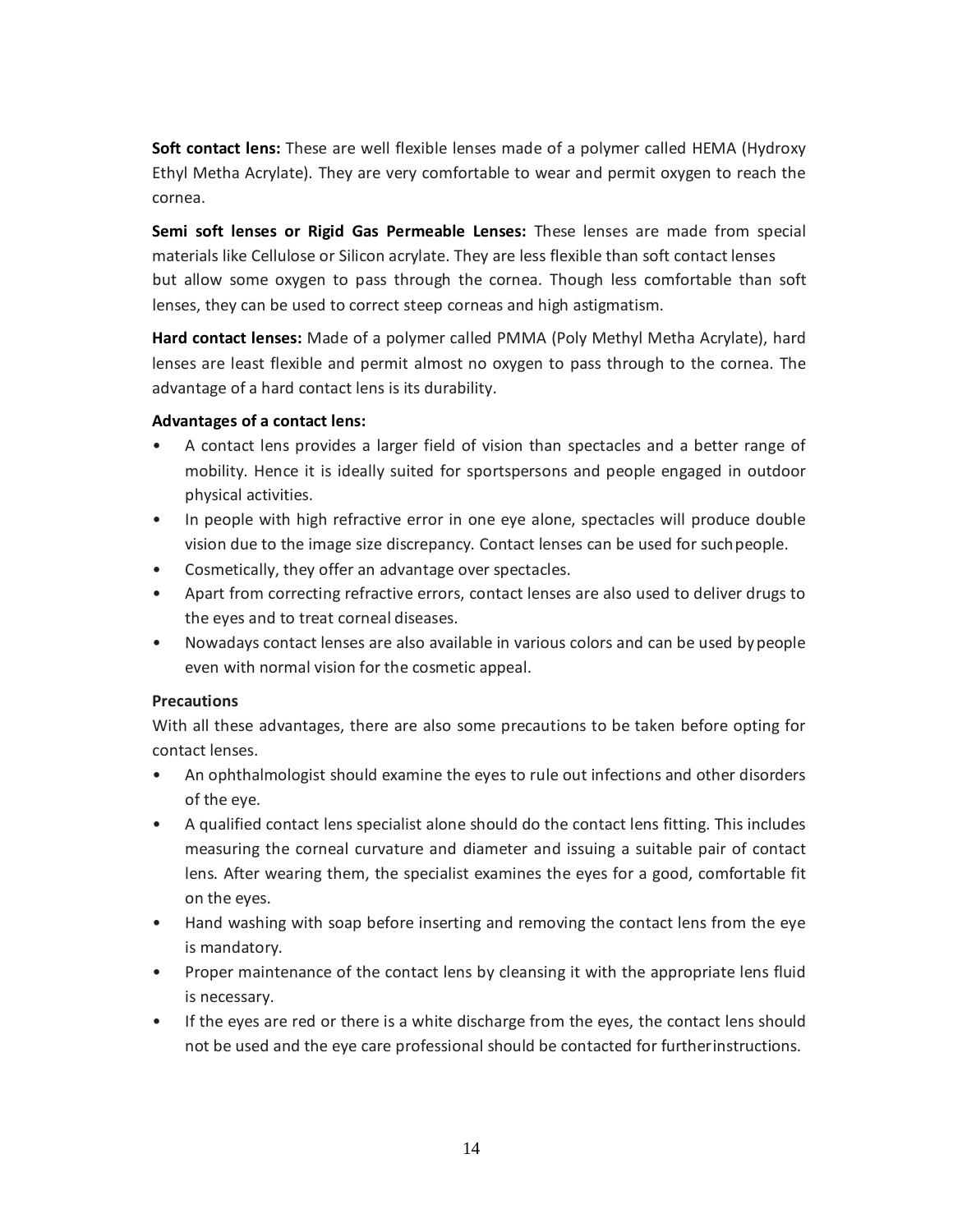- One should not sleep overnight with the regular daily wear contact lens on. The oxygen supply to the cornea is totally cut off during sleep by the contact lens. The oxygen deprived cornea is liable to damage and ulceration.
- The eyes should be periodically examined by an eye care professional to look for any infections or corneal damage, possible due to contact lens wear.

The latest innovation in the field is extended wear contact lenses which can be used over a longer period of time. Wearing of contact lenses during waking and sleeping hours, i.e., continuous 24 hour wear for a specified number of days. NOTE: The FDA recommends no longer than six (6) consecutive nights wear for traditional extended-wear lenses. These lenses allow free passage of oxygen through them to the cornea, but even they must be used with care.

#### **Refractive Surgery for Myopia, Astigmatism and Hyperopia**

Refractive surgery may be considered when a patient wishes to be less dependent on eyeglasses or contact lenses, or when there are occupational or cosmetic reasons not to wear eyeglasses.

Patient expectation will be the main pillar around which all the other structures of the preoperative examinations should be built. The motives for desiring refractive surgery should be carefully discussed with the patient by the surgeon. Individuals who expect only 6/6 and nothing less should be discouraged from having refractive surgery, while patients motivated by a desire to reduce their dependence on glasses or contact lenses, will be good candidates.

Keratorefractive surgery can be applied to a broad range of refractive errors, but in some circumstances, the surgeon may consider an intraocular procedure like the placement of an intraocular lens (IOL) implant, either in front of the crystalline lens (phakic IOL) or in place of the crystalline lens (refractive lens exchange).

#### **Preoperative evaluation**

- 1. Patients to discontinue contact lenses at least 1 week before surgery because of the possibility of contact lens induced corneal warpage. Toric soft contact lenses and rigid contact lenses should be discontinued for a longer period (atleast 2 weeks) because they are associated with a greater potential for corneal warpage and refractive instability.
- 2. Visual acuity without correction
- 3. Manifest, and where appropriate, cycloplegic refraction: The stability of the refraction should be well documented. If the patient is seen for the first time, it may be prudent to ask for his previous refraction powers and compare with the present
- 4. Detailed anterior and posterior segment evaluation: A thorough anterior segment evaluation before and after pupillary dilation is crucial. Potential anatomical problems like a prominent brow, narrow palpebral fissure and peripheral vascular pannus should be looked for, since these may pose problems during microkeratome operation. Asthe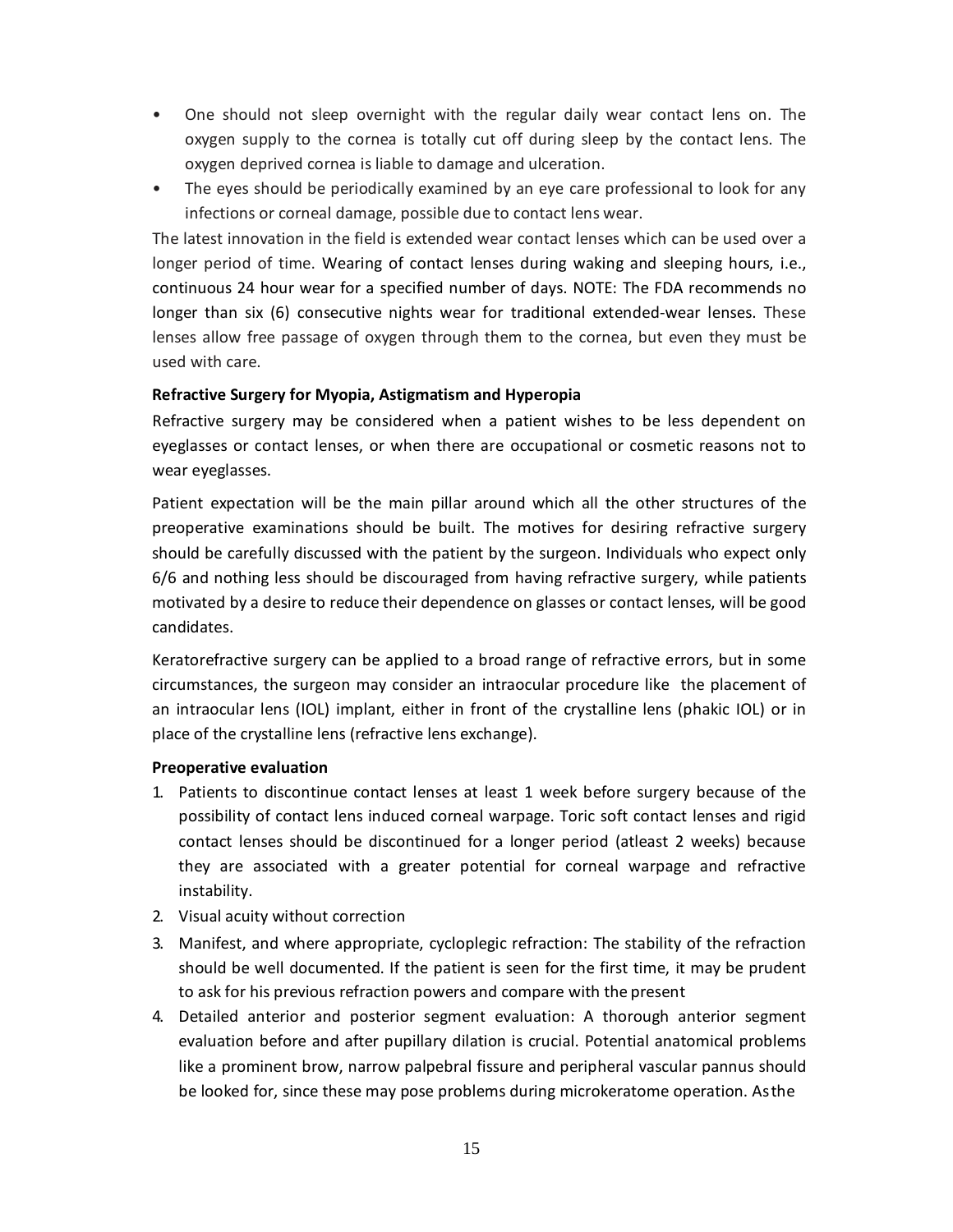cornea is evaluated, close attention should be paid to any anterior membrane dystrophy, stromal scarring or vascularization that may influence the type of surgery or whether it should be done at all. Any variation in stromal thickness, as in pellucid or Terrien's degeneration, keratoconus or stromal dystrophies should alert the surgeon to reconsider performing a refractive procedure. The crystalline lens should be examined in detail after full dilatation, especially in patients above the age of 40 years. A progressive myopia, during middle age should alert the clinician about the early stage of immature cataract. In case of doubt, an axial length measurement can be estimated and if there is any discrepancy, further testing can then be ordered. A baseline intraocular pressure measurement, like the preoperative keratometry reading, serves as an useful adjuvant, since post lasik intraocular pressure measurement using Goldman's applanation tonometry is less than accurate.

A detailed indirect ophthalmoscopic evaluation with and without indentation should be an integral component of the whole screening processes. Lattices with multiple holes and horse shoe tears can be subjected to barrage laser and laser surgery can be performed after a period of 1 month. Round atrophic holes and simple lattice degenerations need not be treated as a routine. Even as there is no proof of increased occurrence of retinal detachment following refractive surgery, it will be prudent to treat any predisposing condition first.

- 5. Evaluation of tear film: The level of tear meniscus and the quality of the tear film should be assessed before any instrument touches the eye. Although mild dryness due to intolerance of contact lens wear may be an indication for refractive surgery, more significant dryness may pose a threat to successful epithelial healing.
- 6. Evaluation of ocular motility and alignment
- 7. Topography: for evidence of irregular astigmatism, corneal warpage, or abnormalities suggestive of keratoconus or other corneal ectasias, because all may be associated with unpredictable refractive outcomes and latter with progressive ectasia following surgery. The detection of the posterior corneal elevation adds an extra safety dimension before Lasik procedure.

8. Pachymetry: To identify unusually thin corneas and estimate residual stromalbed thickness. Corneas with central corneal thickness values less than 500 μm should be considered potentially abnormal.

#### **Excimer Laser Systems**

Laser assisted in situ keratomileusis (LASIK) is the most commonly performed refractive surgery worldwide. Good visual results, quick rehabilitation and negligible complication rates have been the main reasons for the widespread acceptance rate of this procedure. Technological advancements have brought in many evolutions from the initial era of broad beam lasers to the more recent ones using flying spot technology. These refinements have helped the new generation lasers to have more accurate predictability than the earlier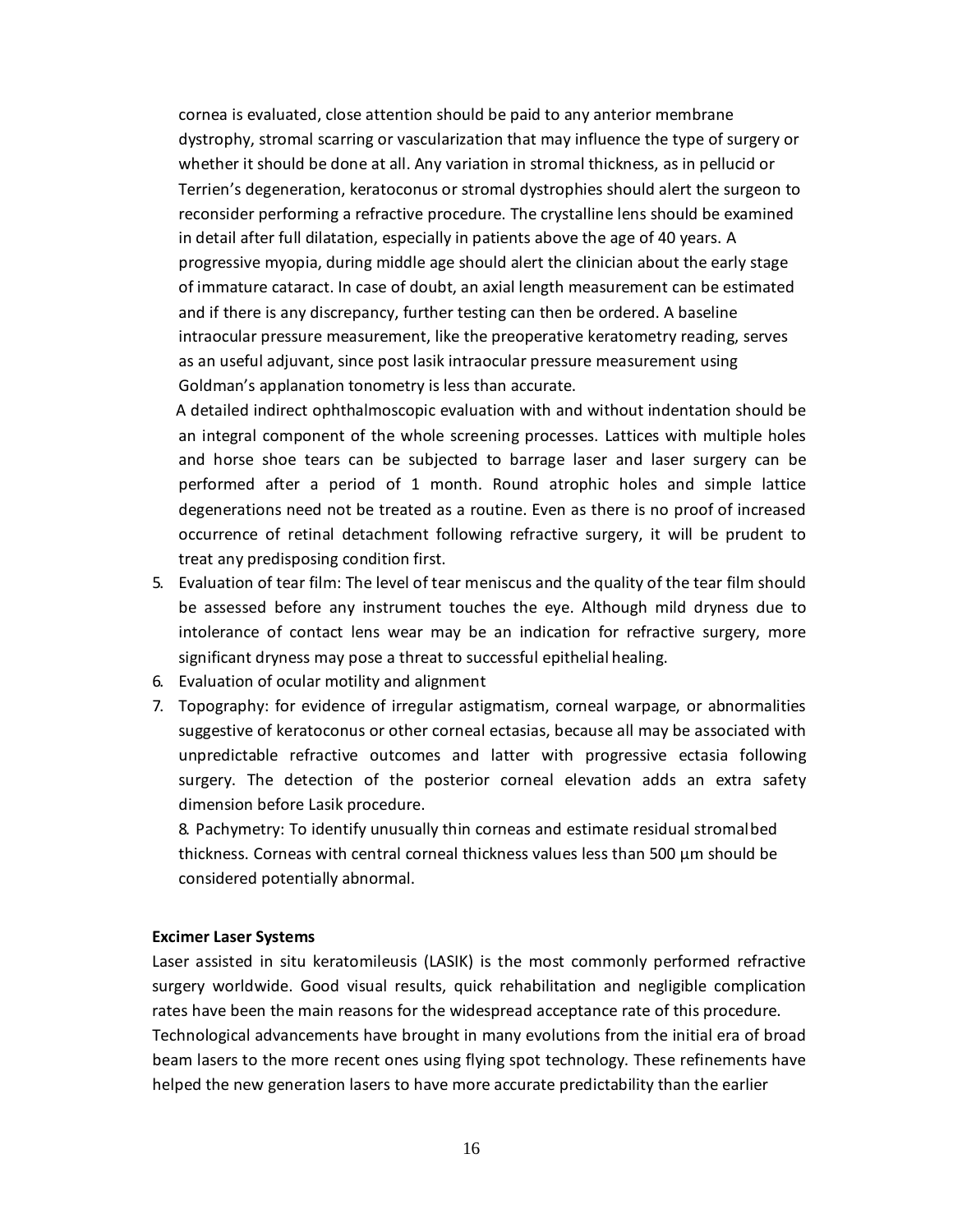ones. A recent addition in this field is the area of customized correction, by lasers using wave front technology. Even though the customized correction procedures are becoming popular by the day, controversies still surround many of its presumed theoretical advantages. Since conventional LASIK surgery by itself is a highly accurate procedure, it becomes all the more difficult to establish the superiority of the customized correction over the conventional one.

#### **Conventional**

By varying the ablation pattern, the excimer laser can alter the anterior corneal curvature to modify a particular refractive error described by sphere and cylinder. The laser delivery methods currently being utilized to achieve the ablation pattern are broad beam, scanning slit, or flying spot systems. Eye-tracking technology is integrated into the current commercially available excimer laser systems and permits the ablation to remain centered on the pupil in the presence of small ocular movements.

#### **Potential advantages of customized treatment**

Wave front based aberrometry has certain theoretical advantages, the notable one being the evaluation of whole eye optics. In certain instances, visual symptoms can be correlated with certain higher order aberrations. However the measurements of these aberrations are not reproducible. For example, it has been shown that Postoperative wavefront aberrations do not always correlate with contrast sensitivity measurements<sup>.</sup> The magnitude of higher order aberrations have been documented to increase with increasing papillary size. Hence there is a theoretical beneficial effect of correcting higher order aberrations in people with large pupils, who have to work mainly in dim light conditions.

#### **Potential disadvantages of customized treatment**

- **1. All aberrations are not treated:** The aberrometer generates a lot of data from a human eye. Not all of these are treatable using customized LASIK procedure. In fact, customized LASIK has been demonstrated to induce additional higher order aberrations as well. This again brings us to the notion that the significance of these aberrations is still not well understood at this point of time and further refinements are yet to be done in this field.
- **2. All aberrations are not reproducible:** The aberrations generated from a human eye are not reproducible and this is one of the major draw backs. Daily fluctuations in wave front aberrations have been noted in several studies and are attributed to accommodation, tone of the pupil and tear film distribution.
- **3. Wave front changes with age:** The wave front measurements of the eye alter with age, because of changes that occur in the lens and cornea with age. Hence even if one performs customized corneal ablation, it will be interesting to watch whether these changes would be permanent.
- **4. Pupillary size:** Pupillary alterations happen almost on a continuing basis in our day to day routine. The output of the wave front images changes with minute changes inthe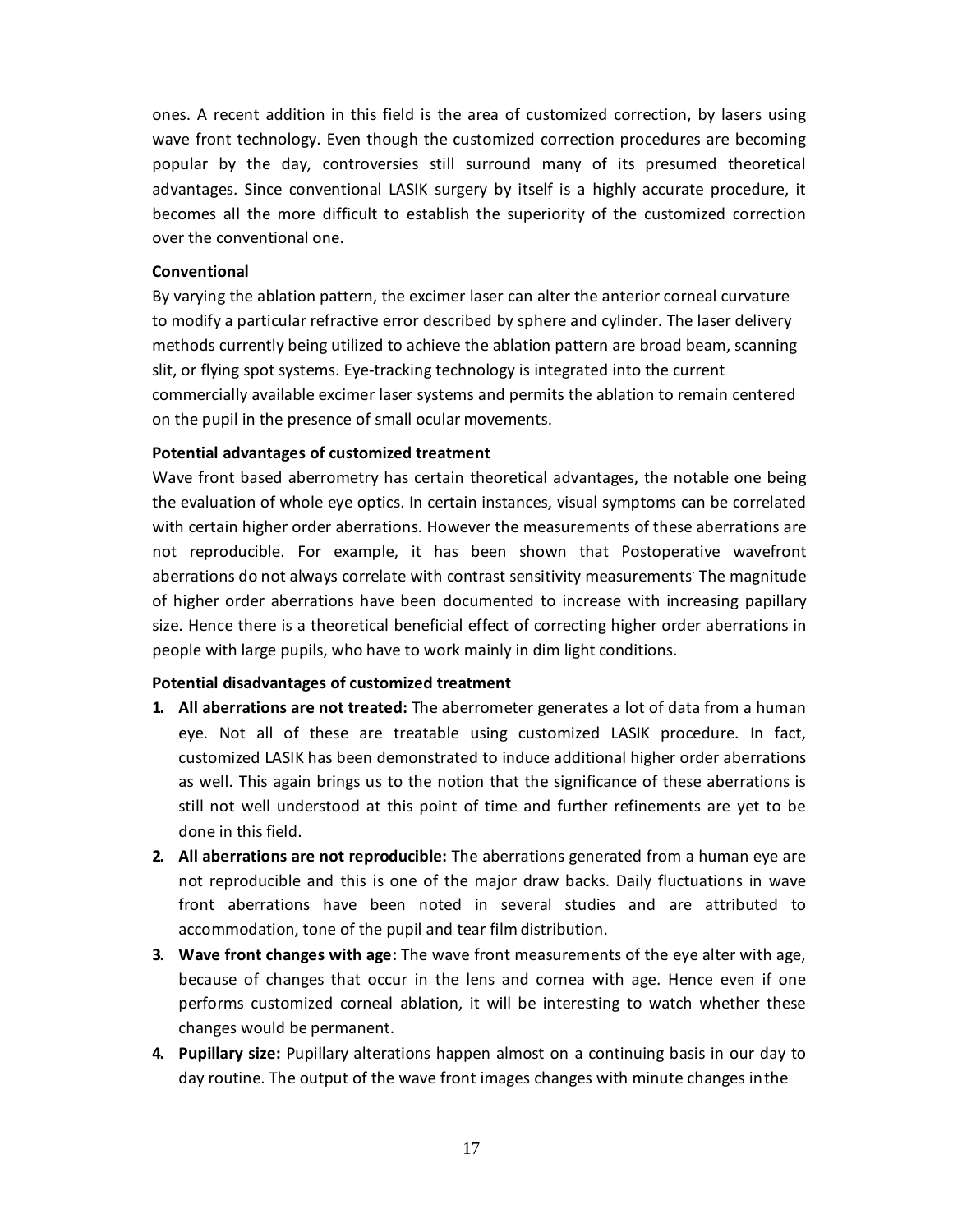papillary size. If this be the case, it is interesting to speculate whether the treated area corrects the aberrations, over the entire spectrum of papillary dilatation and constriction, which happens during our day to day activities.

- **5. Limitation of the retina:** Even if we correct all the aberrations of the eye, there is a biological limitation of the retina to see beyond approximately 6/3 vision. It is not clear whether the neural retina will be able to interpret the improved image.
- **6. Depth of field:** Removing the eye's higher order aberrations increases optical quality for objects that lie at the best focus. However, it reduces optical quality for objects that are far out of best focus. Exactly how this benefits and cost tradeoff functions in everyday vision has not yet been carefully studied.
- **7. Change in posture:** It has to be understood that the wave front measurements are taken with the patient in a sitting position, while the treatment is performed in a patient in a supine position. Since the wave front changes with these postural alterations, this factor needs to be studied in detail.

#### **Contraindications**

- Unstable refraction
- Certain abnormalities of the cornea (e.g., keratoconus or other corneal ectasias, thinning, edema, interstitial or neurotrophic keratitis, extensivevascularization)
- Insufficient corneal thickness for the proposed ablation depth
- Visually significant cataract
- Uncontrolled glaucoma
- Uncontrolled external disease (e.g., blepharitis, dry eye syndrome, atopy/allergy)
- Uncontrolled connective tissue or autoimmune disease
- Unrealistic patient expectations

#### **Relative Contraindications**

- Functional monocularity
- Ocular conditions that limit visual function
- Excessively steep or flat corneas
- Abnormal corneal topography suggestive of forme fruste of keratoconus, keratoconus, or other corneal ectasias
- Significant irregular astigmatism
- Corneal stromal or endothelial dystrophies
- History of herpes simplex virus (HSV) or varicella zoster virus (VZV) keratitis
- Significant dry eye syndrome
- Prior incisional or lamellar keratorefractive surgery
- Glaucoma
- Diabetes mellitus
- Pregnancy or lactation
- Connective tissue or autoimmune diseases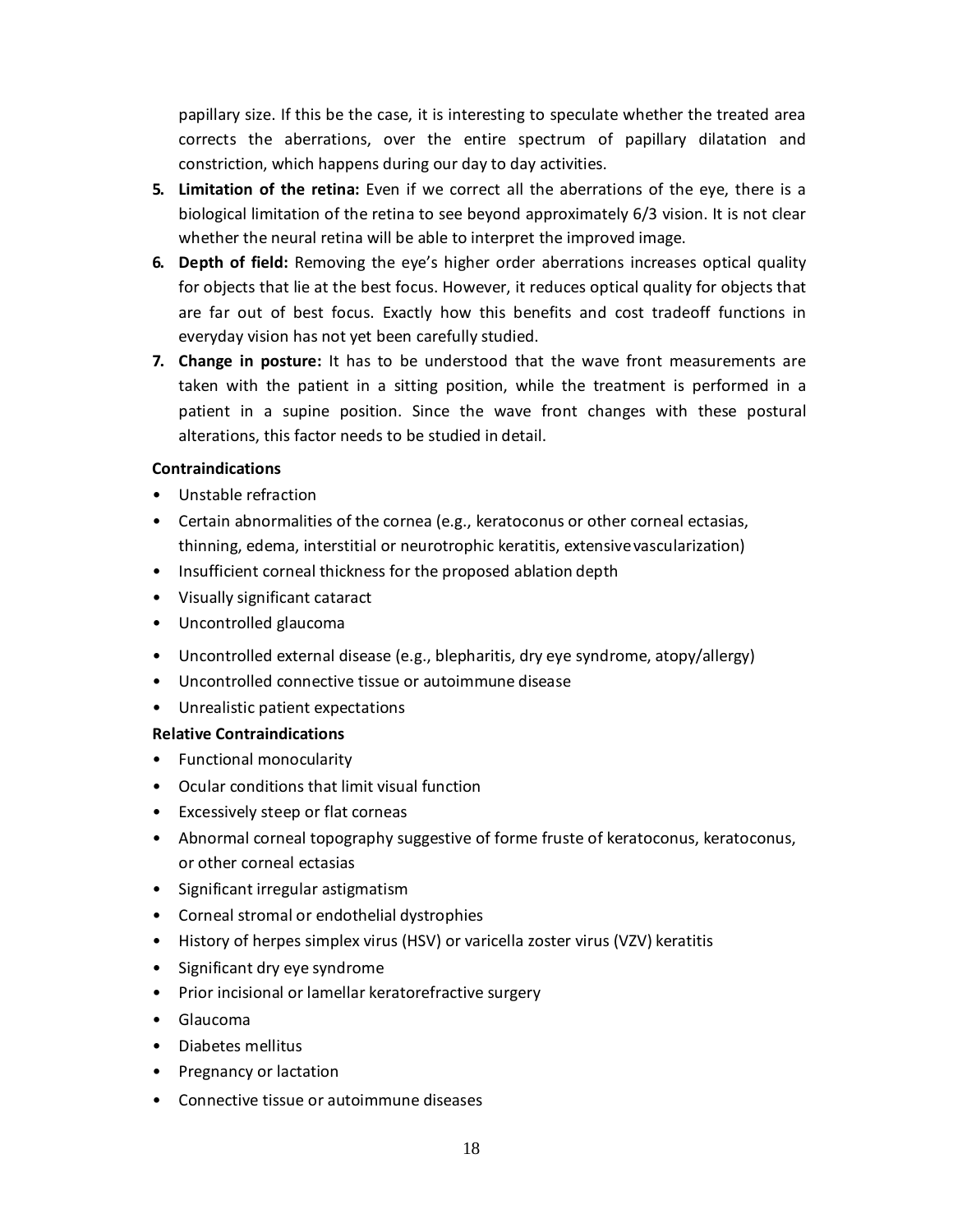- Certain systemic medications (e.g., isotretinoin, amiodarone, sumatriptan, levonorgestrel implants, colchicine)
- Under 21 years of age (FDA labeling should be consulted for each laser)

#### **Surface Ablation Techniques**

#### **Photorefractive Keratectomy**

In PRK, the central corneal epithelium is removed and the excimer laser is used to ablate Bowman's membrane and superficial corneal stroma over the entrance pupil.

#### **Laser Epithelial Keratomileusis and Epi-LASIK**

Laser epithelial keratomileusis (LASEK) is a modification of PRK that attempts to preserve the epithelium. After alcohol is applied to the corneal epithelium, an epithelial trephine and spatula are used sequentially to score, loosen, and roll up the epithelium, which remains attached at a nasal or superior hinge. Photoablation is then performed, and the epithelium is unrolled back over the central corneal stroma. A bandage contact lens is used for several days until the surface re-epithelializes.

An alternative surface ablation procedure to LASEK is epi-LASIK. Instead of using alcohol to loosen the epithelium, an epikeratome is used to dissect an epithelial sheet from Bowman's membrane. The epikeratome is similar in design to a mechanical microkeratome used for LASIK. Instead of using an oscillating sharp blade to incise the cornea beneath Bowman's membrane, the epikeratome uses a blunt oscillating separator that moves across the cornea held under high pressure with a suction ring. This separator lifts a sheet of epithelium from Bowman's membrane. The laser ablation is then performed and the epithelial sheet is either replaced or discarded. Visual recovery and discomfort with LASEK and epi-LASIK are similar to PRK and are prolonged relative to LASIK.

#### **Alternatives for patients who are Lasik Rejects:**

For eyes with *THIN CORNEA*

- PRK / LASEK / EPI-LASIK
- · SBK (Sub Bowman's Keratomileusis)
- · Intra corneal Rings
- Phakic IOL (ICL)

For eyes with *ABNORMAL SHAPE*

- · Intra corneal Rings (INTACS, Kera rings )
- Phakic **IOL**

#### *Phakic IOLs*

Phakic IOLs fall into three broad categories:

- Anterior chamber angle-fixated lenses, originally introduced by Baikoff and Joly
- Anterior chamber iris-fixated lens, introduced by Fechner and Worst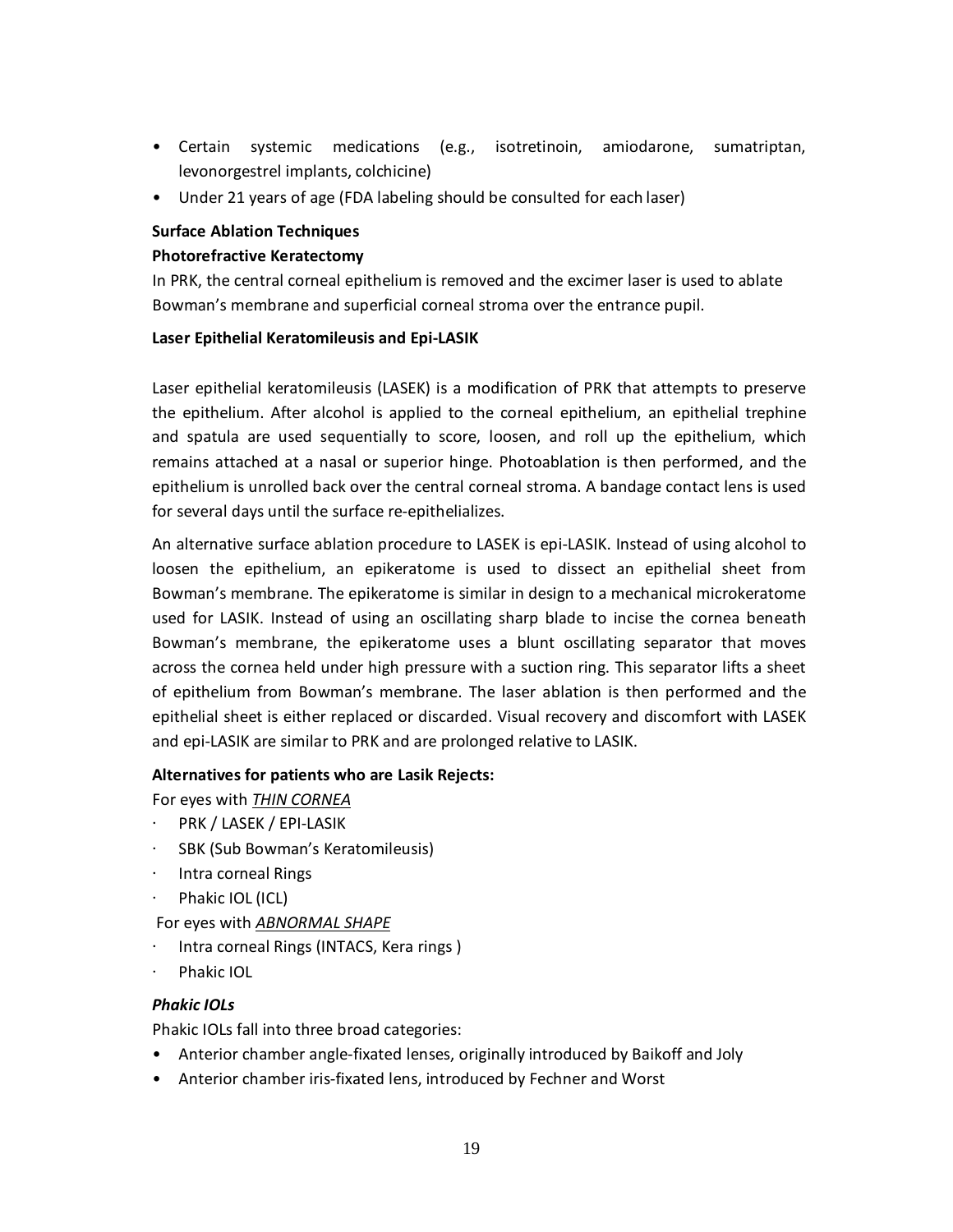• Posterior chamber sulcus- fixated lens introduced by Fyodorov and subsequently modified by other companies.

#### **Indications for phakic IOLs:**

- Correction of myopic errors of -8.00 D or more.
- In eyes contraindicated for LASIK:
- Relatively thin corneas,
- Stable keratoconus;
- Corneas steeper than 48.00 D or with expected post-LASIK keratometry readings flatter than 35.00 D.
- in eyes with **residual refractive errors** after LASIK, corneal transplant, intrastromal corneal ring segment (ICRS) implantation, corneal collagen crosslinking (CXL), and pseudophakia.

#### **Contraindications:**

- Unstable refraction
- Visually significant cataract in the case of phakic IOLs
- Corneal endothelial disease, including Fuchs dystrophy
- Uncontrolled glaucoma
- Uncontrolled external disease
- Uncontrolled connective tissue or autoimmune disease
- Unrealistic patient expectations

#### **Standard operating procedure**

- a. **In patient:** Not applicable
- b. **Out Patient:** Not applicable
- c. **Day care:** Refractive surgeries are done as day care procedures.

#### **d) Referral criteria:**

Not applicable

# **VI. WHO DOES WHAT? And TIMELINES**

#### **a. Doctor**

- 1. History taking with examination of the patient
- 2. To carry out the necessary investigations
- 3. To satisfy the patient as per his/her needs

#### **b. Technician/Nurse**

Role of Ophthalmic Assistants is to

1. Test vision, conduct refraction and prescribe corrective lenses.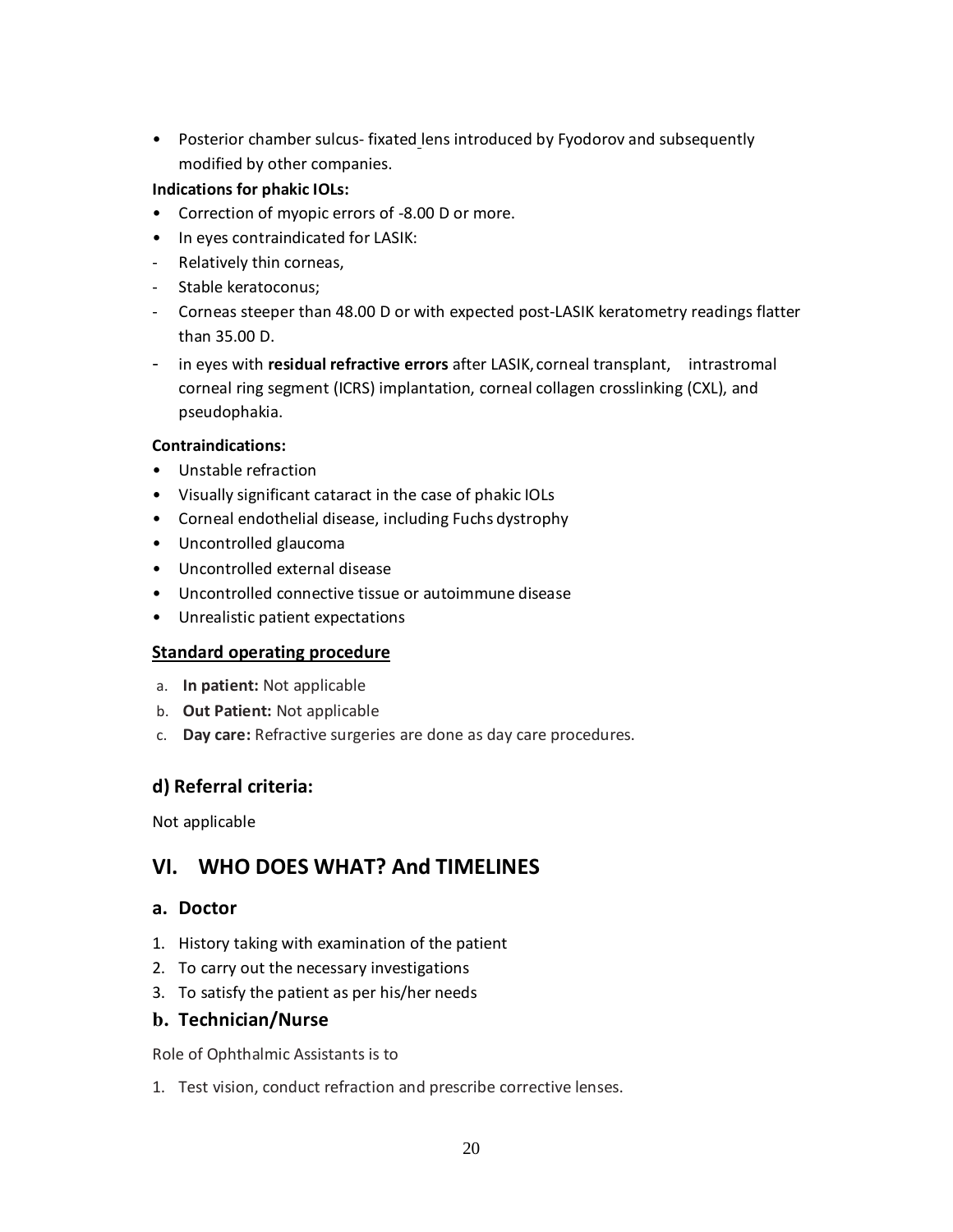- 2. Assist medical officers in providing primary care including treatment for trachoma, ocular injuries, and conjunctivitis etc.
- 3. Assist in conducting eye camps at the primary health centre.
- 4. Help in organizing vision-screening programmes in schools.
- 5. Carry out eye health education activities.
- 6. Maintain the dark room and ophthalmic equipment in primary health centre.

# **VII. FURTHER READING / REFERENCES**

- 1. Caster AI, Hoff JL, Ruiz R. Conventional vs wavefront-guided LASIK using the LADARVision4000 excimer laser [Internet]. Journal of Refractive Surgery (Thorofare, N.J.: 1995). 2005 ;21(6):S786-791.Available from: http://www.ncbi.nlm.nih.gov/pubmed/16329381
- 2. [Frick KD, Riva-Clement L, Shankar MB. Screening f](http://www.ncbi.nlm.nih.gov/pubmed/16329381)or refractive error and fitting with spectacles in rural and urban India: cost-effectiveness [Internet]. Ophthalmic Epidemiology. 2009 ;16(6):378-387.Available from: http://www.ncbi.nlm.nih.gov/pubmed/19995203
- 3. Jose R, Sachdeva S. School eye scr[eening and the National Program for Control of Blindn](http://www.ncbi.nlm.nih.gov/pubmed/19995203)ess [Internet]. Indian Pediatrics. 2009 ;46(3):205-208.Available from: http://www.ncbi.nlm.nih.gov/pubmed/19346567
- 4. [Limburg H, Kansara HT, d'Souza S. Results](http://www.ncbi.nlm.nih.gov/pubmed/19346567) of school eye screening of 5.4 million children in India--a five-year follow-up study [Internet]. Acta Ophthalmologica Scandinavica. 1999 ;77(3):310-314.Available from: http://www.ncbi.nlm.nih.gov/pubmed/10406152
- 5. McLeod SD, Chuck RS, Hamil[ton DR, Katz JA, Rutzen AR, Vukich JA, et al. Prepared b](http://www.ncbi.nlm.nih.gov/pubmed/10406152)y the American Academy of Ophthalmology Refractive Management/Intervention Panel Refractive Management/Intervention Panel Members. 2007 ;
- 6. Pararajasegaram R. VISION 2020-the right to sight: from strategies to action [Internet]. American Journal of Ophthalmology. 1999 ;128(3):359-360.Available from: http://www.ncbi.nlm.nih.gov/pubmed/10511033
- 7. Shah S. LASIK--the Indian eye controversy [Internet]. Indian Journal of Ophthalmology. 2002 [;50\(4\):259-260.Available from: http://www.ncbi.n](http://www.ncbi.nlm.nih.gov/pubmed/10511033)lm.nih.gov/pubmed/12532489
- 8. Contact lenses: Edited by James V. Aquavella, M. D., and Gullapalli N. Rao, M.D., with15 contributors. Philadelphia: J.[B. Lippincott Company, 1987. Pp. 278. \\$42.50 \[Interne](http://www.ncbi.nlm.nih.gov/pubmed/12532489)t]. Available from: http://www.journals.elsevierhealth.com/periodicals/cev/article/0953- 4431(89)90035-0/abstract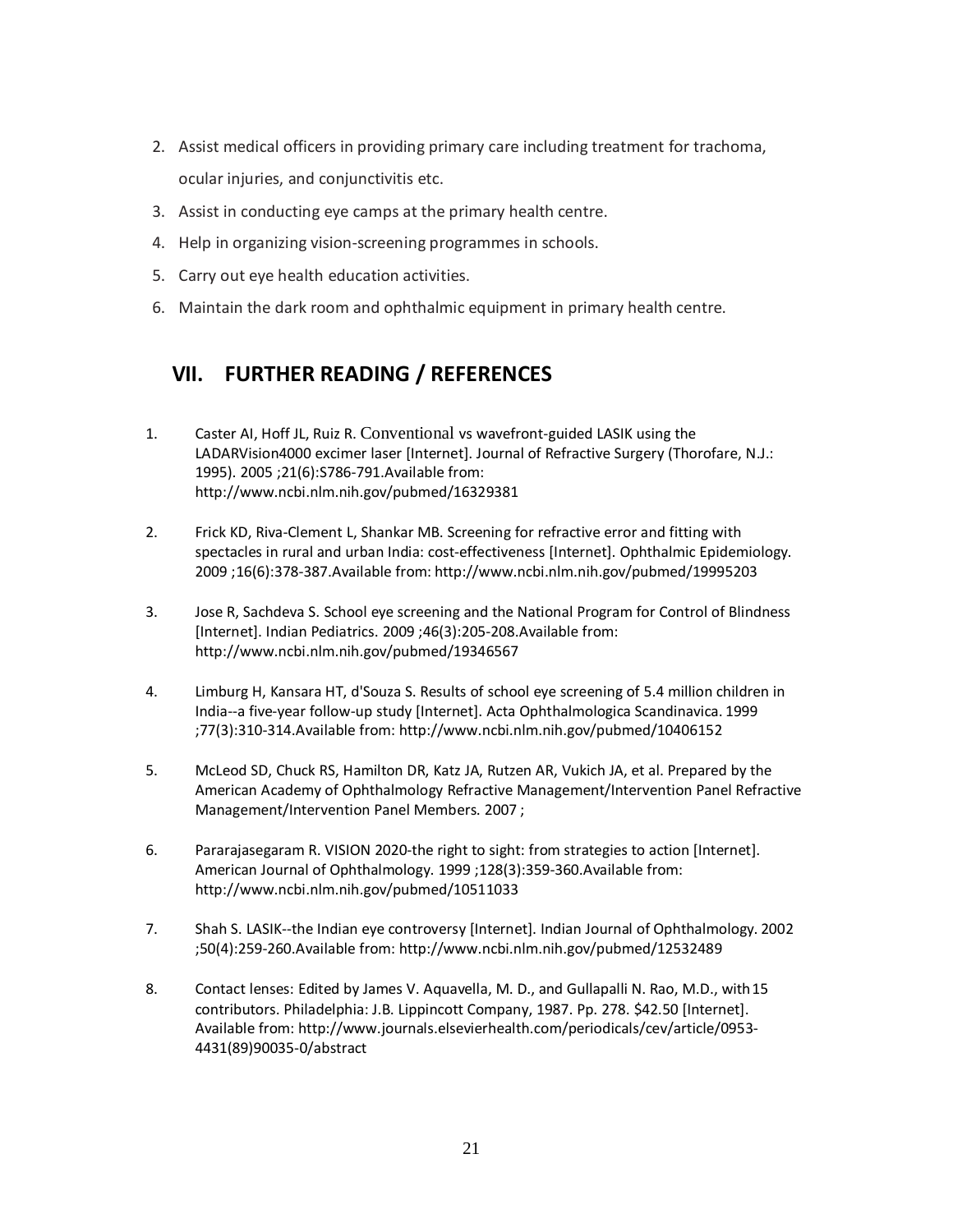# **RESOURCES REQUIRED**

| <b>Situation</b>      | <b>HUMAN</b>                                                                                                         | <b>INVESTIGATIONS</b>                                           | <b>DRUGS &amp;</b>                                                                                                                                    | <b>EQUIPMENT</b>                                                                                                                                                                                                                                                        |
|-----------------------|----------------------------------------------------------------------------------------------------------------------|-----------------------------------------------------------------|-------------------------------------------------------------------------------------------------------------------------------------------------------|-------------------------------------------------------------------------------------------------------------------------------------------------------------------------------------------------------------------------------------------------------------------------|
|                       | <b>RESOURCES</b>                                                                                                     |                                                                 | <b>CONSUMABLES</b>                                                                                                                                    |                                                                                                                                                                                                                                                                         |
| 1) Secondary<br>level | 1)Doctor<br>2) Nurse<br>3) Ophthalmic<br>Assistant                                                                   | 1)Refraction<br>2)Kerotometry                                   | 1) Mydriatics and<br>2) Cycloplegics<br>3)Spectacle<br>frames and lenses<br>4) Antibiotic and<br>steroid eye drops                                    | 1)Retinoscope<br>2)Trial set<br>3) Indirect ophthalmic<br>with 20D lens<br>4) Slit Lamp<br>Biomicroscope<br>with<br>5) Visual acuity charts<br>6) Keratometry                                                                                                           |
| 2) Tertiary<br>level  | 1) Doctor (with<br>a refractive<br>surgeon)<br>2) Nurse<br>$-1$<br>3) Ophthalmic<br>Assistant - 1<br>4) OT Nurse - 1 | 1)Refraction<br>2) Kertometry<br>3) Pachymetry<br>4) Topography | 1) Mydriatics and<br>2) Cycloplegics-<br>3)Spectacle<br>frames and lenses<br>4) Antibiotic and<br>steroid eye drops<br>5) Phakic IOL<br><b>INTACS</b> | 1) Retinoscope<br>2) Trial set<br>3) Autorefractometer<br>4) Slit Lamp<br>Biomicroscope<br>5)Keratometer<br>6) Pachymeter<br>7) Topography<br>8)Indirect ophthalmic<br>with 20D lens<br>9)Operating<br>microscope<br>10) Visual acuity<br>charts<br>11) Laser equipment |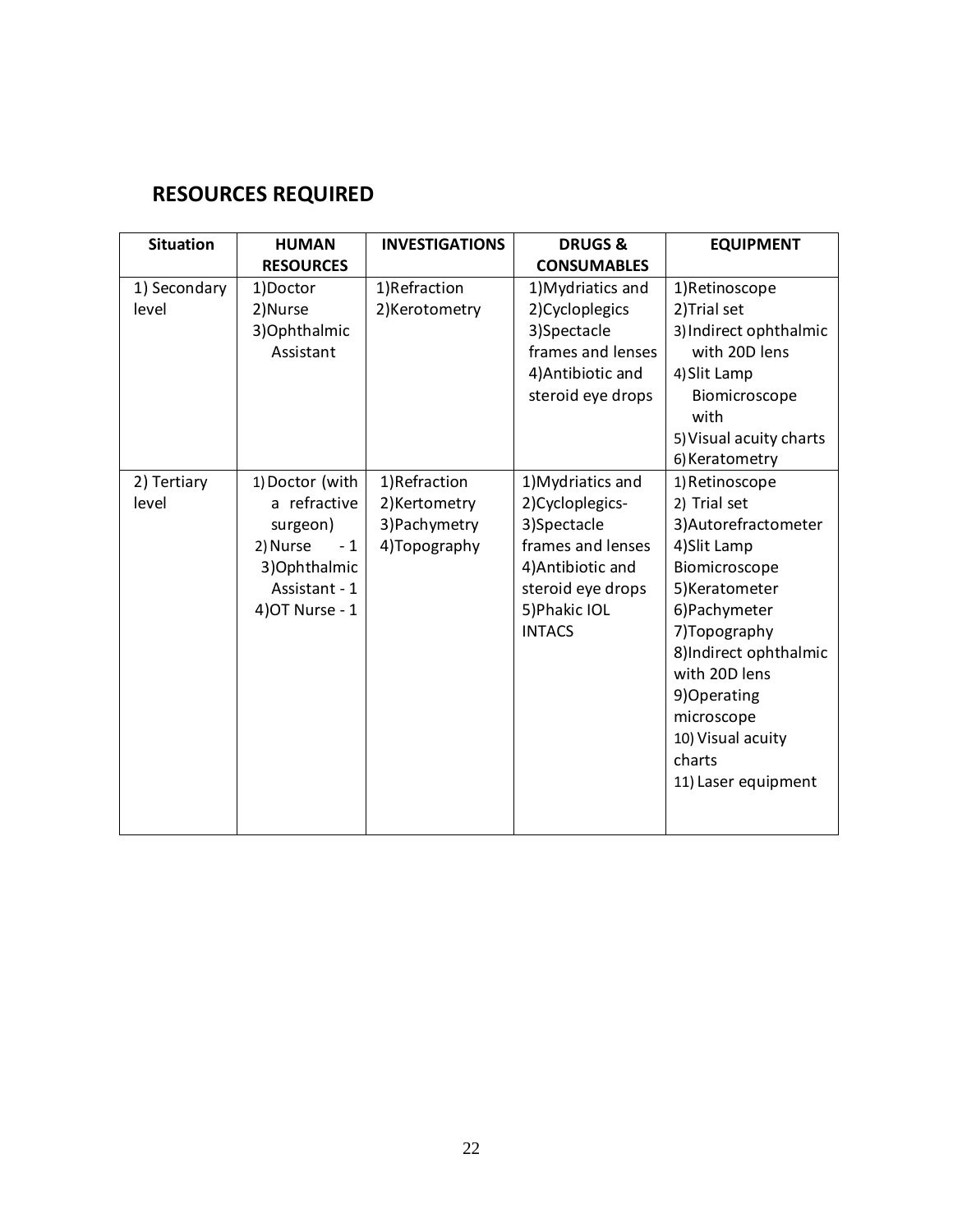# **NAME OF CONDITION: STRABISMUS AND AMBLYOPIA**

# **I. WHEN TO SUSPECT/ RECOGNIZE?**

#### **a) Introduction:**

Strabismus or amblyopia or both together may lead to failure to develop binocular vision which may prevent individual pursuing specific occupations. The associated cosmetic disorder may interfere with social and psychological development with potentially serious effects on individuals. Timely diagnosis and appropriate treatment of children with strabismus and/or amblyopia is likely to reduce the prevalence of persistent amblyopia and ocular misalignment in adults.

Rarely, strabismus and/or amblyopia may be the presenting symptom in children with a serious eye disease or systemic condition (e.g. retinoblastoma or hydrocephalus) when urgent referral to a specialist may be necessary. Amblyopia is the most common visual disability in children. It can present as early as 3 months of age. Its progression and reversibility both are inversely proportional to child's age. It is commonly unilateral. Nearly all amblyopic visual loss is preventable or reversible with timely detection and appropriate intervention.

## **b) Case definition:**

**Strabismus** is a misalignment of the eyes in which the visual axes deviate from bifoveal fixation.

**Amblyopia** is a unilateral or, less commonly, bilateral reduction of best-corrected visual acuity that cannot only and directly be attributed to the effect of a structural abnormality of the eye or the visual pathways.

For practical purposes, amblyopia is defined as at least 2 Snellen lines difference in visual acuity between the eyes, but amblyopia is truly a spectrum of visual loss, ranging from missing a few letters on the 6/6 (20/20) line to hand motion vision. It is a diagnosis of exclusion. Amblyopia is caused by abnormal visual experience early in life resulting from one of the following:

- · Strabismus
- · Anisometropia or high bilateral refractive errors (isometropia)
- · Visual deprivation

With timely intervention, the reduction in visual acuity caused by amblyopia can be completely or partially reversed.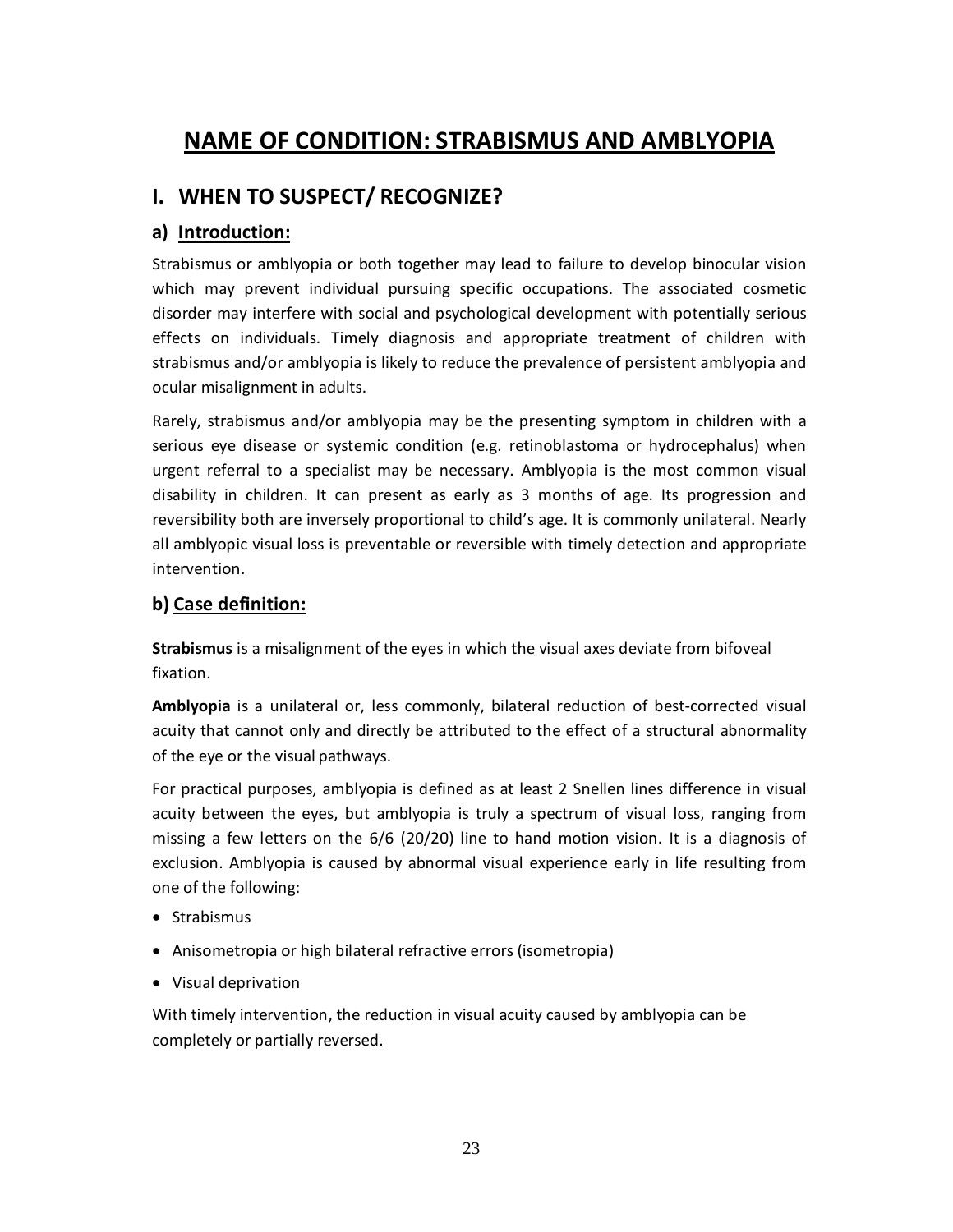# **II. INCIDENCE OF THE CONDITION IN OUR COUNTRY**

There are not many reports available from India about the prevalence of strabismus. One population based study from South India reported the prevalence as 0.43% among children. Another study in North India among school children reported it as 2.5%. The presence of strabismus is not a cosmetic issue only. Its presence says that the child is unable to use both eyes together and there could be some other ocular problem that is undetected.

Different studies from developed countries on amblyopia have an estimated prevalence in childhood of 1.2% to 4.4% depending on the defining criteria.

# **III. DIFFERENTIAL DIAGNOSIS**

#### **Strabismus**

- · Pseudostrabismus
- · Nystagmus
- · Facial asymmetry

#### **Amblyopia**

- · Nutritional/Toxic optic neuropathy
- · Malingering
- · Cortical blindness

# **IV. PREVENTION AND COUNSELING**

Recent studies have shown that early detection and treatment of amblyopia are highly cost effective when compared with other interventions in health care. The earlier amblyopia is detected and properly treated, the higher the likelihood of visual acuity recovery. Starting treatment at a young age also may increase the likelihood of compliance and the rate of vision recovery. The Amblyopia Treatment Study demonstrated that more than 75% of amblyopic children younger than 7 years can have significant improvement in the amblyopic eye (to 20/30 or better) as the result of treatment. The purpose of periodic eye and vision screening is to detect pediatric eye disorders, especially amblyopia, at a sufficiently early age to allow effective treatment. All children should undergo eye and vision screening, because screening is most effective when performed periodically throughout childhood.

In addition, children with risk factors for amblyopia should have a comprehensive ophthalmic evaluation. Some risk factors include family history of amblyopia or strabismus, childhood cataract or glaucoma, premature birth of less than 30-week gestation or 1,500 grams, and delayed visual or neurologic maturation of unclear etiology. Reduction or prevention of risk factors such as premature birth and detrimental prenatal environmental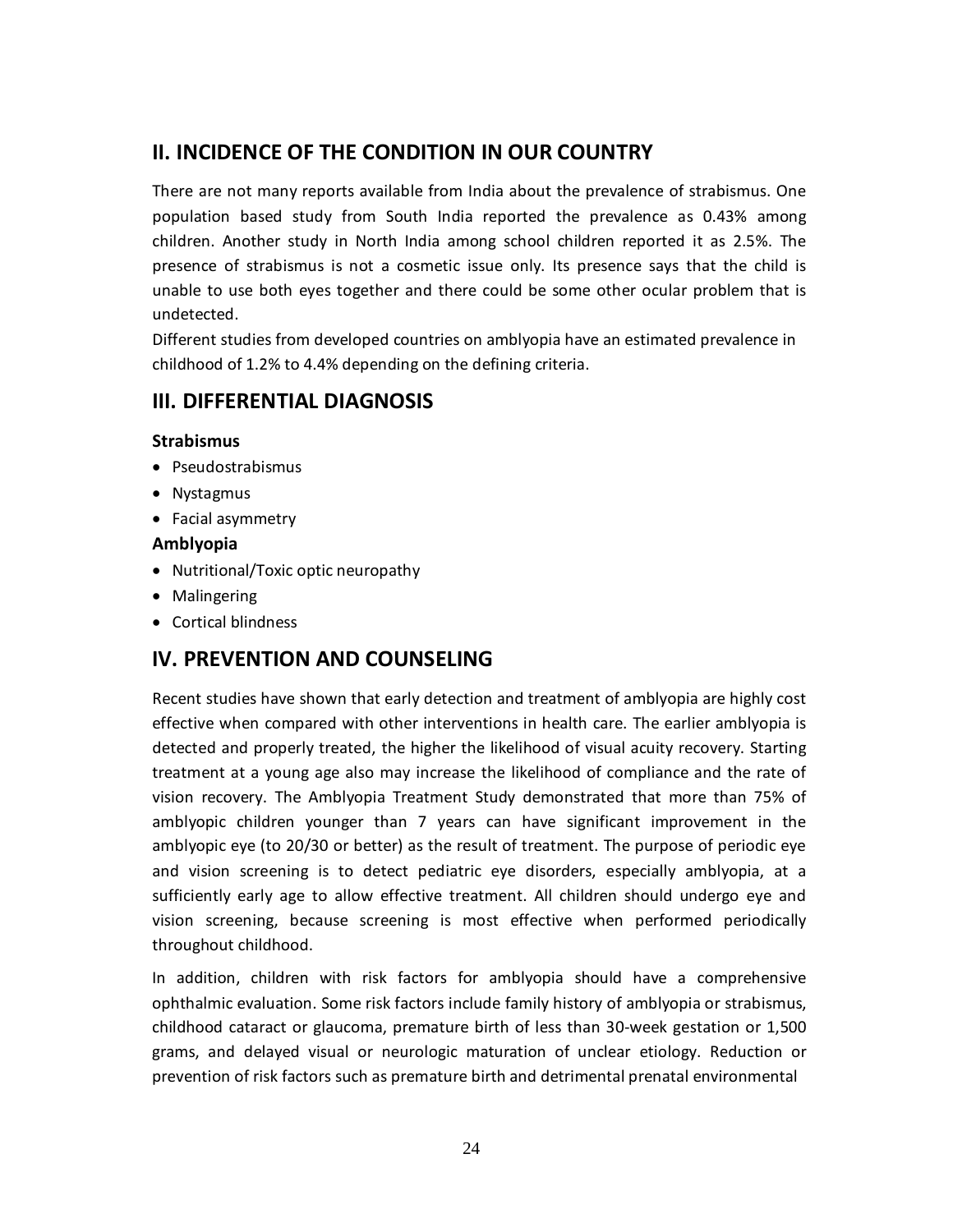influences such as alcohol abuse and smoking can result in a decrease in the incidence of amblyopia.

# **V. OPTIMAL DIAGNOSTIC CRITERIA, INVESTIGATIONS, TREATMENT & REFERRAL CRITERIA**

# **\*Situation 1: At Secondary Hospital/ Non-Metro situation: Optimal Standards of Treatment in Situations where technology and resources are limited**

## a) **Clinical Diagnosis**:

The initial strabismus and amblyopia evaluation (history and physical examination) includes all components of the comprehensive pediatric ophthalmic evaluation, with special attention to the potential risk factors for amblyopia, such as a positive family history for strabismus, amblyopia, or media opacity.

The examination of a patient who has childhood-onset strabismus includes all components of the comprehensive pediatric or adult ophthalmic evaluation in addition to the sensory, motor, refractive, and accommodative functions.

#### **History**

Although a thorough history generally includes the following items, the exact composition varies with the patient's particular problems and needs:

- The chief complaint and reason for the eye evaluation
- · Current eye problems
- · Ocular history, including prior eye problems, diseases, diagnoses, and treatments Systemic history: birth weight, prenatal (e.g., alcohol, tobacco, and drug use during pregnancy), and perinatal history (e.g. birth asphyxia, trauma) that may be pertinent, past hospitalizations and operations, general health and development.
- · Pertinent review of systems, including history of head trauma and relevant systemic diseases
- · Current medications and allergies
- · Family history of eye conditions and relevant systemic diseases
- · Review of systems

#### **Examination**

The eye examination consists of an assessment of the physiological function and the anatomic status of the eye and visual system. Documentation of the child's level of cooperation with the examination can be useful in interpreting the results and in making comparisons among the examinations over time. In general, the examination may include the following elements: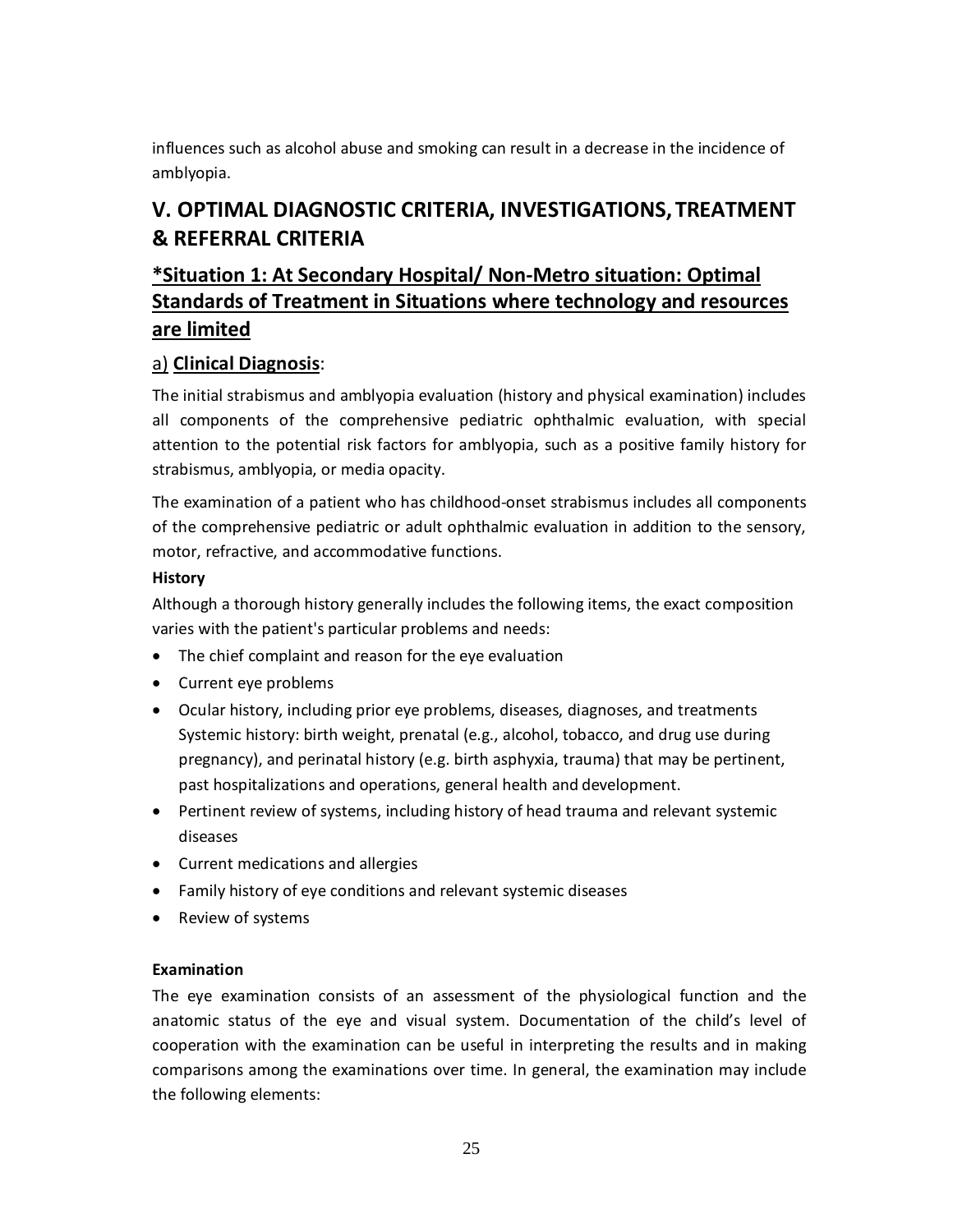- · Assessment of visual acuity and fixation pattern
- · Ocular alignment and motility for near and distance Extraocular muscle function (ductions and versions including incomitance, such as A and V patterns)
- · Detection of nystagmus
- Sensory testing
- · Red reflex or binocular red reflex (Brückner) test
- · Pupil examination
- · External examination
- · Anterior segment examination
- · Cycloplegic retinoscopy/refraction
- · Funduscopic examination
- Binocularity/stereoacuity testing

#### **Assessment of Visual Acuity and Fixation Pattern**

The method of evaluating visual acuity varies according to the child's age and level of cooperation. Preverbal children should be checked for objection to cover and the presence of a fixation preference. When possible, monocular distance visual acuity should be determined utilizing a recognized optotype, such as the tumbling-E, Lea figures, or Snellen letters.

Anomalous head posture is suggestive of peeking around the occluder. An occlusive patch over the non-tested eye can distinguish between peeking and possible eccentric fixation. Monocular visual acuity testing for patients with nystagmus may require blurring of the contralateral eye with a high plus lens (+4.00 D to +5.00 D). Binocular and monocular testing also should be performed for patients with nystagmus.

Testing visual acuity with isolated targets (figures or letters) is the quickest way to assess the vision in preverbal children, but it does lead to falsely elevated visual acuities. Isolated acuities should be compared with visual acuities taken with linear targets or crowding bars. The difference between linear and isolated acuities should be noted at each visit, if possible. This difference is a way of quantifying the depth of amblyopia from visit to visit.

Under ideal circumstances, visual acuity testing conditions should be standardized in each examination room and at each visit, so that the same viewing distance and lighting conditions are used. Some children are more amenable to testing at shorter distances.

Young children sometimes benefit from shorter testing distances, especially when a visual or attention deficit is suspected. The testing distance, type of optotype, and whether the optotype is presented a line at a time or isolated, should be documented. Patients should be encouraged to learn optotype-equivalent tests at the earliest possible age.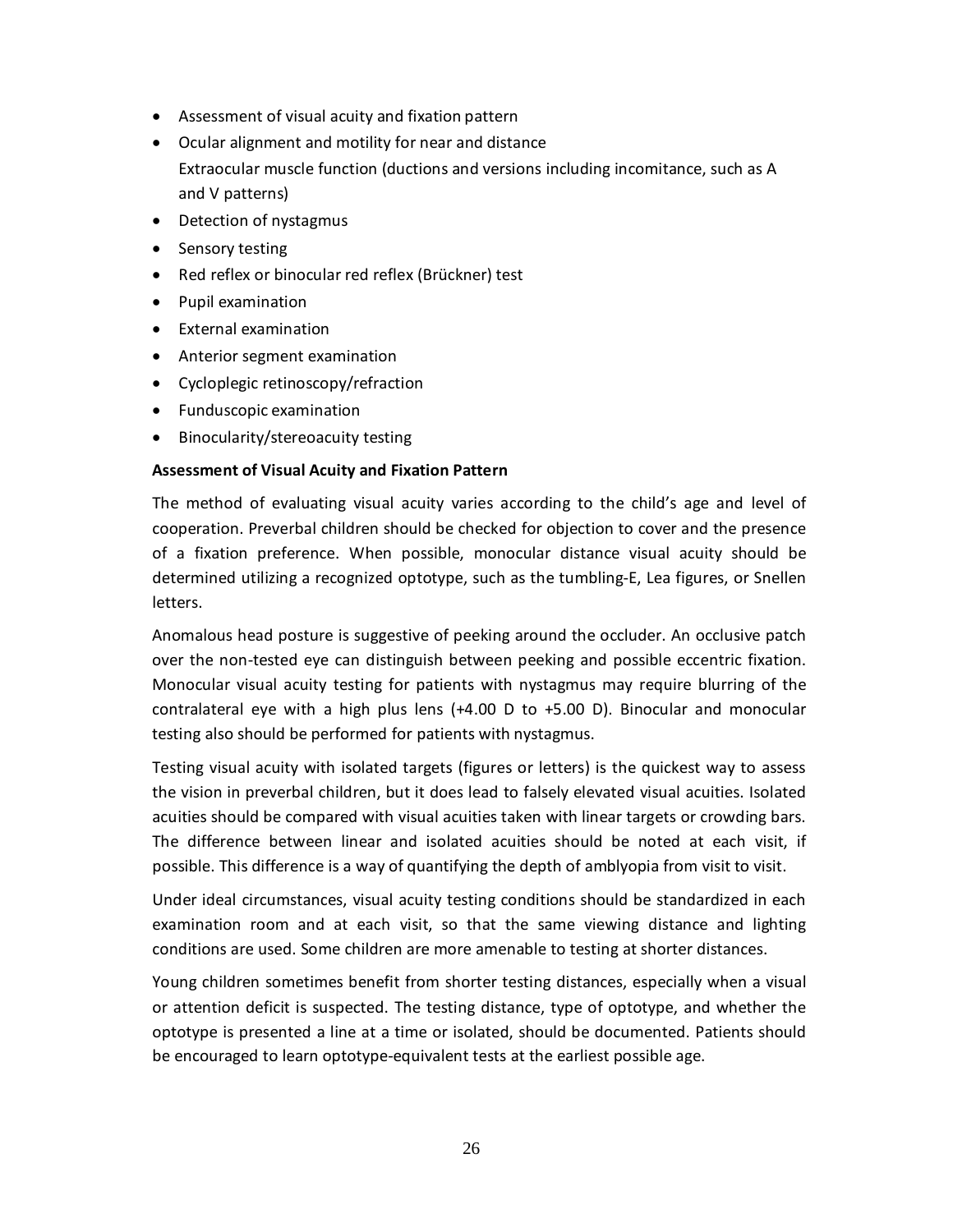#### **Ocular Alignment and Motility**

Ocular alignment is assessed by using the corneal light reflection, the binocular red reflex (Brückner) test, or the cover test. Cover/uncover and alternate cover tests in primary gaze at distance and near accommodative targets are utilized when feasible; these tests require the patient's cooperation and interaction with the examiner in addition to sufficient vision to fixate on the target. Ocular versions and ductions should be tested even in the young infant. In the inattentive or uncooperative patient, eye movements may be tested using the oculocephalic rotations maneuver (doll's head) or assessed by spontaneous eye movements. Evaluating oblique muscle function in young children is important when examining a child with strabismus, but it may be difficult. When strabismus is suspected or revealed, a strabismus evaluation is warranted).

#### **Red Reflex / Binocular Red Reflex (Brückner) Test**

The red reflex and/or binocular red reflex test should be performed to identify opacities of the ocular media.

The red reflex of each eye is assessed by looking at each eye with a direct ophthalmoscope from a distance of about 18 inches. The examiner should answer three questions:

- 1. Is there a red reflex from each eye?
- 2. Are the red reflexes from each eye symmetrical?
- 3. Is the quality of the red reflex normal for the individual child (taking into account skin tone and race or ethnicity)?

The binocular red reflex (Brückner) test allows an assessment of the clarity of the visual axis and an indirect assessment of ocular alignment as well as large and/or asymmetric refractive errors. The binocular red reflex test is performed in a dimly lit room with the examiner at a distance of about 30 inches (0.75 meter) from the child. The examiner overlaps both pupils simultaneously, creating a binocular red reflex with the largest circular light of a direct ophthalmoscope set to focus on the ocular surface, usually at zero. The examiner then assesses the quality of the redness seen within the child's pupils. Normally, the red reflex from each eye should be of the same color and brightness.

Abnormalities include asymmetric reflexes when one reflex is duller or a different color, a white reflex, a partially or totally obscured reflex, or crescents present in the reflex.

#### **Extraocular Muscle Function**

Versions and ductions should be evaluated and any over- or underactions of extraocular muscles assessed and recorded. Inferior oblique muscle dysfunction, A or V patterns, or dissociated vertical or horizontal deviations may develop over time. The examiner should note any limitations in versions or ductions. The oculocephalic rotations maneuver (doll's head) is particularly valuable in infants and young children and often reveals clinically normal ductions that cannot otherwise be documented, even with patch testing.

#### **Detection of Nystagmus**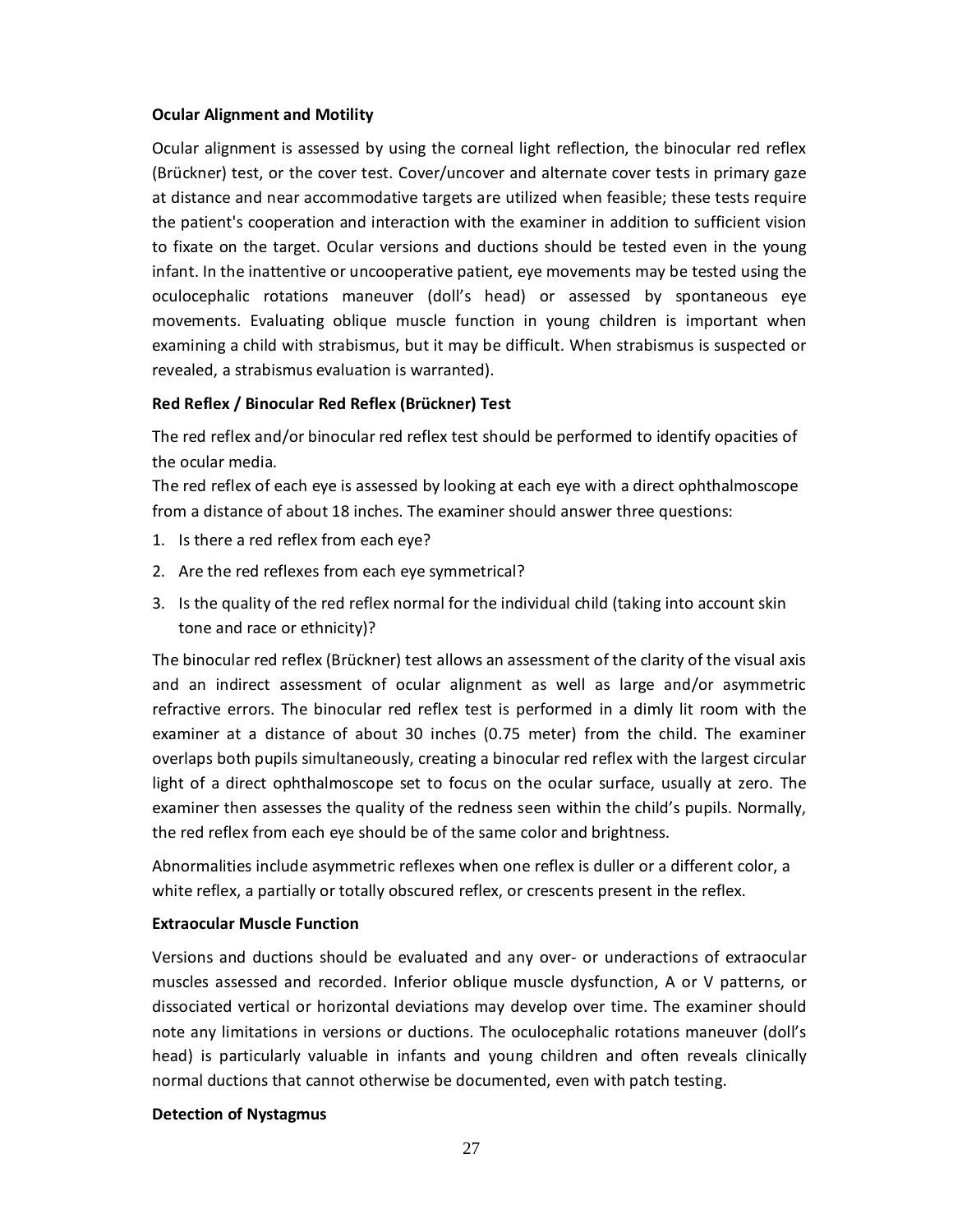Nystagmus in the patient with esotropia may be manifest or latent. Manifest nystagmus is constantly present and may be horizontal, vertical, or torsional. It is typically symmetrical, although it may vary in magnitude, speed, and wave form, depending on the direction of gaze and other specific viewing conditions. Latent nystagmus (sometimes called occlusion nystagmus) is conjugate, predominantly horizontal, jerk oscillations of the eyes that are produced or exacerbated by monocular viewing. It is characterized by a slow drift away from the fixating eye, with rhythmic jerk redress movements to re-establish central fixation. The nystagmus is described as latent because it is typically perceptible or accentuated when one eye is occluded. Both manifest and latent nystagmus may coexist in the same patient.

#### **Sensory Testing**

The binocular sensory status should be assessed when feasible using Worth 4-dot testing and stereoacuity tests. Reliable data may be difficult to obtain in younger children.In the older strabismic (especially esotropic) patient, more detailed sensory testing is occasionally useful, especially if there is a history of diplopia. An orthoptic evaluation may be useful to further define the sensory status of the child.

#### **Pupil Examination**

Even in small infants, the pupils should be assessed for direct and consensual response to light and for the presence of a relative afferent defect. This can be done with a penlight, a direct ophthalmoscope, or a transilluminator. Pupil evaluation in infants and children may be difficult due to active hippus or shift in the patient's fixation and accommodative status. In general, amblyopia is not associated with a detectable afferent pupillary defect. If an afferent pupillary defect is present, the examiner should thoroughly review etiologic causes for asymmetric optic nerve function rather than attribute the finding to amblyopia

#### **External Examination**

External examination involves assessment of the eyelids, eyelashes, lacrimal apparatus, and orbit.The anatomy of the face (including the lids, interocular distance, and presence or absence of epicanthal folds), orbital rim, and presence of oculofacial anomalies should be noted. The position of the head and face (including head tilt or turn) should be noted. Children with prominent epicanthal folds and normal ocular alignment may appear to have an esotropia (pseudo-esotropia). Distinctive features unusual for the family may suggest the presence of a congenital anomaly and merit an assessment of other physical abnormalities (e.g., ears, hands).

#### **Anterior Segment Examination**

To evaluate further opacities of the ocular media, the cornea, anterior chamber, iris, and lens should be evaluated with slit-lamp biomicroscopy if possible Slit-lamp biomicroscopic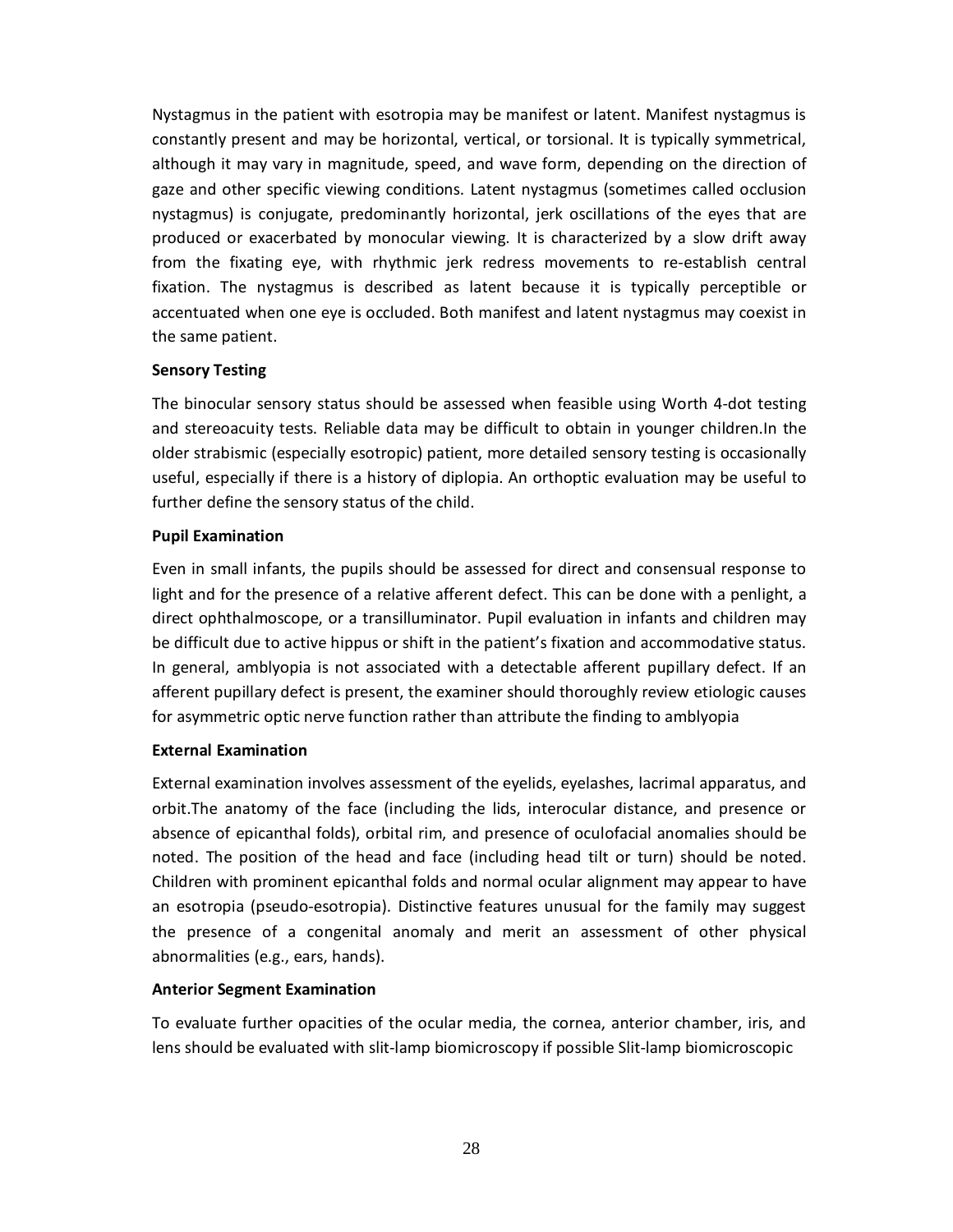evaluation is easily performed for older children or for younger children who are cooperative. In infants and young children, a hand-held slit-lamp biomicroscope may be helpful. Some children may need to be restrained, sedated, or undergo an eye examination under general anesthesia when apparent abnormalities warrant a detailed examination.

#### **Cycloplegic Retinoscopy/Refraction**

Determination of refractive errors is important in the diagnosis and treatment of amblyopia or strabismus. Patients should receive an accurate cycloplegic refraction either by retinoscopy or by subjective refraction. Prior to cycloplegia, dynamic retinoscopy provides a rapid assessment of accommodative function and may be helpful in evaluating a child with high hyperopia or possible accommodative insufficiency.

Cycloplegia is necessary for accurate refraction in children. Cyclopentolate is useful because it has a rapid onset and produces cycloplegia that approximates the effect of topical ophthalmic atropine but with a shorter duration of action. Cyclopentolate 1% is more frequently used; cyclopentolate 2% is also available. The strength of cyclopentolate should be determined based on the child's weight, iris coloration, and dilation history. In eyes with heavily pigmented irides, adjunctive agents such as tropicamide and/or phenylephrine hydrochloride may be necessary to achieve adequate dilation. In rare cases, topical ophthalmic atropine may be necessary to achieve maximal cycloplegia. The use of topical anesthetic prior to the cycloplegic makes the cycloplegic sting less and promotes its penetration into the eye.

#### **Funduscopic Examination**

Posterior segment structures should be examined, preferably with an indirect ophthalmoscope. The optic disc, macula, retina, vessels, and the choroid of the posterior regions should be examined Examination of the peripheral retinal and scleral indentation, if indicated, may require sedation or general anesthesia (e.g., evaluation for retinoblastoma).

#### **Binocularity / Stereoacuity Testing**

Testing for binocular fusion (e.g., Worth 4-dot test) or the presence of stereopsis (e.g., Random-Dot E test or Stereo Fly test) may be useful in detecting ocular misalignment or amblyopia. Fusion and stereoacuity testing at distance (20 feet or 6 meters) as well as near (13 inches or 0.33 meter) may also be helpful.

#### b) **Investigations**:

Strabismus and Amblyopia are mostly clinically diagnosed and treatment is planned based on routine examination and orthoptic check up. B scan ultrasonogram may be needed for associated media opacity and intra ocular tumors. Rarely CT scan and Electrophysiological tests are needed for assisting diagnosis.

# **c) Treatment:**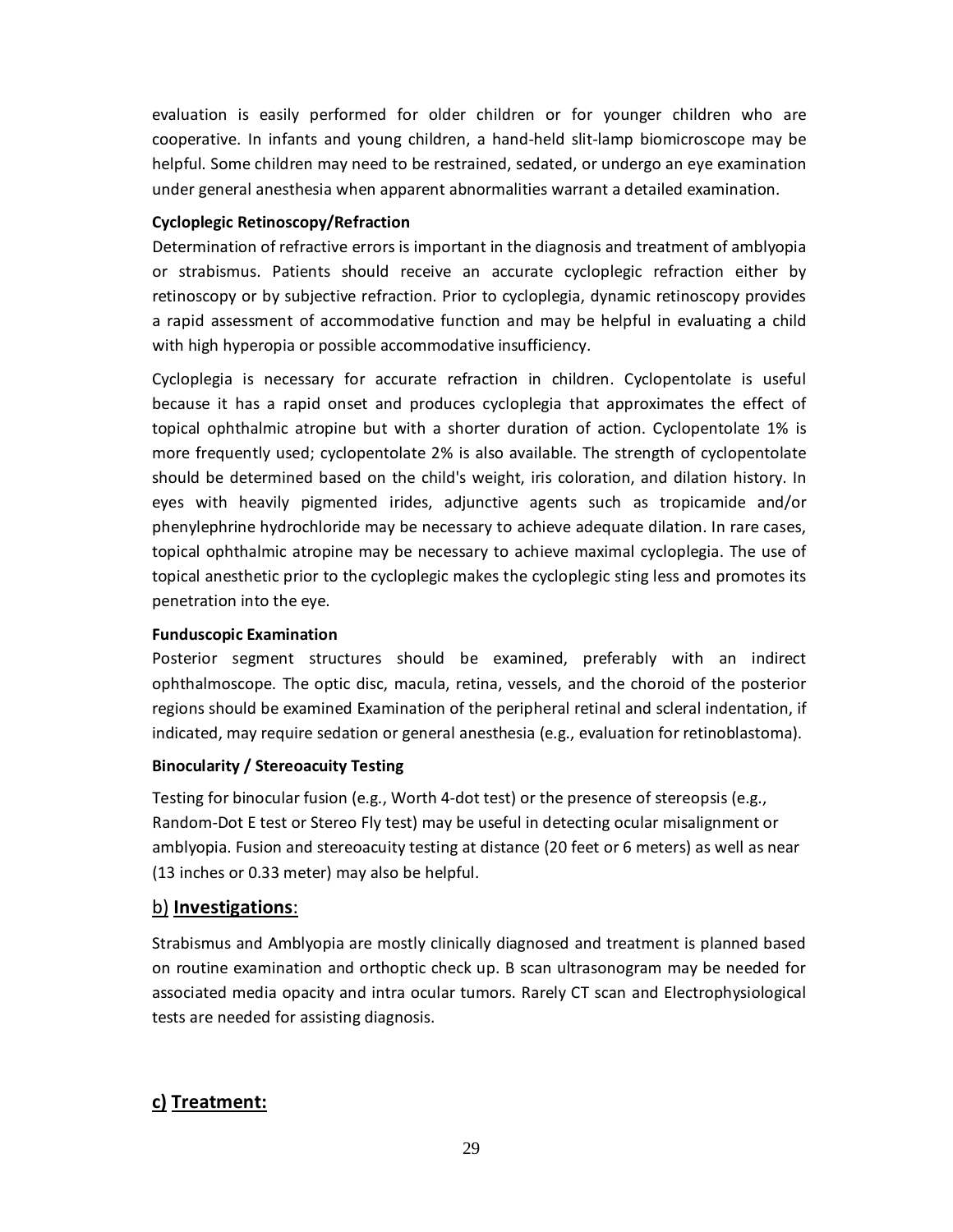#### **Amblyopia:**

#### **Choice of Therapy**

The following therapies are used alone or in combination as required to achieve the therapeutic goal.

- · Optical correction: The amblyopic eye must have the most accurate optical correction possible. This should occur prior to any occlusion therapy because vision may improve with spectacles alone. Full cycloplegic refraction should be given to patients with accommodative esotropia and amblyopia. In other patients, a prescription less than the full plus measurement that was refracted may be prescribed given that the decrease in plus is symmetric between the two eyes. Because accommodative amplitude is believed to be decreased in amblyopic eyes, one needs to be cautious about cutting back too much on the amount of plus. Refractive correction alone has been shown to improve amblyopia in up to 77% of patients.
- · Occlusion: Patching may be full-time or part-time. Standard teaching has been that children need to be observed at intervals of 1 week per year of age, if undergoing fulltime occlusion to avoid occlusion amblyopia in the sound eye . In addition to adhesive patches, opaque contact lenses, occluders mounted on spectacles, and adhesive tape on glasses have been used
- · Penalization: Penalization therapy was reserved for children who would not wear a patch or in whom compliance was an issue. The Amblyopia Treatment Studies, however, have demonstrated that atropine penalization in patients with moderate amblyopia (defined by the study as visual acuity better than 20/100) is as effective as patching. The Amblyopia Treatment Studies were performed in children aged 3-7 year

· Surgery to treat the cause of the amblyopia

In general, occlusive adhesive patches should be used during the initial therapy in many cases of amblyopia; however, in mild to moderate amblyopia, penalization with atropine drops has been shown to be an effective alternative

#### **Strabismus:**

Ocular alignment should be established as soon as possible, especially in young children, to maximize binocularity, prevent or facilitate treatment of amblyopia, and normalize appearance. In almost all cases, clinically important refractive errors should be corrected. Amblyopia treatment is usually started before surgery, because this may reduce the angle of strabismus or increase the likelihood of good postoperative binocularity.

The following treatment modalities are used alone or in combination as required to achieve the therapeutic goal:

- · Correction of refractive errors
- · Bifocals
- · Miotics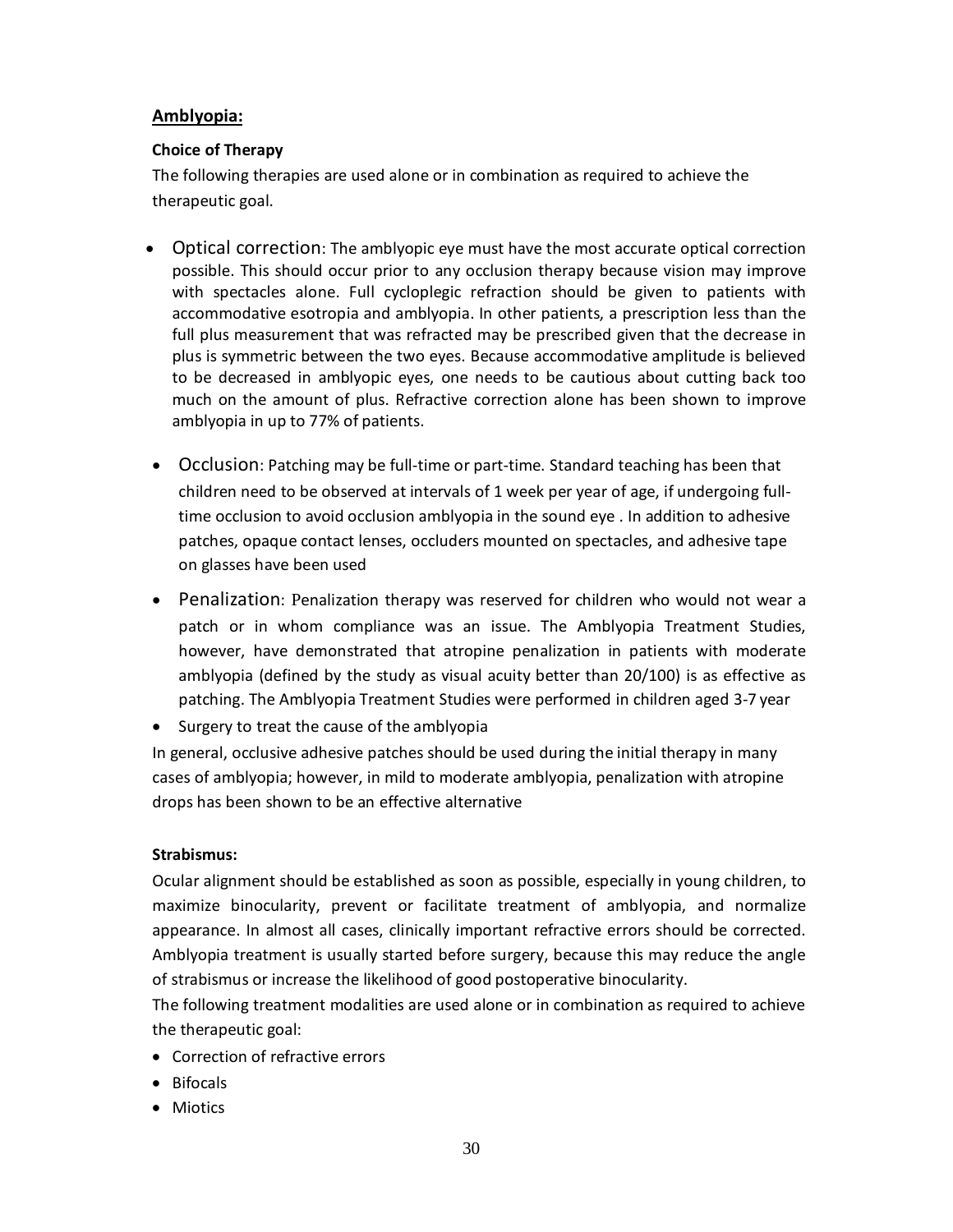- · Prism therapy
- · Amblyopia treatment
- · Extraocular muscle surgery: Except few conditions (like, accommodative esotropia), strabismus is corrected with surgery.

Treatment plans are formulated in consultation with the patient and parents. The plans should be responsive to their expectations and preferences, including the family's perception of the existing alignment, which may differ among ophthalmologist's, and what they hope to achieve with treatment. It is important that the family and ophthalmologist agree on the goals of treatment before surgery is performed. A particularly challenging situation can arise when the surgical intervention might worsen the appearance of the child. In patients for whom the potential for binocularity is poor, surgery to normalize appearance is still appropriate treatment.

The amount of surgery and the choice of surgical technique may vary (e.g., methods of suture placement in the muscle and sclera, or measurement of recession or resection). Although two-muscle surgery is most frequently performed, sometimes three- or fourhorizontal-muscle surgery may be required for large-angle deviations.

Results may be similar with different procedures; one method may be chosen over another on the basis of preoperative diagnosis, angle of deviation, technical ease, anatomical exposure, the need for an assistant, presence of scar tissue, and other factors such as physician preference and experience. Bilateral medial rectus muscle recessions are commonly performed as the initial surgical procedure. Most surgeons prefer uniocular surgery (single-muscle recession or recession/resection) for patients with irreversible amblyopia or substantially reduced vision in one eye on an anatomic basis. Operating on both eyes may be preferable in specific clinical circumstances, such as V pattern esotropia with inferior oblique-muscle overaction or null-point nystagmus with compensatory face turn.

#### **Standard Operating procedure**

#### **a. In Patient**

- · Patients preferring hospital stay for surgery because of distance and bettercare If decided by the anaesthesiologist
- · Patients needing some adjustment of sutures on the next day
- · Patients with post operative complications that need institutional care

#### **b. Out Patient**

Non surgical treatment

Pre operative investigations

Follow up

#### **c. Day Care**

If patients prefer and are able to reach the clinic easily if required

## **d) Referral criteria:**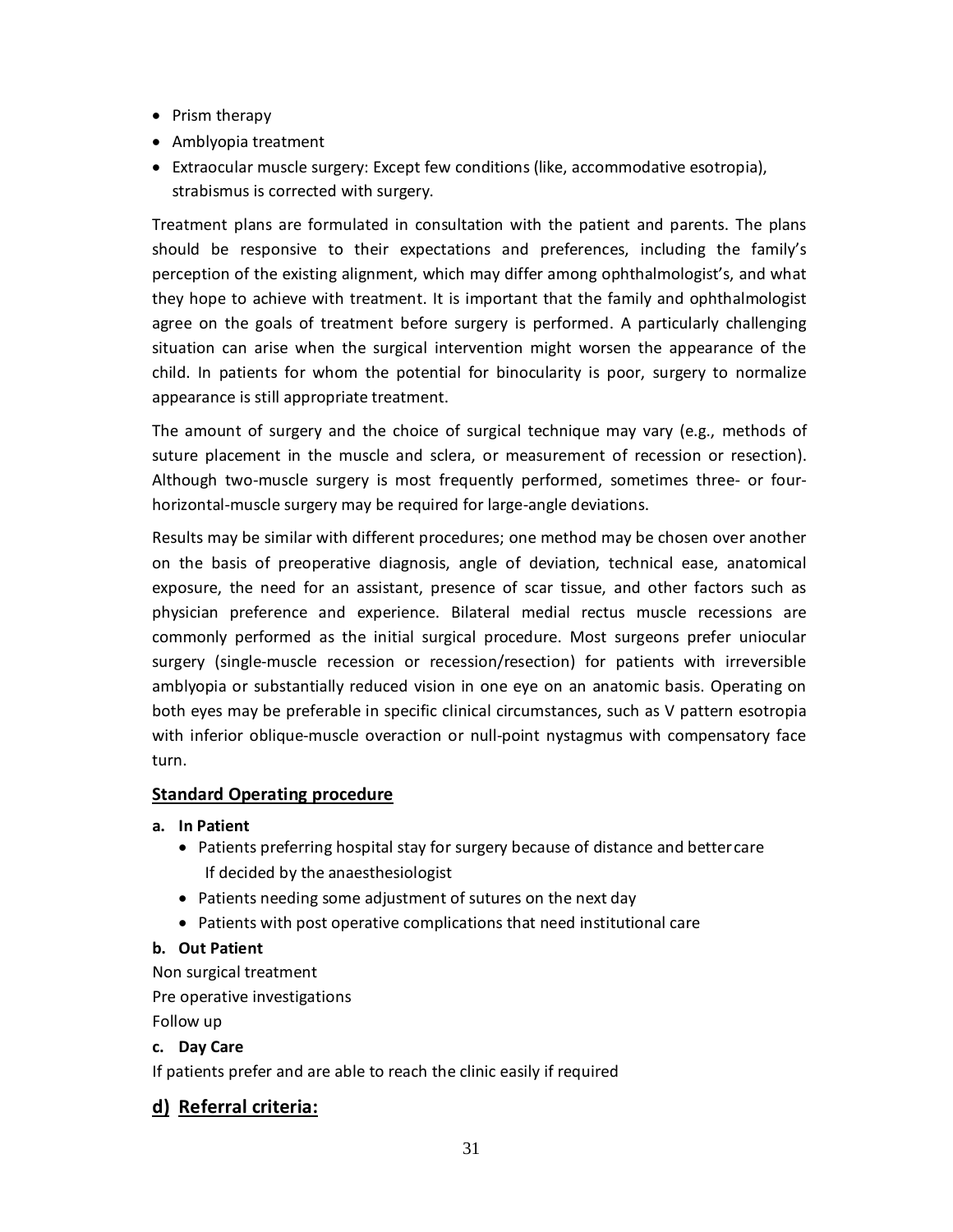- · Cases needing specialized investigations (e.g USG B-Scan, Electrophysiological tests)
- · Cases not manageable by the facilities available .
- Seeking second opinion
- · Complications needing specialized intervention.
- · Complex cases like torsional deviation, DVD, Duanes retraction syndrome etc.,needs referral

# **\*Situation 2: At Super Specialty Facility in Metro location where higherend technology is available**

- **a) Clinical Diagnosis:** Same as situation 1 plus better orthoptic examination.
- **b) Investigations**: Same as situation 1. In addition, USG B Scan and electrophysiological tests are done if needed. Paediatric and neurological consultation back up and facility for relevant systemic investigations is required in indicated patients.

#### **c) Treatment:**

Same as situation1. In addition, the ophthalmologist should be able to take up complex surgeries. Interdiscipinary referral between the anterior and posterior segment specialists is required in certain cases. Low vision aids may be required in some individuals

#### **Standard Operating procedure**

#### **a. In Patient**

- · Patients preferring hospital stay for surgery because of distance and bettercare If decided by the Anaesthesiologist
- · Patients needing some adjustment of sutures on the next day
- · Patients with post operative complications that need institutional care

#### **b. Out Patient**

Non surgical treatment; Pre operative investigations; Follow up

#### **c. Day Care**

If patients prefer and are able to reach the clinic easily if required

#### **d) Referral criteria:**

Does not apply

# **VI. WHO DOES WHAT? and TIMELINES**

**a. Doctor**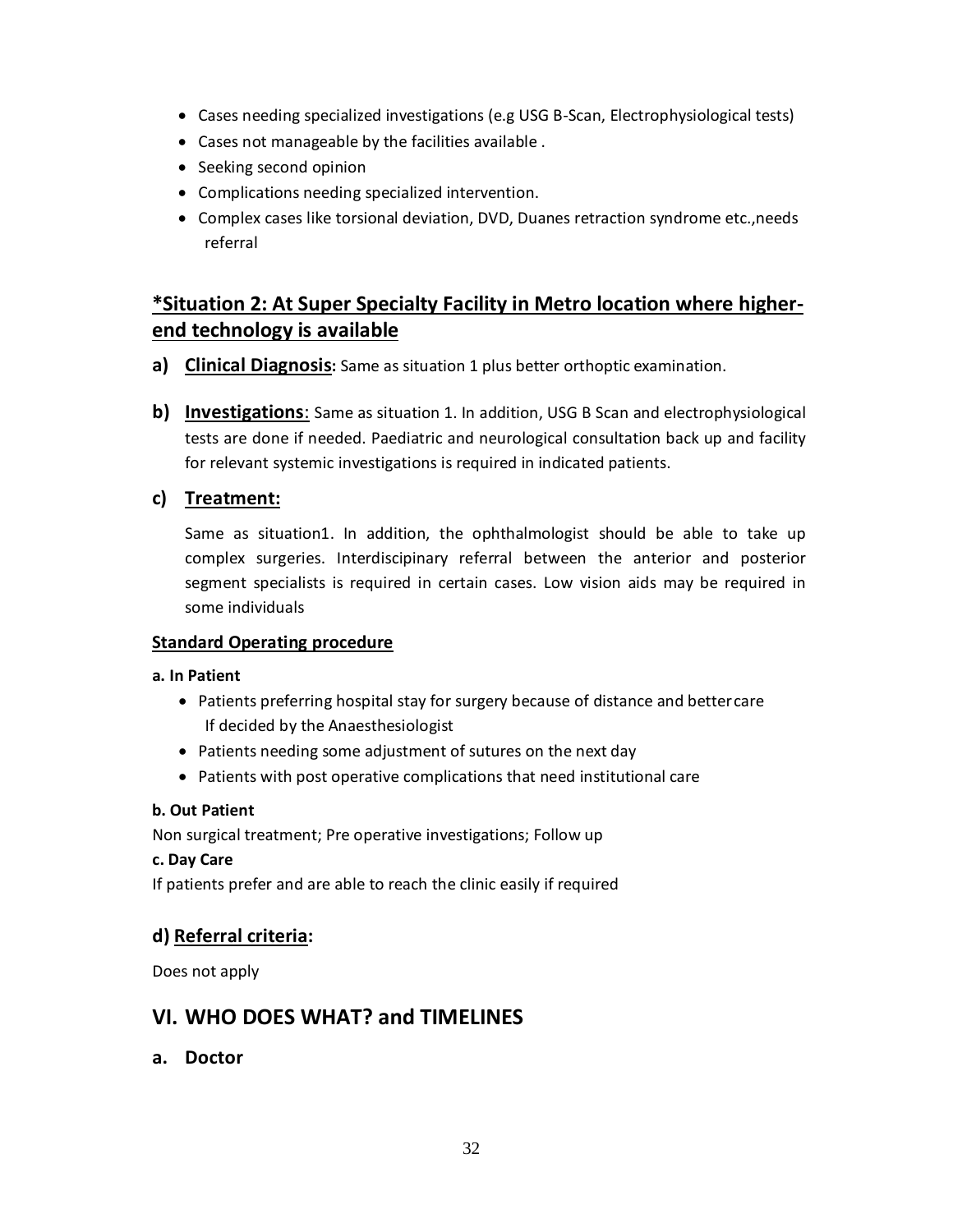- · Patient History is taken and a Clinical Examination performed
- · Documenting the medical record
- · Plan treatment guidelines and counsel patients
- · Perform surgery. Explain and assure patients if complications occur.
- Follow up
- · Referral in needed.
- · Monitoring the functional improvement and if needed guide parents in rehabilitation

#### **b. Nurse / Technician**

- · Receive the patients and assist in clinical examination
- · Refraction
- · Orthoptic check up
- · Counseling whenever patients/ parents
- Prepare the patients for surgery
- · To monitor the patients who are admitted regarding pre and post operative care
- · To maintain separate inpatient and outpatient record
- · To maintain lab reports
- · Explain discharge advice to patients
- · Proactively ensure follow up through counseling.

# **VII. FURTHER READING / REFERENCES**

- 1. Madhu Gupta, Bhupinder P Gupta, Anil Chauhan, and Ashok Bhardwaj Ocular morbidity prevalence among school children in Shimla, Himachal, North India Indian J Ophthalmol. 2009 Mar–Apr; 57(2): 133–138
- 2. Nirmalan PK, Vijayalakshmi P, Sheeladevi S, Kothari MB, Sundaresan K, Rahmathullah L.,The Kariapatti pediatric eye evaluation project: baseline ophthalmic data of children [aged 15 y](http://www.ncbi.nlm.nih.gov/pubmed?term=%22Nirmalan%20PK%22%5BAuthor%5D)[ears or younger i](http://www.ncbi.nlm.nih.gov/pubmed?term=%22Vijayalakshmi%20P%22%5BAuthor%5D)[n Southern Ind](http://www.ncbi.nlm.nih.gov/pubmed?term=%22Sheeladevi%20S%22%5BAuthor%5D)i[a. Am J Opht](http://www.ncbi.nlm.nih.gov/pubmed?term=%22Kothari%20MB%22%5BAuthor%5D)[halmol. 2003 Oc](http://www.ncbi.nlm.nih.gov/pubmed?term=%22Sundaresan%20K%22%5BAuthor%5D)t;136 [\(4\):703-9.](http://www.ncbi.nlm.nih.gov/pubmed?term=%22Rahmathullah%20L%22%5BAuthor%5D)

# **RESOURCES REQUIRED**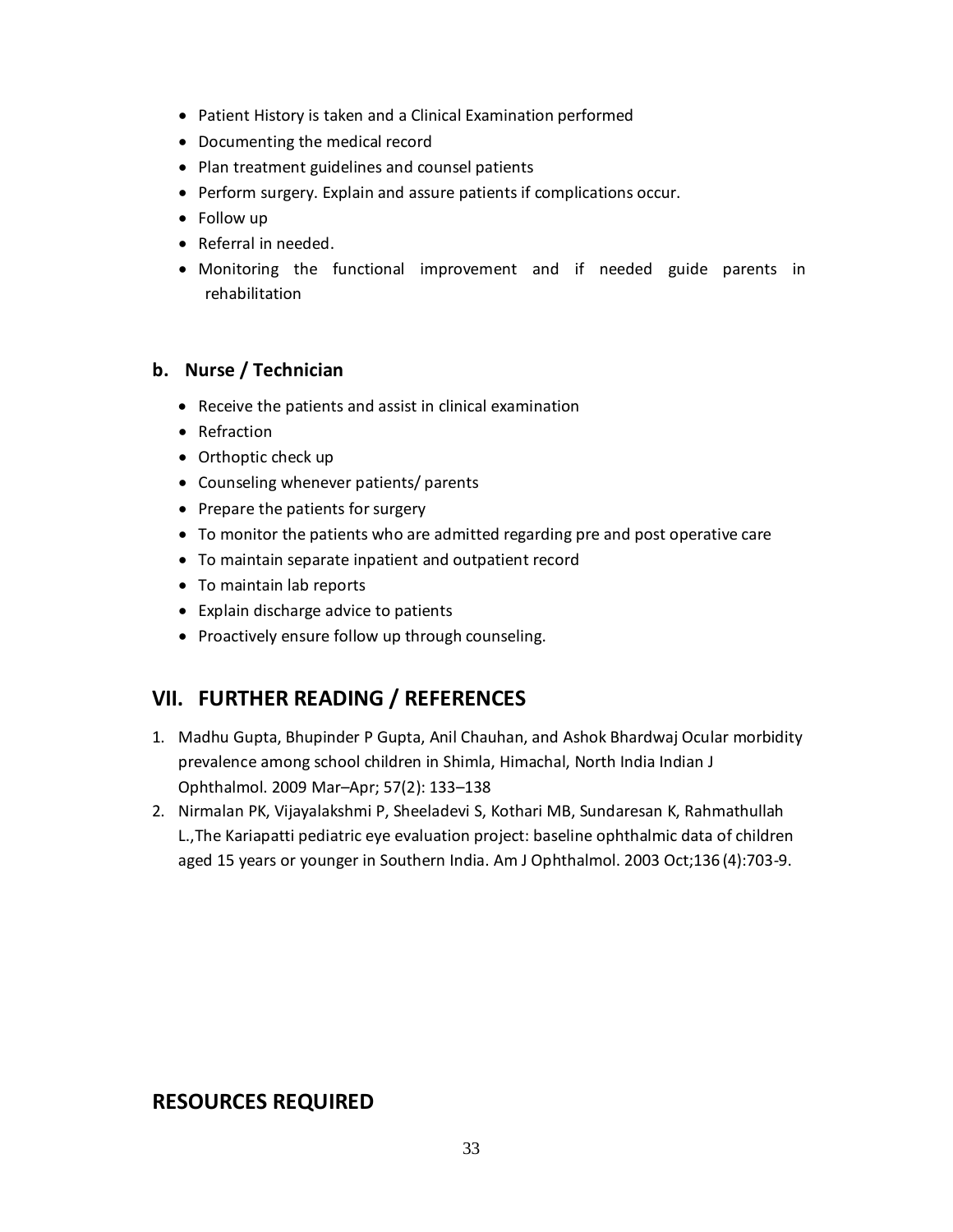| <b>Situation</b>      | <b>HUMAN</b><br><b>RESOURCES</b>                                                                                                                                                                                                   | <b>INVESTIGATIONS</b>                                                                                           | <b>DRUGS&amp;</b><br><b>CONSUMABLES</b>                                                                               | <b>EQUIPMENT</b>                                                                                                                                                                                                                                                                                                                                                                                                        |
|-----------------------|------------------------------------------------------------------------------------------------------------------------------------------------------------------------------------------------------------------------------------|-----------------------------------------------------------------------------------------------------------------|-----------------------------------------------------------------------------------------------------------------------|-------------------------------------------------------------------------------------------------------------------------------------------------------------------------------------------------------------------------------------------------------------------------------------------------------------------------------------------------------------------------------------------------------------------------|
| 1] Secondary<br>level | 1) Ophthalmologist<br>$-1$<br>2) OP Nurse<br>$-1$<br>3) Ophthalmic<br>Assistant /<br>4) Optometrist<br>trained in orthoptics<br>1                                                                                                  | 1)Refraction<br>2) Orthoptic<br>check up                                                                        | 1) Cycloplegics<br>2)Local<br>Anaesthetics<br>3) Antibiotics<br>eye drops                                             | 1) Torch light<br>2)Trial set<br>3) Prism set<br>4)Retinoscope<br>5) Slit lamp -<br>biomicroscope<br>6)Direct<br>Ophthalmoscope<br>7)+90 D lens<br>8)Indirect<br>Ophthalmoscope<br>with +20 D lens                                                                                                                                                                                                                      |
| 2] Tertiary<br>level  | 1) Experienced<br>Ophthalmologist<br>1<br>2) OP Nurse<br>$-1$<br>3) Ophthalmic<br>Assistant /<br>4) Optometrist<br>$-1$<br>5) Orthoptist<br>$-1$<br>6) Anaesthesiologist<br>$-1$<br>7) Assisting Nurse -1<br>8) Counsellor<br>$-1$ | 1)Refraction<br>2) Strabismus<br>assessment<br>3) Biometry<br>4) USG B-Scan<br>5) Examination<br>under short GA | 1)Local<br>anaesthetics<br>2) Antibiotics<br>eye drops<br>3) Mydriatics<br>4)General<br>5) Anaesthetic<br>medications | 1)Torch light<br>2)Trial set<br>3) Prism set<br>4) RAF Rule<br>5)Synoptophore<br>6) Hess's screen<br>7)Retinoscope<br>8) Slit lamp -<br>biomicroscope<br>9)Direct<br>Ophthalmoscope<br>10)+90 D lens<br>11)Indirect<br>Ophthalmoscope<br>12) Applanation<br>tonometer<br>(Perkin's)<br>13)Gonioscope<br>with +20 D lens<br>14)A-Scan<br>Keratometer<br>15) USG B-Scan<br>16) Boyle's<br>apparatus<br>17) Pulse oxymeter |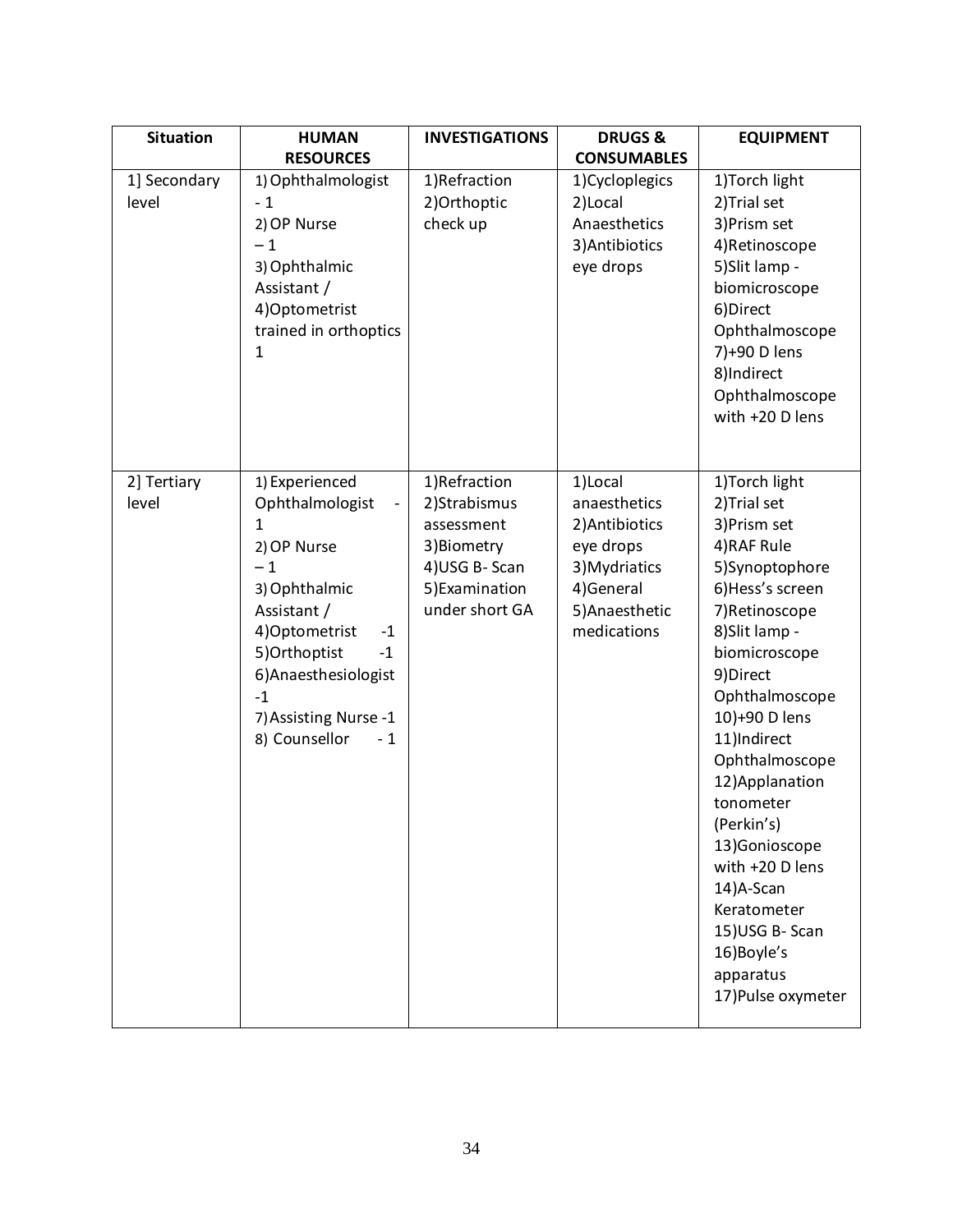# **NAME OF CONDITION : CONJUNCTIVITIS**

# **I. WHEN TO SUSPECT/ RECOGNIZE?**

#### **a) Introduction:**

Conjunctivitis is a highly contagious disease which occurs world wide both sporadically and epidemically. Most varieties of conjunctivitis are self limited, but some may progress and cause severe ocular and extra ocular complication. Even in self limited conditions, it causes a significant period of ocular morbidity and loss of work place efficiency. It affects all ages and all social strata. Approximately 2% of all primary case visit and 1% of all emergency room visit are related to conjunctivitis. Appropriate prevention strategies are required to prevent this condition to spread and affect large number of people.

#### **b) Case definition:**

Conjunctivitis is a general term that refers to a diverse group of disorder, characterized by inflammation of the conjunctiva, as typified by congestion, pain, discharge, lid edema and gritty sensation of the eye.

## **INCIDENCE OF THE CONDITION IN OUR COUNTRY**

Conjunctivitis is considered extremely common in developing countries. Although there are no reliable figures that document the incidence or prevalence of conjunctivitis, this condition has been cited as one of the most frequent causes of patient self-referral. Adenoviral conjunctivitis is the most common cause of epidemic conjunctivitis accounting for 70% . It is highly seasonal, often following monsoons. It often assumes epidemic proportions in certain years. The morbidity is directly linked to the virulence of the infecting virus. Rarely, chlamydia is the causative organism in 2% of cases of acute conjunctivitis and is the most common cause of chronic follicular conjunctivitis. Ophthalmia neonatorum, which denotes purulent conjunctivitis caused by gonococcus in infants, is a relatively rare phenomenon nowadays.

# **II. DIFFERENTIAL DIAGNOSIS**

Conjunctivitis is a general term that refers to a diverse group of disorder, classified as infectious and non infectious affecting the conjunctiva primarily. The cause of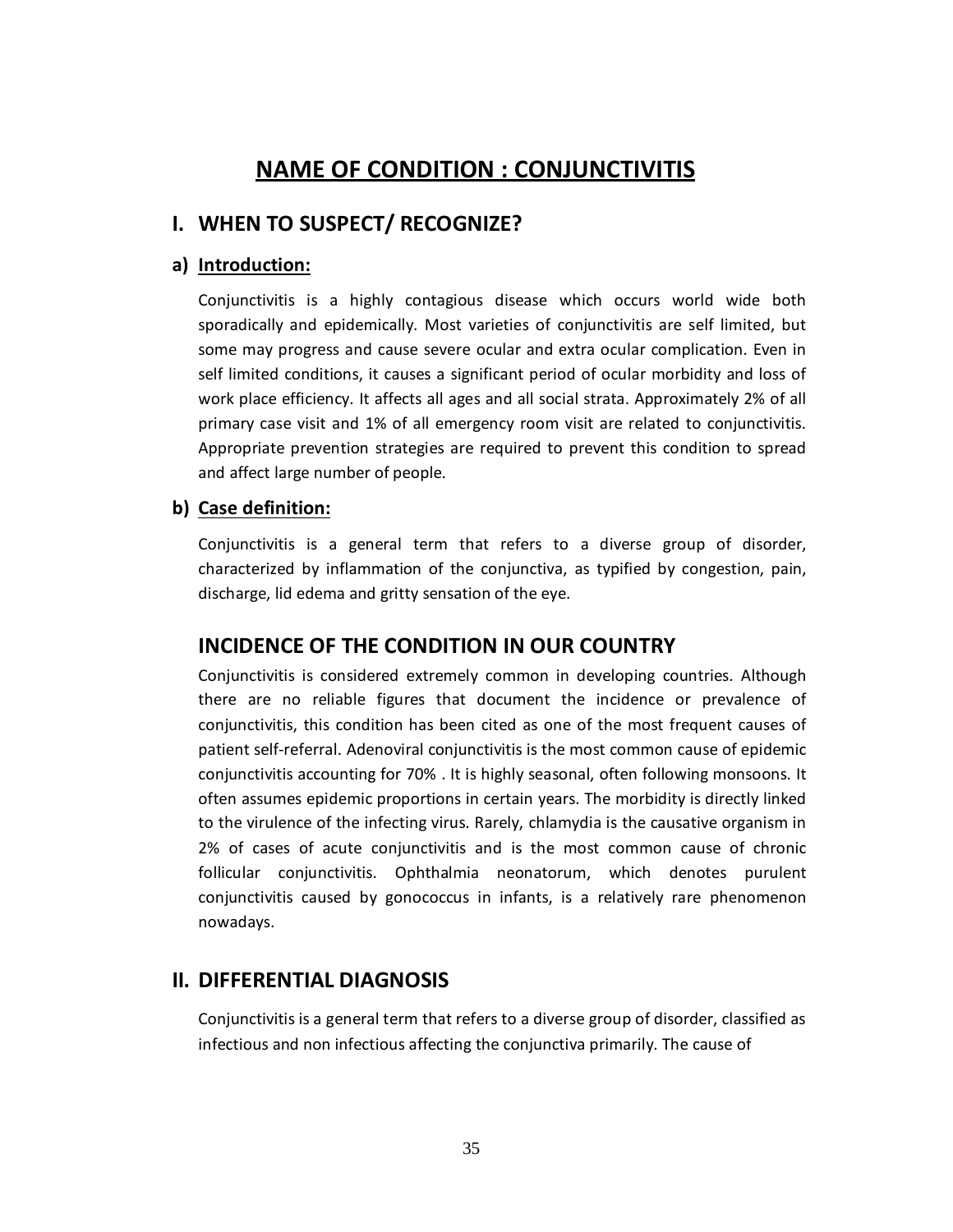infectious conjunctivitis include viral and bacterial while noninfectious conjunctivitis are allergic,mechanical/toxic/irritative,immune mediated, and neoplastic.

Ophthalmia neonatorum [neonatal conjunctivitis]is often defined separately as it is caused by different group of organisms. It is important to understand that all red eyes are not necessarily due to conjunctivits and hence the role of an ophthalmologist is to differentiate from other important serious conditions like

- 1. Scleritis
- 2. Angle closure glaucoma
- 3. Keratitis
- 4. Acute anterior iritis
- 5. Masquerade syndromes like ocular squamous surface neoplasia,ocular cicatricial pemphigoid.

## **III.PREVENTION AND COUNSELING**

The ophthalmologist plays a critical role in breaking the chain of transmission of epidemic conjunctivitis, primarily by educating the patient and family about proper hygiene. Infected individuals should be counseled to wash hands frequently along with washing their eyes and use separate towels, and to avoid close contact with other family members during the period of contagion. Health care facilities have occasionally been associated with epidemic outbreaks of adenoviral keratoconjunctivitis. Paradoxically, eye hospitals may be a source of the disease transmission and hence steps have to be taken to prevent such instances from happening. Hand-washing procedures with antimicrobial soap and water and disinfecting ophthalmic equipments in between every procedure may reduce the risk of transmission of viral infection. Exposed surfaces on equipment like the applanation tonometers can be decontaminated by wiping with sodium hypochlorite (a 1:10 dilution of household bleach] or with 70% isopropyl alcohol. Prevention of allergic conjunctivitis is possible by changing the environment of the patient or by avoiding exposure to allergen causing the allergy e.g., pollen, animal fur. Ophthalmia neonatorum can be prevented by prenatal screening and treatment of the expectant mother suffering from sexually transmitted diseases and prophylactic treatment of the infant at birth by using 0.5% erythromycin or 1% tetracycline ointment .

# **IV.OPTIMAL DIAGNOSTIC CRITERIA,INVESTIGATIONS, TREATMENT & REFERRAL CRITERIA**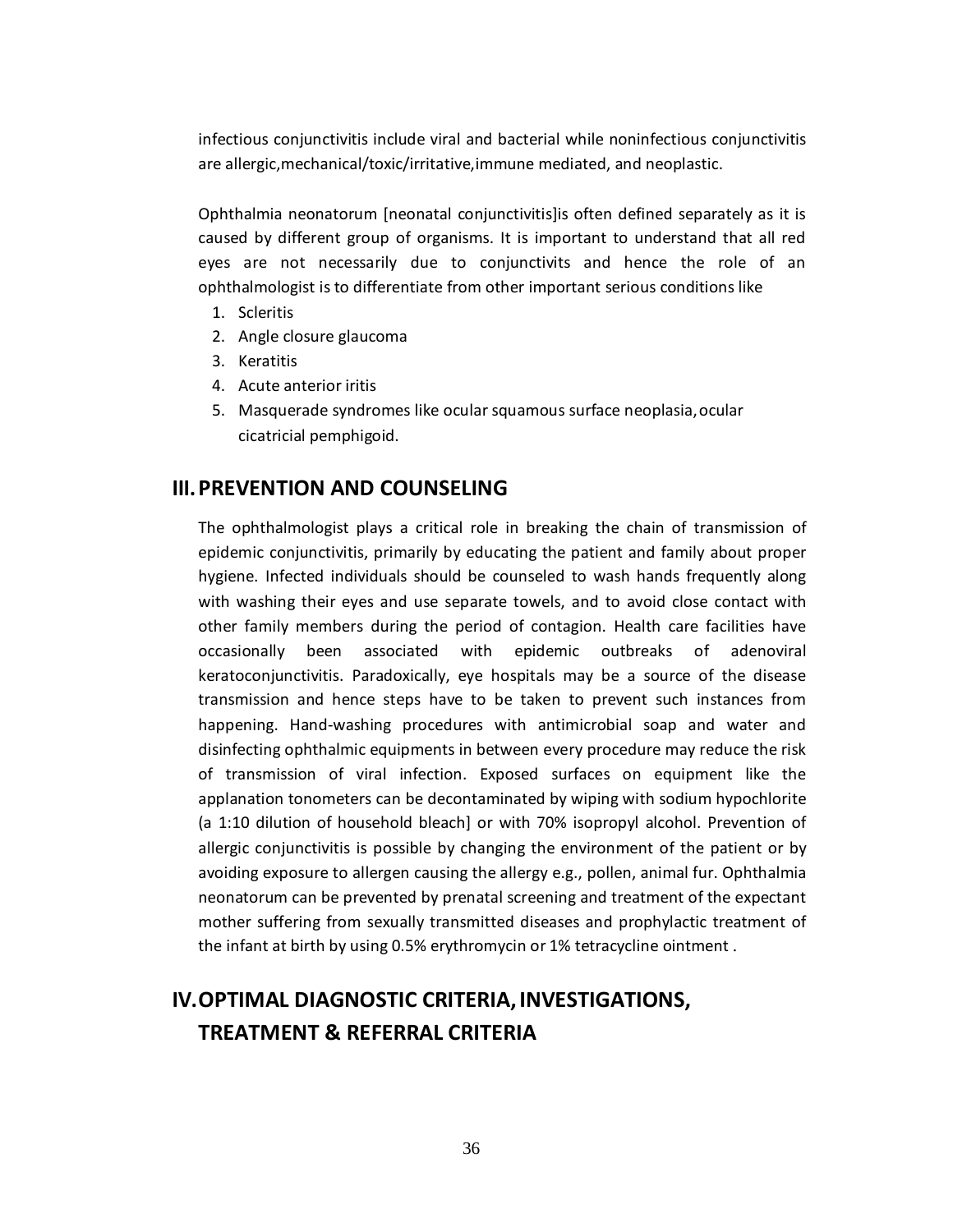# **\*Situation 1: At Secondary Hospital/ Non-Metro situation: Optimal Standards of Treatment in Situations where technology and resources are limited**

## **a) Clinical Diagnosis**:

History taking, comprehensive evaluation of the eye and understanding of the general epidemic prevalence of this condition in the society is crucial to establish a diagnosis . Patients usually come with typical history of matting of eye lashes on waking, copious purulent discharge, redness, gritty foreign body sensation, itching and rarely may even present with distortion of vision, photophobia and coloured haloes.

**Examination:** The ocular examination includes recording visual acuity, an external eye examination and slit-lamp biomicroscopy.

**Visual acuity measurement:** Due to acute infection of the involved eye, it is difficult to record visual acuity accurately. Although visual acuity is normal in patients with conjunctivitis, discharge sliding across the eye may cause visual disturbance vision colored haloes resulting in under estimation of true visual potential.

### **External examination:**

The following points should be looked for:

- 1. Abnormalities of skin like signs of eczema, roseacea, seborrhea.
- 2. Look for regional enlargement of lymph nodes (pre auricular).
- 3. Abnormalities of eye lid and adnexa like swelling, ulceration and discolouration and laxity.
- 4. Examination of conjunctiva to look for chemosis, sub conjunctival hemorrhage, discharge cicatricial changes and symblepharon.

### **Slit-lamp Biomicroscopy**:

Should include evaluation of the following:

- 1. Eye lid margins: To look for inflammation, ulceration, nodules, vesicles and keratinization.
- 2. Eye lashes: loss of eye lashes, crusting, scurf, nits and lice.
- 3. Lacrimal puncta and canaliculi for pouting and discharge
- 4. Tarsal and forniceal conjunctiva for presence and size of papillae and follicles, membranes, pseudo membranes, ulceration, masses, hemorrhages and cicatricial changes like foreshortening and symblepharon.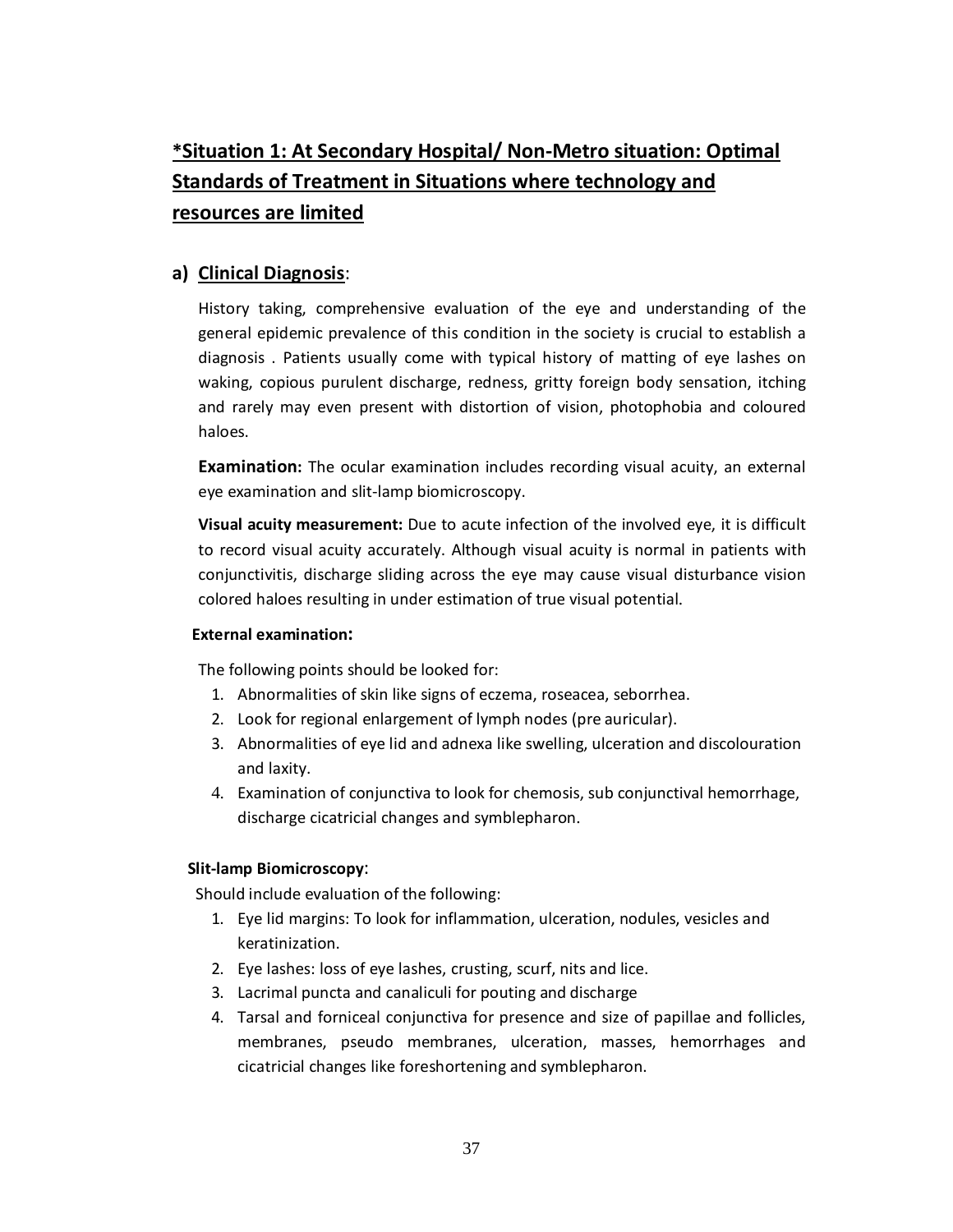- 5. Bulbar conjunctiva and limbus for follicles, edema, nodules, chemosis,laxity, papillae, ulceration, scarring, phlyctenules, hemorrhages, foreign material, keratinization.
- 6. Cornea for coarse punctate keratitis, epithelial defects, filaments, ulceration, infiltrations including sub epithelial infiltrates and phlyctenules.

Specific helpful clues in differentiating the causes of conjunctivitis are listed below.

- 1. Bacterial conjunctivitis
	- o Preauricular adenopathy sometimes occurs; chemosis (thickened, boggy conjunctiva) is common.
	- o Discharge is copious; discharge quality is thick and purulent. Conjunctival injection is moderate or marked.
- 2. Viral conjunctivitis
	- o Preauricular adenopathy is common in epidemic keratoconjunctivitis and herpes; chemosis is variable.
	- $\circ$  Discharge amount is moderate, stringy, or sparse; discharge quality is thin and seropurulent. Conjunctival injection is moderate or marked.
- 3. Chlamydial conjunctivitis tends to be chronic with exacerbation and remission.
	- o Preauricular adenopathy is occasional; chemosis is rare. Discharge amount is minimal; discharge quality is seropurulent. Conjunctival injection is moderate
- 4. Allergic conjunctivitis is characterized by acute or subacute onset, no pain, and no exposure history.
	- o [Pruritus is extreme](http://emedicine.medscape.com/article/1191467-overview)ly common. Clear, watery discharge is typical with or without a moderate amount of mucous production.
	- $\circ$  An aggressive form of allergic conjunctivitis is vernal conjunctivitis in children and atopic conjunctivitis in adults. Vernal disease often is associated with shield corneal ulcers. Perilimbal accumulation of eosinophils (Horner-Trantas dots) typifies vernal disease. Vernal keratoconjunctivitis (VKC), usually affecting young boys, tends to be bilateral and occurs in warm weather. VKC is presumed to be a hypersensitivity to exogenous antigens and may be associated with or accompanied by keratoconus.
- 5. Giant papillary conjunctivitis resembles vernal disease.
	- o This condition occurs mainly in contact lens wearers who develop a syndrome [of excessive pruritus, m](http://emedicine.medscape.com/article/1191641-overview)ucous production, and increasing intolerance to contact use.
	- o Bilateral disease typically is infectious or allergic.
	- o Unilateral disease suggests toxic, chemical, mechanical, or lacrimal origin.
	- o Intraocular pressure, pupil size, and light response are all normal.
	- $\circ$  Ciliary flush, corneal staining, and anterior chamber reaction is absent unless a significant amount of keratitis is associated (as seen in EKC).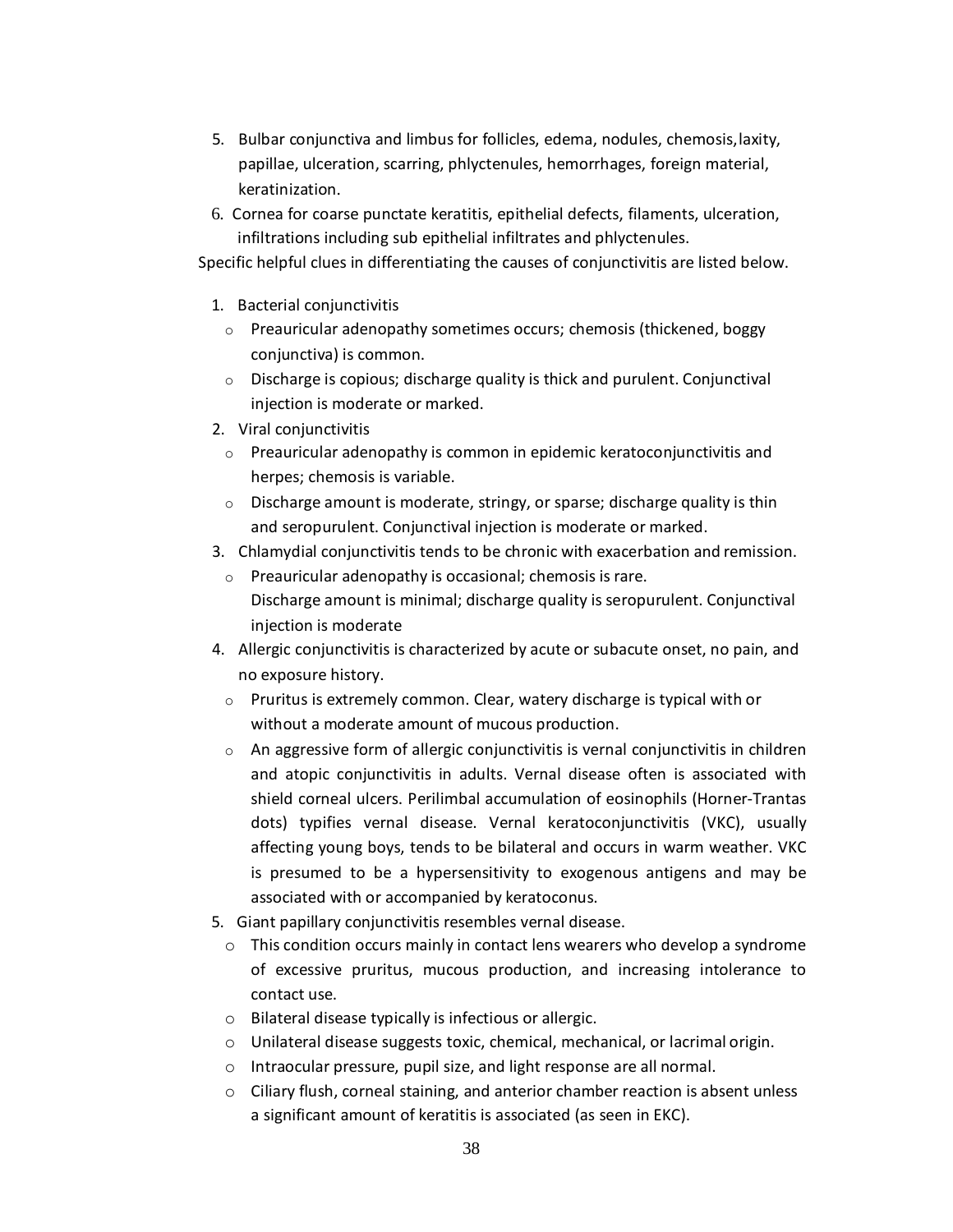6. Nummular keratitis gives a clue for diagnosis as it is often caused by adenovirus and HZV

## **b) Investigations**:

Conjunctivitis usually is diagnosed by history and physical examination. A regular microbiological useful in patients with recurrent conjunctivitis and in some cases of epidemic conjunctivitis the material is obtained by taking conjunctival swabs from lower forniceal and upper tarsal conjunctiva after instilling a topical anesthetic agent (4% lignocaine). Two smears are initially prepared one with gram staining and the other with giemsa. Gram stain is considered the criterion standard for determining the bacterial cause of conjunctivitis. Eosinophils seen on Giemsa stain are indicative of allergic conjunctivitis but can be seen in parasitic causes also.

Giemsa staining is also performed to look for the inclusion bodies of Chlamydia trachomatis.

## **c) Treatment:**

Treatment of conjunctivitis is ideally directed at the root cause. Indiscriminate use of topical antibiotics or corticosteroids should be avoided, because antibiotics can induce toxicity and corticosteroids can prolong adenoviral infections and worsen herpes simplex virus infections. A careful counselling of the dosages of the individual medicine should be adequately explained to the patient and an accompanying person so that it will be applied in the right manner. Regular irrigation of the eye with clean water remains the corner stone of the treatment for all forms of conjunctivitis. The following table shows various modalities of management in different types of conjunctivitis.

| Type                        | <b>Management</b>                                                        |
|-----------------------------|--------------------------------------------------------------------------|
| 1] Bacterial conjunctivitis | Chloramphenicol 0.5%eye drops (or)                                       |
|                             | Ciprofloxacin 0.3%eye drops                                              |
|                             | Intensive instillation every 15 to 30 min until symptoms and             |
|                             | signs are reduced and gradually tapered.                                 |
| 2] Viral conjunctivitis     | Advice the patient to clean the eye by washing with normal<br>٠          |
|                             | saline frequently.                                                       |
|                             | Cold compression.                                                        |
|                             | Topical anti-histaminics                                                 |
|                             | Frequent application of preservative free artificial tears.<br>$\bullet$ |
|                             | Topical antibiotics in cases of suspected secondary bacterial            |
|                             | infection.                                                               |
|                             | Severe inflammation, presence of sub-epithelial infiltrate,              |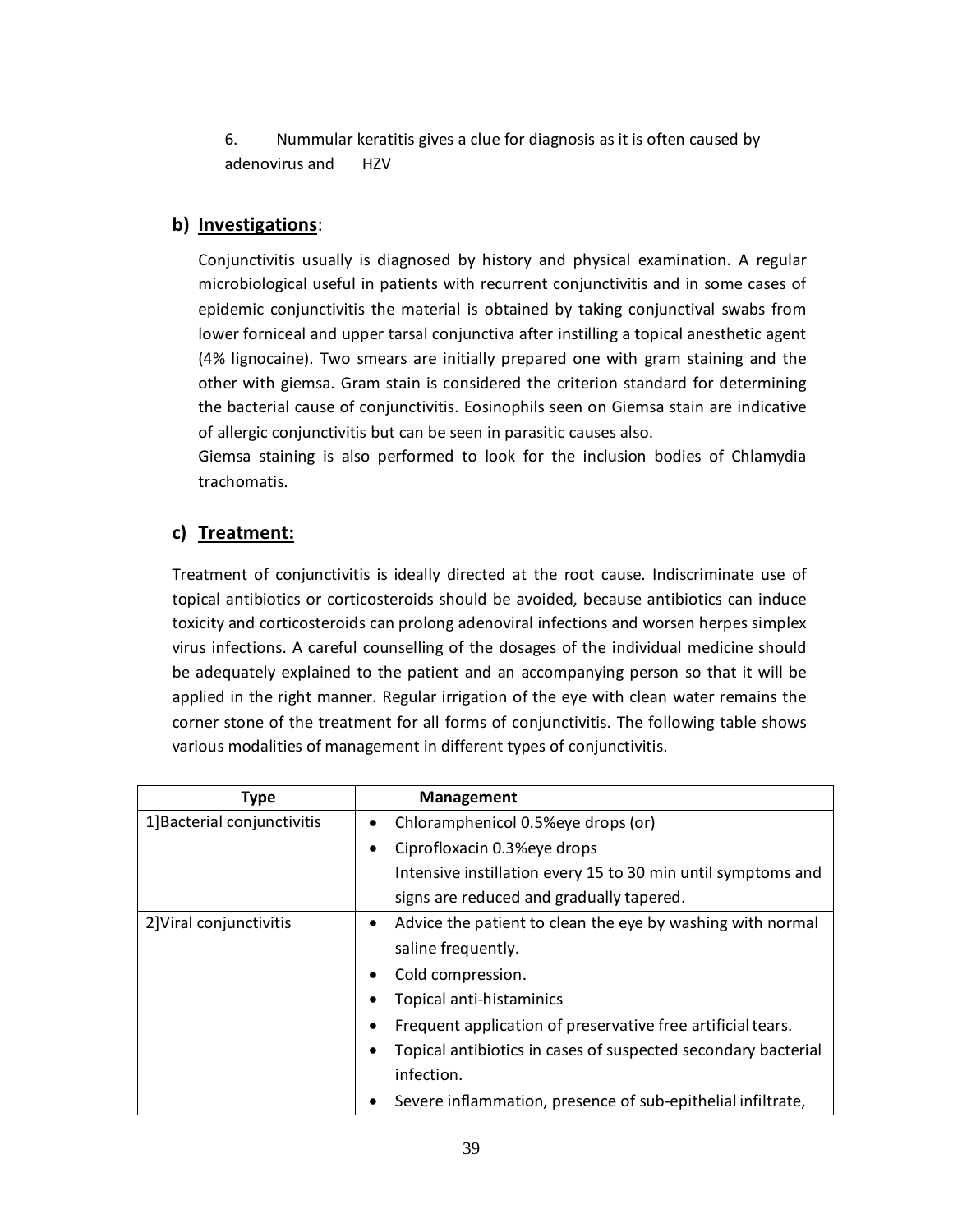|                              | presence of membranes and pseudo membranes may                  |
|------------------------------|-----------------------------------------------------------------|
|                              | necessitate a short course of topical steroids.                 |
|                              | Herpetic conjunctivitis to be treated with topical acyclovir    |
|                              | eye ointment.                                                   |
| 3] Allergic conjunctivitis   | Cold compression and ocular lubricants.<br>$\bullet$            |
|                              | Topical and systemic anti-histaminics.                          |
|                              | Topical mast-stabiliser                                         |
|                              | <b>Topical NSAIDs</b>                                           |
|                              | Topical steroids in short pulses                                |
| 4] Chlamydial conjunctivitis | <b>In Neonates</b>                                              |
|                              | Topical tetracycline1% or erythromycin ointment twice daily     |
|                              | for 2 months                                                    |
|                              | Oral tetracycline1.5-2gm daily in divided doses for 2 weeks     |
|                              | or oral azithromycin single dose or erythromycin50mg/kgin       |
|                              | four divided doses for 2 weeks                                  |
|                              | In Adults                                                       |
|                              | Oral azithromycin 1g single dose or doxycycline100mgBD          |
|                              | for 7 days or tetracycline250mgqid for 7days or                 |
|                              | erythromycin 500mg qid for 7 days.                              |
| 5] Gonococcal conjunctivitis | <b>In Neonates</b>                                              |
|                              | I M Ceftriaxone 25-50mg/kg single dose                          |
|                              | <b>In Adults</b>                                                |
|                              | I M Ceftriaxone 1g single dose                                  |
|                              | I M Spectinomycin 2g single dose.                               |
|                              | Chloramphenicol 1%eye ointment                                  |
|                              | Use normal saline or cooled boiled water. Initially             |
|                              | continuous irrigation will be needed.                           |
| 6]Chemical conjunctivitis    | Stop instilling the substances that has caused the<br>$\bullet$ |
|                              | reaction.                                                       |
|                              | Lubricant ointment can be soothening.                           |
|                              | Mild topical antibiotics like chloramphenicol will prevent      |
|                              | secondary bacterial infection.                                  |

### **standard operating procedure**

- **a. In Patient :**
- · Admit patients if they develop complications secondary to conjunctivitis like orbital cellulitis, keratitis ,scleritis, anterior uveitis ,especially if the patient cannot come for frequent follow up and who are non compliant.
- · Admit patients with hyperacute bacterial conjunctivitis if the entire cornea cannot be visualized, as there may be an early corneal ulceration.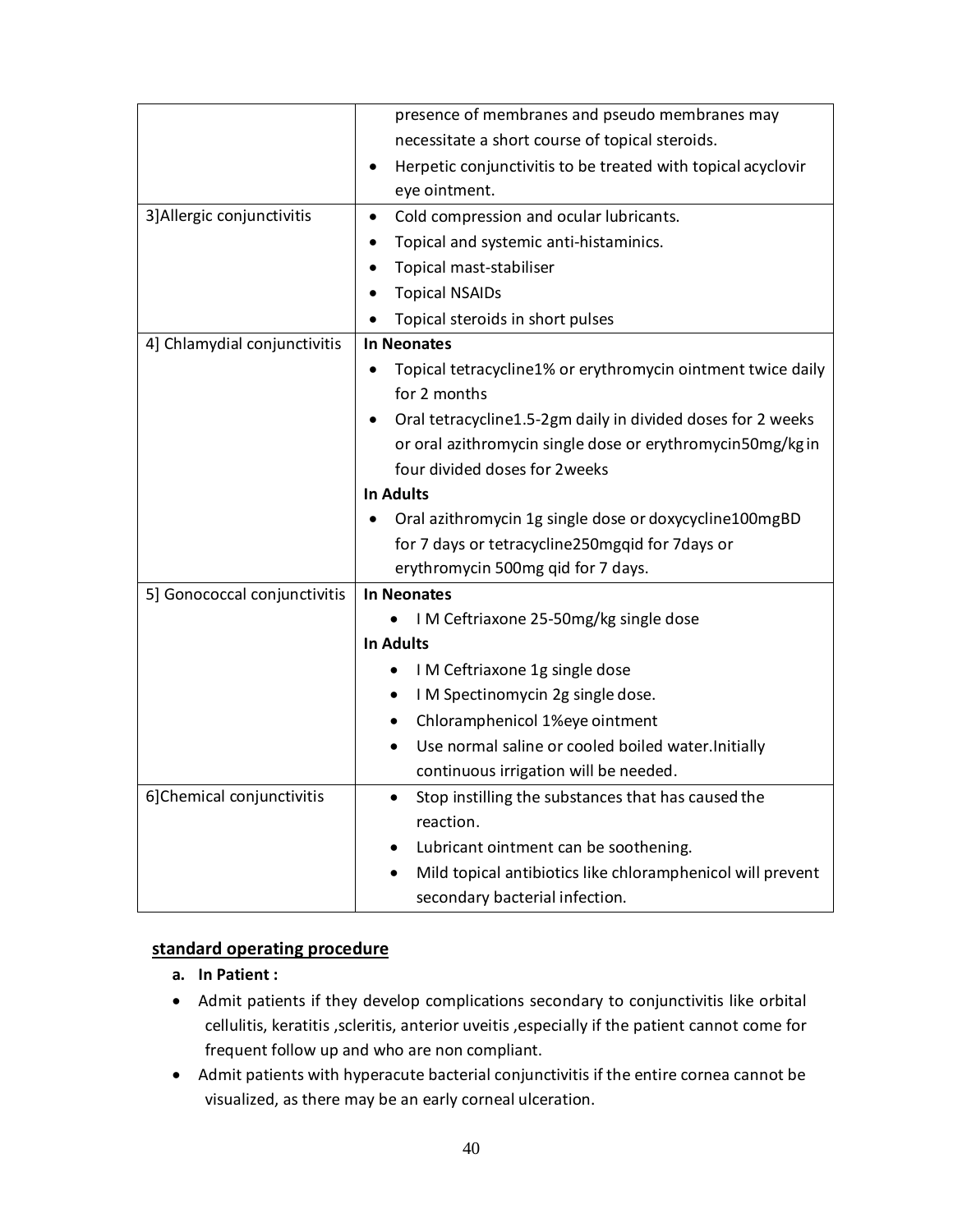- **b. Out Patient:** All cases of simple conjunctivitis are almost exclusively treated on out patient basis.
- **c. Day Care:** Not applicable.

### **d) Referral criteria:**

- · Infants diagnosed to have ophthalmia neonatorum due to gonococci, chlamydia and HSV are referred as they need systemic evaluation and appropriate systemic treatment and more importantly need for counseling the parents.
- · Severe conjunctivitis, not responding to treatment to be referred for further laboratory evaluation in tertiary centre.
- · When conjunctivitis appears to be a manifestation of auto immune systemic disease like Reiters ulcerative colitis etc., then patients should be referred for evaluation by an appropriate medical specialist.
- · Prolonged persistent conjunctivitis with development of complication like cicatrization, lid abnormalities, and dry eye, symblepharon and punctal anomalies.
- · Severe chemical conjunctivitis with limbal ischaemia and suspected intra ocular penetration of toxic substances to be referred for further management in higher centre.

## **\*Situation 2: At Super Specialty Facility in Metro location where higher-end technology is available**

### **a) Clinical Diagnosis:**

Apart from the regular history taking, care should be exercised to fully understand the treatment history of the patient, including all the medications along with the dosage schedules which were prescribed at the secondary centre. In fact, withdrawal of strong topical antibiotics may be warranted. A fresh comprehensive clinical examination, as detailed in the previous section should be performed without being biased by the referral report.

### **b) Investigation**

As the patients are referred from a secondary centre for a non responsiveness to treatment or when diagnosis is uncertain or especially in neonatal conjunctivitis which needs exact etiological diagnosis for initiation of treatment , additional micro biological and immunological diagnostic tests may be required.

· **Culture:** Culture and sensitivity of conjunctival scrapings are indicated in all cases of suspected neonatal conjunctivitis, persons who are immunosuppressed, when *N gonorrhoeae* is under consideration as the etiology, recurrent or severe purulent conjunctivitis and in cases where the conjunctivitis has not responded to medication. When performed, collect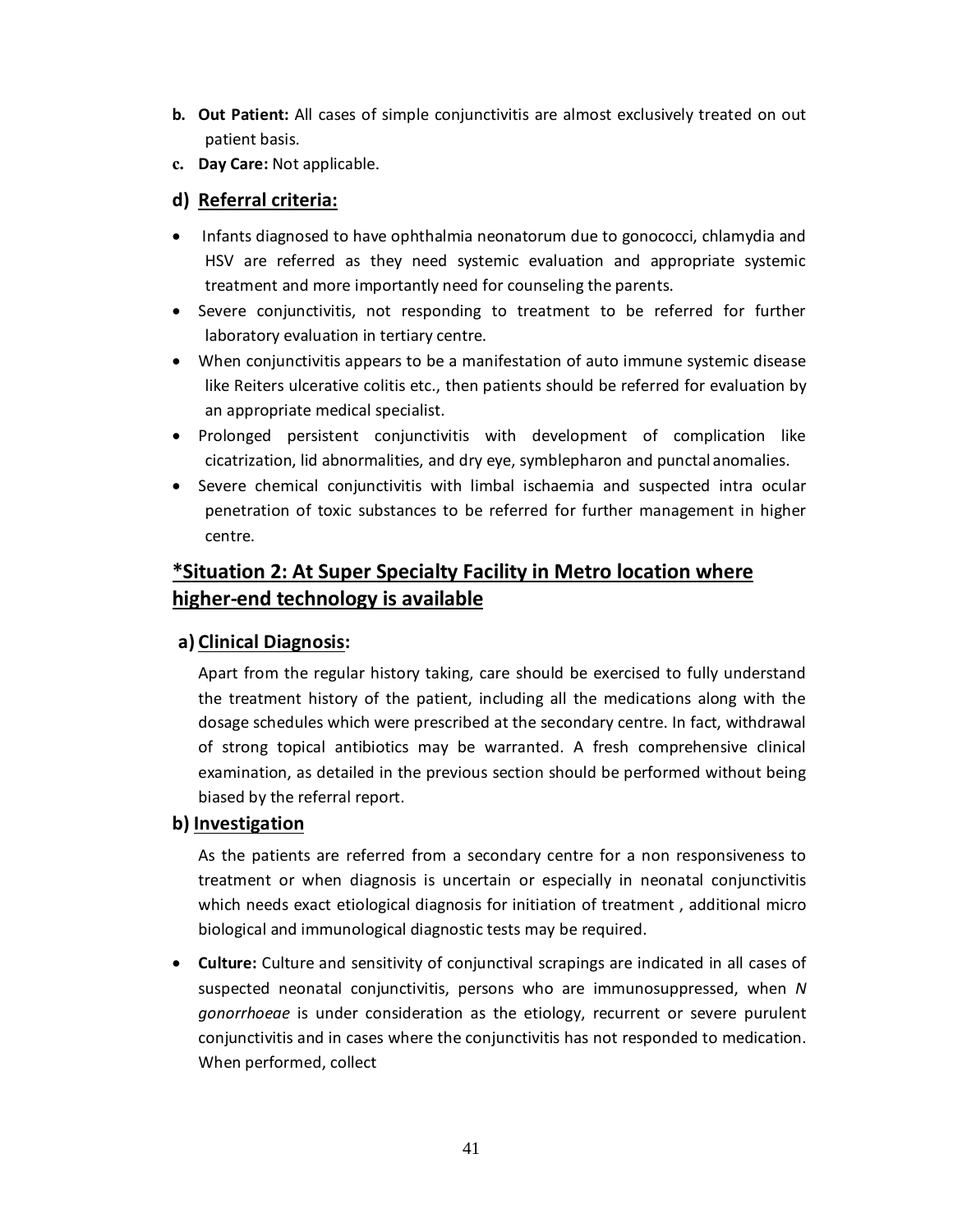exudate from the lower conjunctival fornix with a calcium alginate swab moistened with saline. Sheep blood and mannitol agar plates routinely are used. Expect viral and chlamydial causes in culture-negative conjunctivitis.

- · **Viral diagnostic tests**: Viral cultures are not routinely used to establish a diagnosis. A rapid, in-office immunodiagnostic test using antigen detection is available for adenovirus conjunctivitis. Immunodiagnostic tests may be available for other viruses. Polymerase chain reaction (PCR) may be used to detect viral deoxyribonucleic acid. RPS adenodetector is a new rapid diagnostic test for identifying adeno viral conjunctivitis.
- · **Chlamydial diagnostic tests:** Suspected cases of adult and neonatal chlamydial conjunctivitis can be confirmed by laboratory testing. Immunologically based diagnostic tests are available, including a direct immunofluorescent antibody test and enzyme-linked immunosorbent assay.
- · **Biopsy:** Conjunctival biopsy may be helpful in cases of conjunctivitis unresponsive to therapy. Because such eyes may harbor a neoplasm, directed biopsy may be both vision-saving and lifesaving. Conjunctival biopsy and immunofluorescent staining diagnostic tests may be helpful to establish the diagnosis of diseases such as ocular squamous surface neoplasia (OSSN), ocular mucous membrane pemphigoid (OMMP) and paraneoplastic syndromes.A biopsy of bulbar conjunctiva should be performed and a sample should be taken from an uninvolved area adjacent to the limbus in an eye with active inflammation when OMMP is suspected. In cases of suspected sebaceous gland carcinoma, a full-thickness lid biopsy is indicated. When considering a biopsy, a preoperative consultation with the pathologist is advised to ensure proper handling and staining of specimens.
- **c) Treatment:** The treatment strategies should be revisited to check foradequacy, appropriateness and affordability. If the culture and other tests show a different organism, then the treatment regimen should be modified.

### **Surgical procedure includes:**

- 1. Symblepharon: treated by dividing the symblepharon and to prevent the reformation of scar tissue during healing period. The formation of scar tissue in raw area is prevented by single pedicle conjunctival graft, mucous membrane graft, split skin graft or by amniotic membrane transplantation.
- 2. Correction of lid abnormality like cicatricial ectropion, cicatricial entropion, trichiasis etc., by appropriate surgical procedure.
- 3. Chemical conjunctivitis with severe ocular surface abnormality treated by ocular surface reconstruction by limbal stem cell graft, conjunctivalautograts,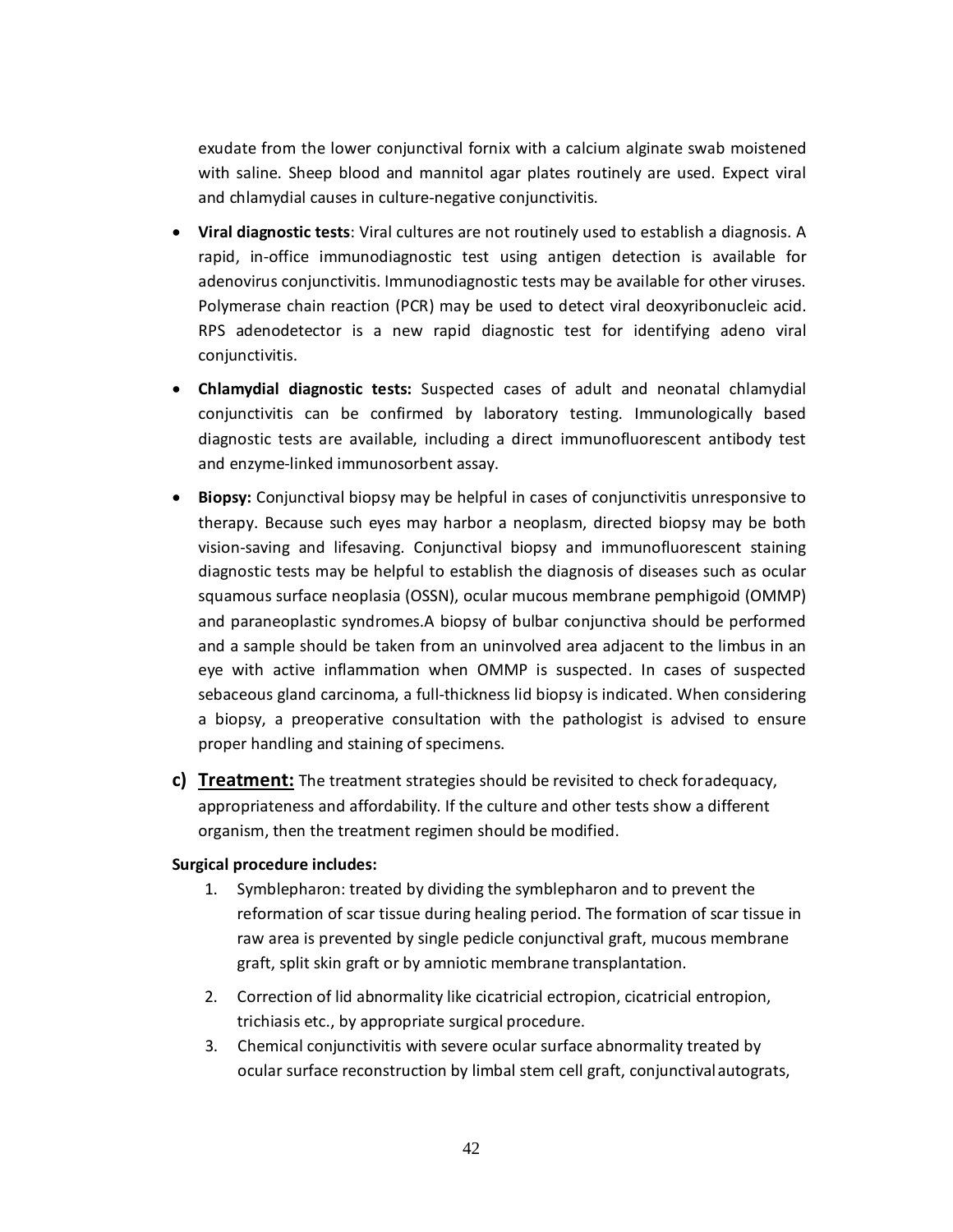fornix reconstruction, optical penetrating keratoplasty and keratoprosthesis surgeries.

### **STANDARD OPERATING PROCEDURE**

### **a. In Patient :**

- · Infants diagnosed to have ophthalmia neonatorum due to gonococci chlamydia and HSV are admitted as they need systemic evaluation and appropriate systemic treatment.
- · Prolonged persistent conjunctivitis with development of complication like cicatrization, lid abnormalities, dry eye, symblepharon and punctal anomalies.
- · Severe chemical conjunctivitis with limbal ischaemia and suspected intra ocular penetration of toxic substances.
- **b. Out Patient:** If the patient requires only modification of the topical antiinfectives, then he/she can be treated as an outpatient.
- **c. Day Care:** not applicable.
- **d) Referral criteria:** not applicable.

## **V. WHO DOES WHAT? AND TIMELINES**

### **a. Doctor :**

- · Patient history is taken and a clinical examination performed
- · Conjunctival infective material is obtained by scrapping and smear are prepared and also materials are inoculated directly onto culture media
- · Documenting the medical record
- · Plan treatment guidelines and perform surgery if necessary. Monitoring, publication and reporting to department of health if there is an epidemic conjunctivitis and if there is an emergence of drug resistance pathogen.
- · He/she plays a critical role in breaking the chain of transmission of epidemic adenoviral conjunctivitis, primarily by educating the patient and family about proper hygiene.
- · He/she should also ensure that needy patients receive necessary care directly or through referral to appropriate persons and facilities that will provide such care, and he or she supports activities that promote health and prevent disease.

### **b. Nurse/Technician:**

- · Prepare Slide, Media for smear and culture.
- · To monitor the patients who are admitted.
- · To maintain separate inpatient and outpatient record.
- · To maintain lab reports.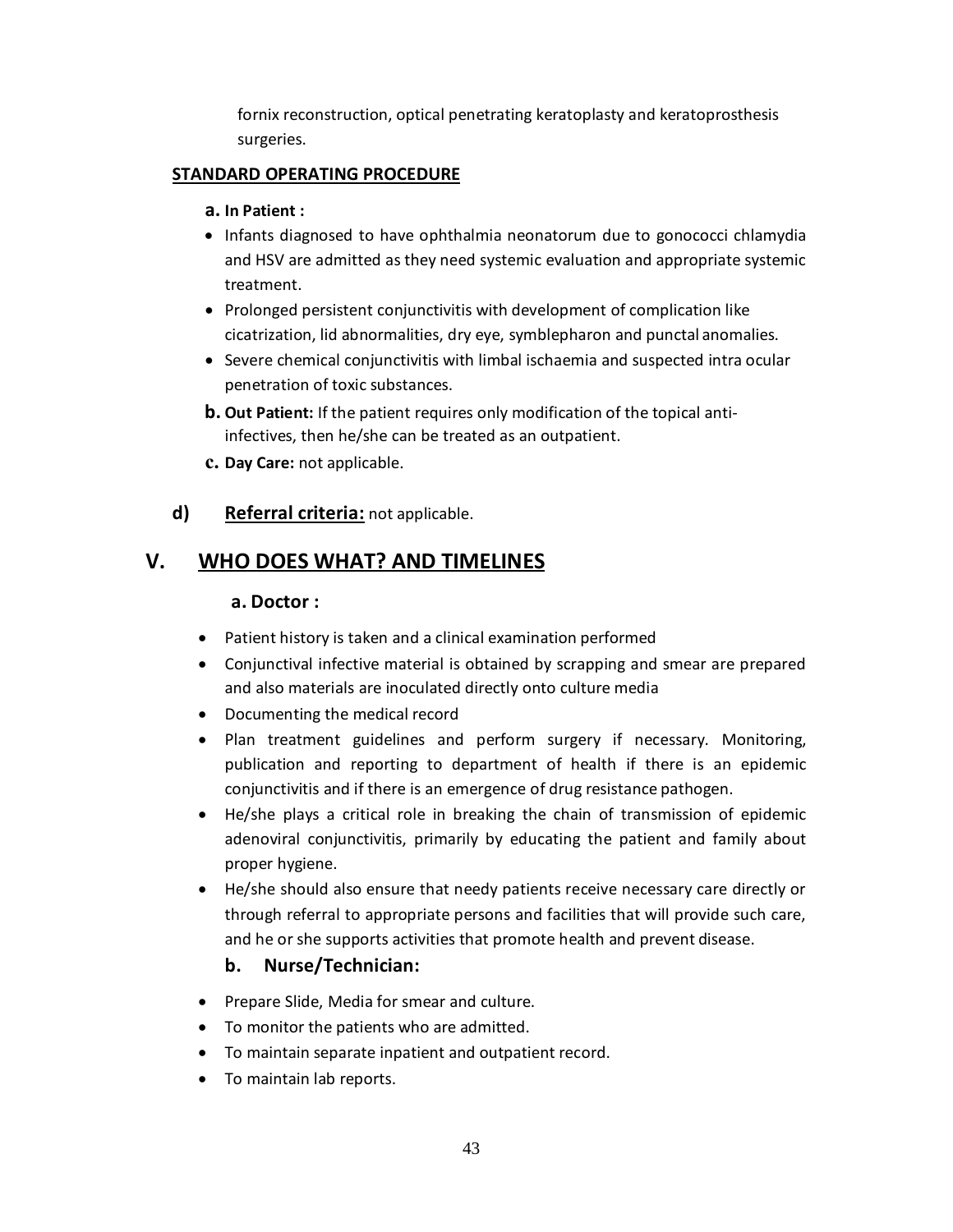# **VI. FURTHER READING / REFERENCES**

- 1. Bersudsky V, Rehany U, Tendler Y, Leffler E, Selah S, Rumelt S. Diagnosis of chlamydial infection by direct enzyme-linked immunoassay and polymerase chain reaction in patients with acute follicular conjunctivitis [Internet]. Graefe's Archive for Clinical and Experimental Ophthalmology = Albrecht Von Graefes Archiv Für Klinische Und Experimentelle Ophthalmologie. 1999 ;237(8):617-620.Available from: http://www.ncbi.nlm.nih.gov/pubmed/10459609
- 2. [Sambursky R, Tauber S, Schirra F, Kozich K, Davidso](http://www.ncbi.nlm.nih.gov/pubmed/10459609)n R, Cohen EJ. The RPS adeno detector for diagnosing adenoviral conjunctivitis [Internet]. Ophthalmology. 2006 ;113(10):1758-1764.Available from: http://www.ncbi.nlm.nih.gov/pubmed/17011956

| <b>Situation</b>  | <b>HUMAN RESOURCES</b>        | <b>INVESTIGATION</b>  | <b>DRUGS AND</b><br><b>CONSUMABLES</b> | <b>EQUIPMENT</b>        |
|-------------------|-------------------------------|-----------------------|----------------------------------------|-------------------------|
| 1) Secondary      | 1) Ophthalmologist - 1        | <b>Smear test</b>     | 1) Antibiotics eye                     | 1                       |
| level             | 2) OP Nurse<br>$-1$           | 1) Gram stain         | drops                                  | )Slit lamp -            |
|                   |                               |                       |                                        |                         |
|                   | 3) Refraction nurse -         | microscoscopy         | 2) Anti viral eye                      | biomicroscopy<br>$-1$   |
|                   | $1$ (shared)                  | 2) Giemsa stain       | ointment                               | 2) Light microscopy -1  |
|                   |                               |                       | 3) Systemic                            | $3)15#$ blade/          |
|                   |                               |                       | antibiotics and anti                   | conjunctival swabs      |
|                   |                               |                       | virals                                 | $-1$                    |
|                   |                               |                       | 4) NSAID'S eye drops                   | 4) Glass slide<br>$-1$  |
|                   |                               |                       | and steroids                           | 5) Basic stains<br>$-1$ |
|                   |                               |                       | 5) Anti allergic eye                   |                         |
|                   |                               |                       | drops.                                 |                         |
|                   |                               |                       | 6) Cycloplegics                        |                         |
| 2) Tertiary level | 1) Cornea specialist - 1      | 1)Smear test          | 1) Antibiotics eye                     | 1) Slit lamp -          |
|                   | 2) Refraction nurse -         | 2)Culture             | drops                                  | biomicroscopy<br>$-1$   |
|                   | 1 (shared)                    | medium                | 2) Anti viral eye                      | 2) Light microscopy -1  |
|                   | 3) OP Nurse<br>$-1$           | 3) Viral diagnostic   | ointment                               | 3)15NO blade            |
|                   | 4) lab technician $-1$        | tests like IF tests,  | 3)Systemic                             | /calcium alginate       |
|                   | 5)Scrub nurse<br>$\mathbf{1}$ | PCR, RPS adeno        | antibiotics and anti                   | swabs<br>1              |
|                   | 6) OT nurse<br>$\mathbf{1}$   | detector.             | virals                                 | 4) Glass slide<br>$-1$  |
|                   | 7) Ward nurse<br>$-1$         | 4) Chlamydial         | 4) NSAID'S eye drops                   | 5) Basic stains<br>$-1$ |
|                   | 8) Counsellor<br>$-1$         | diagnostic tests      | and steroids                           | 6)Cultures              |
|                   |                               | like IF tests, ELISA. | 5) Anti allergic eye                   | 7) OT microsurgical     |
|                   |                               | 5) Conjunctival       | drops.                                 | instruments<br>$-1$     |
|                   |                               | biopsy.               | 6) Cycloplegics                        |                         |
|                   |                               |                       |                                        |                         |
|                   |                               |                       |                                        |                         |

## **Resources required**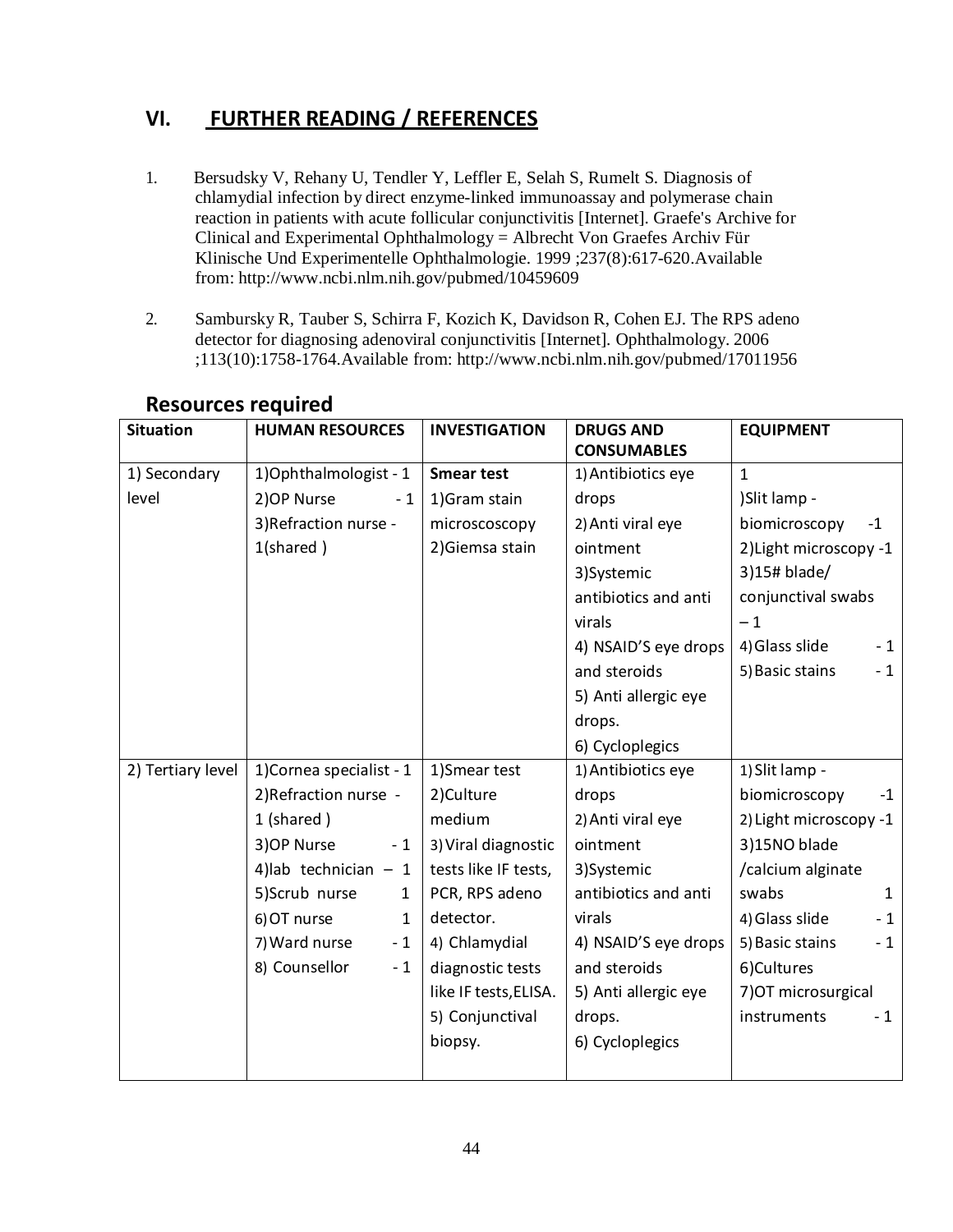# **NAME OF CONDITION: MICROBIAL KERATITIS**

## **I. WHEN TO SUSPECT/ RECOGNIZE?**

## **a) Introduction:**

Microbial keratitis is an important cause of avoidable monocular blindness in India. Young adults in their prime working age group are most commonly affected and hence the loss of man years of productivity is extremely high. The therapeutic results are less than satisfactory even in the most optimistic situations. Even the so called successfully treated cases end up with a corneal scar which might impair vision. The cost of treatment is compounded by the long treatment schedules and frequent follow ups to the hospital A significant percentage of patients fail medical treatment, and will require corneal transplantation. The availability of donor corneas in India is extremely low. Currently only 5% of the requirement is being met. Under these circumstances, it becomes very clear that adequate and appropriate therapy at all levels and more importantly preventive strategies at the primary level will go a long way in preventing this unnecessary catastrophe.

## **b) Case definition:**

A theoretical definition of a corneal ulcer is a loss of the overlying epithelium with underlying infiltration. However, for all practical purposes, microbial keratitis includes any condition which causes suppurative infection of the cornea. Further progress of the disease can cause necrosis of the deeper stromal tissue, resulting in perforation and loss of intraocular contents.

### **II. INCIDENCE OF THE CONDITION IN OUR COUNTRY**

It is an extremely common condition causing significant ocular morbidity in our country. In fact, an editorial in the British Journal of Ophthalmology called it as an silent epidemic Gonzales et al found that the annual incidence of corneal ulceration in Madurai district in South India was 113 per 1,00,000 people. By applying the 1993 corneal ulcer incidence rate in Madurai district to whole of India, about 8,40,000 people are likely to develop a corneal ulcer in a year Even this figure is quoted as an under estimation when compared to other SAARC countries. This figure is thirty times more than the number of corneal ulcers seen in the United States.

### **III. DIFFERENTIAL DIAGNOSIS**

The term microbial keratitis is often reserved for conditions caused by microorganisms which results in suppuration. The common causative organisms can be bacteria, fungi or, parasites. Other conditions which can mimic a suppurative keratitis includes

a. Viral keratitis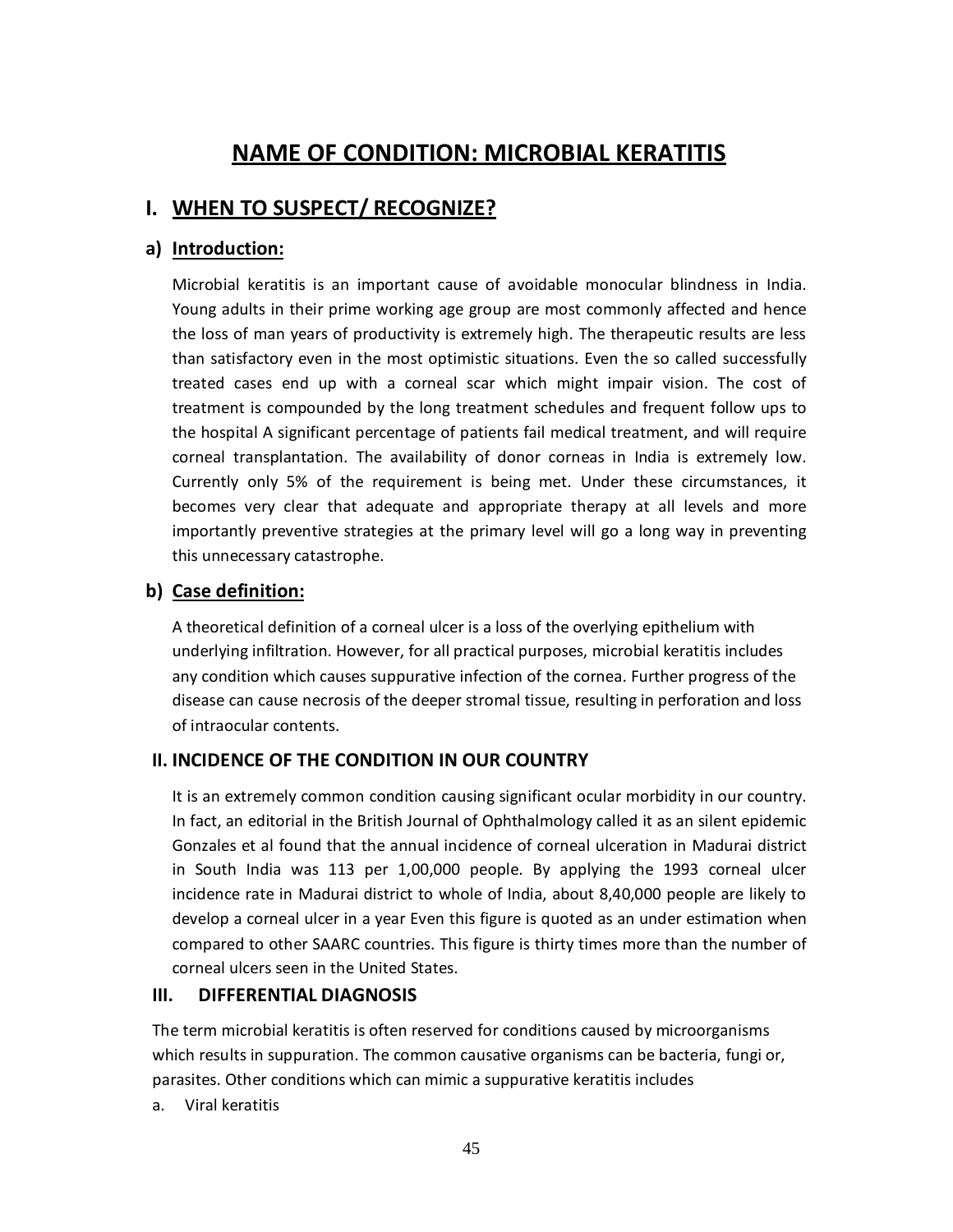- b. Marginal keratitis caused by hypersensitivity reactions
- c. Ulcerative keratitis secondary to inherent connective tissue disorders
- d. Toxic keratitis
- e. Exposure and neurotrophic keratitis
- f. Corneal ulceration secondary to Vitamin A deficiency in children.

### **IV. PREVENTION AND COUNSELING**

Avoiding exposure to predisposing factors may minimize the risk of microbial keratitis. The majority of corneal ulcers follow trivial corneal abrasions. The use of traditional eye medicines (TEMs) is an important risk factor for corneal blindness, since they are often contaminated and provide a vehicle for the growth of pathogenic organisms. The common TEM's used in our country includes breast milk, castor oil and leaf extracts. Training traditional healers in asepsis, banning harmful medicines and directing patients to appropriate health care facilities would be the first rewarding approach in preventing corneal blindness due to red eye and corneal injuries. Ocular surface disease such as Trachoma, dry eye, lagophthalmos and Vitamin A deficiency should be treated. Routine use of prophylactic topical antibiotics in this setting is controversial because their efficacy has not been established and may promote growth of resistant organisms. Even though keratomalacia is rare, still we see children going blind due to Vitamin A deficiency. Proper diet counseling and Vitamin A supplementation will totally eradicate keratomalacia from our country.

## **V.OPTIMAL DIAGNOSTIC CRITERIA, INVESTIGATIONS, TREATMENT & REFERRAL CRITERIA**

## **\*Situation 1: At Secondary Hospital/ Non-Metro situation: Optimal Standards of Treatment in Situations where technology and resources are limited**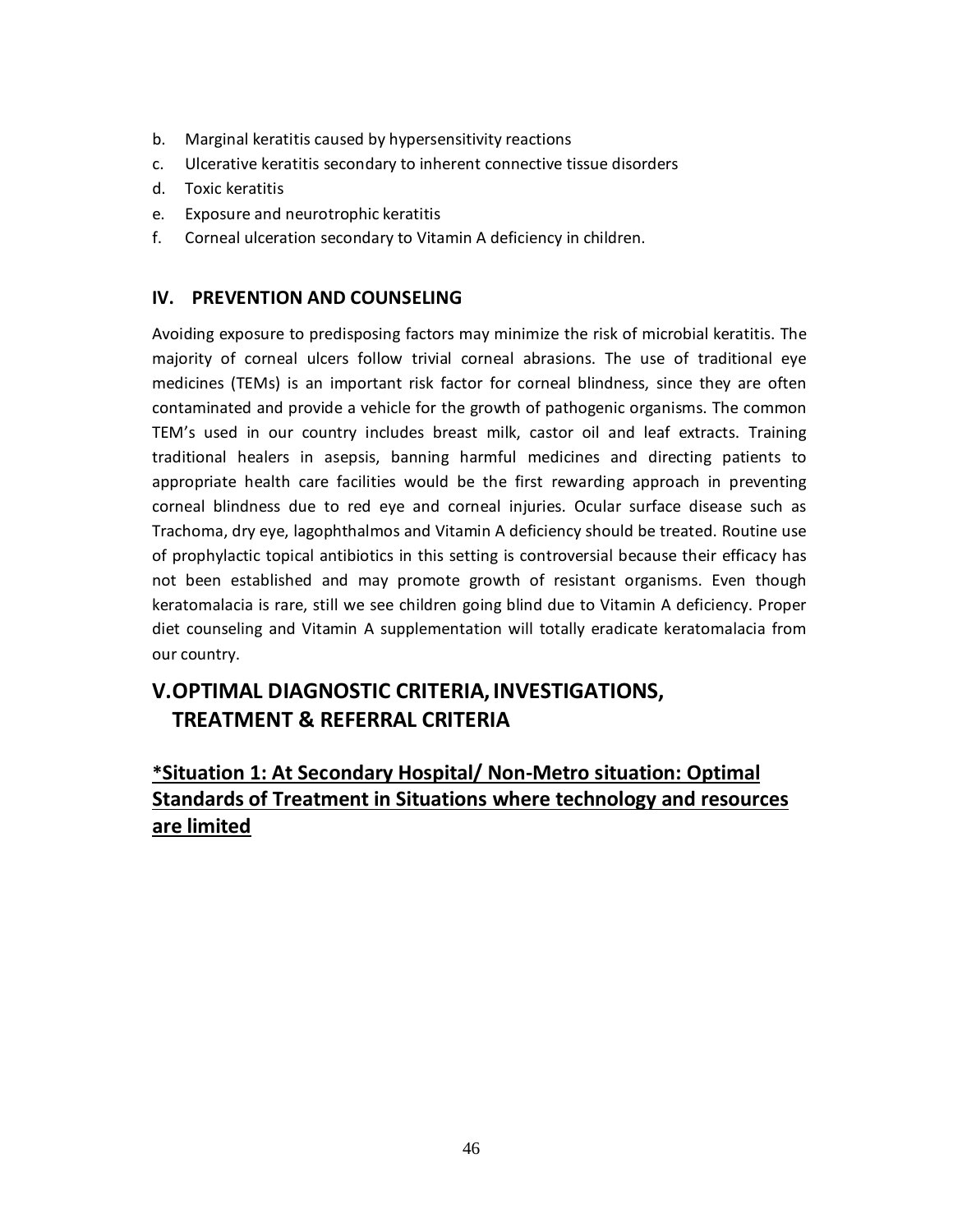### **a) Clinical Diagnosis**:

An adequate history taking, coupled with a comprehensive evaluation goes a long way in establishing a clinical diagnosis which can then be confirmed by microbiological examination. Patients come with varying degrees of pain, photophobia, watering and redness of eyes and may also complain of defective vision, especially if the visual axis is involved.

### **History**

Eliciting a proper history with regards to nature of trauma and use of TEM is crucial step in the management of microbial keratitis. Trauma with vegetable matter such as paddy husks or onions are more likely to cause a fungal keratitis. Contact with contaminated or brackish water is likely to produce Acanthamoeba keratitis. In cases of contact lens wearers, it is imperative to take history of wearing schedule and lens care.

### **Examination**

The ocular examination includes recording visual acuity, an external eye examination and slit-lamp biomicroscopy of affected and normal eye.

### **Visual Acuity measurement**

Due to acute infection of the involved eye, it is difficult to record visual acuity accurately. However, an approximate visual acuity with or without optical correction will give a baseline data to aid in the appropriate management strategy and also to monitor the healing process.

### **External Examination**

An external examination should be performed with particular attention to the following:

- · General appearance of the patient
- · Facial examination
- · Eyelids and lid closure
- · Conjunctiva
- · Nasolacrimal apparatus
- · Corneal sensation

### **Slit-lamp Biomicroscopy**

Should include evaluation of the following:

**Eyelid margins:** Inflammation, ulceration, eyelash, and abnormalities including trichiasis, irregularities, and lacrimal punctal anomalies.

**Conjunctiva:** Discharge, inflammation, morphologic alterations (e.g. follicles, papillae, cicatrization, keratinization, membrane, pseudomembrane, ischemia, and foreign bodies).

**Sclera:** Inflammation, (e.g. infectious, versus autoimmune), ulceration, scarring / thinning, nodules, ischemia.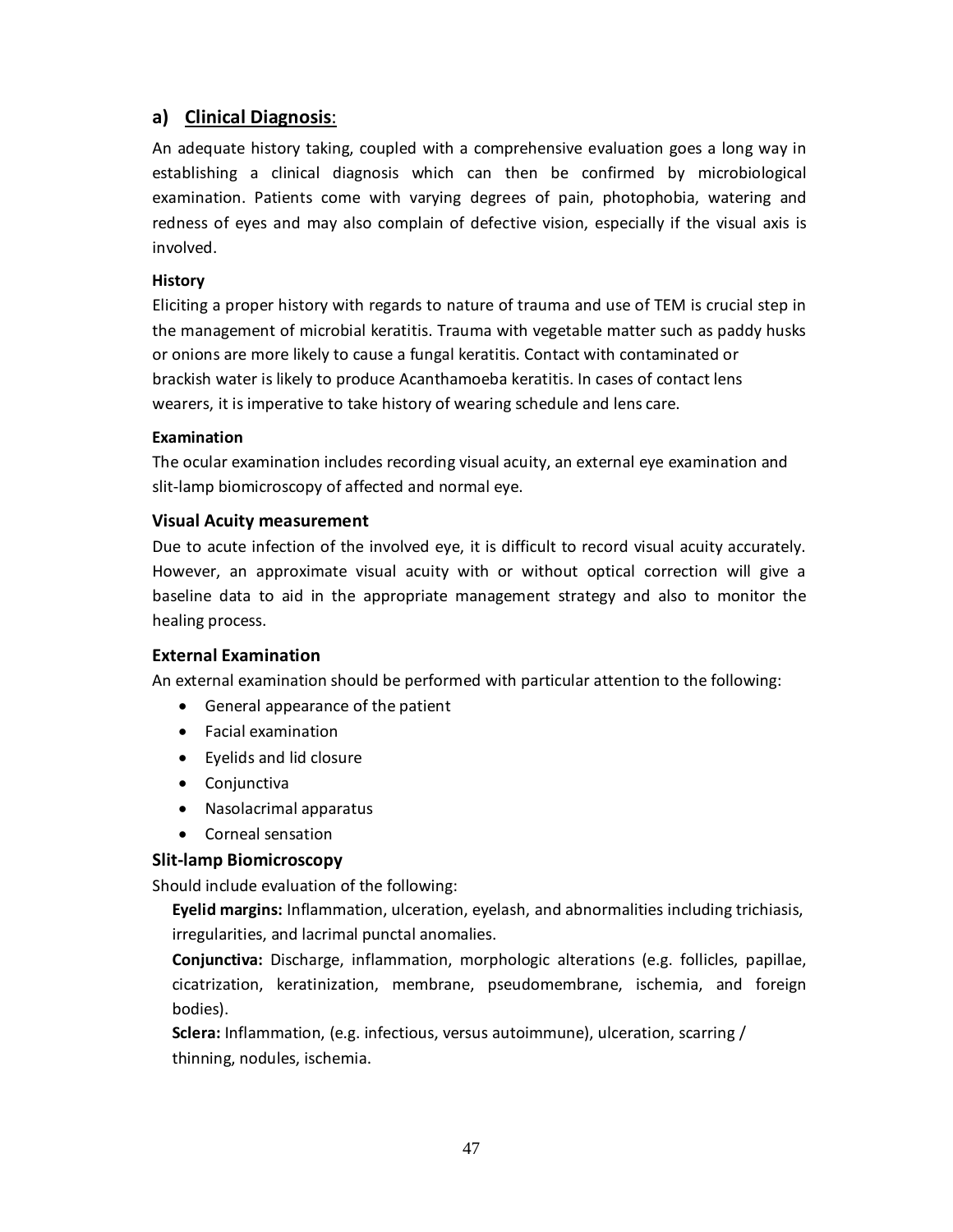### **Cornea:**

Epithelium, including defects and punctate keratopathy, edema

Stroma, including ulceration, thinning, perforation, and infiltrate (location [central, peripheral, perineural, surgical, or traumatic wound], density, size, shape [ring], number [satellite], depth, character of infiltrate margin [suppuration, necrosis, feathery, soft, crystalline], color), edema

Signs of corneal dystrophies (e.g., epithelial basement membrane dystrophy)

Previous corneal inflammation (thinning, scarring, or neovascularization)

Signs of previous corneal or refractive surgery

Fluorescein (or, occasionally, rose bengal staining) of the cornea is usually performed and may provide additional information about other factors, such as the presence of dendrites, pseudodendrites, loose or exposed sutures, foreign body, and any epithelial defect.

Clinical features suggestive of bacterial keratitis include dense suppurative stromal infiltrate with distinct edges and edema. The symptoms are typically more prominent than the signs. Fungal keratitis presents with dry raised surface and feathery indistinct margins. Accompanying satellite lesions may be present in few cases. Acanthamoeba keratitis usually presents with a ring shaped stromal infiltrate, as a late clinical feature and commonly it is misdiagnosed as viral keratitis. It has to be emphasized however that all these features are only suggestive of the organism and microbiological confirmation should be sought for proper identification.

## **b) Investigations**:

### **Microbiological investigations:**

While characteristic clinical features have been described for ulcers caused by different microorganisms, it is difficult to confirm these, especially after the disease has become well established. Patients present late in our country and by this time, the clinical demarcation between the ulcers caused by bacteria and fungi are usually lost. Since bacteria and fungi cause an almost equal proportion of keratitis in our country, it is highly essential to perform at least a smear test before initiating the treatment. Corneal infective material is obtained by scraping after instilling a topical anesthetic agent (4% lignocaine) and using a flame sterilized platinum spatula, blade or other similar sterile instrument. The material is obtained from the advancing borders; ulcer base and edges. Two smears are initially prepared – one with Gram's stain (for identifying bacteria, fungi, and Acanthamoeba) and the other with 10% potassium hydroxide (for fungus).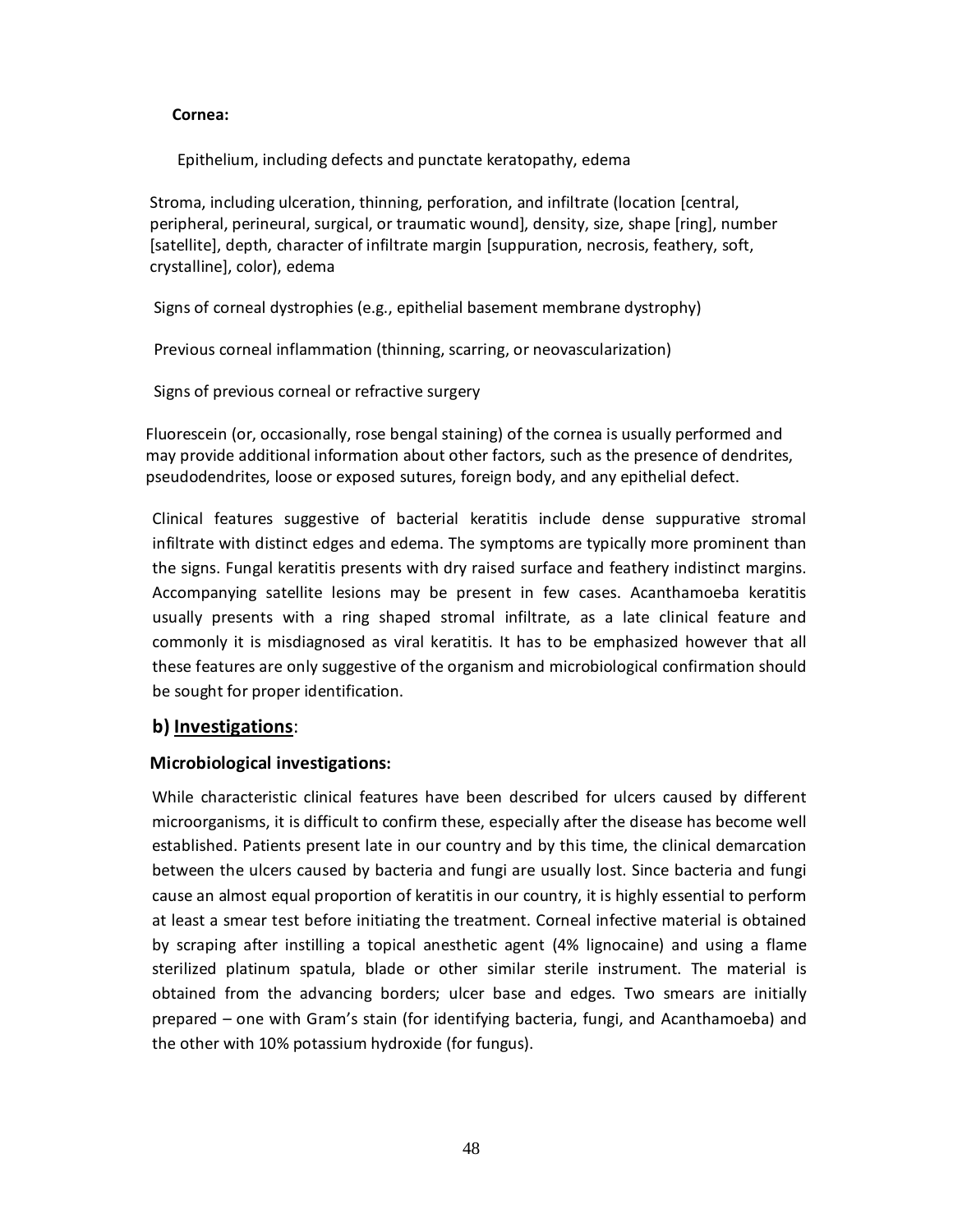### **Biochemical investigations:**

A baseline evaluation for diabetes mellitus should be performed. Some of these patients have undiagnosed diabetes, which might hinder with the healing of the ulcer.

### **c) Treatment:**

The treatment for suppurative keratitis is often prolonged. The importance of a regular follow up should be adequately emphasized to the patient before the initiation of the appropriate anti microbial therapy. A careful counseling of the dosages of the individual medicine should be adequately explained to the patient and an accompanying person so that it will be applied in the right manner. The treatment strategy should be guided by the microbiological investigations and the clinical appearance of the ulcer.

### **Bacterial Keratitis:**

Topical antibiotics are capable of achieving high tissue levels and are the preferred route in most cases. Ointments may be useful in children and at bedtime. Routine subconjunctival antibiotics are not necessary unless the compliance of the patient is doubtful or poor.

For severe keratitis (ulcer more than 5mm and deep), a loading dose at every 5 to 15 minutes during the first hour, followed by applications every 15 minutes to 1 hour during waking hours is recommended. It is ideal to treat the patient as inpatient. For non-severe keratitis, a regimen with less frequent dosing is appropriate. Cycloplegic agents may be used to prevent synechia formation and to decrease pain. Small ulcers less than 2 mm and away from the visual axis do not need cycloplegics.

Gram positive cocci are the most important cause of bacterial keratitis in our country. Topical eye drops of Chloramphenicol (0.5%) and Cefazolin (5 to 10%) are ideal for gram positive cocci. S. pneumoniae, which is the most common bacterial isolate in our country, has variable susceptibility to fluoroquinolones and hence fluoroquinolones may not be the ideal antibiotic for monotherapy for gram positive organisms in our country .

Gram negative bacilli respond very well to fluoroquinolones and aminoglycosides. Single drug therapy using a fluoroquinolone has shown to be as effective as combination therapy utilizing topical antibiotics that are commercially available. But recent reports do not recommend this in view of more drug resistance**.** The following table gives the dosage schedule of commonly used antibacterial agents.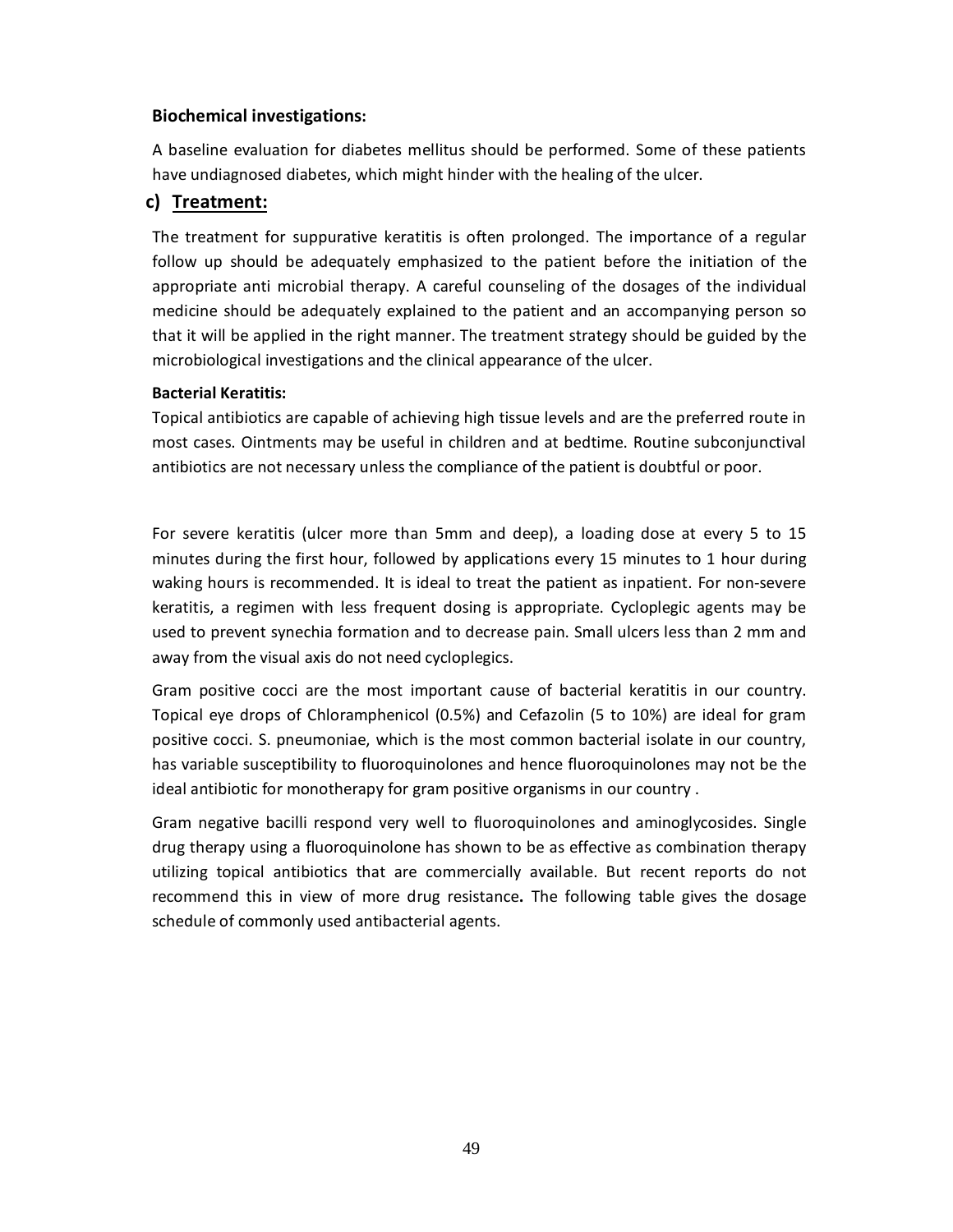| Organism                  | <b>Antibiotic</b>                 | <b>Topical</b><br>Concentration | Subconjunctival<br><b>Dose</b>      |
|---------------------------|-----------------------------------|---------------------------------|-------------------------------------|
| No organism identified or | Cefazolin with                    | $50 \text{ mg/ml}$              | $100$ mg in $0.5$ ml                |
| multiple types of         | Gentamycin/                       | $3-14$ mg/ml                    | 20 mg in 0.5 ml                     |
| organisms                 | Tobramycin or<br>Fluoroquinolones | $3$ mg/ml                       |                                     |
|                           |                                   |                                 |                                     |
| Gram-positive cocci       | Chloramphenicol                   | 5 to 10 mg/ml                   |                                     |
|                           | Cefazolin                         | $50 \text{ mg/ml}$              | 100 mg in 0.5 ml                    |
|                           | Vancomycin                        | $15-50$ mg/ml                   | 25 mg in 0.5 ml                     |
| Gram-negative bacilli     | Gentamicin/                       | $3-14$ mg/ml                    | $20$ mg in $0.5$ ml                 |
|                           | Tobramycin                        |                                 |                                     |
|                           | Ceftazidime                       | $50 \text{ mg/ml}$              | 100 mg in 0.5 ml                    |
|                           | Fluoroquinolones                  | $3$ mg/ml                       |                                     |
| Non-tuberculous           | Gentamicin                        | $14 \text{ mg/ml}$              | $20 \text{ mg in } 0.5 \text{ ml}$  |
| Mycobacteria              | Amikacin                          | $10 \text{ mg/ml}$              |                                     |
| Nocardia                  | Amikacin                          | $10 \text{ mg/ml}$              | $20 \text{ mg}$ in $0.5 \text{ ml}$ |
|                           | Trimethoprim/                     | $16$ mg/ml                      |                                     |
|                           | Sulphamethoxazole                 | $80 \text{ mg/ml}$              |                                     |

#### **Table 1: Antibiotic Therapy of Bacterial Keratitis**

**Note:** Systemic antibiotics are recommended only when the ulcer involves sclera or perforates. Fortified antibiotic therapy is a good armamentarium to treat bacterial keratitis. The preparation and the indication for such a therapy is described in the following paragraph

### **Preparation of fortified antibiotics:**

### **Gentamicin and Tobramycin**

Add 2 ml of injectable Gentamicin or Tobramycin to 5 ml commercial topical preparation in a sterile set up using disposable syringe.

| 5 ml commercial has | $-15$ mg |
|---------------------|----------|
| Added drug          | - 80 mg  |
| Total in 7 ml       | $-95$ mg |

1 cc contains 13.5 mg or 1.35%

### **Cefazolin:**

Add 5 ml or 10 ml of distilled water or sterile saline to 500 mg vial of cefazolin to obtain 10% or 5% solution. Use a dropper, which is available in the pharmacy or othersource.

### **Vancomycin:**

Add 10 ml distilled water or saline to 500mg vial of Vancomycin and obtain a 5% solution.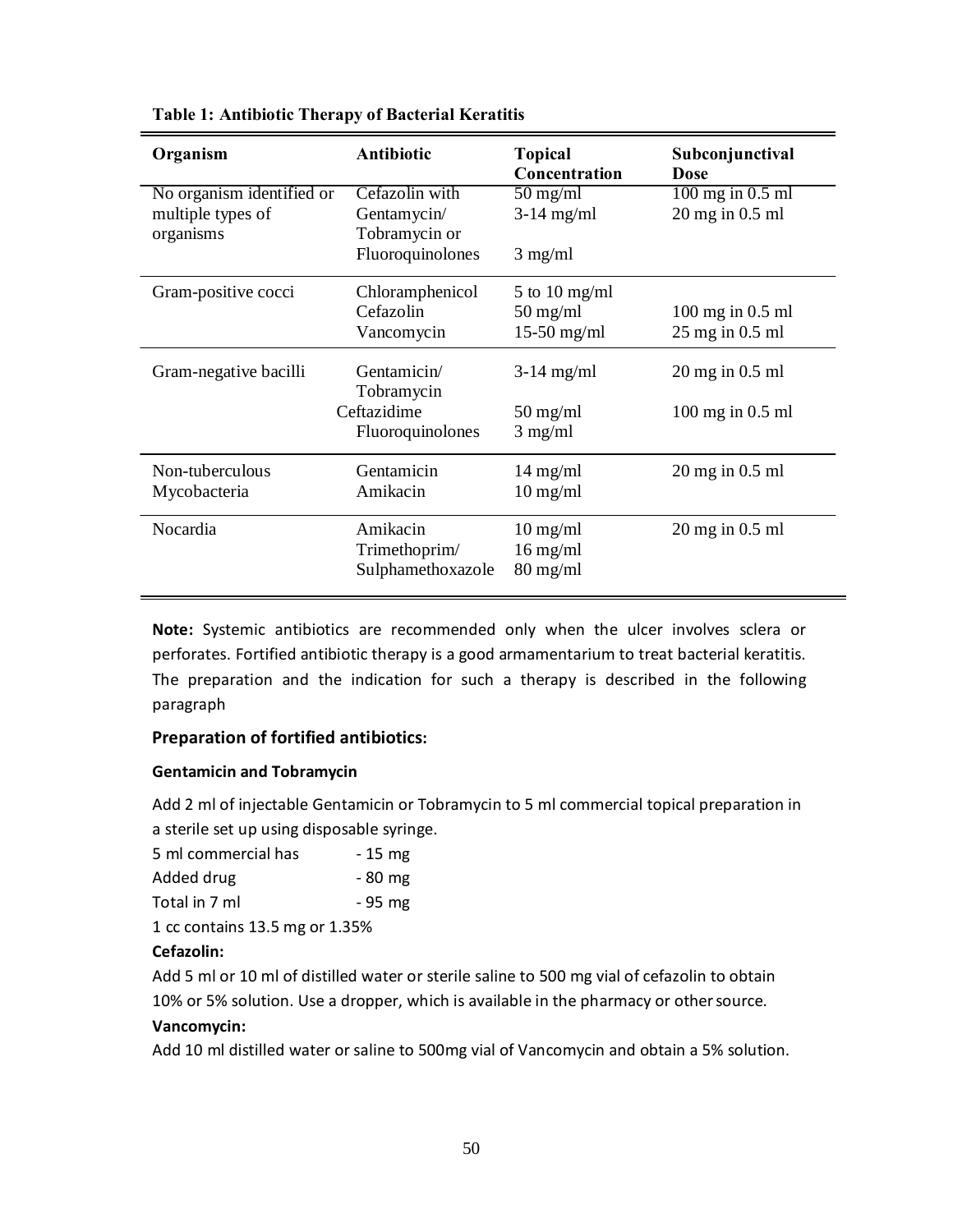### **Amikacin:**

1% would be sufficient. Add 10cc distilled water to 100mg of Amikacin. Use a sterile empty Xylocaine vial and place the cap for ready use.

All these solutions could be safely used for a week. If it is applied frequently as recommended it will not last more than a week.

The treatment of fungal keratitis remains as a challenge. All the available antifungal agents are fungistatic and not fungicidal. The penetration of the drugs is poor particularly when the epithelial defect is small. It leads to prolonged treatment, often leading to poor compliance with antifungal therapy. Natamycin (5%) and Amphotericin -B(0.15%-0.5%) are the most efficacious among the available topical antifungal agents against filamentous fungi. Voriconazole 1% is a recent addition in the treatment of filamentous fungi. A recently published randomized clinical trial demonstrated that the safety and efficacy of Natamycin and Voriconazole are comparable when used for fungal keratitis .Use of systemic antifungals like imidazoles and triazoles are reserved for deep keratitis associated with scleritis and endophthalmitis**.** The following table gives the dosage schedule of commonly used antifungal agents.

| <b>Organism</b><br>Fusarium | <b>Antibiotic</b><br>a. Natamycin<br>b. Amphotericin B                       | <b>Topical</b><br>5% suspension<br>0.1 to 0.5 $%$ | <i>Systemic</i><br>not available<br>I.V.use rarely |
|-----------------------------|------------------------------------------------------------------------------|---------------------------------------------------|----------------------------------------------------|
| Aspergillus                 | a. Amphotericin B<br>b. Imidazole<br>(Prepare the suspension) daily - orally | $0.15\%$ to $0.5\%$<br>1,62%                      | $200$ mg to $400$ mg                               |
|                             |                                                                              |                                                   |                                                    |
| Candida (rare)              | a. Fluconazole<br>b. Nystatin ointment                                       | $0.3\%$<br>$1,00,000 \mu$                         |                                                    |

**Table 2: Therapy of fungal Keratitis**

### Other Drugs

 $\blacklozenge$  Itraconazole 6 oral 6 300 mg daily (only 55 to 60 % efficacy)

Several clinical features suggest the response to antimicrobial therapy.

- · Decreased pain.
- · Consolidation and sharper demarcation of the periphery of the stromal infiltrate.
- · Decreased density of the stromal infiltrate.
- · Reduction of stromal edema and endothelial inflammatory plaque.
- · Dilatation of the pupil.
- · Re-epithelialization.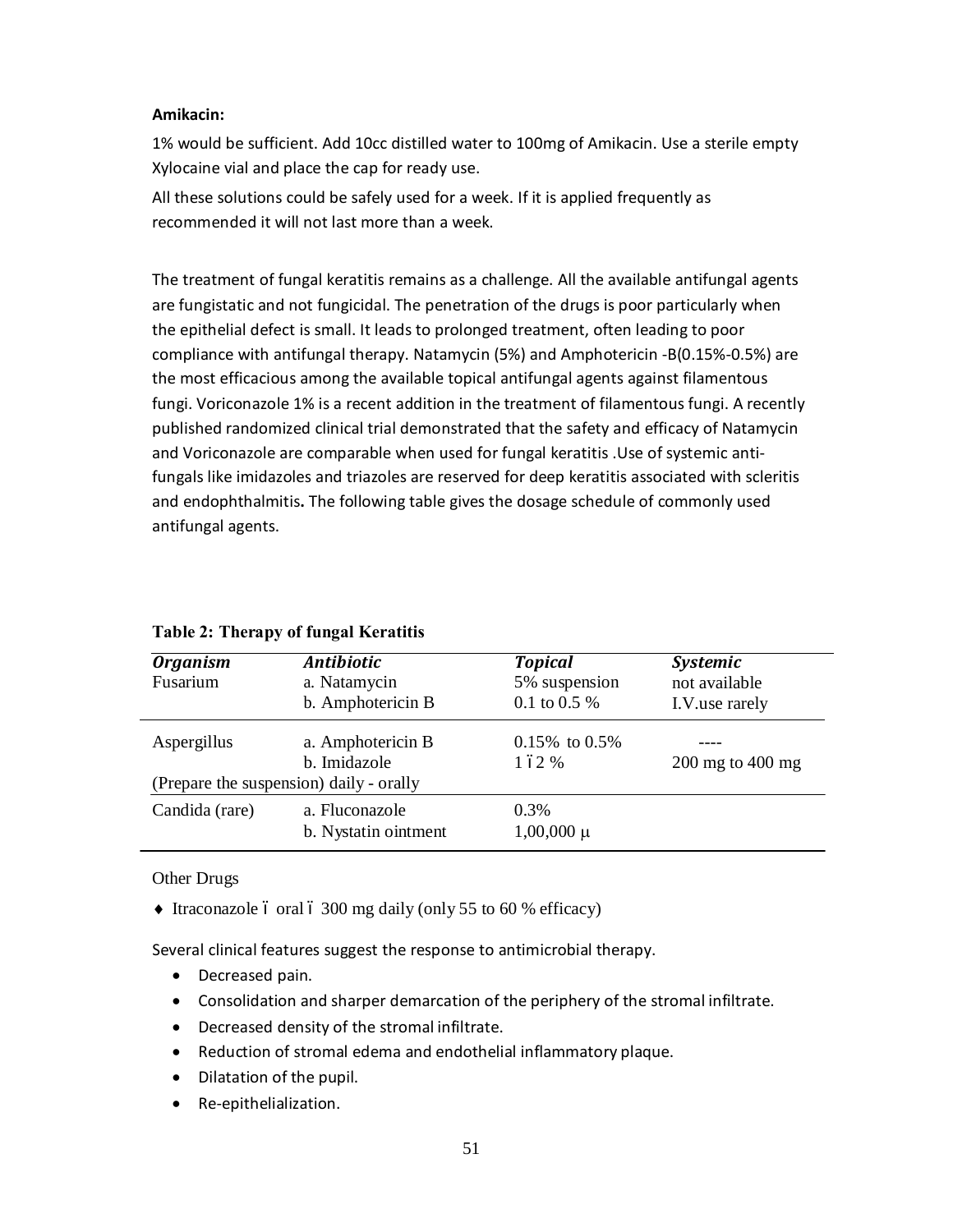- · Reduction in congestion of bulbar conjunctiva
- · Visual improvement

Topical therapy is tapered according to the clinical response, taking into account the baseline clinical picture and the virulence of the pathogen.

## **Standard Operating Procedure**

### **a. In Patient**

- · Severe keratitis (ulcer more than 5mm and deep)
- · No response to initial management
- · Doubtful compliance
- **b. Out Patient**
- · Small ulcers
- · Patients who can come for frequent follow up and those who understand the importance of compliance
- **c. Day Care**
- · Not applicable

## **d) Referral criteria:**

### **Immediate referral on presentation if there is**

- · Immediate threat to vision
- · Ulcer involved in the only seeing eye
- · Pediatric patients needing anesthesia
- · Impending or actual perforation

### **Referral following initial treatment if,**

Non healing or progressive ulcer inspite of adequate and appropriate anti microbial therapy, apart from all the points mentioned above.

## **\*Situation 2: At Super Specialty Facility in Metro location where higherend technology is available**

## **a) Clinical Diagnosis:**

Apart from the regular history taking, care should be exercised to fully understand the treatment history of the patient, including all the medications along with the dosage schedules which were prescribed at the secondary centre. This will avoid unnecessary wastage of medicines and help in formulating an ideal treatment strategy. A fresh comprehensive clinical examination, as detailed in the previous section should be performed without being biased by the referral report.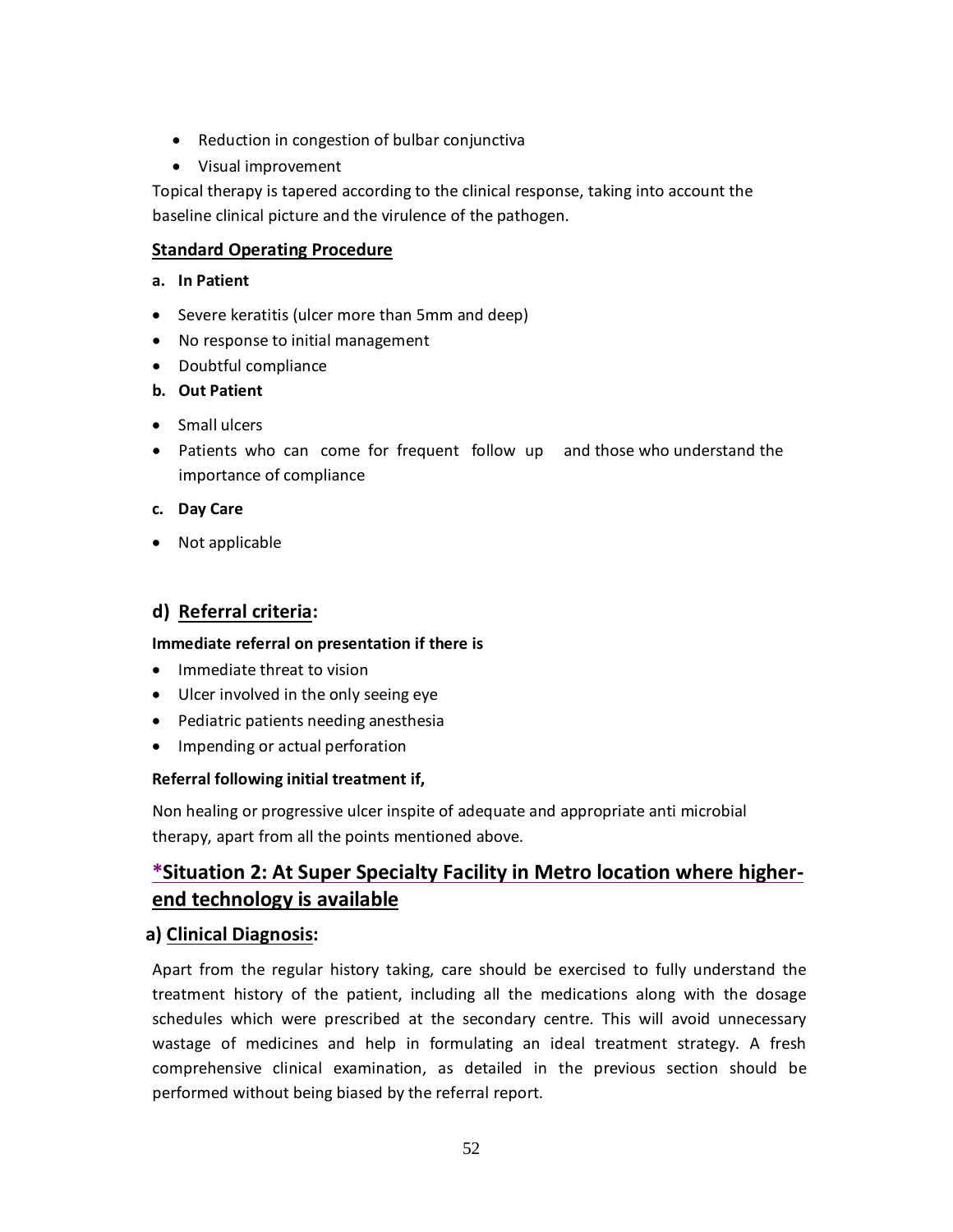### **b) Investigations:**

**Microbiology:** Since the patient has been referred for a potentially serious condition, a comprehensive microbiological evaluation including additional culture, antibiotic sensitivity testing and if necessary, a corneal biopsy should be performed. A repeat smear examination should be ordered for and carefully looked for mixed organisms. Routine culture examinations are useful for the following reasons

- i. Gold standard that confirm gram stain microscopy (GSM)
- ii. Provide sensitive data, including antibiotic sensitivity measurement to enable modification of initial therapy
- iii. It will serve as an useful tool to understand the causative organisms prevalent in the region

The cultures should be selected to identify common organisms like fungi and bacteria. An ideal minimal culture tests would use blood agar and Sabouraud's dextrose agar. Special culture medial such as non nutrient agar should be reserved for non responsive cases or cases which show clinical suspicion of Acanthamoeba. Ocular bacterial cultures usually grow within 48 hours while the fungi from the ocular specimens grow within 7 days.

| <b>Suspected Organisms</b>              | <b>Stain</b>                                    | Media                                                           |
|-----------------------------------------|-------------------------------------------------|-----------------------------------------------------------------|
| Aerobic bacteria                        | Gramos                                          | Blood agar<br>Chocolate agar<br>Thioglycollate broth            |
| Anaerobic bacteria<br>(Rarely involved) | Gramøs                                          | Anaerobic blood agar<br>Thioglycollate broth                    |
| Mycobacteria                            | Gramos<br>Acid fast                             | Blood agar<br>Lowenstein ó Jenson                               |
| Fungi                                   | 10 % KOH<br><b>Gram</b> os<br>Calcofluorwhite   | Blood agar<br>Sabouraudøs dextrose agar<br>Brain heart infusion |
| Acanthamoeba                            | 10 % KOH<br>Gramøs<br>Giemsa<br>Calcofluorwhite | Non-nutrient agar<br>with E.coli                                |

### **Recommended Stains and Culture media for Microbial Keratitis**

Note: Acridine orange ó GMS ó if facilities available, use it.

#### **Corneal biopsy:**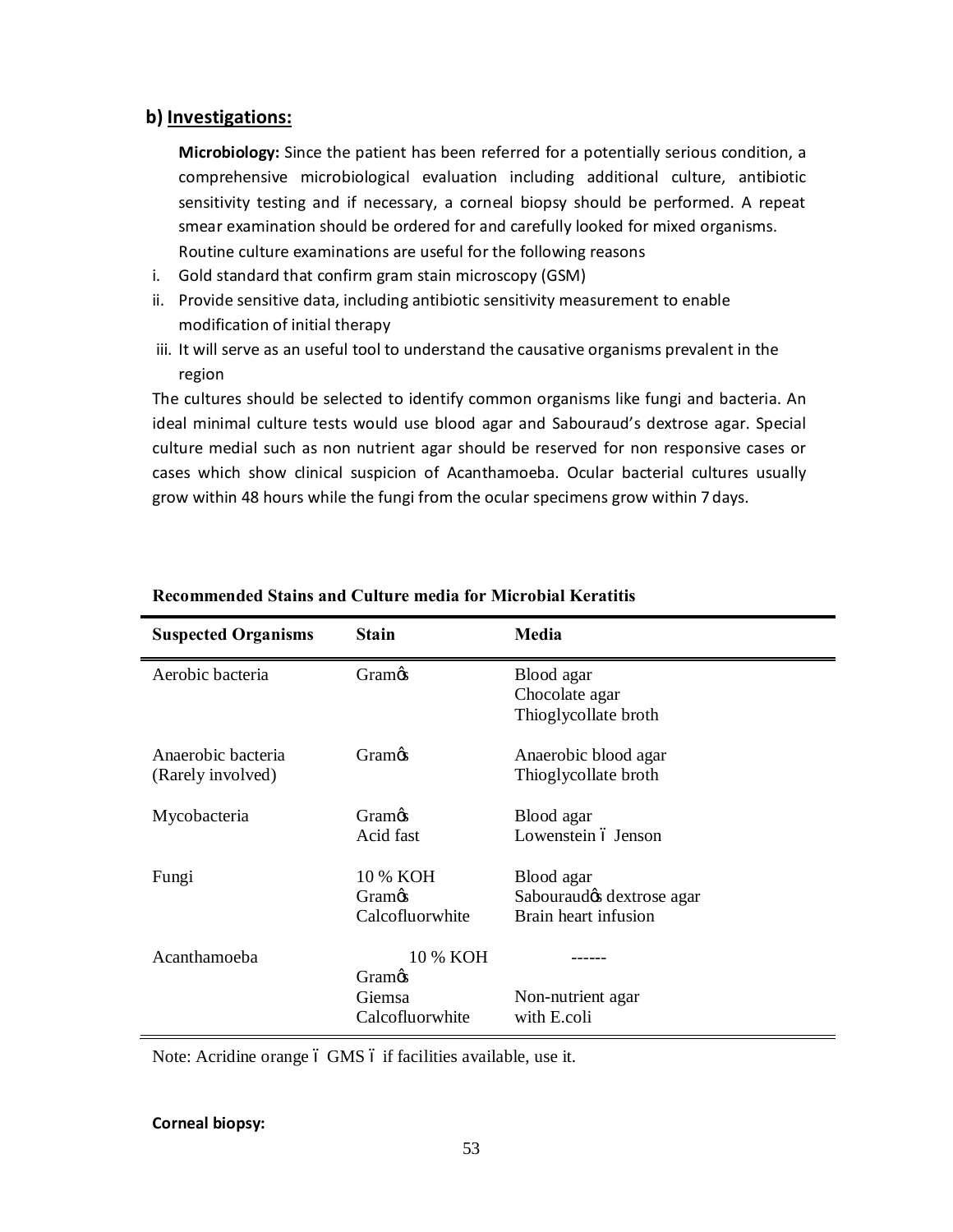It may be performed in the following conditions

- i. Deeper stromal lesions which are non accessible to routine corneal scrapings
- ii. Ulcers which show a negative culture, probably because of inadequate specimen.

## **C) Treatment:**

The treatment strategies should be revisited to check for adequacy, appropriateness and affordability. If the culture grew a different organism, then the treatment regimen should be modified appropriately as recommended in the previous table. If the ulcers continue to worsen in spite of correct treatment, then surgical options should be considered**.**

### **Surgical Procedure may include:**

- 1. Ulcer Debridement :
	- · Enhance penetration of topical medication
	- · Debulking of infective material
- 2. Tissue adhesive
	- · Microperforation
	- · Peripheral corneal ulcer with descematocoele
- 3. Dacryocystectomy if lacrimal sac infection in same eye
- 4. Penetrating Keratoplasty

Therapeutic keratoplasty has to be performed when the ulcer progresses despite specific anti-microbial therapy leading to descemetocele or perforation. The microperforation could be diagnosed by noticing a decrease in the size of the hypopyon, radial folds from the base of the ulcer and relief from pain. Sometimes it may seal spontaneously and healing will be faster. If the anterior chamber is formed within 48 hours with bandage or other supportive therapy therapeutic keratoplasty could be avoided or postponed. The goals of the therapeutic keratoplasty are to eliminate the infection and restore the integrity of the globe. The size of the graft should be decided on the basis of the size of the ulcer and should include the infected edges. Fresh donor corneas give better results in Phakic eyes. Steroid in any form should be avoided post operatively in fungal ulcers.

5. Tarsorrhaphy: can be considered in neurotrophic and exposure keratitis

### **Standard Operating Procedure**

### **a. In Patient**

- i. Immediate threat to vision
- ii. Ulcer involved in the only seeing eye
- iii. Pediatric patients needing anesthesia
- iv. Impending or actual perforation
- v. Any patients requiring surgery
- **b. Out Patient**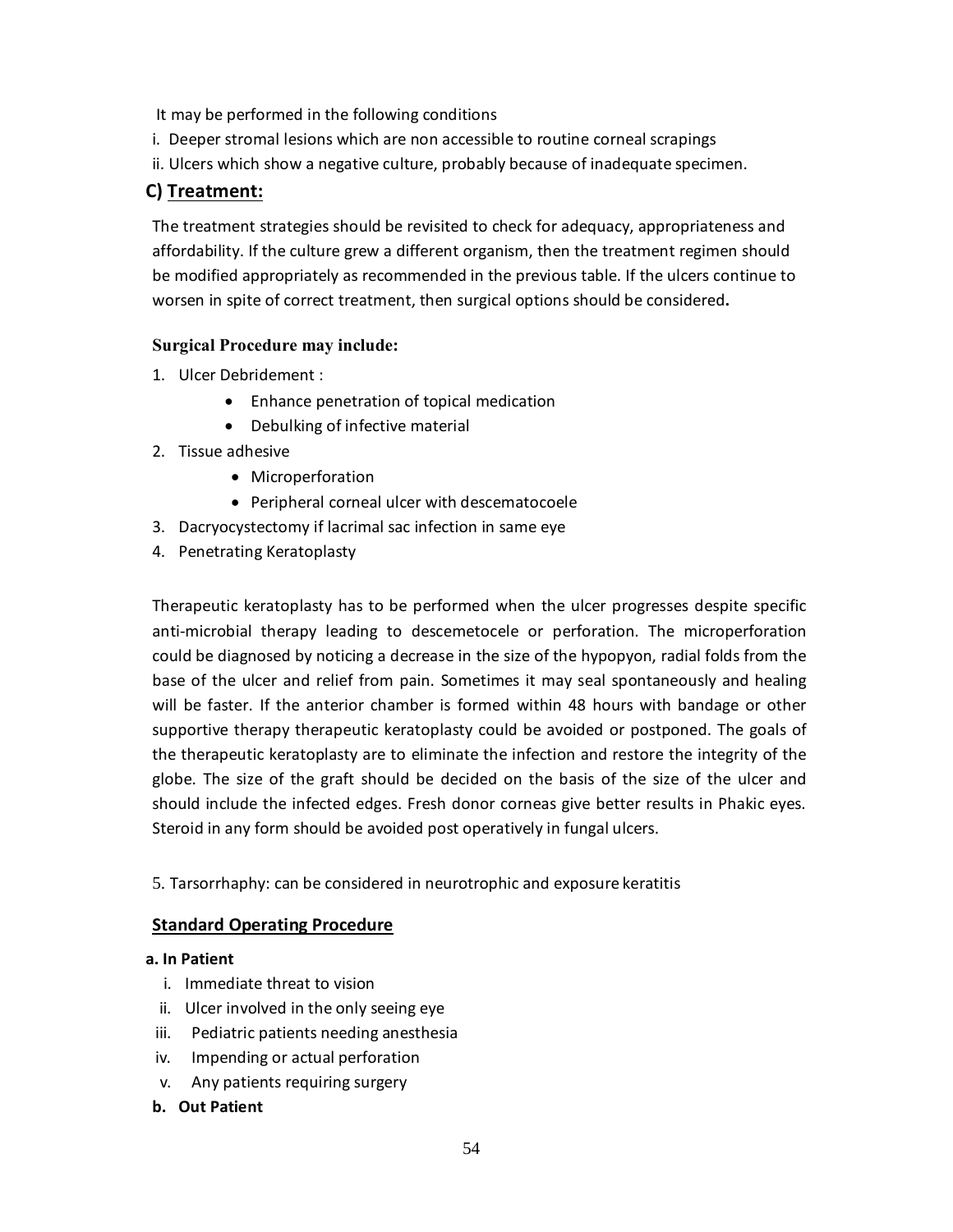i. If the patient requires only modification of the topical antibiotics, then he/she can be treated as outpatients**.**

### **c. Day Care**

Not applicable

## **D) Referral criteria:**

Not applicable

## **VI.WHO DOES WHAT? AND TIMELINES**

## **a. Doctor**

- · Patient History is taken and a Clinical Examination performed
- · Corneal infective material is obtained by scrapping and smear are prepared and also materials are inoculated directly onto culture media
- · Documenting the medical record
- · Plan treatment guidelines and perform surgery if necessary.
- · Monitoring, publication and reporting to department of health if there is an epidemic of drug resistant pathogen and iatrogenic corneal ulcer (Contact lens, refractive Surgery related)

## **b) Nurse/Technician**

- · Prepare Slide, Media for smear and culture
- · To monitor the patients who are admitted regarding application of eye drops and ensure compliance
- · To maintain separate inpatient and outpatient record
- · To maintain lab reports

## **VII. FURTHER READING / REFERENCES**

- 1. Garg P, Sharma S, Rao GN. Ciprofloxacin-resistant Pseudomonas keratitis[Internet]. Ophthalmology. 1999 ;106(7):1319-1323.Available from: http://www.ncbi.nlm.nih.gov/pubmed/10406614
- 2. Prajna NV, Mascarenhas J, Krishnan T, Reddy PR, Prajna L, Srinivasan M, et al. [Comparison of natamycin and voriconazole for t](http://www.ncbi.nlm.nih.gov/pubmed/10406614)he treatment of fungal keratitis [Internet]. Archives of Ophthalmology. 2010 ;128(6):672-678.Available from: http://www.ncbi.nlm.nih.gov/pubmed/20547942
- 3. Srinivasan M, Gonzales CA, George C, Cevallos V, Mascarenhas JM, Asokan B, et al. [Epidemiology and aetiological diagnosis of corn](http://www.ncbi.nlm.nih.gov/pubmed/20547942)eal ulceration in Madurai, south India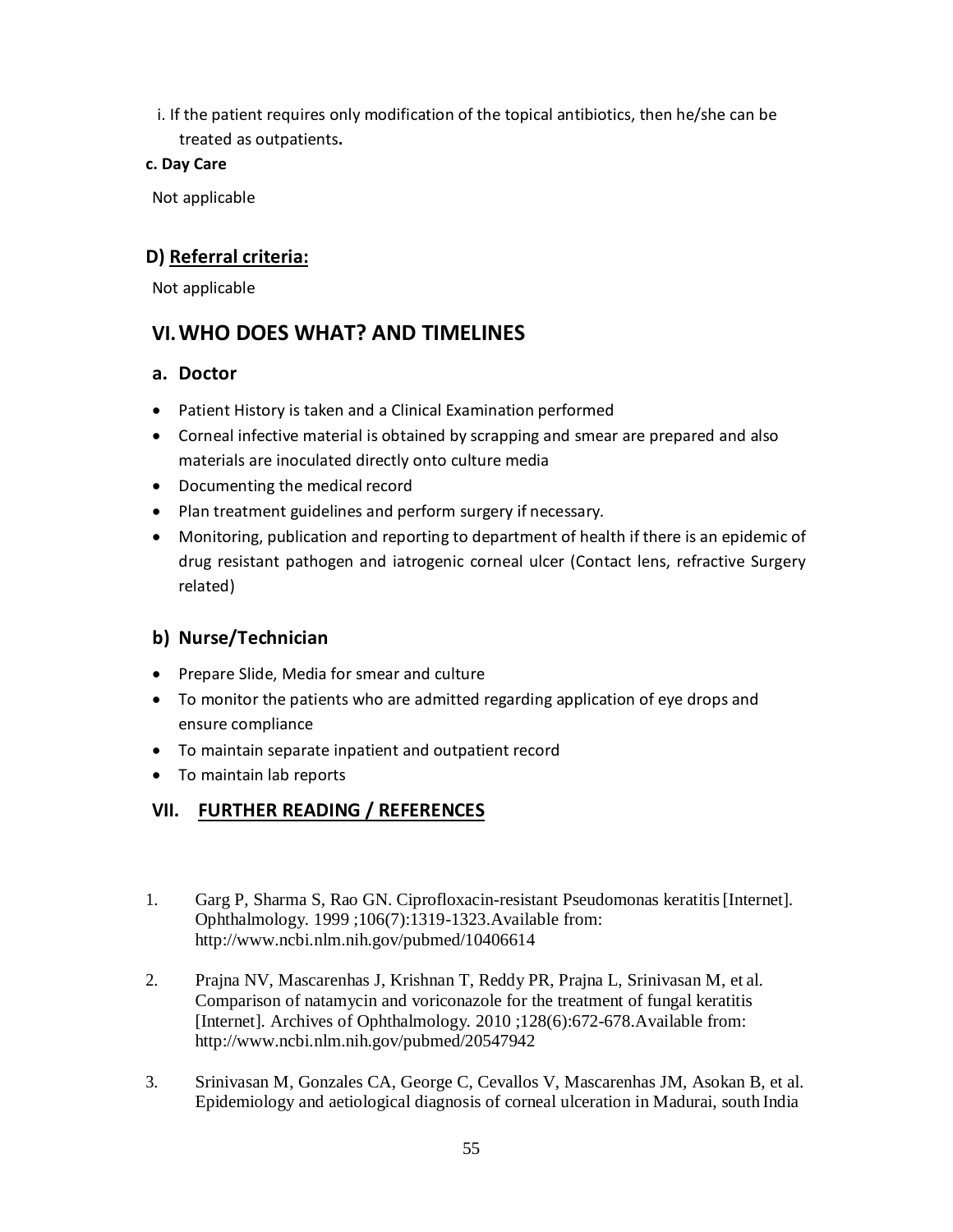[Internet]. The British Journal of Ophthalmology. 1997 ;81(11):965-971.Available [from: http://www.ncbi.nlm.nih.gov/pubmed/9505820](http://www.ncbi.nlm.nih.gov/pubmed/9505820)

4. Whitcher JP, Srinivasan M. Corneal ulceration in the developing world--a silent epidemic [Internet]. The British Journal of Ophthalmology. 1997 ;81(8):622- 623.Available from: <http://www.ncbi.nlm.nih.gov/pubmed/9349145>

| <b>Situation</b>      | <b>HUMAN RESOURCES</b>                                                                                                                                                                | <b>INVESTIGATION</b>                                                                                                                                            | <b>DRUGS AND</b><br><b>CONSUMABLES</b>                                                                                                                                                                                                      | <b>EQUIPMENT</b>                                                                                                                                                                                                                                                                                                        |
|-----------------------|---------------------------------------------------------------------------------------------------------------------------------------------------------------------------------------|-----------------------------------------------------------------------------------------------------------------------------------------------------------------|---------------------------------------------------------------------------------------------------------------------------------------------------------------------------------------------------------------------------------------------|-------------------------------------------------------------------------------------------------------------------------------------------------------------------------------------------------------------------------------------------------------------------------------------------------------------------------|
| 1) Secondary<br>level | 1) Ophthalmologist<br>$-1$<br>2) OP Nurse<br>$\mathbf{1}$<br>3) Refraction nurse -<br>$1$ (shared)                                                                                    | 1) Smear test<br>2) Gram stain<br>microscopy<br>3) KOH smear<br>4) Blood sugar<br>5) Lacrimal<br>syringing                                                      | 1) Antibiotics eye<br>drops<br>2) Antifungal eye<br>drops<br>3) Systemic<br>antibiotics and<br>anti fungal<br>4) Vitamin A<br>5) Cyclopiegics                                                                                               | 1) Slit lamp -<br>biomicroscope<br>$-1$<br>2) Light microscope -1                                                                                                                                                                                                                                                       |
| 2) Tertiary level     | 1) Cornea specialist - 1<br>2) Refraction nurse -<br>$1$ (shared)<br>3) OP Nurse<br>$-1$<br>4) lab technician $-1$<br>5)Scrub nurse<br>1<br>6) OT nurse<br>1<br>$-1$<br>7) Ward nurse | 1) Smear test<br>2) Culture<br>medium<br>3) Antibiotic<br>sensitivity<br>4) Corneal biopsy<br>5) AC tap<br>6) PCR<br>7) Blood sugar<br>8) Lacrimal<br>syringing | 1) Antibiotics eye<br>drops/ointment<br>2) Antifungal eye<br>drops/Ointment<br>3) Systemic<br>antibiotics and<br>anti fungal<br>4) Vitamin A<br>5) Topical and<br>systemic<br>steroids<br>6) Suture materials<br>7) Needles and<br>syringes | 1) Slit lamp -<br>biomicroscope<br>$-1$<br>2) Light microscopy -1<br>3)Confocal<br>microscope<br>$-1$<br>4)Specular<br>microscope<br>$-1$<br>5) OT microsurgical<br>instruments including<br>trephines.<br>6) Well equipped<br>microbiological<br>laboratory for smear,<br>culture and PCR)<br>7) Eye Bank<br>equipment |

## **RESOURCES REQUIRED**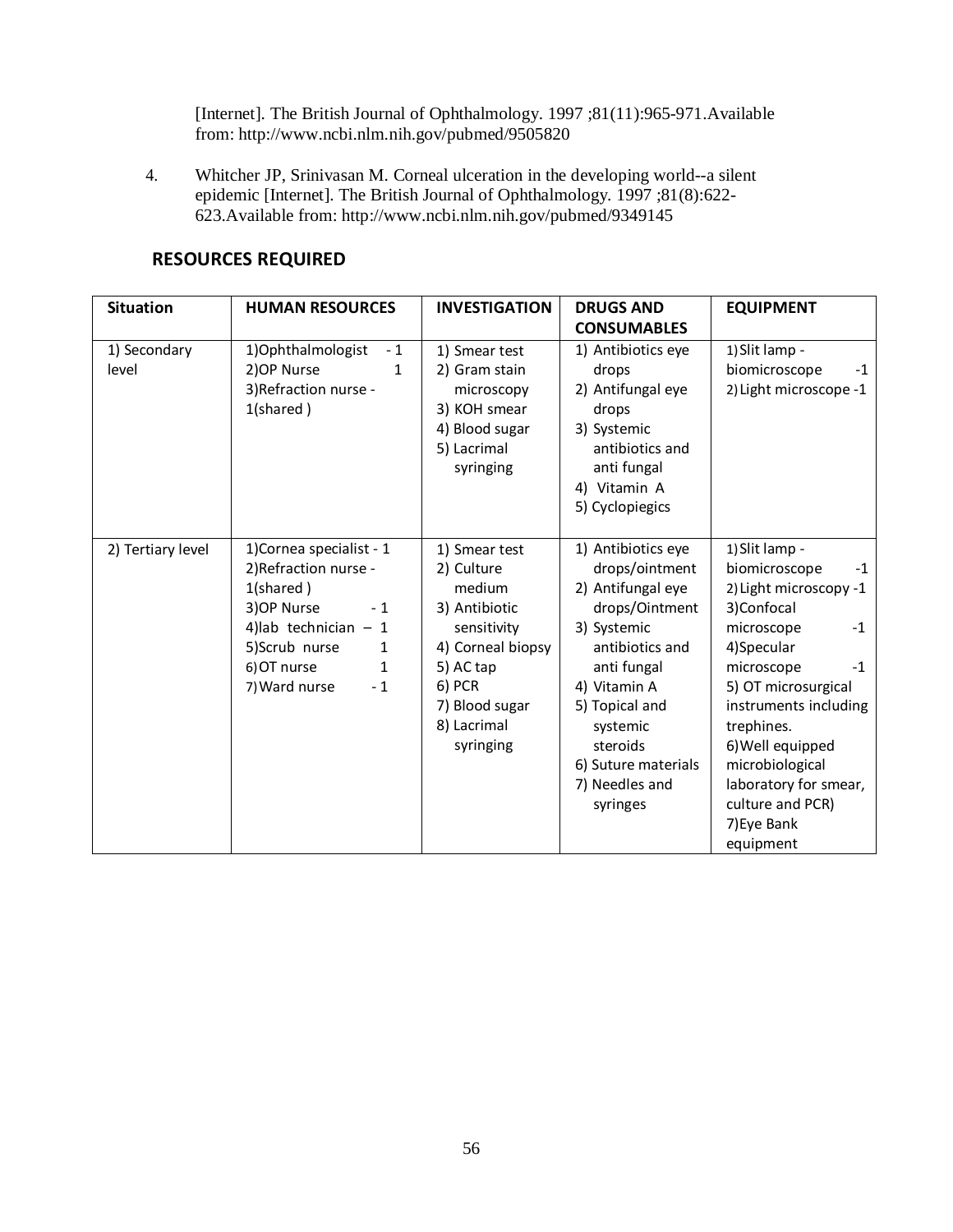# **NAME OF CONDITION: CATARACT**

## **I. WHEN TO SUSPECT/ RECOGNIZE?**

## **a) Introduction:**

Cataract is the commonest cause of blindness and visual impairment in India. It affects a significant number of elderly people's quality life and economic productivity. This age related condition usually presents with gradual dimness of vision in both eyes. In the earlier stages, patients may experience glare, especially while driving at night. There may be monocular diplopia or polyopia, reduced contrast sensitivity and altered colour perception. Over a period of time, the cataracts can advance and can cause total blindness.

Very rarely, children can also have cataract. These children are born with this disorder or develop it at a very early age. The definitive treatment is always surgery with a very favourable risk reward ratio. In fact, cataract surgery is one of the most cost-effective public health interventions worldwide.

## **b) Case definition:**

A cataract is any opacity of the crystalline lens or its capsule leading to degradation of its optical quality, thereby causing decreased quality of vision.

## **II. INCIDENCE OF THE CONDITION IN OUR COUNTRY**

In India cataract has been reported to be responsible for 50-80% of the bilaterally blind in the country .Data from a population based longitudinal study of randomly selected communities in Central India have for the first time provided direct estimates of age specific incidence of blindness from cataract. It estimated that 3.8 million persons become blind from cataract each year in India. The absolute number of cataract blind which was 7.75 million in 2001 is likely to reach 8.25 million in 2020 due to a substantial increase in the population above 50 years in India over this period.

The 60+ population which stood at 56 million in 1991 will double by 2016.This increase in population means that the population 'at-risk' of blinding cataract will also increase tremendously. The economic loss due to blindness and visual disability from cataract is enormous. Cataract blind people are unable to work and thus due to lack of productivity, the economic impact is a staggering 4.5 million rupees per year of every million population. Cataract in children, although rare, can still happen. The prevalence of blindness among children in different regions varies from 0.2/1000 children to over 1.5/1000 children with a global figure estimated at 0.7/1000. In India this figure is approximately 1 per 1000 children. The proportion of blindness in children due to cataract varies considerably between regions from 10%-30%. Children who are blind have to overcome a lifetime of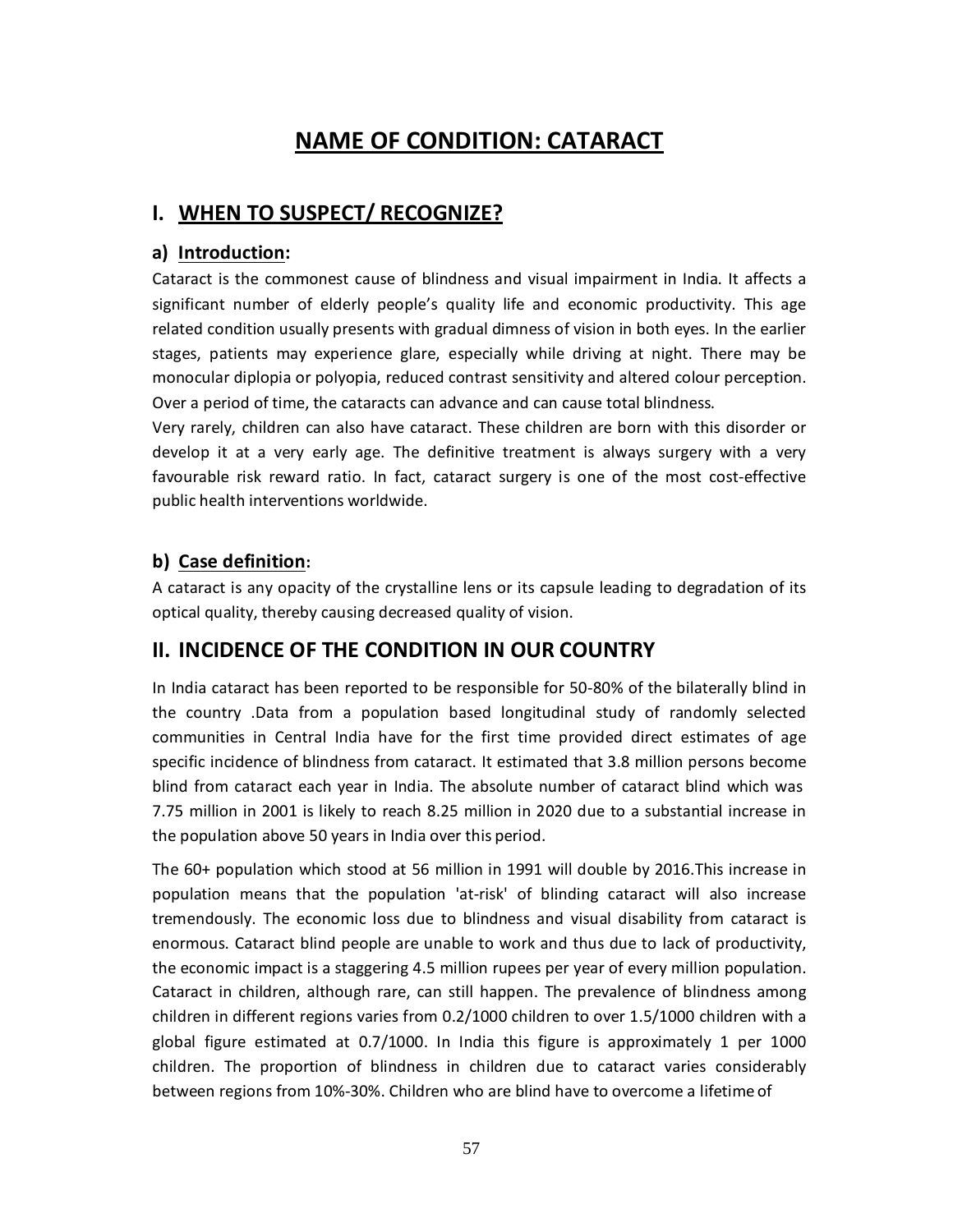emotional, social and economic difficulties which affect the child, the family and society. Timely recognition and intervention can eliminate blind-years due to childhood cataract, as the condition is treatable.

## **III.DIFFERENTIAL DIAGNOSIS**

Cataract presents as a white reflex in the central part of the pupil. There are some other common conditions of the eye that show white reflex in the pupillary area and mimic cataract.

- · Endophthalmitis
- · Old Retinal Detachment
- · Intra ocular tumour
- · Persistent hyperplastic primary vitreous

## **IV.PREVENTION AND COUNSELING**

Cataract is mostly age related and there is no effective way of preventing this condition. However there are certain secondary types of cataract which can be prevented.

- · **Traumatic cataract** is very common in India especially among younger adults and children. Education about occupational safety and avoiding dangerous games (e.g. Bow and arrow) can reduce incidence of traumatic cataract.
- · **Drugs**, commonly corticosteroids (either local or systemic) can produce cataract after prolonged use. This can be prevented by judicious application of themedicine.
- · **Heredity** plays a role in some families. Multiple children in a family are either born with cataract or develop cataract at a very young age. Genetic counseling has some role in prevention. Early eye check up for all the children in those families can be advocated.
- · **Maternal infections** during pregnancy, most commonly rubella, can give rise to congenital cataract. This can be prevented by immunizing the target age group of women.
- · **Smoking** is known to be associated with nuclear cataract and hence preventing smoking is thought to be beneficial.
- · **Ultraviolet-B radiation** has been associated with lens opacities and hence protecting eyes from sun has some role in prevention.
- · **Diabetes mellitus** has a higher risk for cataract formation, and behavior modification to reduce the risk of developing type 2diabetes may be effective.

# **V. OPTIMAL DIAGNOSTIC CRITERIA, INVESTIGATIONS,TREATMENT & REFERRAL CRITERIA**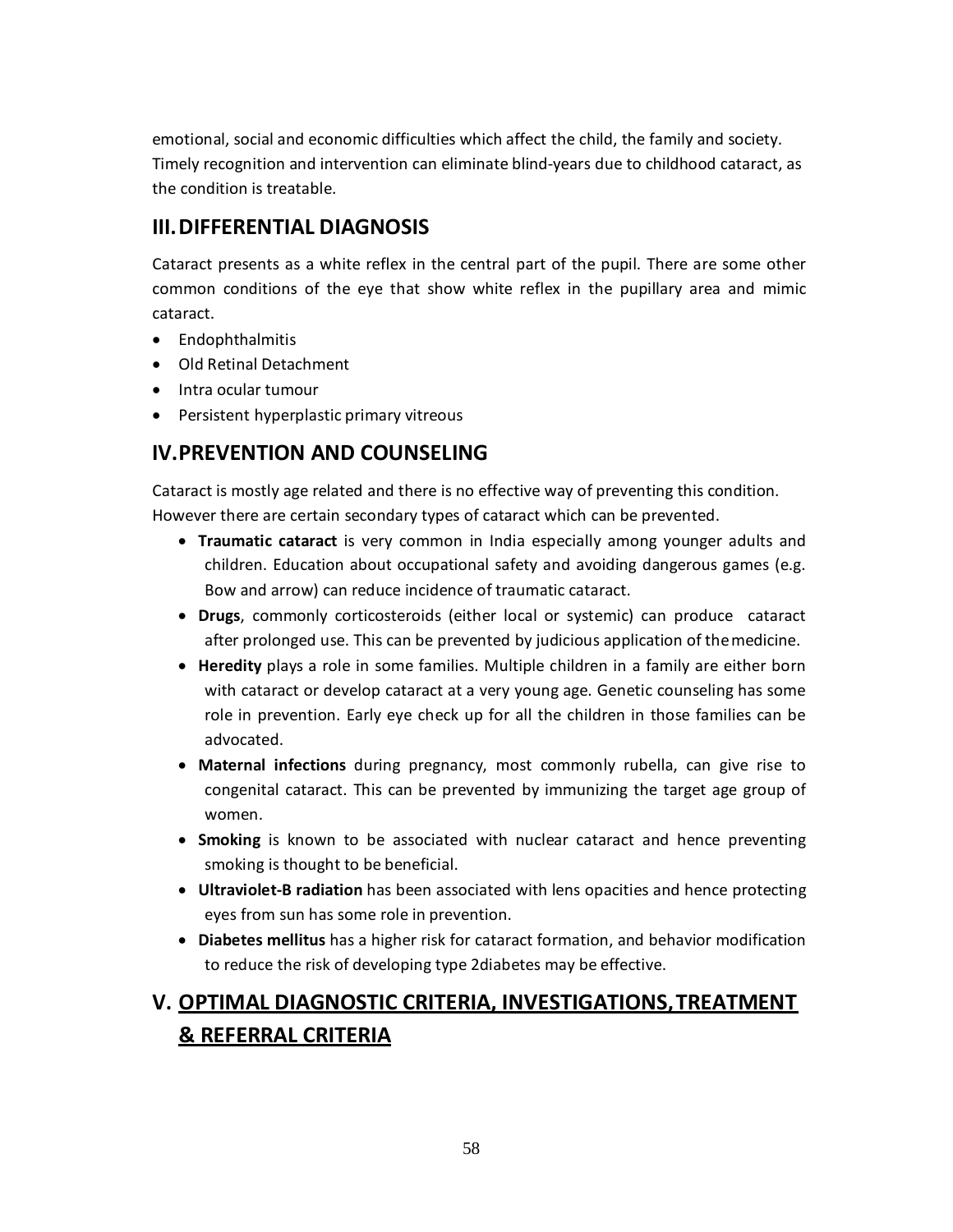# \***Situation 1: At Secondary Hospital/ Non-Metro situation: Optimal Standards of Treatment in Situations where technology and resources are limited**

### **a) Clinical Diagnosis**:

### **History:**

Cataracts is an extremely common occurrence in the elderly. However, the key is to determine whether the cataract is the cause of functional disability for an individual. Careful history taking is important for assessing the quality of the visual impairment due to this disability. Occupational and functional needs of the patients should be taken into consideration before planning for surgical intervention.

History should also include ocular and systemic medications currently and previously used. Medical history about systemic diseases is important. Patients should be asked about any allergy to any food or medicine.

### **Ocular examination:**

- **i. Presenting Visual acuity** with and without present correction (if spectacle is available, the power of the present correction should be recorded) is determined In advanced and mature cataract**,** perception and projection of light should be tested in all the four quadrants to rule out gross retinal problems.
- **ii. Measurement of best-corrected visual acuity (with refraction when indicated).**
- **iii. External examination** (lids, lashes, lacrimal apparatus, orbit).

Pressure should be applied over the sac to look for any regurgitation. If regurgitation is positive or dacryocystitis is suspected syringing of naso-lacrimal duct should be carried out. If duct is not free, with mucus or purulent discharge, dacryocystectomy or dacryocystorhinostomy is done and cataract surgery is done after one month.

- **iv. Examination of ocular alignment and motility.**
- **v. Assessment of pupillary shape, size and reaction:** This is a very important step and should be done very carefully, since it will help in determining the prognosis**.**
- **vi. Slit-lamp biomicroscopy** of the anterior segment : Special emphasis should be made to examine the corneal endothelium for any guttata, pupil for pseudoexfoliation and the lens for any preoperative compromises on stability.
- **vii. Dilated Examination** of the lens opacity may reveal the extent of visual impairment. For example, opacity in the visual axis may cause more functional visual deficit than a peripheral cataract posterior sub-capsular opacity may cause more symptoms of glare than a nuclear cataract. It helps in grading nuclear sclerosis and reveals any subluxation. Measuring amount of maximal dilation helps in planning the surgery.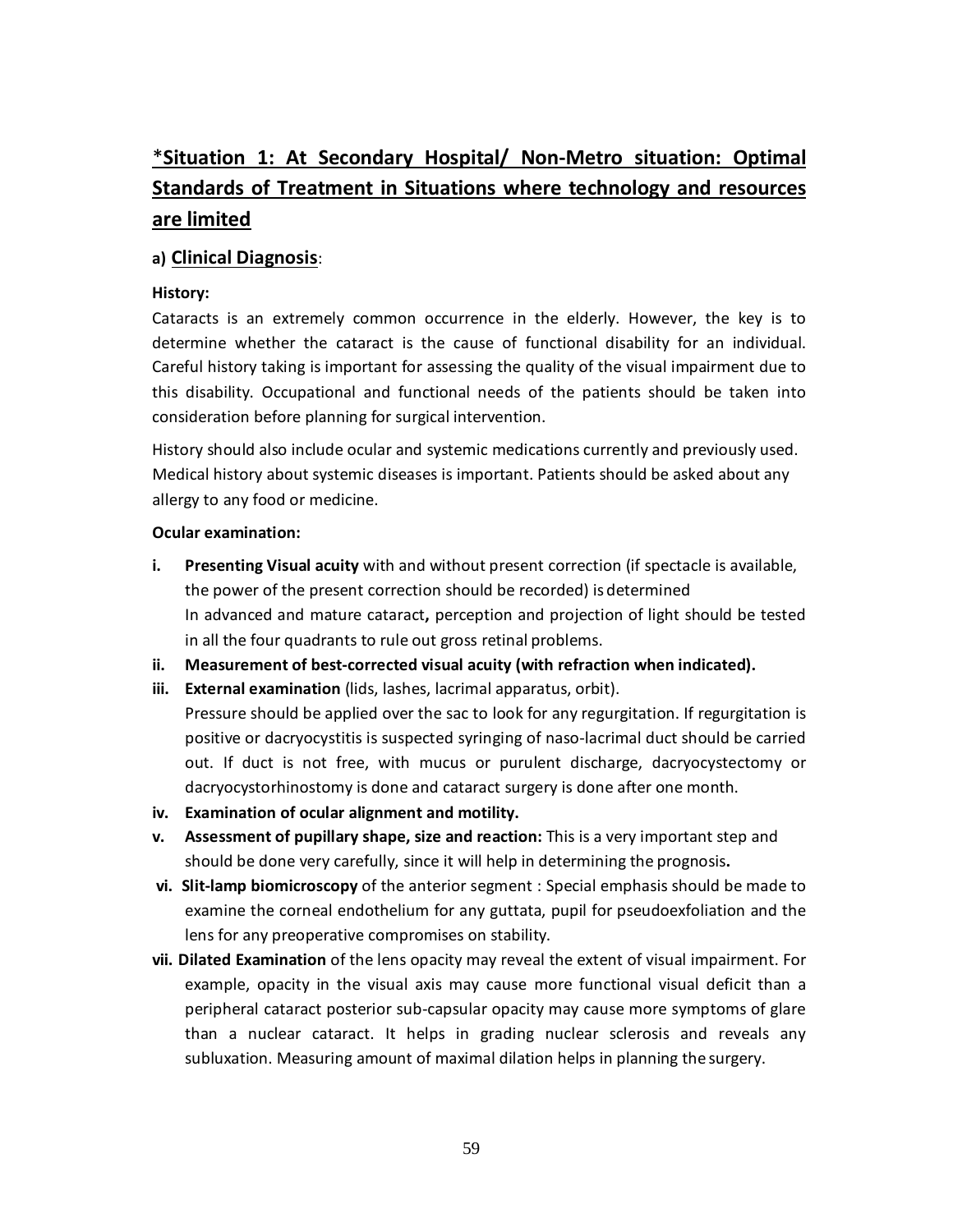- **viii.** Dilated examination of the fundus including, optic disc, macula and vitreous. If clarity of media allows then the peripheral retina should be examined. This helps in planning the prognosis of the surgical intervention.
- **ix. Indirect ophthalmoscopy** is indicated for known myopes, eyes with past history of trauma or retinal detachment in other eye.

## **b) Investigations:**

- **i.** Measurement of intraocular pressure (preferably by Applanation tonometry)
- **ii.** Gonioscopy is not done as a routine. It can be performed if anterior chamber appears shallow, IOP is raised, presence of any sign that can be related to secondary glaucoma (e.g. pseudoexfoliation) or known cases of glaucoma.
- **iii.** Keratometry and A scan biometry: It should be performed in both eyes. It should be repeated if needed for unusual powers of IOL. Appropriate formula should be used according to cases. In case of scarred cornea and irregular surface of cornea, the K reading will not be possible. In this case the other eye should be taken into consideration.
- **iv.** Ultrasonogram of the posterior segment is indicated in traumatic cataracts, complicated cataracts and unilateral mature cataracts.
- **v.** Blood pressure
- **vi.** Screening for diabetes mellitus
- **vii.** Physician fitness is mandatory for cardiac patients and those with advanced systemic problems.
- **viii.** Patients who require general anesthesia need to undergo preanasthetic check up

## **c) Treatment:**

### **Nonsurgical management**

Patients with early cataract and all stages of nuclear cataracts may sometimes benefit by spectacles. If they do benefit, then subsequent follow ups can be planned to determine the timing of surgery, if required.

Management of a visually significant cataract is primarily surgical.

### **Indications for Surgery**

An individual who is unable to carry out his/her desired activities due to dimness of vision for which cataract surgery is likely to restore the visual function is the prime indication for surgery. The other reasons for a cataract removal include the following:

- i. Clinically significant anisometropia in the presence of a cataract where cataract surgery is likely to facilitate binocularity.
- ii. Conditions in which the lens opacity is dense enough to interfere with evaluation and management of posterior segment conditions.
- iii. Lens induced ocular inflammation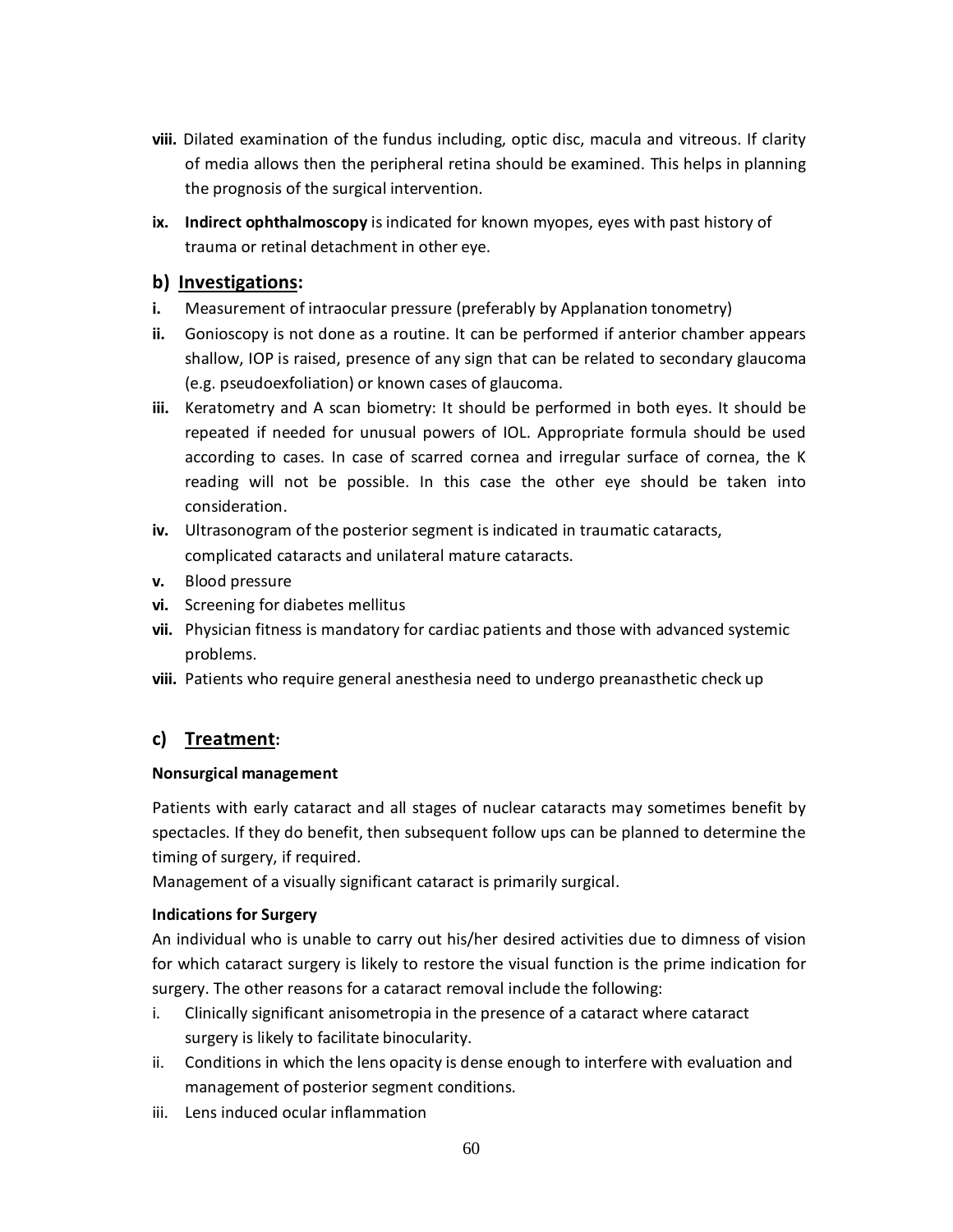#### iv. Lens induced glaucoma

**Prognosis** of surgery should be clearly explained to the patient in an understandable language.

### **Contra-indications for surgery:**

- i) Patient not convinced about surgery
- ii) Patient has satisfactory functional vision either with or without visual aids
- iii) Cataract surgery is unlikely to improve vision
- iv) Patient is medically unfit

### **Anesthesia**

Cataract surgery may be performed using a variety of anesthesia techniques that include general and local (regional) anesthesia (e.g., retrobulbar, peribulbar, periocular, sub-Tenons injection, topical, and intracameral). Local (regional) anesthesia is generally used, with or without sedation/analgesia. Traditionally, a retrobulbar or peribulbar anesthesia is used for most of the extracapsualr cataract surgeries. Topical anesthesia can be used for patients undergoing clear corneal phacoemulsification. General anesthesia may be utilized if needed for children and patients with medical, psychosocial, or surgical indications. The planned mode of anesthesia should be decided after interaction between patient and the doctor. The process should be discussed with the patient so that he/she will know what to expect in terms of pain, discomfort, consciousness level, visual experiences, and complications.

### **Infection Prophylaxis**

Greatest concern of an ophthalmologist after successful surgery is the endophthalmitis because of its serious consequences. Prevention remains the best measure to avoid it. Risk for endophthalmitis can be lessened by reducing the number of microorganisms on the ocular surface.

Prophylactic strategies that are commonly practiced include using topical antibiotic eye drops before surgery, applying 5% povidone iodine to the conjunctival cul de sac, preparing the periocular skin with 10% povidone iodine, careful sterile draping of the eyelid margins and eyelashes, and applying topical antibiotic eye drops after surgery.

Taking care of personal hygiene of the patient is very important. A thorough face washes before surgery is recommended. A surgeon should stick to strict aseptic techniques of surgeries.

Wound construction and closure should be meticulous. The surgery should end with a water tight incision and the surgeon should not hesitate to put sutures forsecurity.

### **Surgical Techniques**

The preferred method to remove a cataract is extracapsular extraction by either of the following techniques:

- a. Manual small incision cataract surgery
- b. Conventional extracapsular cataract extraction.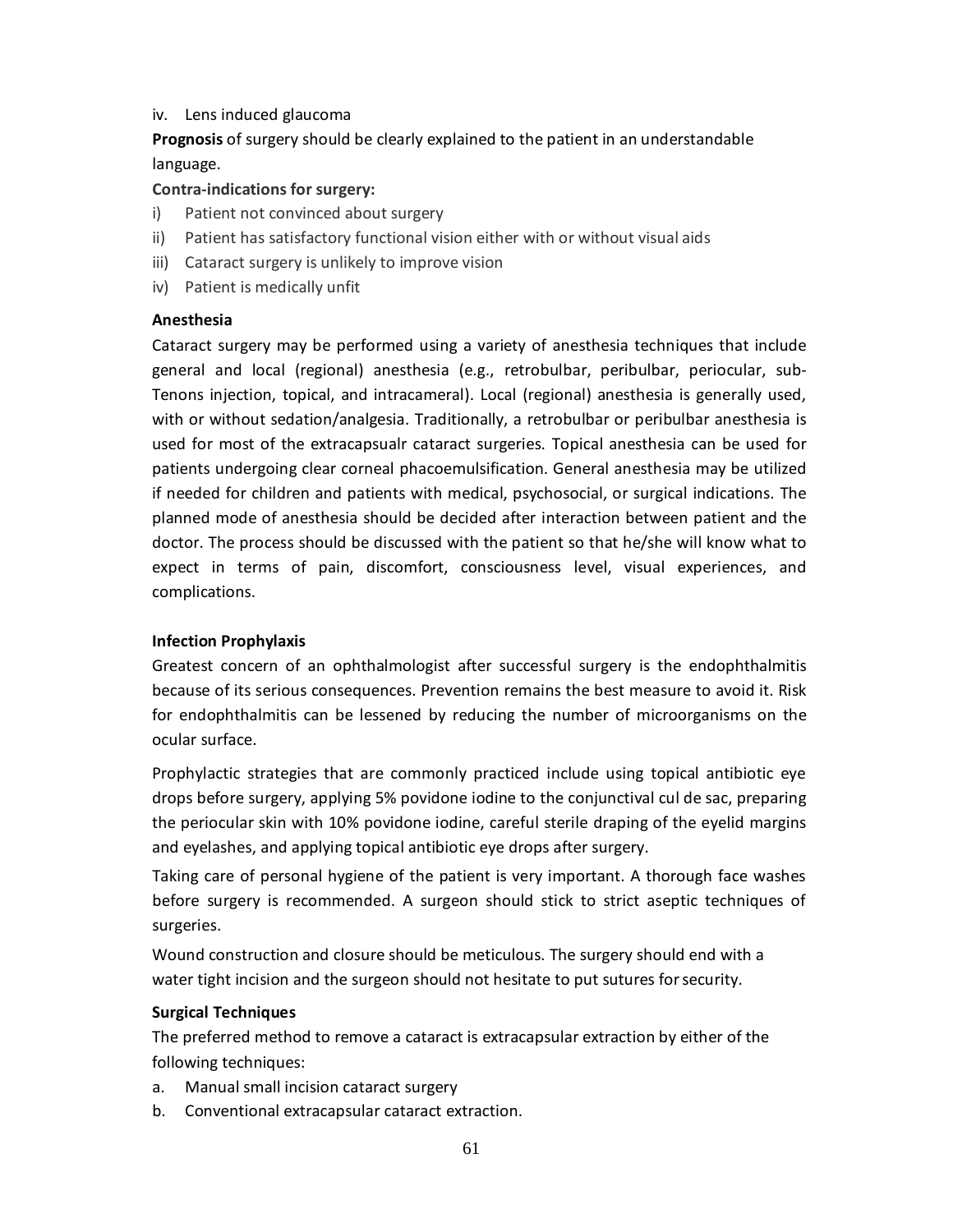### c. Phacoemulsification.

Visual results can be improved in all these types of surgeries by adhering to these common guidelines.

- · A well planned incision that minimizes surgically-induced astigmatism.
- · Safe and secure incision.
- · Ensuring minimal loss of the corneal endothelial cells
- · An appropriate posterior chamber IOL placed in the capsular bag.
- Avoiding trauma to iris, and other ocular tissues.

Incision location, size, and design may depend on several factors, including the patient's orbital anatomy, the type of IOL to be implanted, the role of the incision in astigmatism management, and surgeon preference and experience.

**Manual small incision cataract surgery**: This surgery is known to be extremely cost effective and visual improvements are comparable to other technique like phacoemulsification. This can be performed through superior incisions or temporal incisions. While superior incisions would be relatively safer with regard to the occurrence of endophthalmitis (since the incision is protected by the lids), it causes a higher astimagtism than the temporal incision. If temporal incisions have to be performed because of excessive preoperative astigmatism, care should be taken to fashion a longer internal corneal valve and the tunnel may be secured with a couple of nylon sutures. While any type of anterior capsular opening techniques can be used alongside this procedure, capsulorrhexis is preferred for better centration of the intraocular lenses and reduced inflammation. The cataractous lens can be taken out by irrigating vectis or by viscoexpression. Rigid or foldable lenses can be used as per the needs of the individual patient.

### **Extra capsular cataract surgery:**

This surgery can be performed on hard cataracts, shallow anterior chambers or a bulky nucleus which may be difficult to express through a smaller incision. The decision to perform this surgery has to be decided upon by the needs of the patients along with the comfort level of the surgeon. The main drawback of this surgery is the increased need for postoperative follow ups which may be necessitated due to problems associated with sutures. Astigmatism can also be a significant issue which may warrant a suture removal, in order to optimize good uncorrected visual acuity.

**Phacoemulsification:** This surgery can be performed on early to intermediate level of hardness of cataract and produces rapid visual recovery. It also eliminates the risk of regional anasthesia since it may be performed topically. There is a learning curve for surgeons and once it is mastered, it can be employed in a significant number of cases. Harder cataracts may require an experienced surgeon and a machine with good fluidics.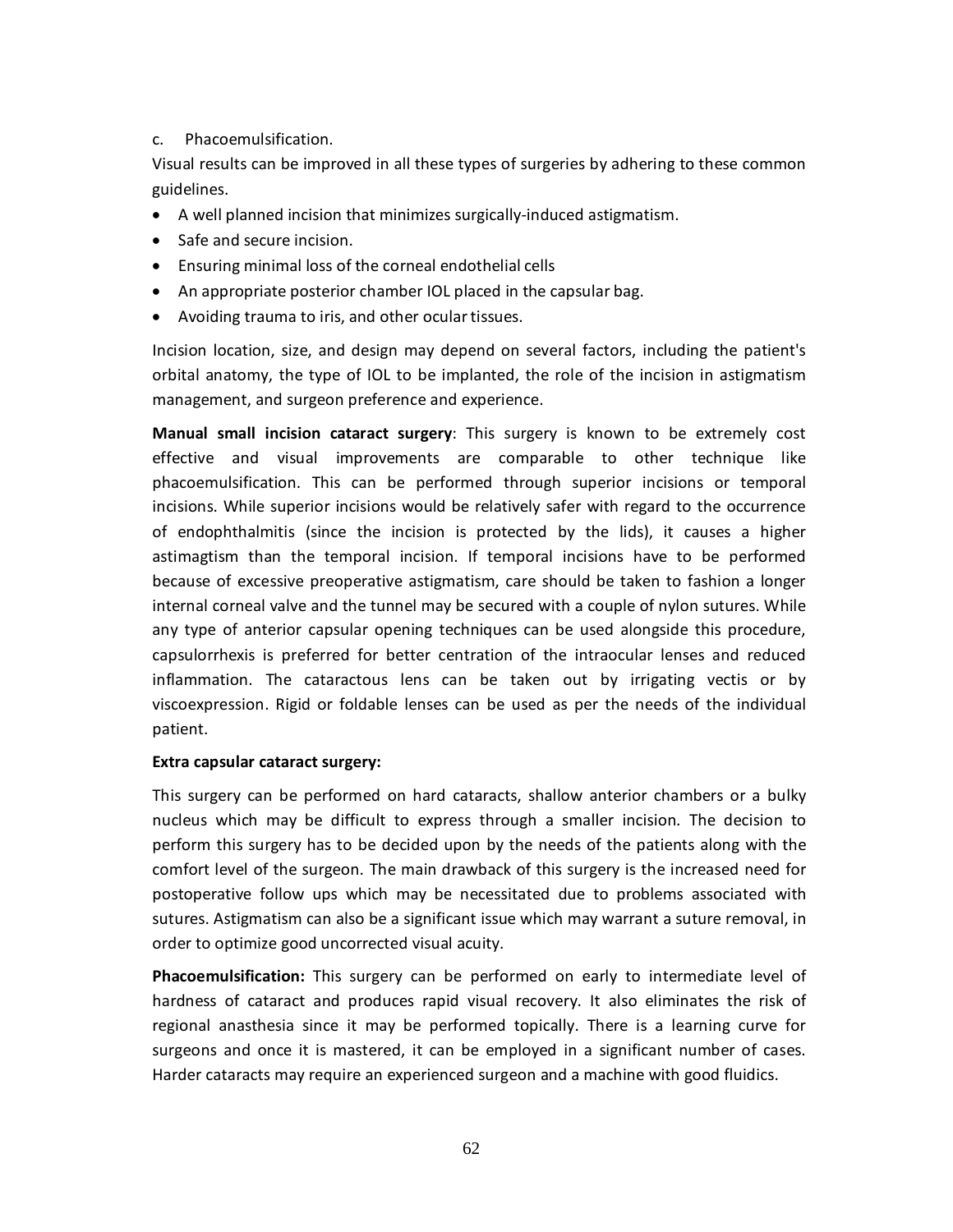However, this procedure is expensive and sometimes may be difficult to perform in certain types of cataracts.

In all these types of surgeries, there are chances of intraoperative complications. The most common causes are posterior capsular rupture and zonular dialysis. If this happens, the management of vitreous loss is crucial and should be managed by automated vitrectomy.

#### **Intraocular Lenses**

Posterior chamber IOLs (PC IOL) are the best choice unless contra-indicated. Other less commonly used lenses are Anterior Chamber and Scleral Fixated IOLs.

There is a wide range of PC IOLs with various value added optical and non optical characteristics. The most common materials used are polymethyl methacrylate (PMMA) and acrylic lenses. Even though they have comparable visual acuity outcomes, the rates of posterior capsular opacification (PCO) is lower in acrylic than PMMA. In patients, where there is more chance of posterior capsular opacification,as in children or diabetics or others, acrylic lenses may be preferred. Acrylic lenses can be hydrophobic or hydrophilic. Another parameter which has been thought to influence PCO occurrence is the design of the intraocular lenses. Square edged lenses are known to cause a lower incidence ofPCO.

The ophthalmologist can choose any of these PCIOLs according to clinical indications, patient's visual need and affordability.

Anterior chamber lenses if used at all, should preferably be single-piece flexible open-loop. Effective and safe use of an anterior chamber lens depends on appropriate sizing. Anterior chamber IOLs are used most often when there is inadequate capsule support for a posterior chamber IOL. Placement of an anterior chamber lens requires a peripheral iridectomy and proper anterior vitrectomy.

The surgeon should have access to a variety of lens styles to select an appropriate IOL for an individual patient. Variations in the preoperative state of the eye, the surgical technique, patient expectation, and surgeon experience and preference affect thedecision.

### **Post Operative Medication:**

- i) Topical corticosteroid in a tapered fashion for 4 to 6 weeks.
- ii) Topical broad spectrum antibiotics for two weeks.
- iii) Cycloplegic drops, NSAID and anti glaucoma medications according to ophthalmologist's clinical decision.

**Outcomes** of cataract surgeries should be carefully monitored and results used for improvement of service. Presenting visual acuity, rather than best corrected visual acuity should be taken as the standard for assessing visual success.

**Complications** of Cataract Surgery should be carefully documented clearly explained to the patient in their own language and appropriate care given.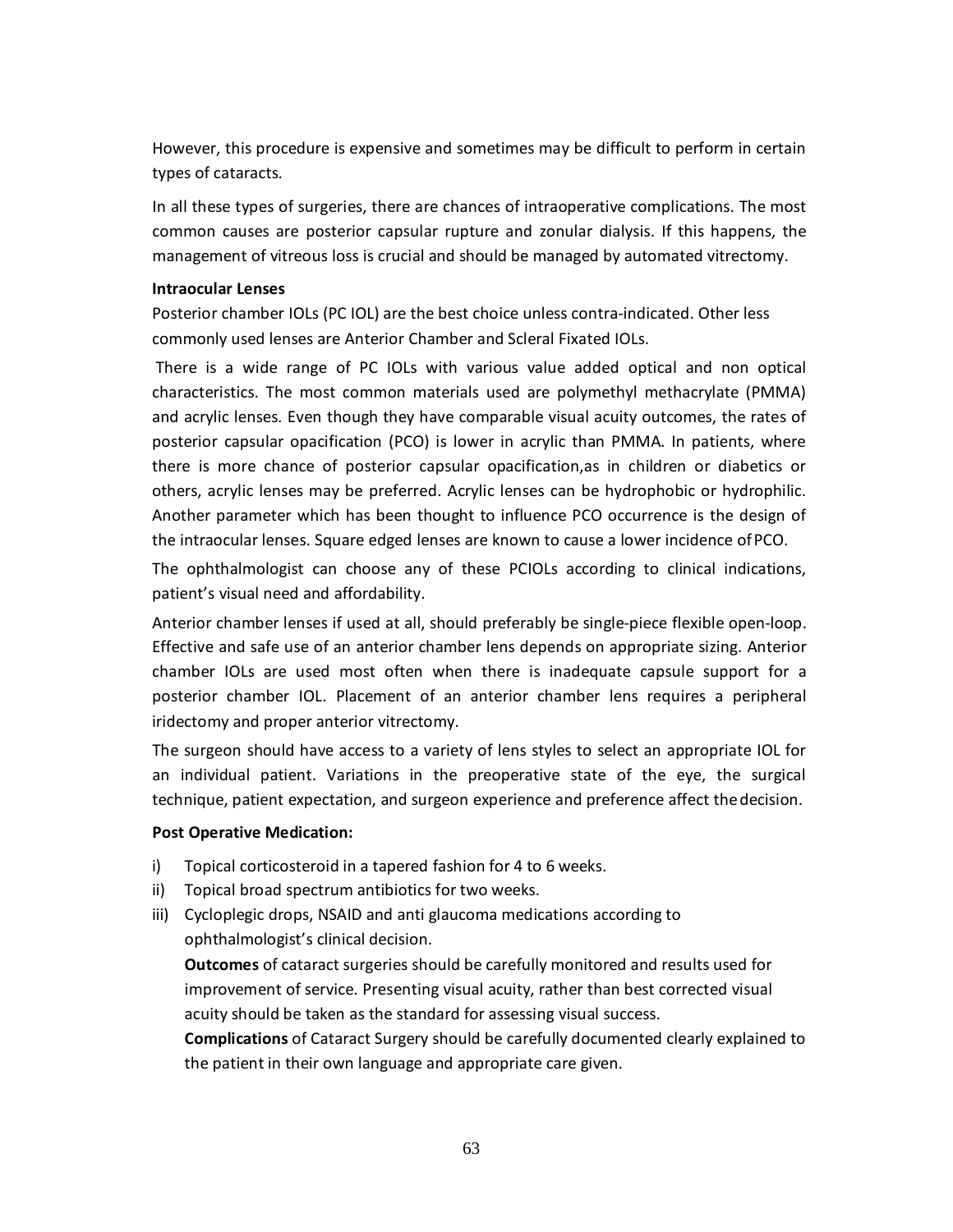### **Standard Operating procedure**

### **a. In Patient**

- i. Patients coming from a long distance
- ii. Traumatic cataracts
- iii. Cataracts with intraoperative complications:
- iv. Pediatric patients requiring anesthesia.
- v. Mono ocular patients.

**b. Out Patient** Pre operative investigations Follow up

### **C. Day Care**

Cataract surgery is ideally done as a day care procedure.

## **d) Referral criteria:**

Cases needing specialized investigations before surgery (Specular microscopy) Cases not manageable by the facilities available Seeking second opinion Complications needing specialized intervention (e.g. posterior vitrectomy) Detection of posterior segment disorder after cataract removal

## **\*Situation 2: At Super Specialty Facility in Metro location where higherend technology is available**

### **a) Clinical Diagnosis:** Same as situation 1

**b) Investigations:** Same as situation 1. Some additional investigations help in explaining prognosis and planning the surgery.

- b. Corneal topography, corneal pachymetry and , specular microscopy for associated corneal disease. Specular microscopy is helpful for planning surgery in hard cataracts and in patients with suspected compromised corneas.
- c. Fluorescein angiography is helpful in vascular retinopathies and maculopathies if clarity of media permits.
- d. An automated field analyzer evaluation may be helpful in preoperative diagnosis of co-existing glaucoma.
- e. Conjunctival swab culture for suspected infections
- f. Additional investigations for paediatric cataracts according to systemic conditions.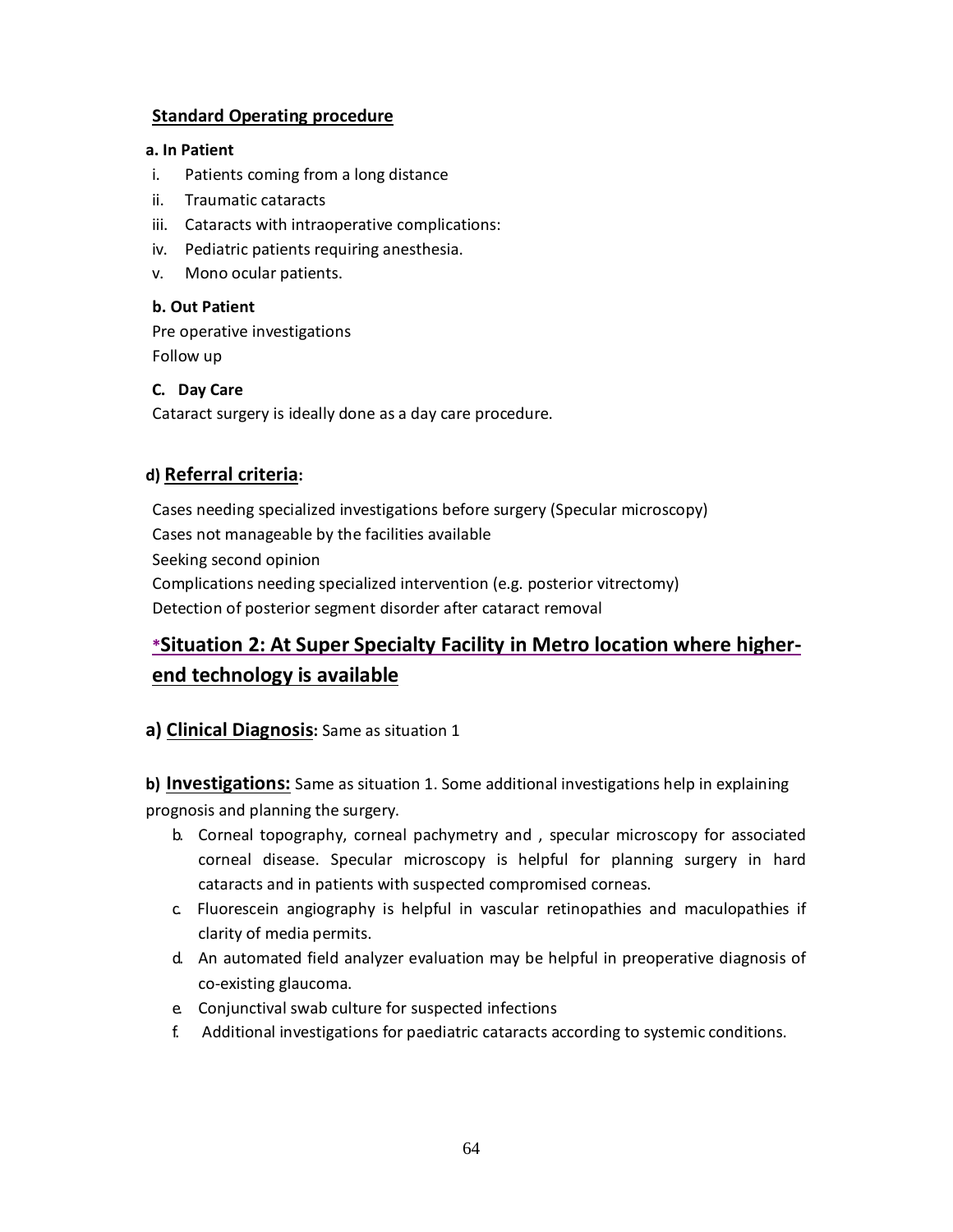**c) Treatment:** Same as situation 1. Difficult cases should get individualized attention according to the merit of the case. Correction of pre-existing astigmatism can be taken either with selection of the incision sites, using toric intraocular lenses or by limbal relaxing incision. Patients desiring multifocal lenses should be counseled appropriately and then taken for surgery. Paediatric cataracts should be appropriately managed by trained surgeons.

### **Standard Operating procedure**

### **a. In Patient**

Patients preferring hospital stay for surgery because of distance and better care Children undergoing cataract surgery Patients with post operative complications that need institutional care

### **g. Out Patient**

Pre operative investigations Follow up **h. Day Care** Ideal for cataract surgery.

### **d) Referral criteria:** Does not apply

## **VI. WHO DOES WHAT? AND TIMELINES**

### **a. Doctor**

Patient History is taken and a Clinical Examination performed Documenting the medical record Plan treatment guidelines and counsel patients Advise and Perform surgery. Explain and assure patients if complications occur. Follow up Referral in needed. Monitoring the infection control process Monitoring outcome and share the results with the team

### **b. Nurse / Technician**

Receive the patients and assist in clinical examination Prepare the patients for surgery Counseling whenever necessary To monitor the patients who are admitted regarding application of eye drops and ensure compliance To maintain separate inpatient and outpatient record To maintain lab reports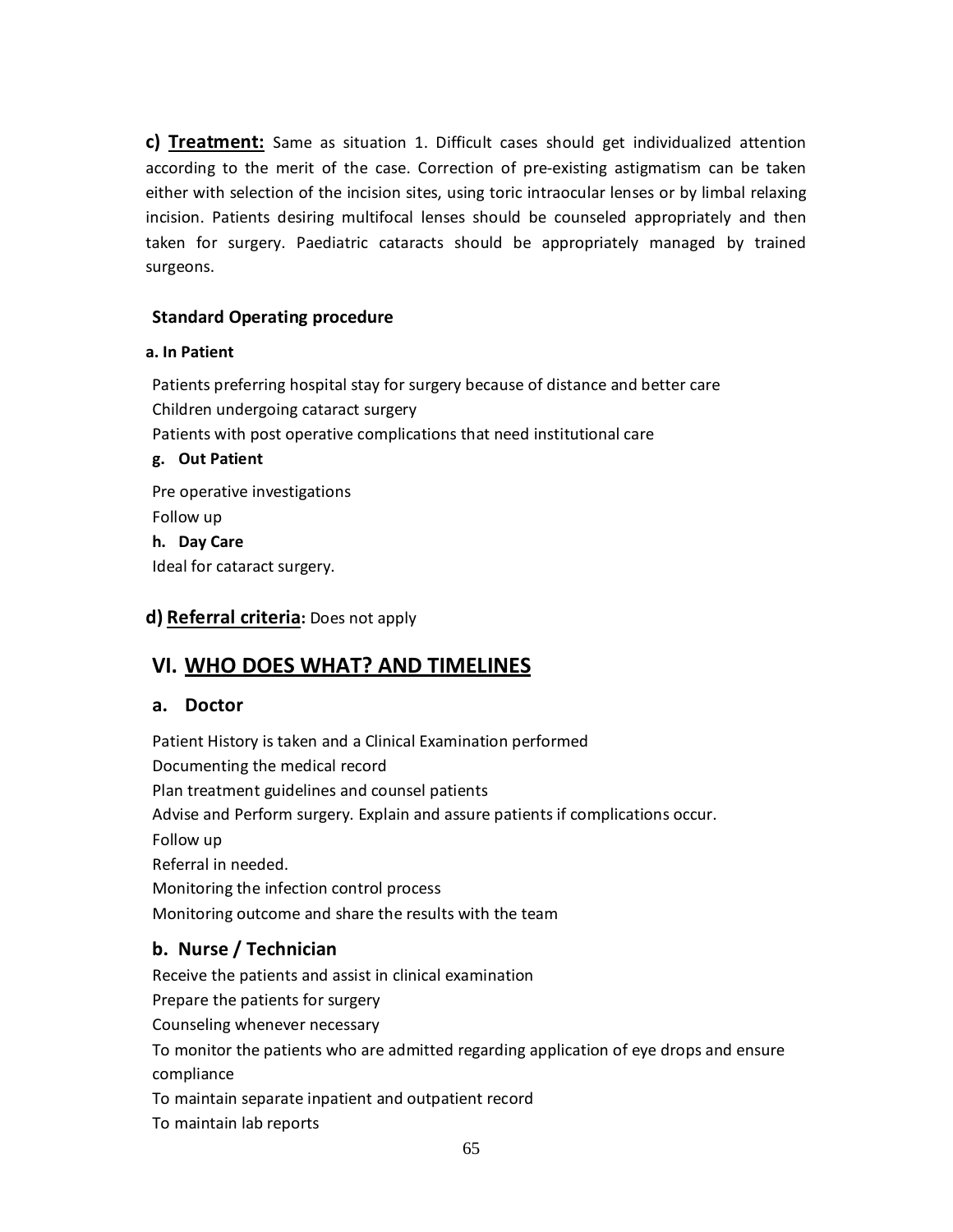Explain discharge advice to patients

## **VII. FURTHER READING / REFERENCES**

- 1. Minassian DC, Mehra V. 3.8 million blinded by cataract each year: projections from the first epidemiological study of incidence of cataract blindness in India [Internet]. The British Journal of Ophthalmology. 1990 ;74(6):341-343.Available from: <http://www.ncbi.nlm.nih.gov/pubmed/2378840>
- 2. Murthy G, Gupta SK, John N, Vashist P. Current status of cataract blindness and Vision 2020: the right to sight initiative in India [Internet]. Indian Journal of Ophthalmology.2008;56(6):489-494.Availablefrom: http://www.ncbi.nlm.nih.gov/pubmed/18974520
- 3. Schein OD, Katz J, Bass EB, Tielsch JM, Lubomski LH, Feldman MA, et al. The value of routine preoperative medical testing before cataract surgery. Study of Medical Testing for Cataract Surgery [Internet]. The New England Journal of Medicine. 2000 ;342(3):168-175.Available from: http://www.ncbi.nlm.nih.gov/pubmed/10639542
- 4. Tseng VL, Greenberg PB, Sc[ott IU, Anderson KL. Compliance with the Americ](http://www.ncbi.nlm.nih.gov/pubmed/10639542)an Academy of Ophthalmology Preferred Practice Pattern for Diabetic Retinopathy in a resident ophthalmology clinic [Internet]. Retina (Philadelphia, Pa.). 2010 ;30(5):787- 794.Available from: http://www.ncbi.nlm.nih.gov/pubmed/20168268
- 5. Childhood catar[act: magnitude, management, economics and imp](http://www.ncbi.nlm.nih.gov/pubmed/20168268)act [Internet]. Community Eye Health / International Centre for Eye Health. 2004 ;17(50):17- 18.Available from: http://www.ncbi.nlm.nih.gov/pubmed/17491800
- 6. Preferred Prac[tice Patterns : American Academy of Ophthalmo](http://www.ncbi.nlm.nih.gov/pubmed/17491800)logy [Internet]. Available from: http://one.aao.org/CE/PracticeGuidelines/PPP.aspx?sid=17ec4816 d6f4-4af7-81fc-64919982bac4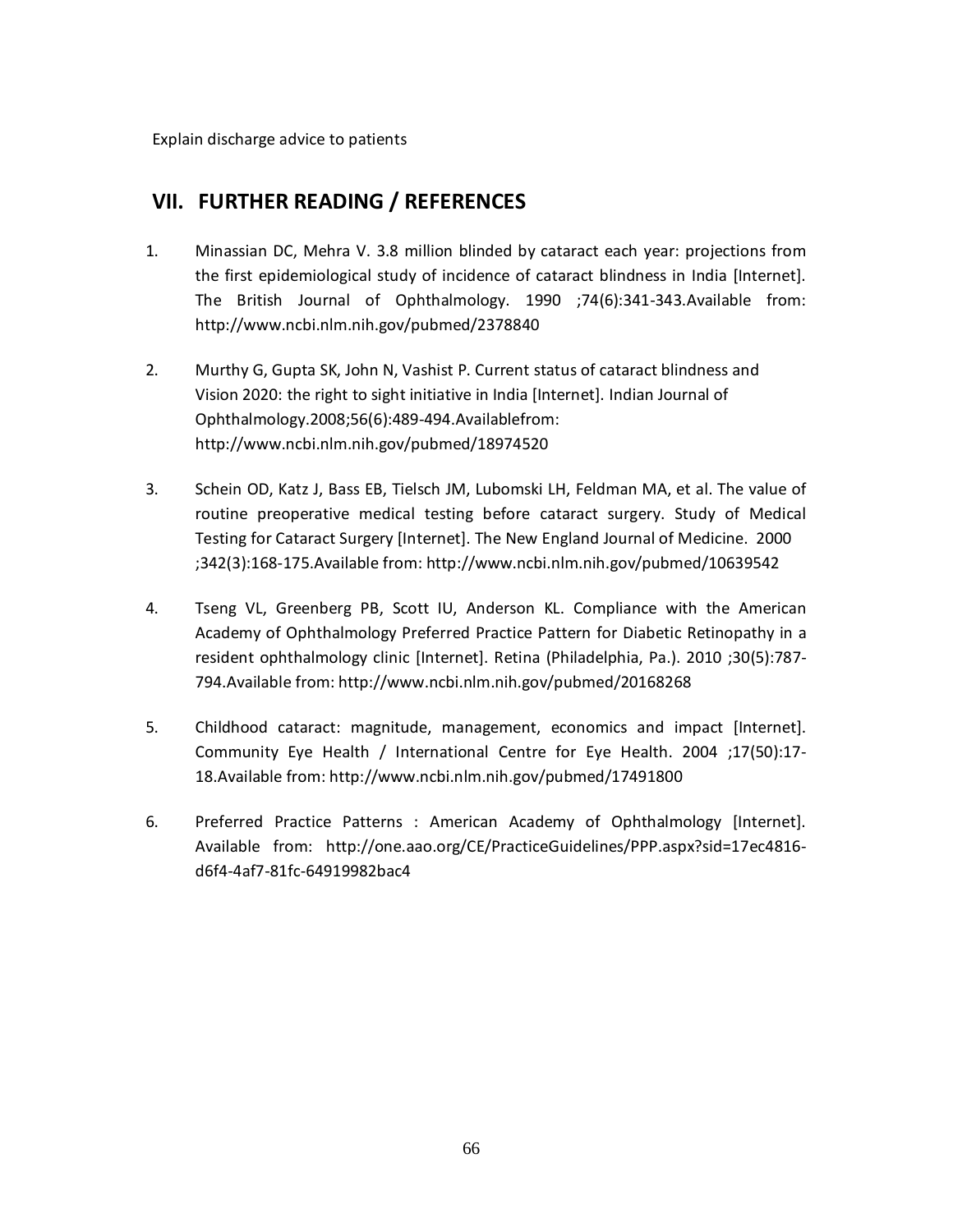## **RESOURCES REQUIRED**

| <b>Situation</b>      | <b>HUMAN</b><br><b>RESOURCES</b>                                                                                                                                                | <b>INVESTIGATIONS</b>                                                                                                                                                           | <b>DRUGS&amp;</b><br><b>CONSUMABLES</b>                                                                                                                                                                                                                                                                       | <b>EQUIPMENT</b>                                                                                                                                                                                                                                                                                                                                                                                                                                                                                                                    |
|-----------------------|---------------------------------------------------------------------------------------------------------------------------------------------------------------------------------|---------------------------------------------------------------------------------------------------------------------------------------------------------------------------------|---------------------------------------------------------------------------------------------------------------------------------------------------------------------------------------------------------------------------------------------------------------------------------------------------------------|-------------------------------------------------------------------------------------------------------------------------------------------------------------------------------------------------------------------------------------------------------------------------------------------------------------------------------------------------------------------------------------------------------------------------------------------------------------------------------------------------------------------------------------|
| 1) Secondary<br>level | 1) Ophthalmologist<br>$-1$<br>2) OP Nurse<br>$-1$<br>3) Ophthalmic<br>Assistant /<br>4) Optometrist 1<br>5) OT Nurse<br>6) Ward Nurse $-1$<br>7) Counsellor - 1                 | 1)B.P. recording<br>2)Tonometry<br>3) Sac syringing (if<br>indicated)<br>4)Refraction<br>5) Biometry<br>6) USG B scan                                                           | 1)Local<br>anaesthetics<br>2) Antibiotics eye<br>drops<br>3) Steroid eye<br>drops<br>4) Mydriatics<br><b>Miotics</b><br>5) Viscoelastics<br>6) Irrigating fluids<br>7) Intraocular<br>lenses in various<br>powers<br>8) Dyes to stain<br>the capsule<br>9) Needles and<br>syringes<br>10) Suture<br>materials | 1) Torch light<br>2)Trial set<br>3)Retinoscope<br>4) Slit lamp -<br>biomicroscope<br>$-1$<br>5) Direct Ophthalmoscope<br>6)+90 D lens<br>7)Indirect<br>Ophthalmoscope with<br>+20 D lens<br>8)A-Scan<br>9) Keratometer<br>10)BP apparatus<br>11)Schiotz Tonometer/<br>Applanation tonometer<br>13)Gonioscope<br>14) Operating microscope<br>15) Phacoemulscification<br>machine<br>16) Anterior vitrectomy<br>machine<br>17) Ultrasonogram<br>18) Microsurgical<br>instruments<br>19) Nd: YAG laser<br>machine (for<br>capsulatomy) |
| 2) Tertiary<br>level  | 1) Experienced<br>Ophthalmologist<br>- 1<br>2) OP Nurse<br>$-1$<br>3) Ophthalmic<br>Assistant /<br>4) Optometrist 1<br>5) OT Nurse<br>6) Ward Nurse -<br>1<br>7) Counsellor - 1 | 1)B.P. recording<br>2)ECG<br>3) Sac syringing (if<br>indicated)<br>4)Refraction<br>5) Biometry<br>6) USG B-Scan<br>7)Specular<br>microscopy<br>8) Pachymetry<br>9)FFA<br>10)HFA | Similar                                                                                                                                                                                                                                                                                                       | Similar.<br>In addition, a specular<br>microscope<br>and an automated field<br>analyzer and equipments<br>for documenting fundus<br>pathologies.                                                                                                                                                                                                                                                                                                                                                                                    |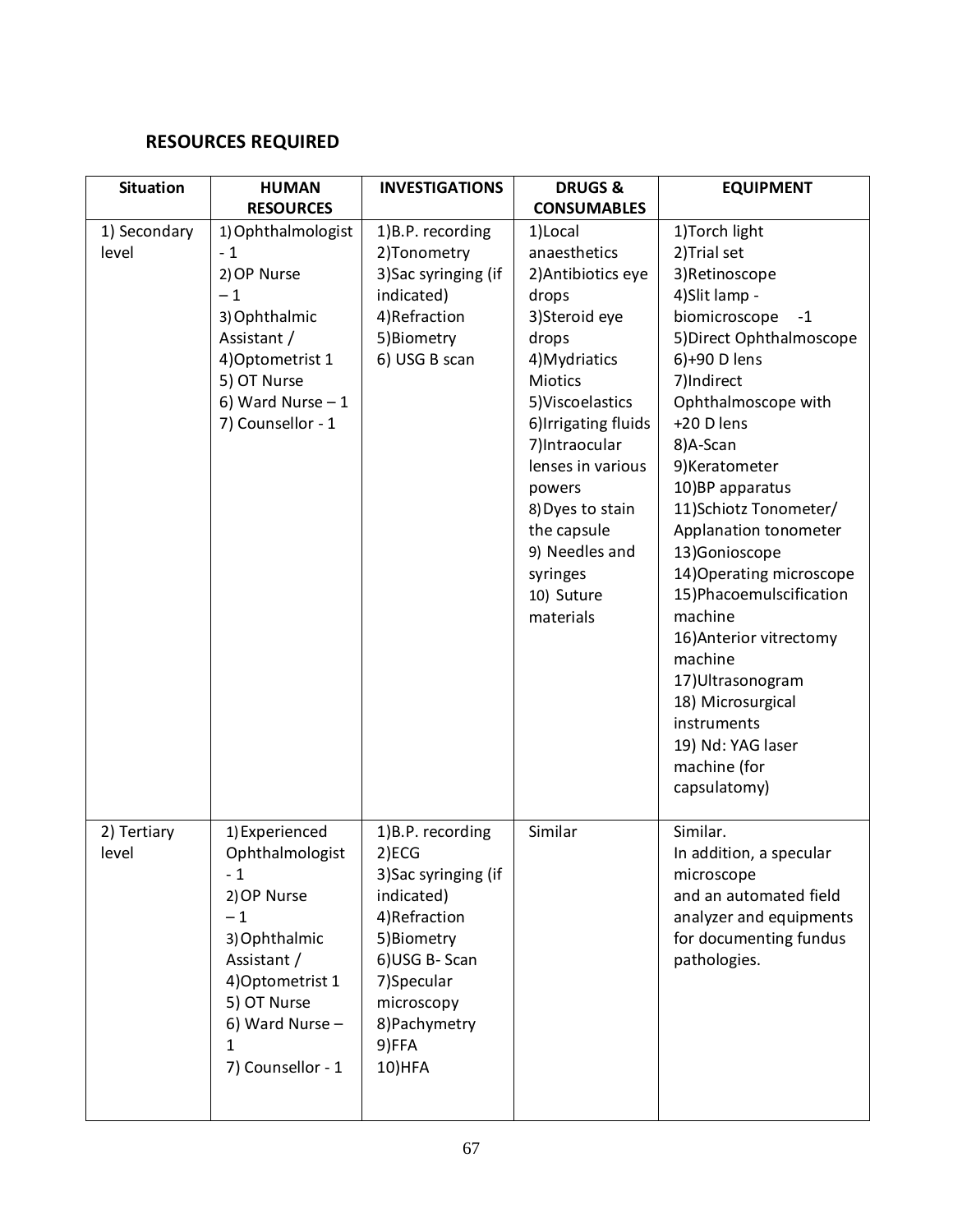## **NAME OF CONDITION: DIABETIC RETINOPATHY**

## **I. When to suspect/ recognize?**

### a) **Introduction:**

Diabetes Mellitus (DM) has established itself as a pandemic disease, projected to affect 438 million people by 2030 AD.. The exponential growth in the incidence and identification of systemic diabetes has projected diabetic retinopathy as one of the leading causes of visual loss globally.

Diabetic retinopathy (DR) is one of the most frequent causes of blindness worldwide. In India DR which was the  $17<sup>th</sup>$  cause of blindness but has now ascended to the  $6<sup>th</sup>$  position. Diabetic retinopathy screening is directed towards improving health care services for persons with diabetes and diabetic retinopathy. It is symptomless in its early stage; screening is the only way to identify these patients to prevent them from going blind. The number of DR patients' increase with increase in the diabetic population, especially in developing countries where there is resource scarcity. Timely treatment can prevent vision loss which means that all of the diabetics have to be regularly examined for DR.

### **b) Case definition:**

Diabetic Retinopathy is primarily a microvascular disease. For all practical purpose fundus changes like micro aneurysms, hard exudates and hemorrhages in diabetic patients are to be considered as diabetic retinopathy until proved otherwise. The most common cause of visual loss in diabetic patients is due to macular edema (DME) and advanced diabetic retinopathy (Vitreous hemorrhage and Retinal detachment).

### **II. Incidence of the condition in our country**

Diabetic retinopathy is the leading cause of blindness among adults in the developing countries and is emerging as an important cause of blindness in the developing countries next to cataract. The longer the duration of diabetes higher is the incidence of developing diabetic retinopathy. In India, there is a paucity of data on the prevalence of DR in type 1 diabetes mellitus, as a registry for prevalence of type 1 diabetes is only recently being set up in the country. The prevalence of diabetic retinopathy in India, according to various population based studies is in between 17.6% to 34.1%. An earlier study done in a clinic-based population reported an overall prevalence of 14 per cent of DR in a diabetic population examination. Of these, non proliferative diabetic retinopathy (NPDR) accounted for 6 per cent, macular oedema accounted for 4 per cent and proliferative diabetic retinopathy accounted for rest of the 4 per cent.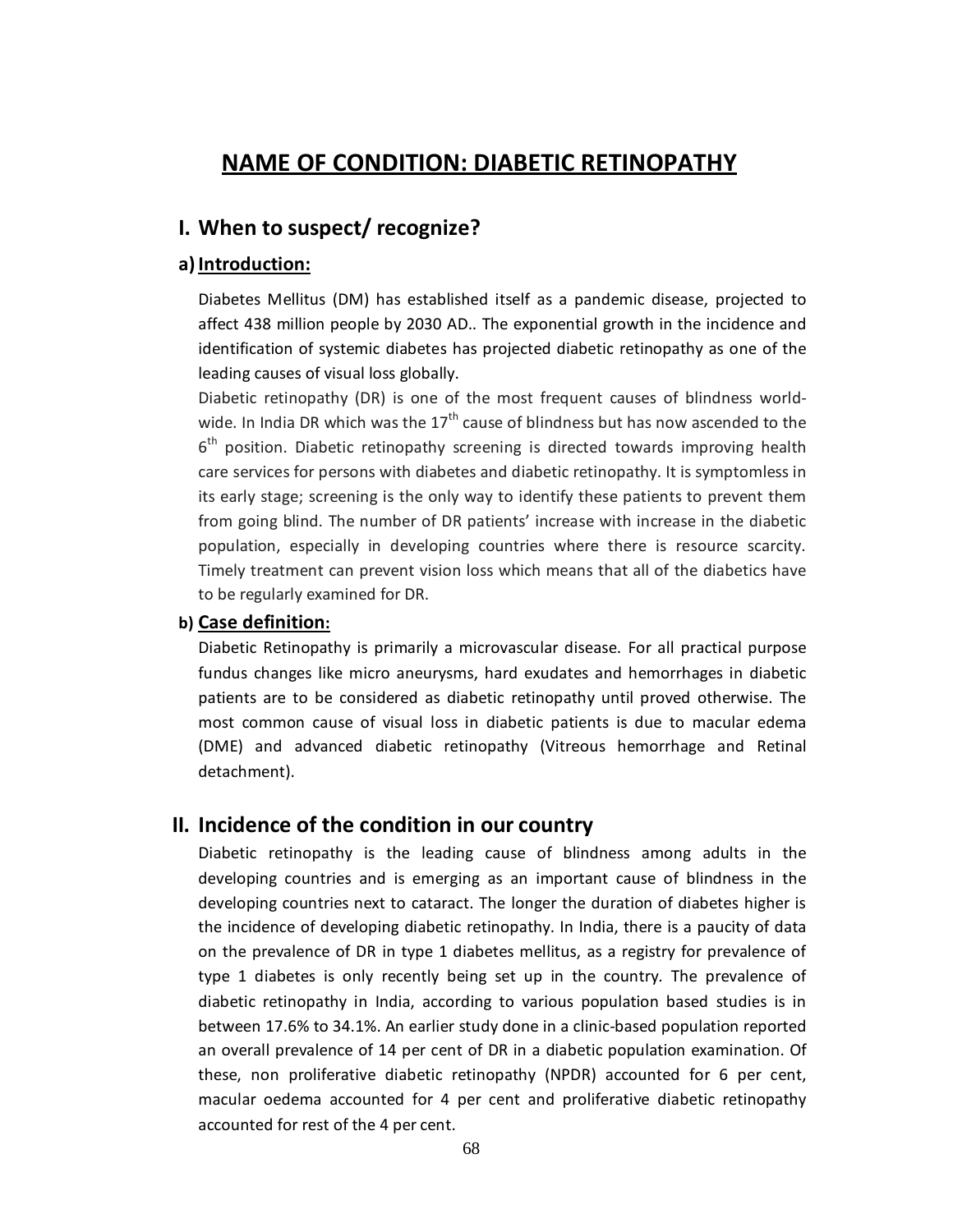## **III. DIFFERENTIAL DIAGNOSIS**

Diabetic retinopathy may present like or coexist with other conditions and hence one needs to be careful with making a diagnosis. The following disorders may also present similary and hence they have to be ruled out.

- 1. Hypertensive retinopathy
- 2. Vascular occlusive disorders
- 3. Inflammatory chorio retinopathy
- 4. Radiation retinopathy
- 5. Age related macular degeneration

## **IV. PREVENTION AND COUNSELLING**

- o All the diabetic patients are the potential candidates for vision impairment. Strict control of blood glucose level and other risk factors like hypertension, hypercholesterolemia, anaemia will retard the development and progression of DR..
- o Screening of all "known diabetic patients" for DR at their primary point of contact, by physicians/diabetologists as most of the diabetic patients come to the ophthalmologists only after experiencing considerable vision loss will detect early cases.
- $\circ$  All pregnant women with diabetes should have dilated eye examinations during each trimester of their pregnancy to check for retinopathy
- o Educating the community for regular eye check up and having good healthydiet, exercises and avoiding smoking goes a long way in preventing progression of diabetic retinopathy.

# **V. OPTIMAL DIAGNOSTIC CRITERIA, INVESTIGATIONS, TREATMENT & REFERRAL CRITERIA**

# **\*Situation 1: At Secondary Hospital/ Non-Metro situation: Optimal Standards of Treatment in Situations where technology and resources are limited**

### **a) Clinical Diagnosis:**

**History taking:** Diabetic retinopathy often has no early warning signs. Patients usually presents with painless loss of vision. A thorough and complete history taking regarding past duration of diabetes, treatment history, family history and historyof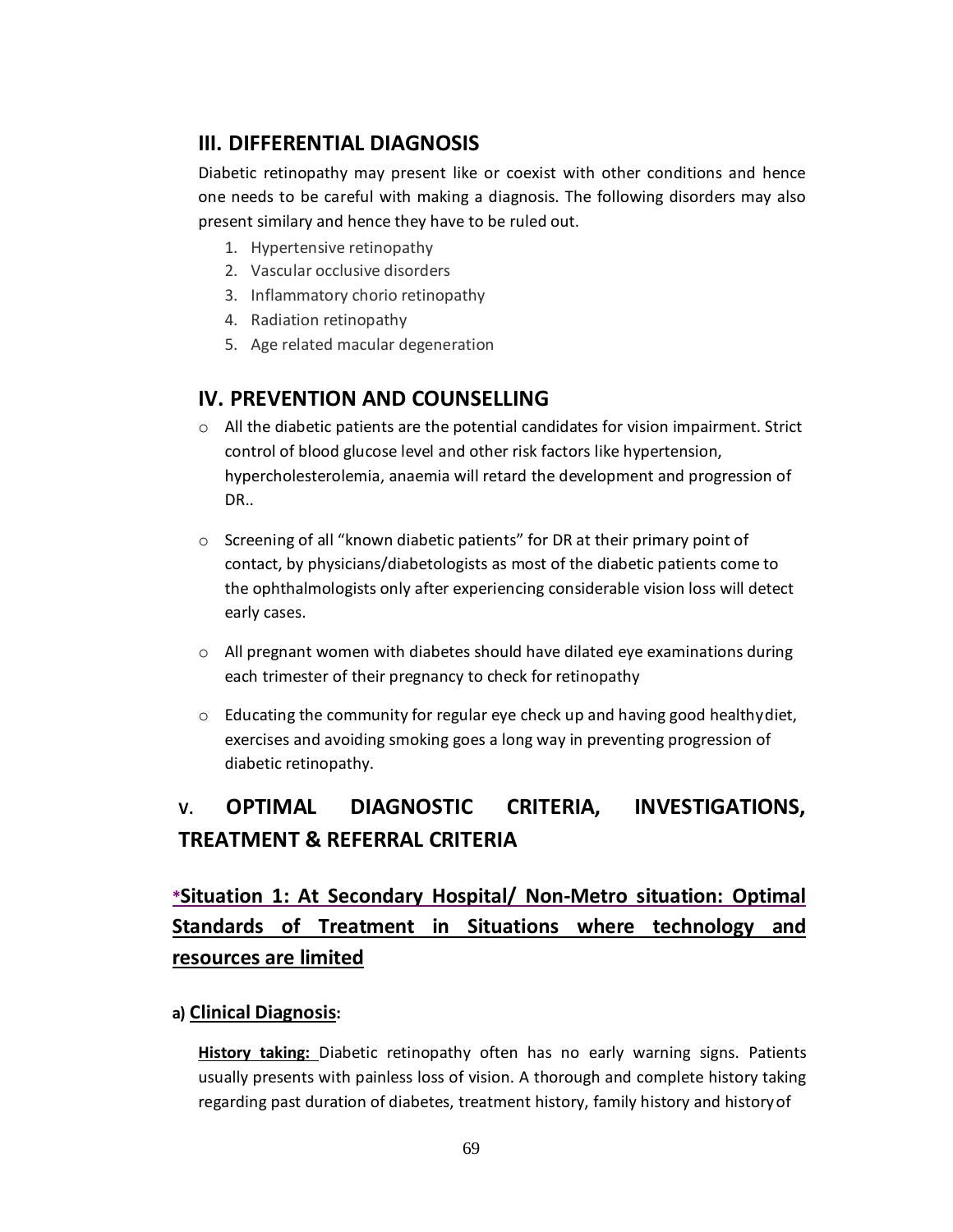associated risk factors is essential. Waiting for the diabetic to present with visual problems is not a good strategy. Many patients retain normal eyesight or experience a minimal (and sometimes unnoticeable) reduction of vision even in the presence of sight-threatening disease (diabetic maculopathy, proliferative disease). It is for this reason that screening for DR is mandatory. Sometimes, the patients may become aware of a problem (whether or not they are known diabetics) as in :

- · A painless gradual reduction of central vision may be associated with any of the types of DR. The most common cause is diabetic macular oedema. Painless and gradual **visual loss** is also associated with coexistent cataract formation (diabetic or [otherw](http://www.patient.co.uk/DisplayConcepts.asp?WordId=VISUAL%20LOSS&MaxResults=50)ise).
- · Haemorrhages result in the sudden onset of dark, painless **floaters** which may resolve over several days.
- · Severe vitreous haemorrhage may obscure the vitreous altogether resulting in a painless visual loss.
- · An acute attack of glaucoma precipitated by rubeosis iridis is the one situation where the patient will present with acute pain; urgent referral is essential.

**Examination:** a complete and comprehensive examination using a direct ophthalmoscope, indirect ophthalmoscope and slit lamp with 90 dioptre lens is essential for diagnosing and staging diabetic retinopathy. Careful staging and appropriate management goes a long way in preventing visual loss due to diabetic retinopathy.

### **International clinical diabetic retinopathy disease severity scale**

5 levels for Diabetic Retinopathy – none, mild, moderate, severe and proliferative

|                       | <b>Proposed Disease Severity Level</b> |          |                | <b>Findings Observable upon Dilated Ophthalmoscopy</b>                                    |
|-----------------------|----------------------------------------|----------|----------------|-------------------------------------------------------------------------------------------|
|                       | No Apparent retinopathy                |          |                | No abnormalities                                                                          |
| Mild<br>retinopathy   | non-proliferative                      | diabetic | $\bullet$      | Microaneurysms only                                                                       |
| retinopathy           | Moderate non-proliferative diabetic    |          |                | • Microaneurysms . dot shaped haemorrhages and<br>hard exudates but less than severe NPDR |
| Severe<br>Retinopathy | non-proliferative                      | diabetic | ٠              | Any of the following:<br>More than 20 intra-retinal hemorrhages in each<br>of 4 quadrants |
|                       |                                        |          | $\bullet$<br>٠ | Definite venous beading in 2+quadrants<br>Prominent IRMA in 1+ quadrant                   |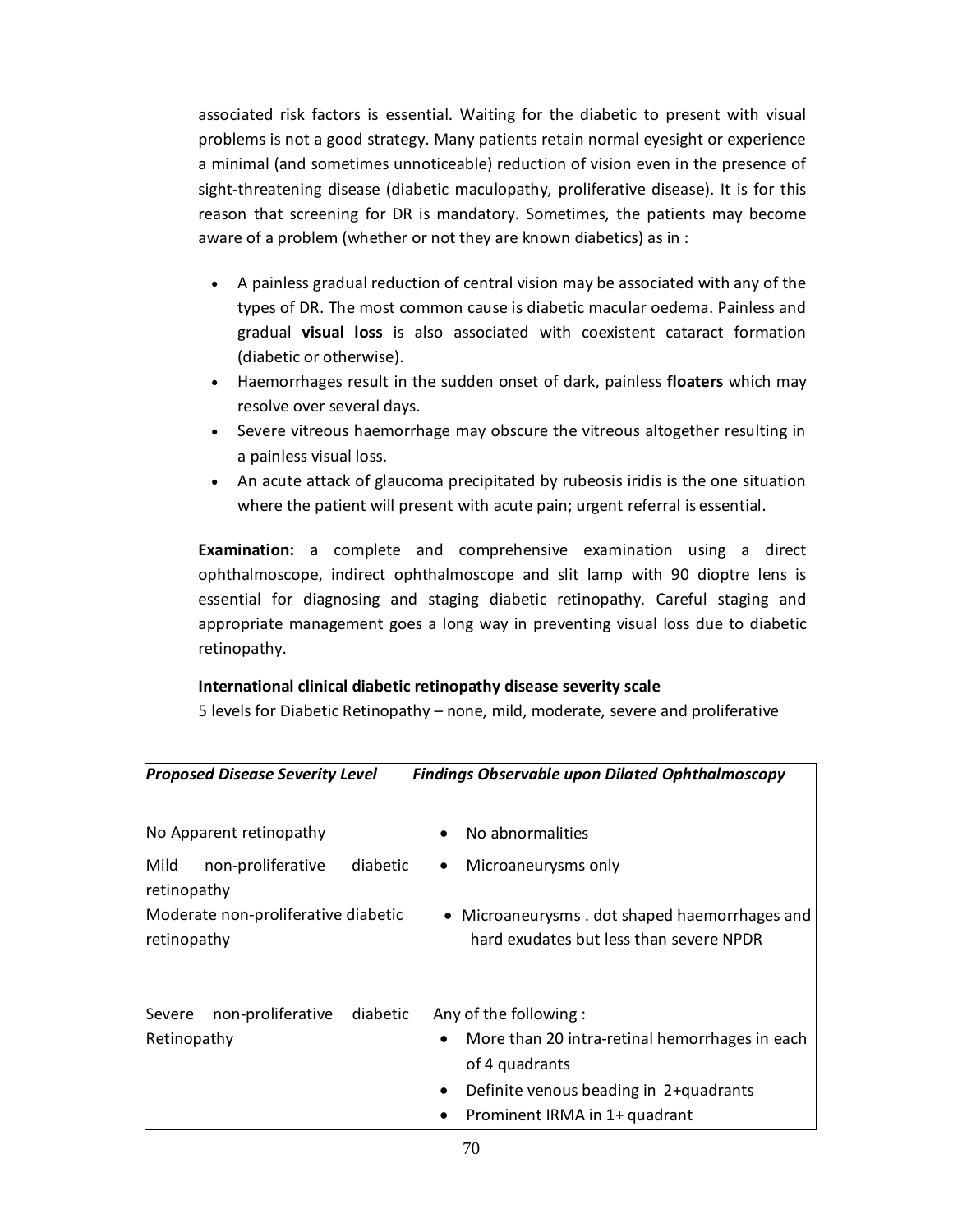|                                    | And no signs of proliferative retinopathy                 |
|------------------------------------|-----------------------------------------------------------|
|                                    |                                                           |
| Proliferative diabetic retinopathy | One or more of the following:                             |
|                                    | Neovascularization of the Disc or else where<br>$\bullet$ |
|                                    | Vitreous / preretinal hemorrhage                          |

### **International clinical diabetic retinopathy disease severity of diabetic macular edema**

2 Major levels, with subcategories for diabetic macular edema

| <b>Proposed Classification</b> | <b>Findings Observable upon Dilated Ophthalmoscopy</b>        |
|--------------------------------|---------------------------------------------------------------|
| Diabetic Macular Edema Absent  | No retinal thickening or hard exudates in posterior pole      |
| Diabetic Macular Edema Present | Some retinal thickening or hard exudates in posterior<br>pole |

Diabetic macular edema is classified into three types based on FFA findings:

- · Focal exudative maculopathy
- · Diffuse exudative maculopathy
- · Ischaemic maculopathy.

Term clinically significant macular edema(CSME) is considered ,if one of the following criteria are present on :

- $\checkmark$  Retinal edema or Thickening of the retina at or within 500 $\mu$  of the centre of the fovea.
- $\checkmark$  Hard exudates at or within 500  $\mu$  of the centre of fovea associated with adjacent retinal thickening
- $\checkmark$  Retinal thickening of size 1DD, at least a part of which is within 1DD of the foveal centre.

### **Advanced diabetic eye disease**.

- $\checkmark$  Vitreous and preretinal haemorrhages occur as new vessels grow forward from the retina and enter the vitreous where they bleed easily.
- $\checkmark$  Haemorrhages appear as reddish/dark opacities; preretinal or subhyaloid haemorrhages.
- $\checkmark$  Retinal detachment.
- $\checkmark$  Rubeosis iridis.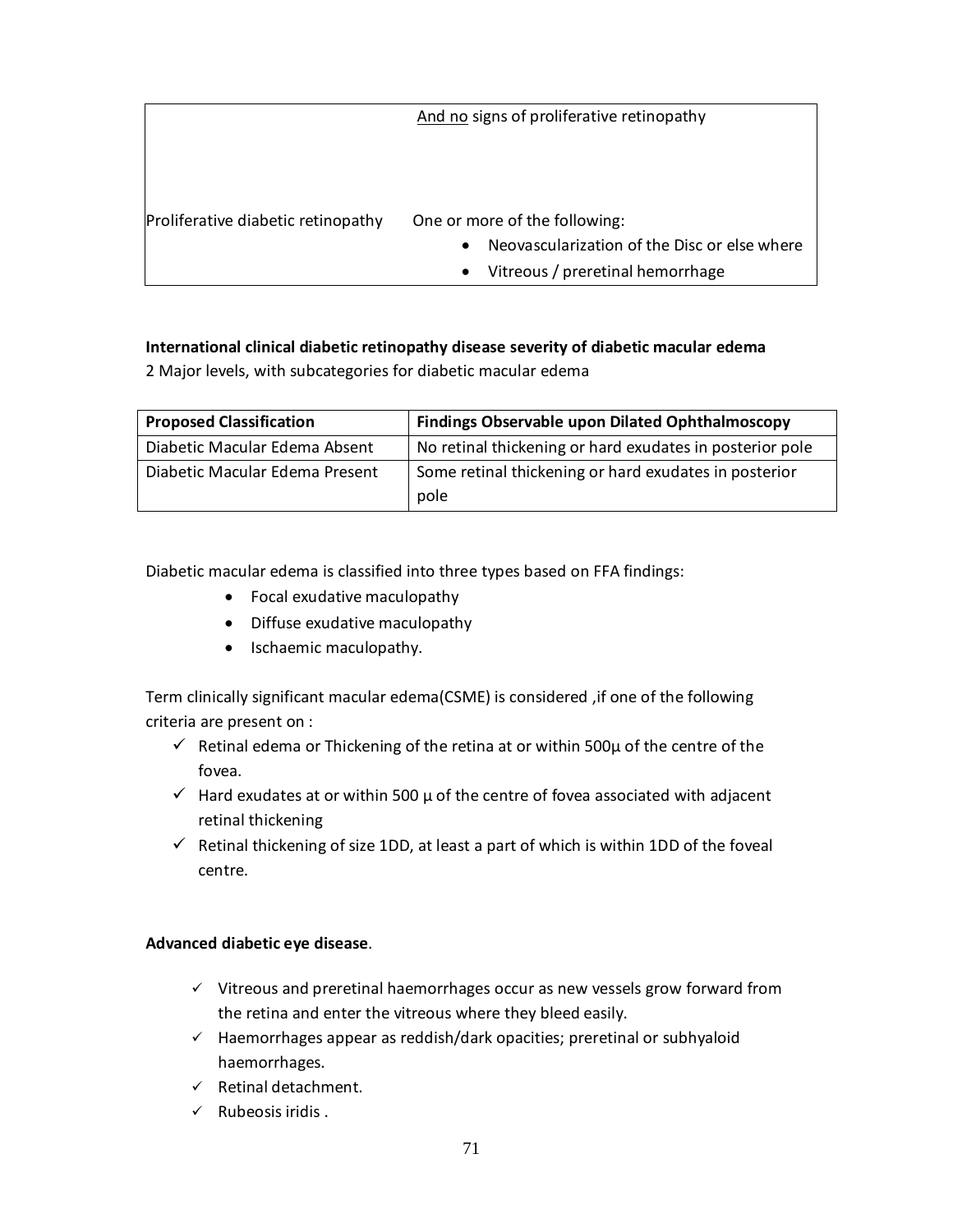### **b) Investigations:**

**Visual acuity test:** This is done as a baseline investigation. Amsler's grid evaluation is also useful to monitor macular disease

**Fundus examination** with direct and indirect ophthalmoscope. The direct ophthalmoscope examination is essential for both community setting and general physicians. Indirect ophthalmosopy is done in case of advanced diabetic retinopathy.

**Slit lamp biomicroscopy with 78D or 90D** is gold standard for diagnosis of diabetic maculopathy.

**Fundus photography and Digital Retinal Screening Programs**: Systematic programs for the early detection of eye disease including diabetic retinopathy are becoming more common, where all people with diabetes mellitus are offered retinal screening at least annually. This involves digit[al image capture and](http://en.wikipedia.org/wiki/Diabetes_mellitus) transmission of the images to a digital reading center for evaluation and treatment referral.

#### **Fluorescein Angiography**

This is a magnified photography of the retina involving the use of an injectable dye. It helps to classify the condition and to record changes in the retinal blood vessels. It is also useful to rule out the ischemia of the macular region. The first angiogram is usually done during the first evaluation. Subsequent angiograms may be done to assess the progression of diabetic retinopathy and to decide on the mode of treatment

### **C. Treatment:**

#### **Medical Care**

Glucose control: One of the clinical trials, the Diabetes control and complications trial (DCCT) has found that intensive glucose control in patients with insulin dependent diabetes mellitus (IDDM) has decreased the incidence and progression of diabetic retinopathy. Glycosylated hemoglobin levels of 6- 7% are ideal to prevent or at the very least to minimize the long-term complications of DM, including DM retinopathy.

#### **Surgical Care**

Laser photocoagulation is the standard technique for treating diabetic retinopathy. In general, it is advised for patients with high-risk PDR, CSME, or neovascularization of the anterior chamber angle. Either argon or diode laser can be used for photocoagulation. Laser photocoagulation techniques can be classified as panretinal, focal, or grid. Panretinal photocoagulation, also referred to as scatter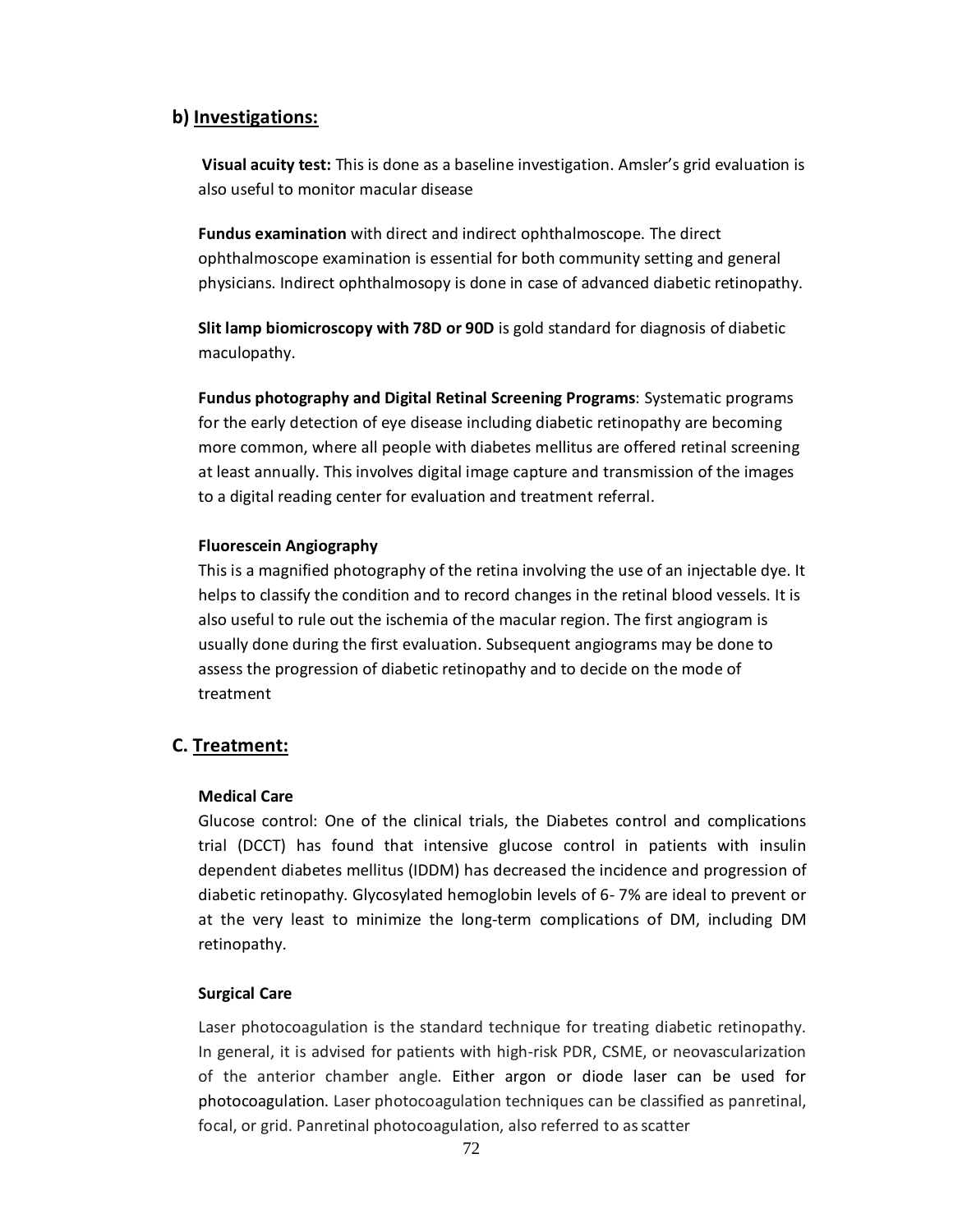photocoagulation, is used for the treatment of proliferative diabetic retinopathy. It may be done in more than one session. Focal and grid photocoagulation are used for the treatment of diabetic macular edema.

#### **DIABETIC MACULOPATHY:**

## **Argon laser photocoagulation:**

#### **Indications:**

- · All eyes with CSMO should be considered for laser photocoagulation irrespective of the level of visual acuity because treatment reduces the risk of visual loss by 50%.
- · Pre-treatment FFA is useful to delineate the area of leakage and to detect ischaemic maculopathy which carries a poor prognosis.

**Focal treatment** – burns are applied to microaneurysms and microvascular lesions in the centre of rings of hard exudates located 500 -3000µm from the centre of macula .The spot size is 50 - 100  $\mu$ m, exposure time 0.1 sec with sufficient power to obtain gentle whitening or darkening of the lesions.

**Grid treatment** – burns are applied to areas of diffuse retinal thickening more than 500  $\mu$ m from the centre of the macula and 500  $\mu$ m from the temporal margin of the optic disc.the spot size is 100  $\mu$ m and exposure time is 0.1 sec giving a very light intensity burn.

# **PROLIFERATIVE DIABETIC RETINOPATHY:**

## **Panretinal photocoagulation:**

Laser treatment is aimed at inducing involution of new vessels and preventing visual loss.

## **Indications**:

- · PDR with HRCs
- · Neovascularisation of irirs
- · Severe NPDR associated with :
	- o Poor compliance for follow up
	- o Before cataract surgery/YAG capsulotomy
	- o Renal failure
	- o Pregnancy
	- o One-eyed patient

The recommended therapy is 1200-2000 burns 500µm in diameter delivered through the goldmann lens or the same number of 200  $\mu$ m burns delivered through volk lens. The burns should be intense enough to whiten the overlying retina,which usually requires a power of 200 – 600mW and duration of 0.1 second.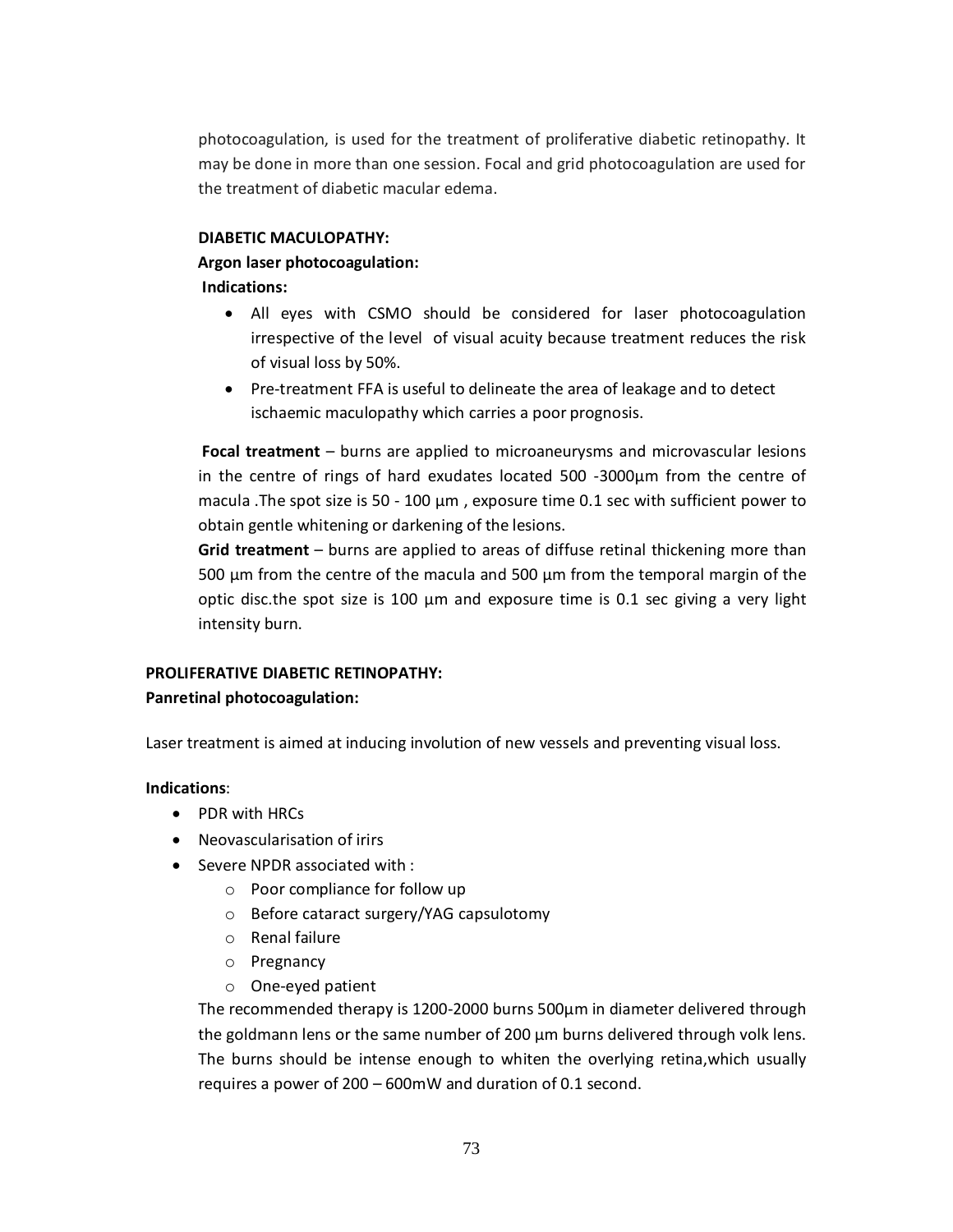# **Treatment of Diabetic Retinopathy**

|                           | <b>Proliferative Retinopathy</b>                                                                                                                                                                                 | <b>Clinically Significant</b> | <b>Clinically Significant Macular</b>                                                                                                                                     |
|---------------------------|------------------------------------------------------------------------------------------------------------------------------------------------------------------------------------------------------------------|-------------------------------|---------------------------------------------------------------------------------------------------------------------------------------------------------------------------|
|                           |                                                                                                                                                                                                                  | <b>Macular Oedema</b>         | <b>Oedema</b>                                                                                                                                                             |
|                           |                                                                                                                                                                                                                  | <b>Retinal microaneurysms</b> | Retinal thickening & areas of                                                                                                                                             |
|                           |                                                                                                                                                                                                                  |                               | non-perfusion                                                                                                                                                             |
| Type of laser             | Argon green                                                                                                                                                                                                      | Green or yellow (577)         | Green or yellow (577) argon laser                                                                                                                                         |
|                           |                                                                                                                                                                                                                  | argon laser                   |                                                                                                                                                                           |
| Spot size                 | 200-500µm                                                                                                                                                                                                        | $50 - 100 \mu m$              | 100µm                                                                                                                                                                     |
| Power                     | $0.2 - 0.8$ watts                                                                                                                                                                                                | $0.1 - 0.3$ watts             | $0.1 - 0.3$ watts                                                                                                                                                         |
| Duration                  | 0.2 seconds                                                                                                                                                                                                      | 0.1 seconds                   | $0.05 - 0.1$ seconds                                                                                                                                                      |
| End point                 | pigment epitheliumdarkening<br>retinal<br>(RPE)                                                                                                                                                                  | microaneurysm                 | Faint white burn at level of Faint whitening of RPE or Very faint white burn at level of<br>ofretinal pigment epithelium (RPE)                                            |
| How to treat              | overlap<br>Do<br>not<br>Do not treat within temporal microaneurysms<br>arcades<br>Do not treat within one disd<br>of<br>diameter<br>optic<br>disd<br>Do not treat within two disd<br>diameters temporal to fovea | burnsApply burns directly to  | Place burns at least one burn<br>width apart, to make a grid which<br>includes the area of retinal<br>thickening<br>Do not treat within 500m of<br>fovea at first session |
| Number of<br><b>burns</b> | Approximately 2,000                                                                                                                                                                                              | Variable                      | Variable                                                                                                                                                                  |
| Number of<br>sessions     | Two sessions. Treat the lowerOne<br>half of the retina first (1,000<br>burns)                                                                                                                                    |                               | One                                                                                                                                                                       |
| Other                     | Topical steroids and mydriatic<br>after treatment                                                                                                                                                                |                               |                                                                                                                                                                           |
| Signs of                  | <b>New</b><br>vessels                                                                                                                                                                                            | regressingLess retinal        | Less retinal thickening                                                                                                                                                   |
| resolution                | Reduced blood flow in newthickening/exudate<br>vessels<br>fibrous<br>More<br>tissue<br>Less beading of retinal veins                                                                                             |                               |                                                                                                                                                                           |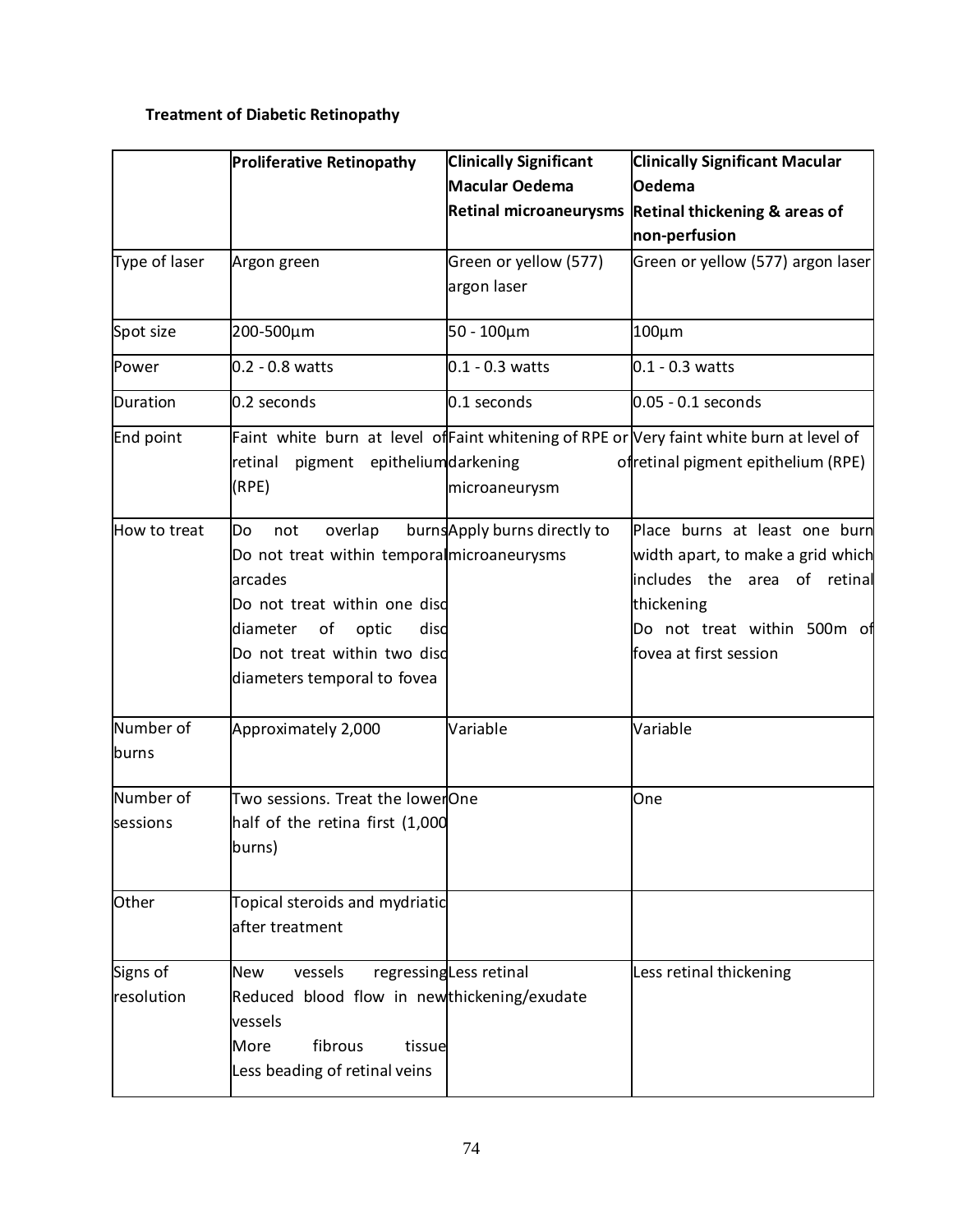| Indications |                                            |                                      |            | for Fresh new vessels on the Significant             | macularSignificant macular oedema after                                                            |
|-------------|--------------------------------------------|--------------------------------------|------------|------------------------------------------------------|----------------------------------------------------------------------------------------------------|
| retreatment | <b>fundus</b><br>Failure of new<br>regress |                                      | vessels to | optic disc or elsewhere in the oedema after 3 months | 3 months                                                                                           |
| Retreatment | <b>Between</b>                             | previous<br>avoiding retinal vessels |            | in the macular-papular<br>bundle                     | burns, Do not retreat areas lying Treat to within 100m of the edge<br>of the foveal avascular zone |

# **Standard Operating procedure**

a.In Patient – No need

b. Day Care – Not applicable

**c.**Out Patient Procedure**:**

- · Screening, diagnosis and disease management.
- · Providing treatment for diabetic retinopathy with lasers and other medical treatment.

# **d) Referral criteria:**

If the patients are requiring further investigations/treatment such as vitrectomy, Retinal detachment surgery is referred to the tertiary level eye care provider.

# **\*Situation 2: At Super Specialty Facility in Metro location where higher-end technology is available**

- **a) Clinical Diagnosis:** Same as situation 1
- **b) Investigations:** Same as situation 1. Some additional investigations help in explaining prognosis and planning the surgery (example Optical Coherence Tomography(OCT)
- **c) Treatment:**

| Level of Retinopathy | Evaluation                        | <b>Treatment Strategies</b> |       |                       |  |
|----------------------|-----------------------------------|-----------------------------|-------|-----------------------|--|
|                      | <b>Fluorescein</b><br>Angiography | <b>PRP</b>                  | Focal | Follow-up<br>(months) |  |
| Mild NPDR            |                                   |                             |       |                       |  |
| No macular edema     | No                                | No.                         | No    | 12                    |  |
| Macular edema        | No                                | N <sub>0</sub>              | No    | $4-6$                 |  |

## **General Management Recommendations:**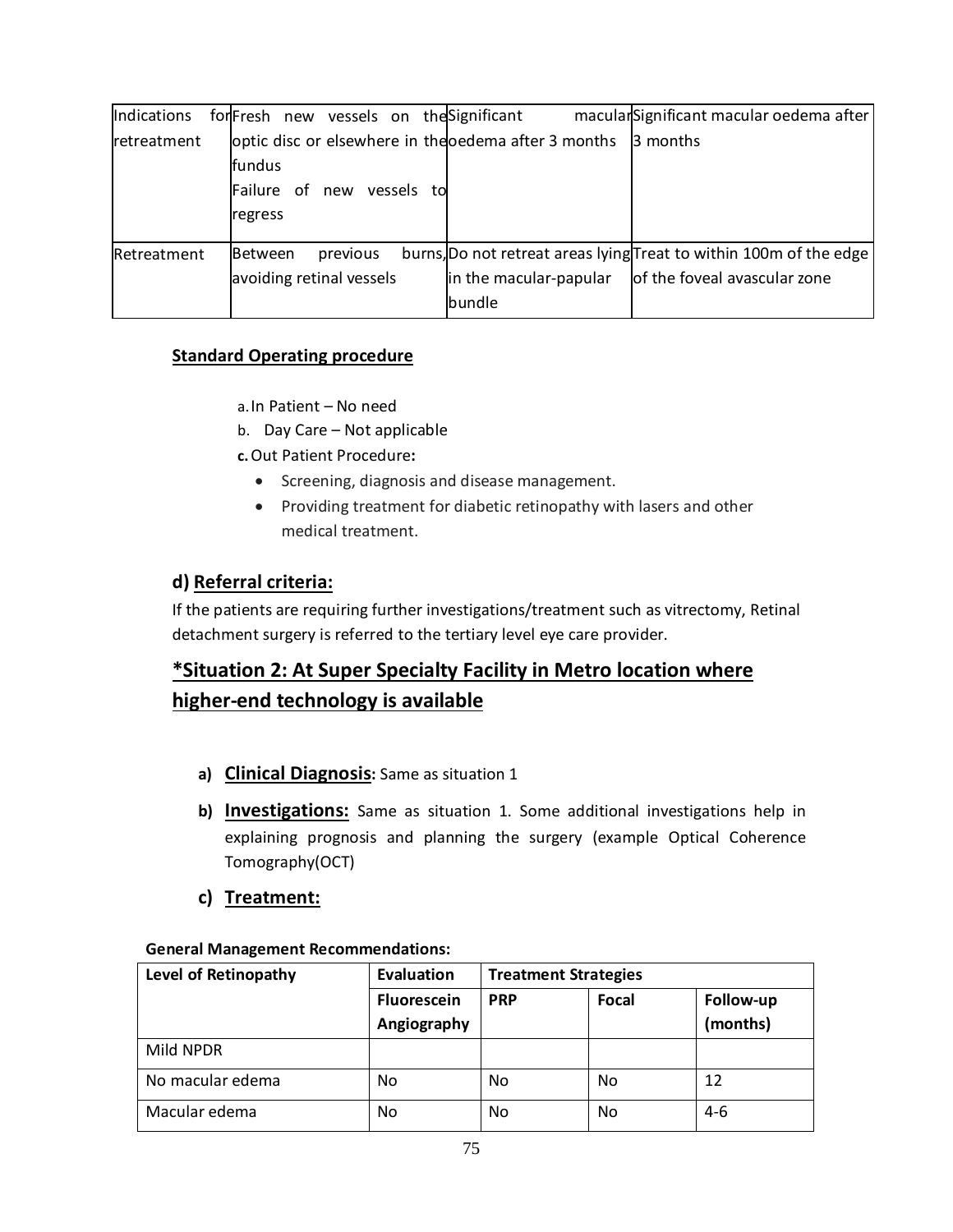| <b>CSME</b>              | Yes | No.                         | <b>Yes</b>     | $2 - 4$ |
|--------------------------|-----|-----------------------------|----------------|---------|
| Moderate NPDR            |     |                             |                |         |
| No macular edema         | No. | No.                         | No.            | $6 - 8$ |
| Macular edema (not CSME) | No. | N <sub>o</sub>              | N <sub>o</sub> | $4-6$   |
| <b>CSME</b>              | Yes | <b>No</b>                   | Yes            | $2 - 4$ |
| Severe NPDR              |     |                             |                |         |
| No macular edema         | No. | Rarely                      | No             | $3 - 4$ |
| Macular edema (not CSME) | No. | Occasionally<br>after focal | Occasionally   | $2 - 3$ |
| <b>CSME</b>              | Yes | Occasionally<br>after focal | Yes            | $2 - 3$ |

## **Standard Operating procedure:**

The operating procedures like vitrectomy, retinal detachment surgeries and other intravitreal medications are done for those cases of advanced retinal detachment which have been referred from secondary eye care.

#### **Surgical treatment in advanced diabetic eye disease:**

Laser photocoagulation allows effective treatment of moderate to severe PDR .Some eyes can progress to tractional retinal detachment and vision loss. Standard laser cannot be performed in eyes with vitreous hemorrhage precluding visualization of the retina.

**Pars plana vitrectomy** is the main method of treating severe complications of PDR. The diabetic retinopathy vitrectomy study ( DRVS) showed that early vitrectomy was beneficial for patients with visual acuity of 6/120 or better and having one of the following: (1) severe neovascularization and fibrous proliferation; (2) fibrous proliferation and moderate vitreous hemorrhage; or (3) moderate neovascularization, severe fibrous proliferation, and moderate vitreous hemorrhage.

#### **Role of vitrectomy:**

#### **The most common indications for diabetic vitrectomy are :**

- 1. Severe nonclearing vitreous haemorrhage,
- 2. Traction retinal detachment recently involving the macula,
- 3. Combined traction and rhegmatogenous detachment,
- 4. Progressive fibrovascular proliferation,
- 5. Rubeosis iridis and vitreous haemorrhage, with opacity preventing adequate laser.

The DRVS study concluded that: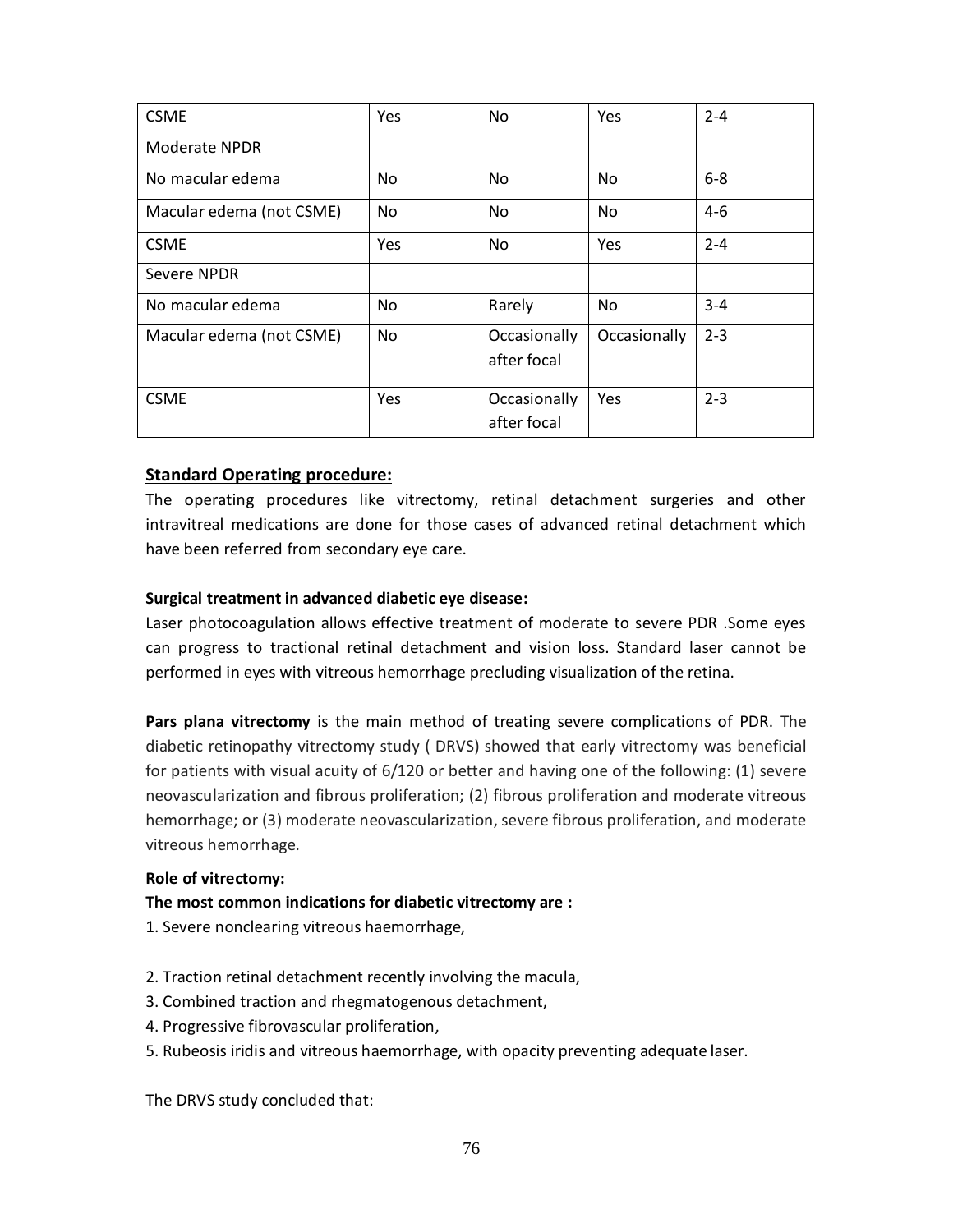- 1. Early vitrectomy provides a greater chance for prompt recovery of visual acuity in eyes with recent severe vitreous haemorrhage.
- 2. For patients with IDDM, in whom severe vitreous haemorrhage occurred after a shorter duration of diabetes, early vitrectomy provides a greater chance of recovering good visual acuity
- 3. DRVS findings support early vitrectomy in eyes known or suspected to have very severe PDR as a means of increasing the chance to restoring or maintain good vision.
- 4. Vitrectomy for traction retinal detachment or macular traction: Progressive tractional RD threatening or involving the macula must be treated without delay.

Other medications that are being used in clinical practice and in clinical trials include intravitreal bevacizumab (Avastin) and ranibizumab (Lucentis), These medications are VEGF antibodies and antibody fragments, respectively. They can help to reduce diabetic macular edema and also neovascularization of the disc or retina

## **a. Out Patient**

Diagnosis and disease management

- a. Investigations for diabetic retinopathy
- b. Fluorescein angiography
- c. Photography-scan ultrasonography
- d. Lasers for diabetic retinopathy

#### **b. In Patient:**

- · Advanced diabetic retinopathy
- · Patient who need surgical treatment
- · Patient with neovascular glaucoma, complicated cataract and other ocular complication secondary to diabetes has to be admitted for furthermanagement.

#### **c.Day care**

## **d) Referral criteria:**

Not applicable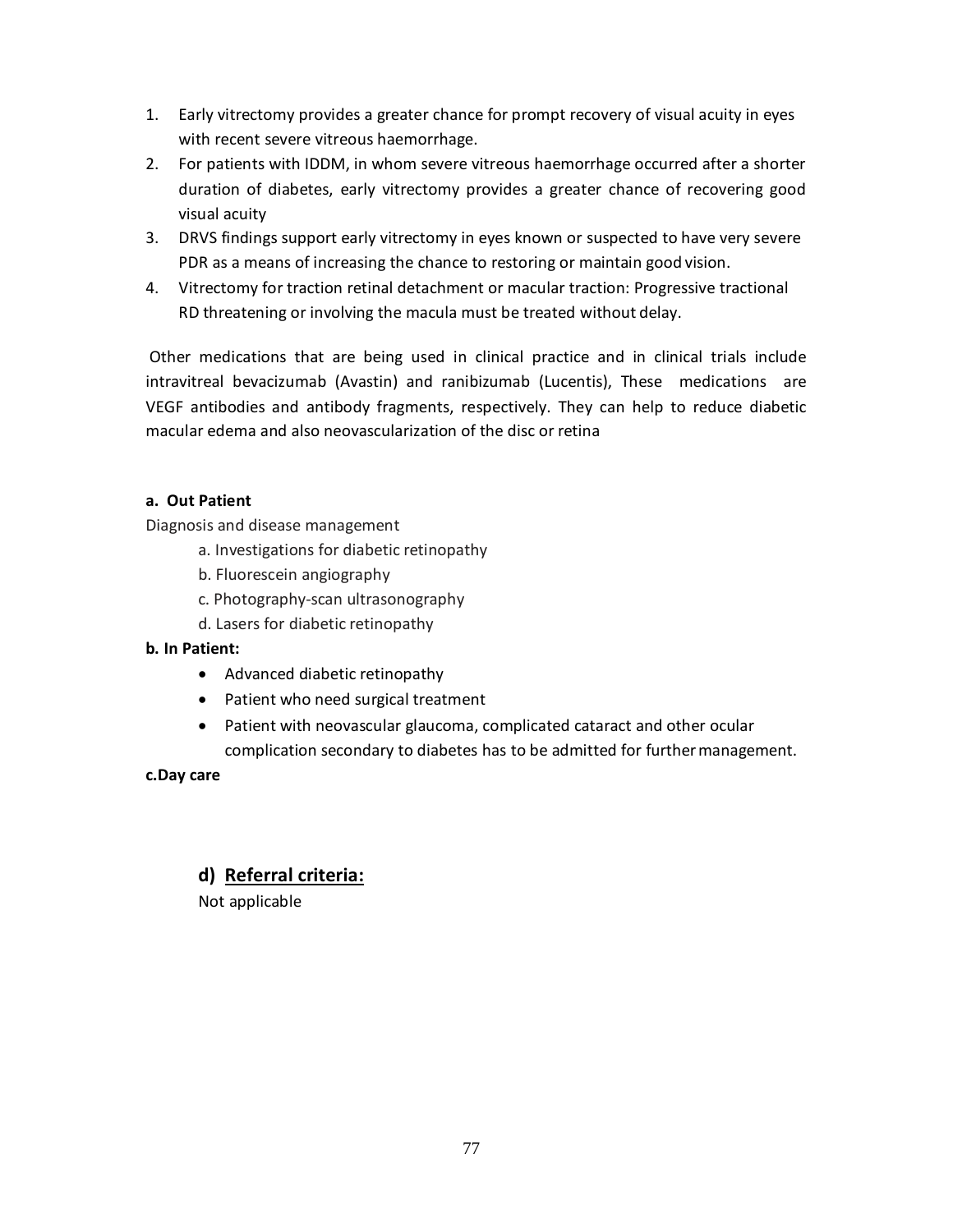# **VI. Who does what? And timelines**

#### **Doctor**

- **-** history taking**,** clinical examination ,treatment plan
- Follow up schedule
- Need additional skills in indirect ophthalmoscopy,
- Interpretation of Fluorescein angiography.
- Handling retinal laser photocoagulation
- Surgical management of DR.

#### **Nurse**

- Assist in conducting diagnosis and examination of patient and preparing them for treatment.
- Attend and assist in diabetic retinopathy screening camps.

## **Technician**

- Undergo additional training in fundus photography and fluorescein angiography
- FFA Indications, technique complications -Basic ultrasonography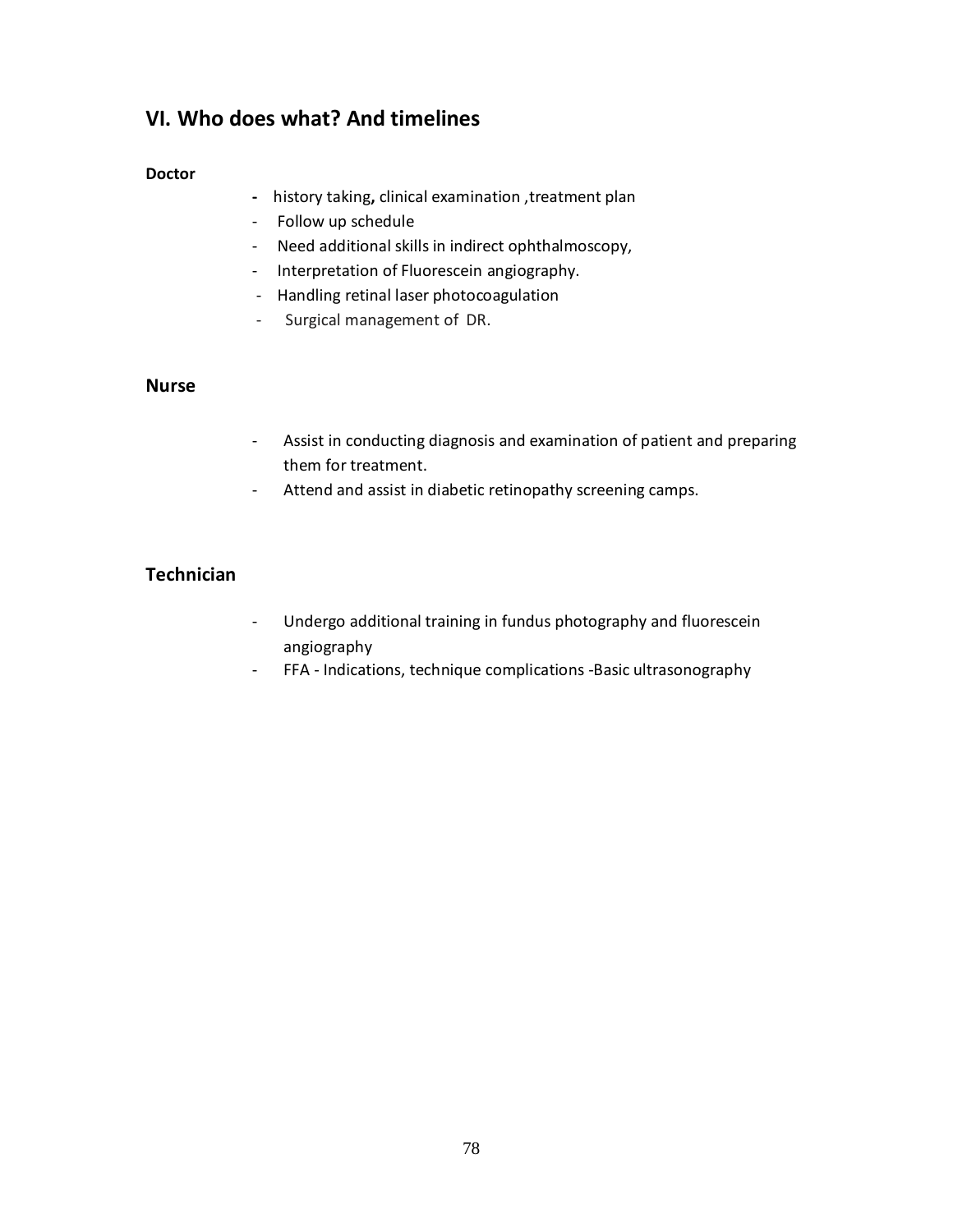## **VII. FURTHER READING / REFERENCES**

- 1. Alfaro DV, Liggett PE, Mieler WF, Quiroz-Mercado H, Jager RD, Tano Y. Age-Related Macular Degeneration: A Comprehensive Textbook [Internet]. 1 ed. Lippincott Williams & Wilkins; 2005. Available from: http://www.amazon.com/dp/0781738997
- 2. Kempen JH, O'Colmain BJ, Leske MC, Haffner SM, Klein R, Moss SE, et al. The prevalence of diabetic retinopathy among adults in the United States [Internet]. Archives of Ophthalmology. 2004 ;122(4):552-563.Available from: http://www.ncbi.nlm.nih.gov/pubmed/15078674
- 3. [Roy MS, Klein R, O](http://www.ncbi.nlm.nih.gov/pubmed/15078674)'[Colmain BJ, Klein BE, Mo](http://www.ncbi.nlm.nih.gov/pubmed/15078674)ss SE, Kempen JH. The prevalence of diabetic retinopathy among adult type 1 diabetic persons in the United States [Internet]. Archives of Ophthalmology. 2004 ;122(4):546-551.Available from: http://www.ncbi.nlm.nih.gov/pubmed/15078673
- 4. [Silva PS, Cavallerano JD, Sun JK, Aiello LM, A](http://www.ncbi.nlm.nih.gov/pubmed/15078673)iello LP. Effect of systemic medications on onset and progression of diabetic retinopathy [Internet]. Nature Reviews. Endocrinology. 2010 ;6(9):494-508.Available from: http://www.ncbi.nlm.nih.gov/pubmed/20664533
- 5. [Wild S, Roglic G, Green A, Sicree R, King H. G](http://www.ncbi.nlm.nih.gov/pubmed/20664533)lobal prevalence of diabetes: estimates for the year 2000 and projections for 2030 [Internet]. Diabetes Care. 2004 ;27(5):1047-1053.Available from: http://www.ncbi.nlm.nih.gov/pubmed/15111519
- 6. Grading diabetic retinopat[hy from stereoscopic color fundus photographs--an](http://www.ncbi.nlm.nih.gov/pubmed/15111519)  extension of the modified Airlie House classification. ETDRS report number 10. Early Treatment Diabetic Retinopathy Study Research Group [Internet]. Ophthalmology. 1991 ;98(5 Suppl):786-806.Available from: http://www.ncbi.nlm.nih.gov/pubmed/2062513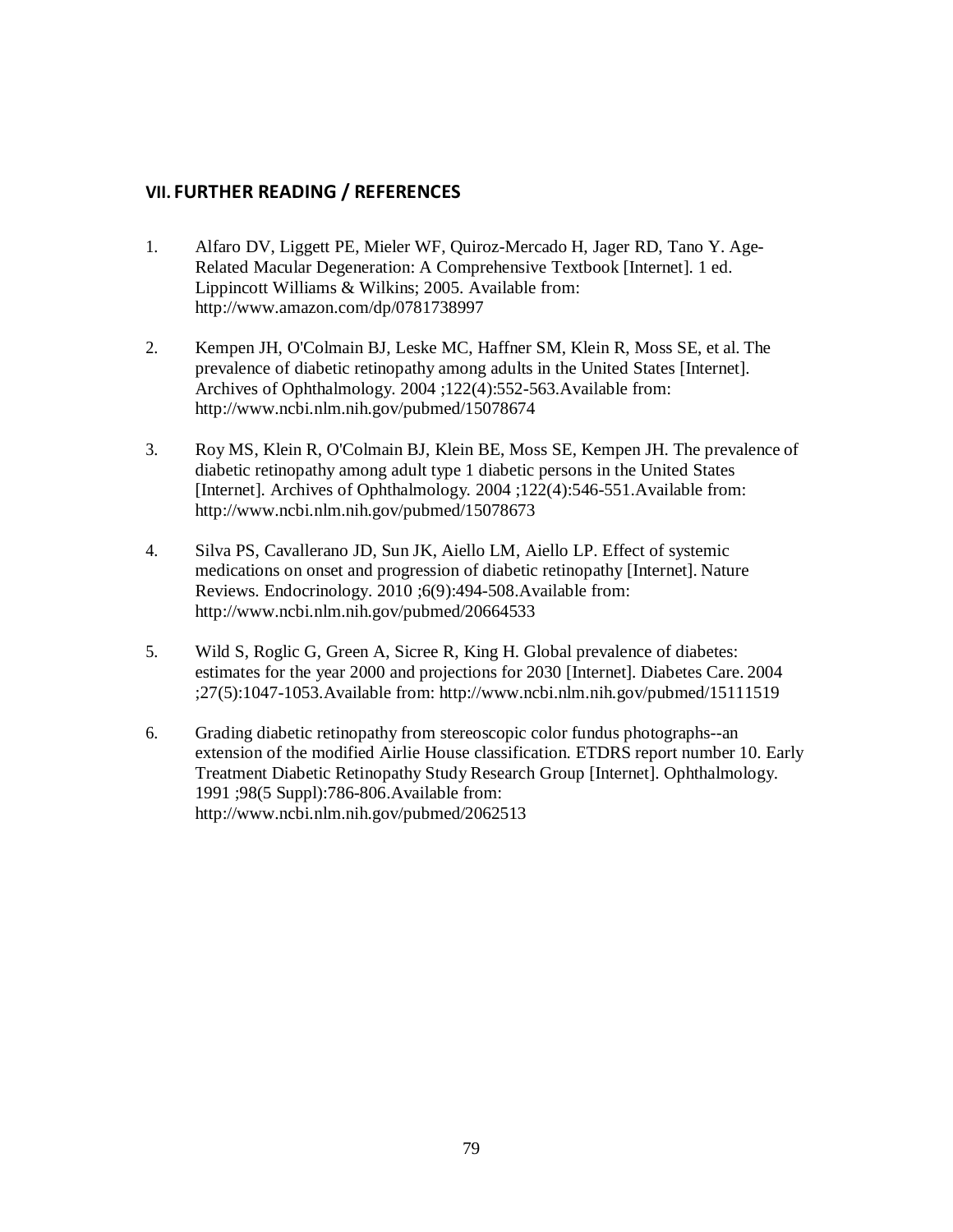# **RESOURCES REQUIRED**

| <b>Situation</b>     | <b>HUMAN</b><br><b>RESOURCES</b>                                                                                                                        | <b>INVESTIGATI</b><br><b>ONS</b>                | <b>DRUGS&amp;</b><br><b>CONSUMABLES</b>                                                                                                                                                        | <b>EQUIPMENT</b>                                                                                                                                                                                                                                                                                                                                                                                                                                |
|----------------------|---------------------------------------------------------------------------------------------------------------------------------------------------------|-------------------------------------------------|------------------------------------------------------------------------------------------------------------------------------------------------------------------------------------------------|-------------------------------------------------------------------------------------------------------------------------------------------------------------------------------------------------------------------------------------------------------------------------------------------------------------------------------------------------------------------------------------------------------------------------------------------------|
| 1 Seconday<br>level  | 1) Ophthalmologist<br>$-1$<br>2) Nurse<br>$-1$<br>3) Technician - 1<br>4) Counsellor - 1<br>5) Field coordinator<br>$-1$                                | 1)FFA<br>$2)$ USG<br>3) Blood<br>sugar          | 1) Fluoresceing dye<br>2) Antiangiogenic<br>injections<br>3) Mydriatics<br>4) Neeles and<br>syringes                                                                                           | 1) FFA including retinal<br>camera & imagenet - 1<br>2) Ultrasonography<br>3) Indirect<br>ophthalmoscope with 20D<br>lens-1<br>4) Frequency double YAG<br>laser with endolaser<br>probe/slit lamp delivery<br>with all accessories-1                                                                                                                                                                                                            |
| 2. Tertiary<br>level | 1) Ophthalmologist<br>$-2$<br>2) Retina specialist -<br>2<br>$-3$<br>3) Nurse<br>4) Technician $-1$<br>5) Counsellor - 2<br>6)Field coordinator<br>$-1$ | 1) FFA<br>2) USG<br>3) OCT<br>4) Blood<br>sugar | 1) Fluoresceing dye<br>2) Antiangiogenic<br>injection<br>3) Irigating solution<br>4) Intraocular gas<br>and silicon oil<br>5) Mydriatics<br>6) Needle s and<br>syringes<br>7) Suture materials | 1) FFA including retinal<br>camera & imagenet - 1<br>2) Ultrasonography-1<br>3) Indirect<br>ophthalmoscope with 20D<br>lens-1<br>4) Frequency double YAG<br>laser with endolaser<br>probe/slit lamp delivery<br>with all accessories-1<br>$5)$ OCT $-$<br>$6)ERG - 1$<br><b>Surgical equipment:</b><br>1. Vitrectomy console<br>2. VR surgical instrument<br>3. Surgical operating<br>microscope with CCTV<br>attachment and<br>observerscope-1 |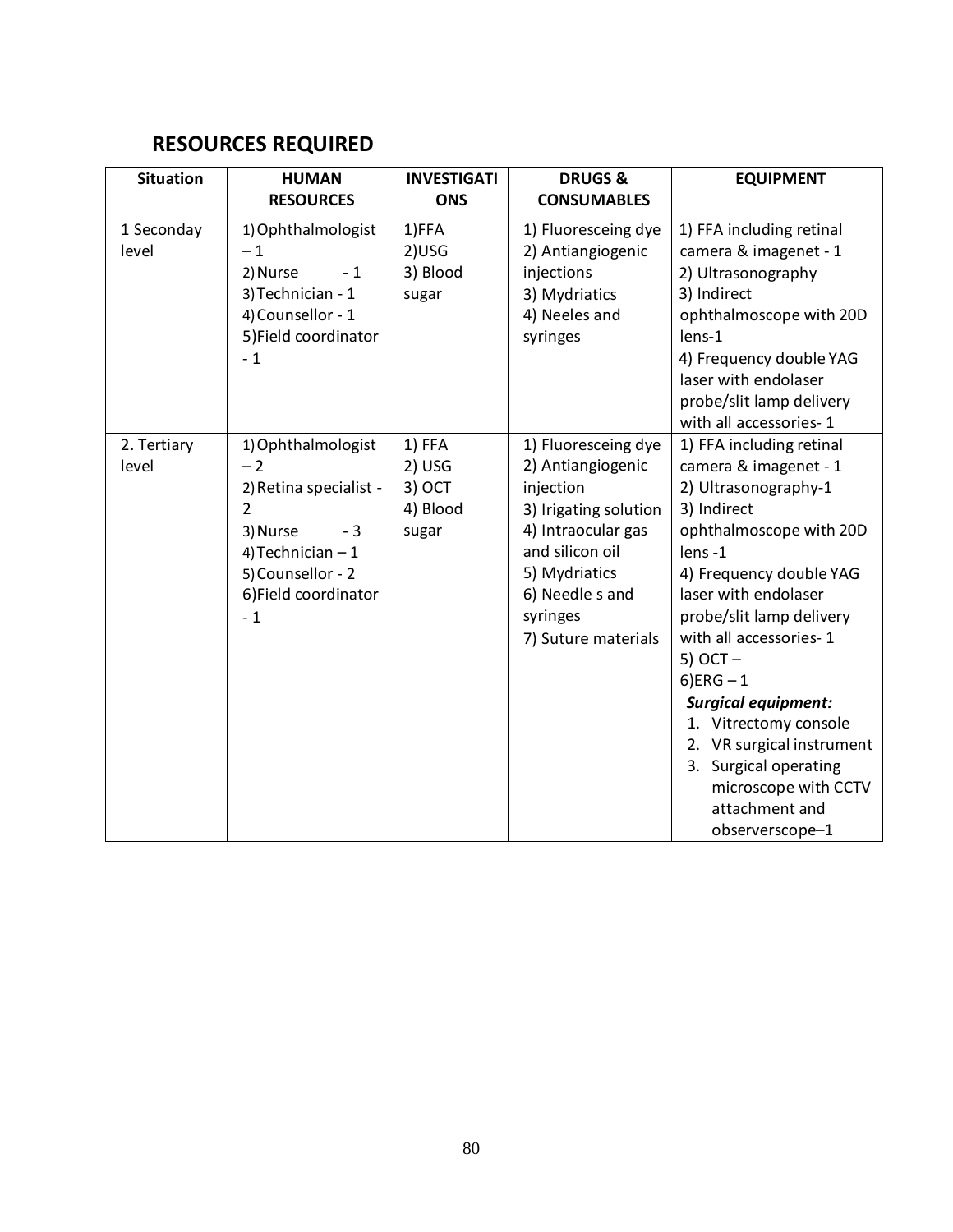# **NAME OF CONDITION: AGE RELATED MACULAR DEGENERATION (AMD)**

# **I. WHEN TO SUSPECT/ RECOGNIZE?**

## **a) Introduction:**

Age related macular degeneration (AMD) is one of the leading causes of low vision in developed countries. However, this condition is being increasingly recognized in our country in recent times. It has been found to have significant impact on the individual's quality of life. As the geriatric population of the country increases, courtesy of improved medical services, the number of people afflicted with AMD will proportionately, increase. Understanding the epidemiology, risk factors and treatment modalities of AMD is essential to improve the overall ocular health of the individual.

## **b) Case definition:**

Age-related macular degeneration is defined as a degenerative disease characterized by the presence of the following: drusen; retinal pigment epithelium (RPE) abnormalities; RPE and associated neurosensory detachment; retinal haemorrhages; choroidal neovascularization; geographic atrophy, or retinal fibrous scarring in the absence of other retinal disorders.

- · Drusen are localized, discrete whitish-yellow deposits lying between the basement membrane of the RPE and Bruch's membrane.
- · Abnormalities of the RPE include hyperpigmentation or hypopigmentation, without any visibility of the choroidal vessels as associated with drusen.
- · Geographic atrophy is defined as sharply delineated, confluent areas of hypopigmentation or depigmentation or apparent absence of the RPE in which choroidal vessels are more visible than in surrounding areas.
- · Choroidal neovascularization is the growth of new blood vessels from the choroid, characterized morphologically by greenishgrey subretinal tissue, with or without subretinal haemorrhage or exudates.
- · Dry AMD is defined as the presence of drusen and RPE abnormalities, including geographic atrophy.
- · Wet AMD is defined as the presence of any of the following: RPE detachments or serous detachment of the sensory retina; subretinal or sub-RPE neovascular membranes; subretinal haemorrhages, and epiretinal, subretinal, intraretinal or sub-pigment epithelial scar or glial tissue or fibrin-like deposits.

Several classification systems have evolved over the years to define this entity and describe the various stages. The commonest ones used in epidemiological studies is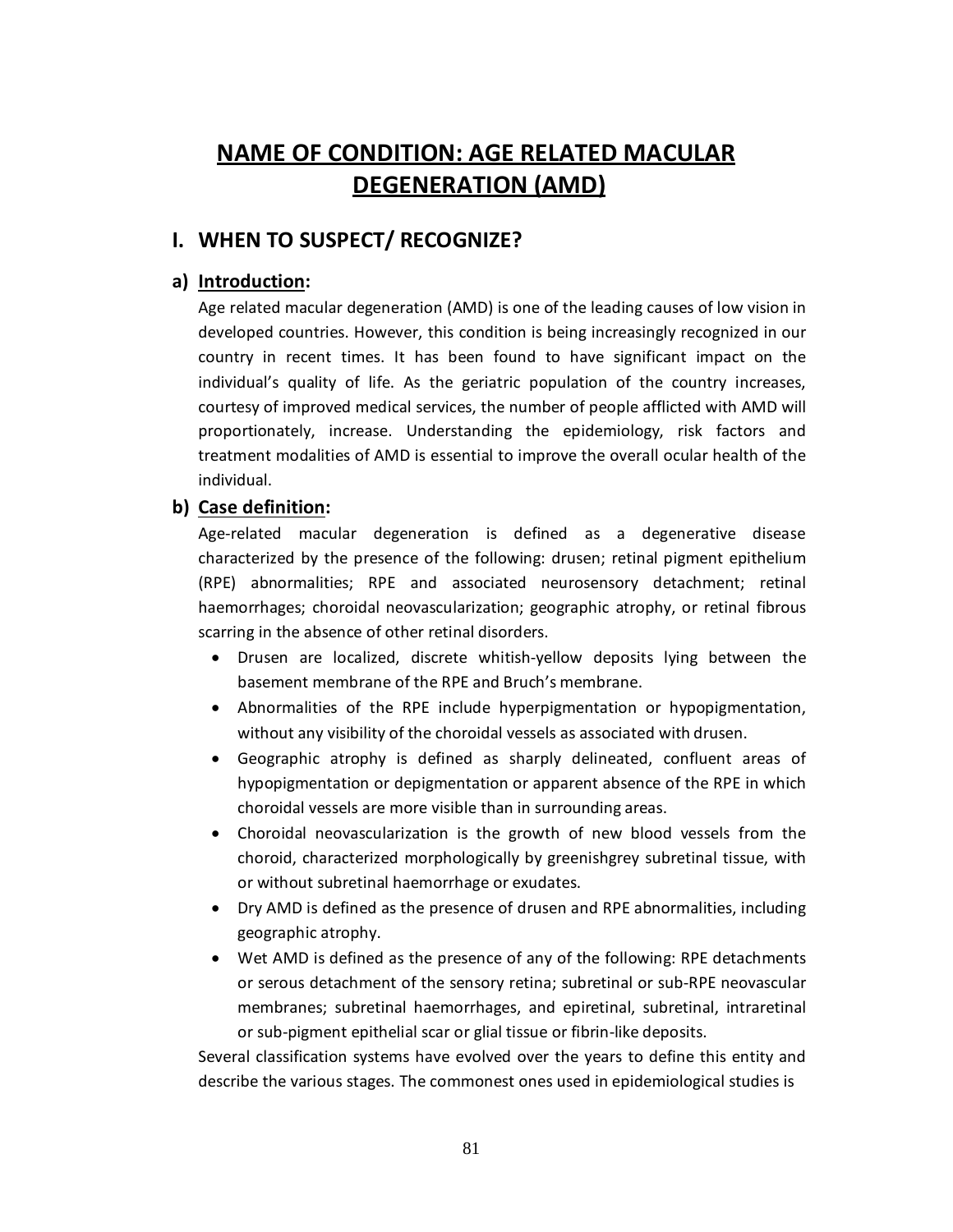the Wisconsin ARMD grading system. The stages as defined by the Wisconsin group are:

#### **Category 1: No AMD**

No or a few small drusen(<63 microns in diameter)

#### **Category 2: Early AMD**

Many small drusen or a few intermediate sized drusen(63-124 microns in diameter) or macular pigmentary changes

#### **Category 3: Intermediate AMD**

Extensive intermediate drusen or at least one large drusen(≥125 microns), or geographic atrophy not involving the foveal center.

#### **Category 4: Advanced AMD**

Geographic atrophy involving the foveal center (atrophic or dry AMD)

Choroidal neovascularisation (wet AMD) or evidence for neovascular maculopathy (Sub retinal haemorrhage, serous retinal or RPE detachments, lipid exudates or fibrovascular scar).

# **II. INCIDENCE OF THE CONDITION IN OUR COUNTRY:**

Several incidence and prevalence studies have been undertaken in various parts of India. These studies show an overall prevalence of AMD in India for early AMD is similar to that seen in western countries. However, the incidence of late AMD is found to be comparatively less. The prevalences of early and late age-related macular degeneration were 2.7% (95% CI, 2.2%-3.2%) and 0.6% (95% CI, 0.4%-0.8%), respectively (ACES 2004). Another study found the overall prevalence of AMD in south India to be 1.87% (APEDS 2005). Most recent data show a prevalence of blindness in late AMD of 1.8% (INDEYE study).This data indicates that the condition is rapidly increasing or is being increasingly recognized and is a significant health hazard and cause for blindness in our country.

# **III. DIFFERENTIAL DIAGNOSIS**

The widely variable clinical presentation and sometimes unpredictable natural history are important confounding features in the correct diagnosis of AMD. Variable degenerative and dystrophic diseases of the retina and RPE, in which pigmentary mobilization or lipofuscin accumulation are major findings, share fundamental clinical features with the dry form of the disease.

The common differential diagnoses for dry AMD are

- · Bests disease
- · Pattern dystrophies of RPE
- · Cuticular drusen, pseudo vitelliform detachment
- · Stargardts disease.
- · Central serous retinopathy.
- Chloroquine toxicity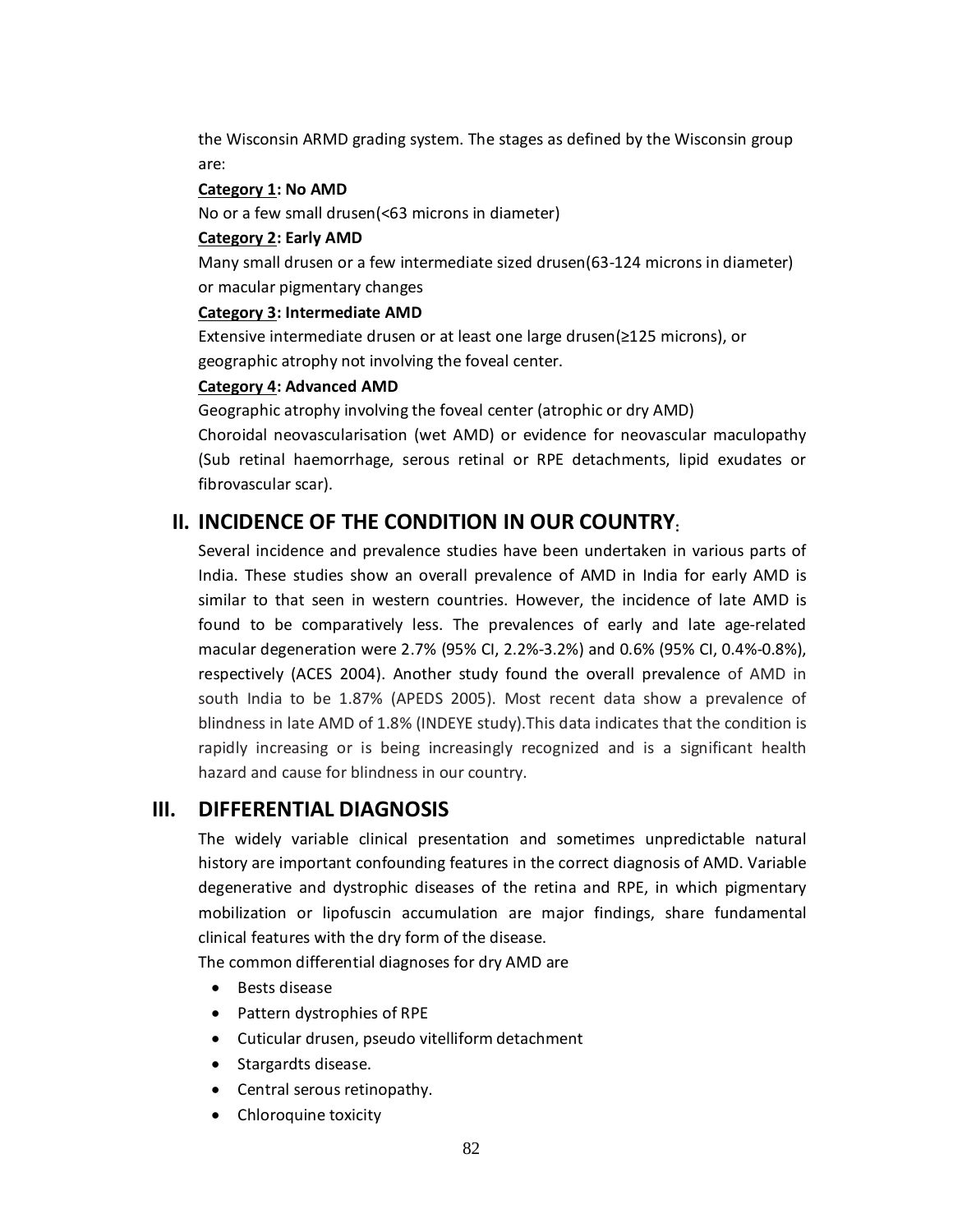- · Dominant drusen
- · Membranoproliferative glomerulonephritis Type II

Wet AMD has to be differentiated from

- · Angioid streaks
- · Sub retinal neovascular membranes
- · Myopic CNVM
- · Choroidal melanoma
- · Choroidal rupture
- · Parafoveal telangiectesia.

# **IV. PREVENTION AND COUNSELLING**

- · Prospective, randomized, controlled clinical trials support the use of antioxidant vitamins and minerals in patients with intermediate-risk AMD to reduce the rate of progression to advanced AMD.
- The role of antioxidant supplements in the prevention of AMD or in slowing progression of AMD for those with the early stages of the disease has not been adequately answered in randomized controlled trials.
- · Patients with intermediate AMD in one or both eyes and patients with advanced AMD in one eye only or vision loss due to AMD in one eye should consider taking antioxidants with zinc on a daily basis
- · Self screening by the use of Amslers grid should be taught to the patients, specially those in stage of intermediate AMD. The warning signs have to be explained to them in order to recognise the shift to wet AMDearlier.
- · Regular follow up of the patients is essential. The interval depends on the stage of AMD.
- · Rehabilitation of the patients who are already in the stage of advanced AMD by use of low vision aids should form an important part of AMD management protocol. **.**

# **V.OPTIMAL DIAGNOSTIC CRITERIA,INVESTIGATIONS, TREATMENT & REFERRAL CRITERIA**

# **\*Situation 1: At Secondary Hospital/ Non-Metro situation: Optimal Standards of Treatment in Situations where technology and resources are limited**

The role of secondary level in diagnosis and treatment of AMD include:

- · Early diagnosis
- · Treatment
- · Prevention of progression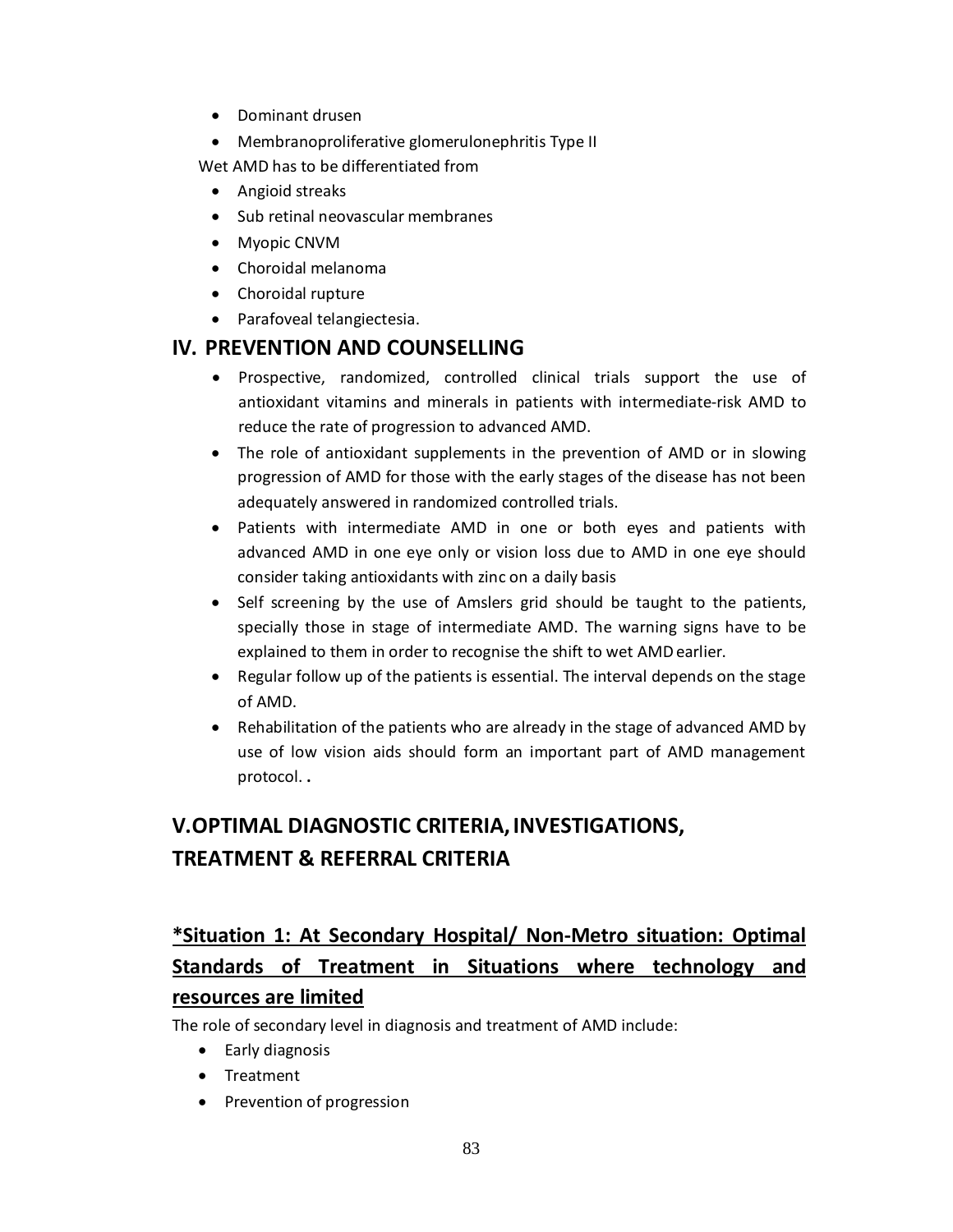- · Rehabilitation
- · Patient education
- · Human resource development
- · Documentation.

## **a)Clinical Diagnosis**:

Diagnosis is mostly clinical. It requires good ophthalmic examination set up with basic instruments such as slit lamp, 90D lenses, Indirect ophthalmoscope.

In its earliest stages, macular degeneration may cause the following symptoms:

- **B** Blurry distance and/or reading vision;
- Distorted vision straight lines will appear bent, crooked or irregular;
- **Dark gray spots or blank spots in vision;**
- Size of objects may appear different for each eye;
- Colours do not look the same for each eye.

The disease can be classified according to the stages mentioned earlier and steps for prevention, treatment, rehabilitation or referral as required can be done.

## **b) Investigations**:

Diagnostic tools such as slit lamp, indirect ophthalmoscope; procedures such as fluorescein angiography, Indocyanine green angiography, autofluoroscence and optical coherence tomography are used to obtain optimal diagnosis.

- **1. Amsler's grid:** is used to check macular vision and to detect any damage or disease to the macula, which is located at the center of the retina. Basically, it is a grid that consists of evenly spaced vertical and horizontal lines, resembling a piece of graph paper, with a large dot in the middle. While staring or focusing at the dot, patient will be asked if he sees any wavy lines or missing spaces. Any distortion in the perception of the grid could indicate the presence of macular disease or degeneration.
- **2. Fundus Fluorescein Angiography (FFA):** This is a test involving photography of retina after injecting fluorescein dye. This is usually performed to detect wet AMD. It helps to decide the mode of treatment.
- **3. Indocyanine Green Angiography (ICG):** This is another test done using injectable dye. The helps to highlight the choroidal features well. As there is development of choroidal neovascular membrane in AMD, ICG angiography has good diagnostic value.
- **4. Optical Coherence Topography (OCT):** OCT is a non-invasive, fast, non-contact imaging technique which readily displays intra-retinal, subretinal and sub-RPE fluid, but is limited in its imaging of the choroid due to poor penetration. Its role in CNV detection has a good sensitivity and specificity.

## **c)Treatment:**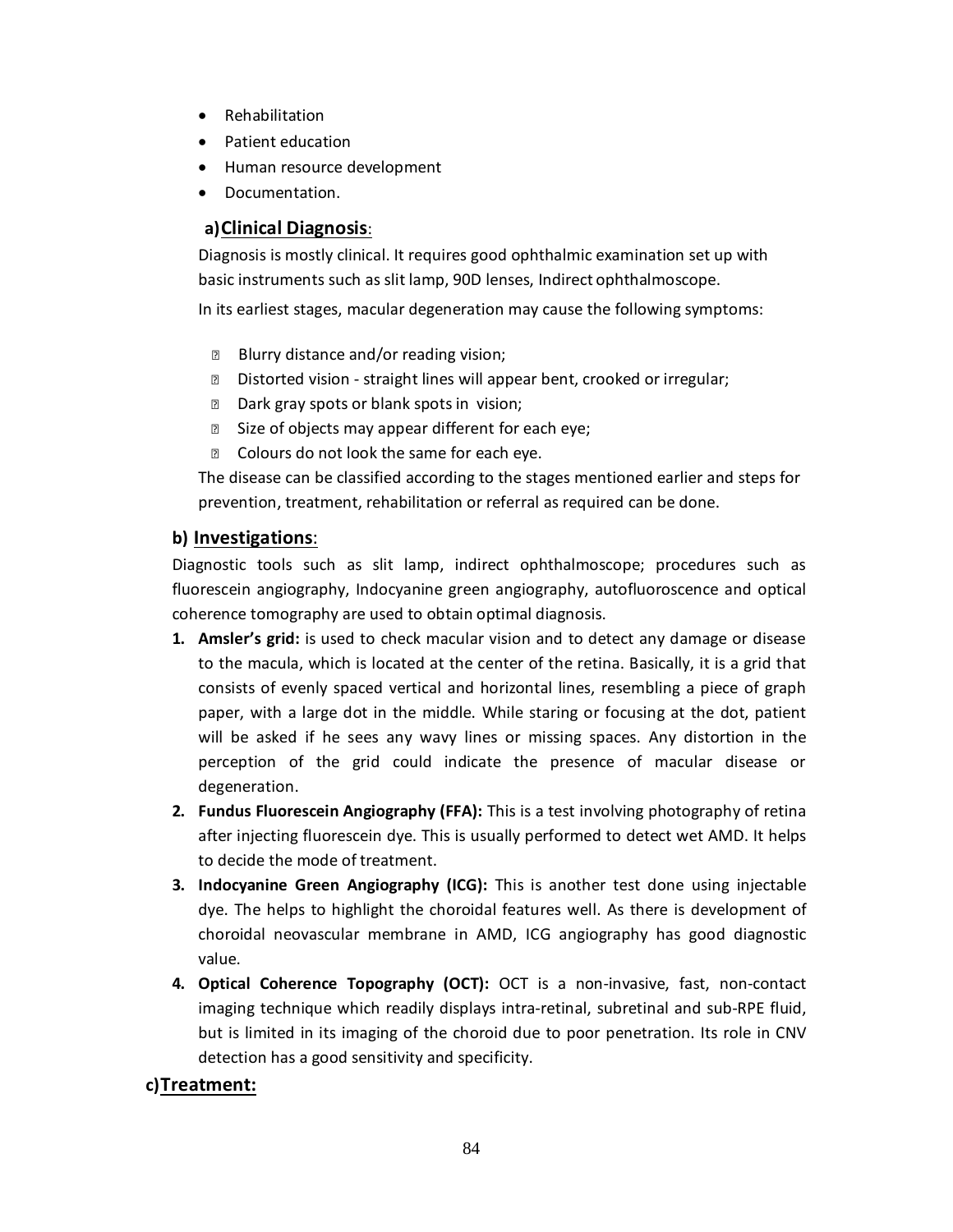**Laser photocoagulation**: laser photocoagulation is usually reserved for CNV outside the fovea and for treatment of the variants of exudative AMD, including retinal angiomatous proliferation (RAP) and polypoidal choroidal vasculopathy.

## **Photodynamic therapy (PDT**)

## **Indications:**

- 1. Sub foveal predominant classic CNVM (classic CNVM >50% of the area of entire lesion)
- 2. Small pure occult CNVM
- 3. Large occult CNVM with definitive decrease n visual acuity.
- 4. Mixed lesions

**Technique** :vertiporfirin (6 mg/kg BW) is infused intravenously over 10 minutes.non thermal laser is applied for CNVM for 83 sec, spot size 1000µ larger than greater linear dimension of the lesion to ensure complete closure.

**Trans puppilary thermotherapy**: uses infra red laser beam to induce neovascular tissue regression by hyper thermia but not coagulation.

**Technique** : over lapping one minute application of 3mm diode laser beam ovar the area of neovascular tissue ,adjust the power so that retinal blanching does not develop befre45 seconds.

## **Anti angiogenic agents**:

- (i) Bevacizumab
- (ii) Ranibizumab
- (iii) Pegatinib sodium.

These medications are VEGF antibodies and antibody fragments, respectively. They can help to induce regression of new vessel.

- · Regular follow up once in 6 months if patient is in dry AMD stage. No specific treatment. Patient is taught about Amsler grid and its use in thisstage.
- · Anti oxidant and Zinc supplementation if patient is in intermediate AMD stage.
- · Referral to higher centre for treatment if patient is in exudative AMD stage.
- Rehabilitation with low vision aids if there is atrophy or scarring.

## **Standard Operating procedure**

- a. **In Patient**: Not necessary
- b. **Out Patient**: Yes. For investigations and diagnosis.
- c. **Day Care**: Yes. For treatment.

## **d) Referral criteria:**

- Exudative AMD
- **D** Difficulty in diagnosing with FFA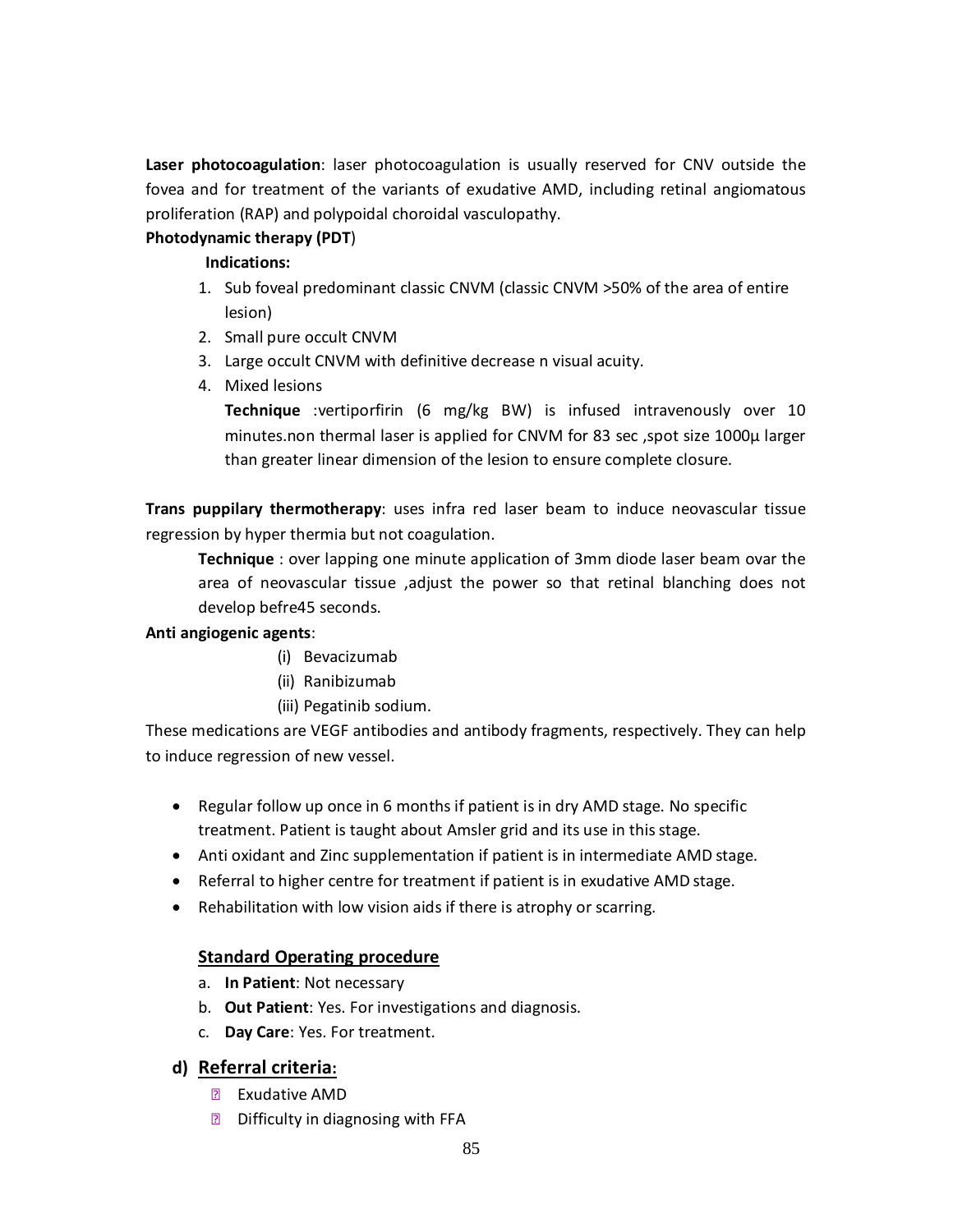# **\*Situation 2: At Super Specialty Facility in Metro location where higherend technology is available**

## **a) Clinical Diagnosis:**

Using slit lamp, 90 D lens and indirect ophthalmoscope.

## **b) Investigations:**

FFA **OCT** ICG angiography

## **c) Treatment:**

- · Laser
- · PDT
- · TTT
- · Anti VEGF therapy: Intra vitreal bevacizumab

Intravitreal ranibizumab

Intravitreal pegatanib sodium.

## **Standard Operating procedure**

- a. **In Patient**: Not necessary
- b. **Out Patient**: This is the standard operating procedure for diagnosis and treatment such as laser, PDT.
- **c. Day Care**: This is required if intra vitreal injections are to be the mode of treatment**.**

# **V. WHO DOES WHAT? AND TIMELINES**

| Designation  | Role                                        |
|--------------|---------------------------------------------|
| Doctor       | Diagnosis of AMD                            |
|              | Interpretation of investigations            |
|              | Treatment: Requires skills in Intra vitreal |
|              | injection and laser delivery.               |
| <b>Nurse</b> | Vision recording                            |
|              | Counselling for treatment and prevention    |
|              | Maintaining proper follow up                |
| Technician   | Fundus photography for documentation        |
|              | Performing FFA, ICGA, OCT.                  |

# **VI. FURTHER READING / REFERENCES**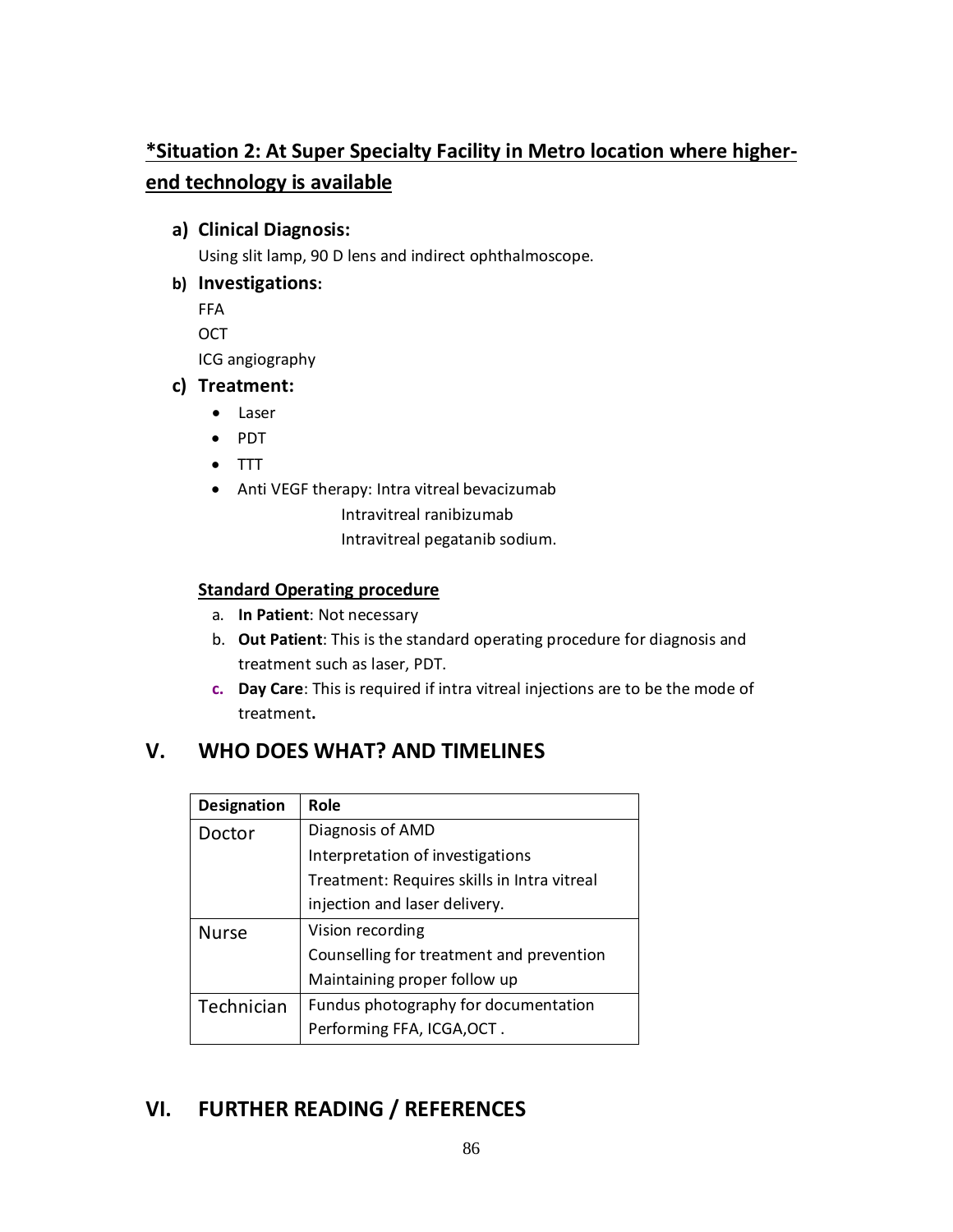- 1. Bird AC, Bressler NM, Bressler SB, Chisholm IH, Coscas G, Davis MD, et al. An international classification and grading system for age-related maculopathy and agerelated macular degeneration. The International ARM Epidemiological Study Group [Internet]. Survey of Ophthalmology. 1995 ;39(5):367-374.Available from: <http://www.ncbi.nlm.nih.gov/pubmed/7604360>
- 2. Krishnaiah S, Das T, Nirmalan PK, Nutheti R, Shamanna BR, Rao GN, et al. Risk factors for age-related macular degeneration: findings from the Andhra Pradesh eye disease study in South India [Internet]. Investigative Ophthalmology & Visual Science. 2005 ;46(12):4442-4449.Available fro[m: http://www.ncbi.nlm.nih.gov/pubmed/16303932](http://www.ncbi.nlm.nih.gov/pubmed/16303932)
- 3. Nirmalan PK, Katz J, Robin AL, Tielsch JM, Namperumalsamy P, Kim R, et al. Prevalence of vitreoretinal disorders in a rural population of southern India: the Aravind Comprehensive Eye Study. [Internet]. Archives of ophthalmology. 2004 ;122(4):581-6.Available from: http://www.ncbi.nlm.nih.gov/pubmed/15078677

| <b>Situation</b> | <b>HUMAN</b>               | <b>INVESTIGATIONS</b> | <b>DRUGS&amp;</b>   | <b>EQUIPMENT</b>  |
|------------------|----------------------------|-----------------------|---------------------|-------------------|
|                  | <b>RESOURCES</b>           |                       | <b>CONSUMABLES</b>  |                   |
| 1)               | 1) Ophthalmologist<br>$-1$ | 1) Amsler grid        | 1) Dilating drops   | 1) Slit lamp      |
| Secondary        | 2) OP Nurse<br>1           | 2) Fundus             | 2) Fluorescein dye  | 2)90 D lens       |
| level            | 3) Refraction nurse - 1    | fluorescein           | 3) Needles and      | 3)20 D lens       |
|                  | 4) FFA technician-1        | angiography           | syringes            | 4)Indirect        |
|                  | (optional)                 |                       |                     | 5) ophthalmoscope |
|                  |                            |                       |                     | Fundus camera     |
|                  |                            |                       |                     |                   |
|                  |                            |                       |                     |                   |
| 2) Tertiary      | 1) Ophthalmologist<br>$-1$ | 1) FFA                | 1) Dilating drops   | 1) Slit lamp      |
| level            | 2) OP Nurse<br>2           | $2)$ OCT              | 2 Fluorescein dye   | 2)90 D lens       |
|                  | 3) Refraction nurse - 1    | 3) ICGA               | ICG dye             | 3)20 D lens       |
|                  | 4) FFA technician-1        |                       | 3) Anti VEGF        | 4)Indirect        |
|                  |                            |                       | injections          | 5)Ophthalmoscope  |
|                  |                            |                       | 4) Needles and      | 6) Fundus camera  |
|                  |                            |                       | syringes            | 7) OCT machine    |
|                  |                            |                       | 5) Suture materials | 8) Laser          |
|                  |                            |                       |                     | equipment         |
|                  |                            |                       |                     | 9) Operating      |
|                  |                            |                       |                     | microscope        |

## **RESOURCES REQUIRED**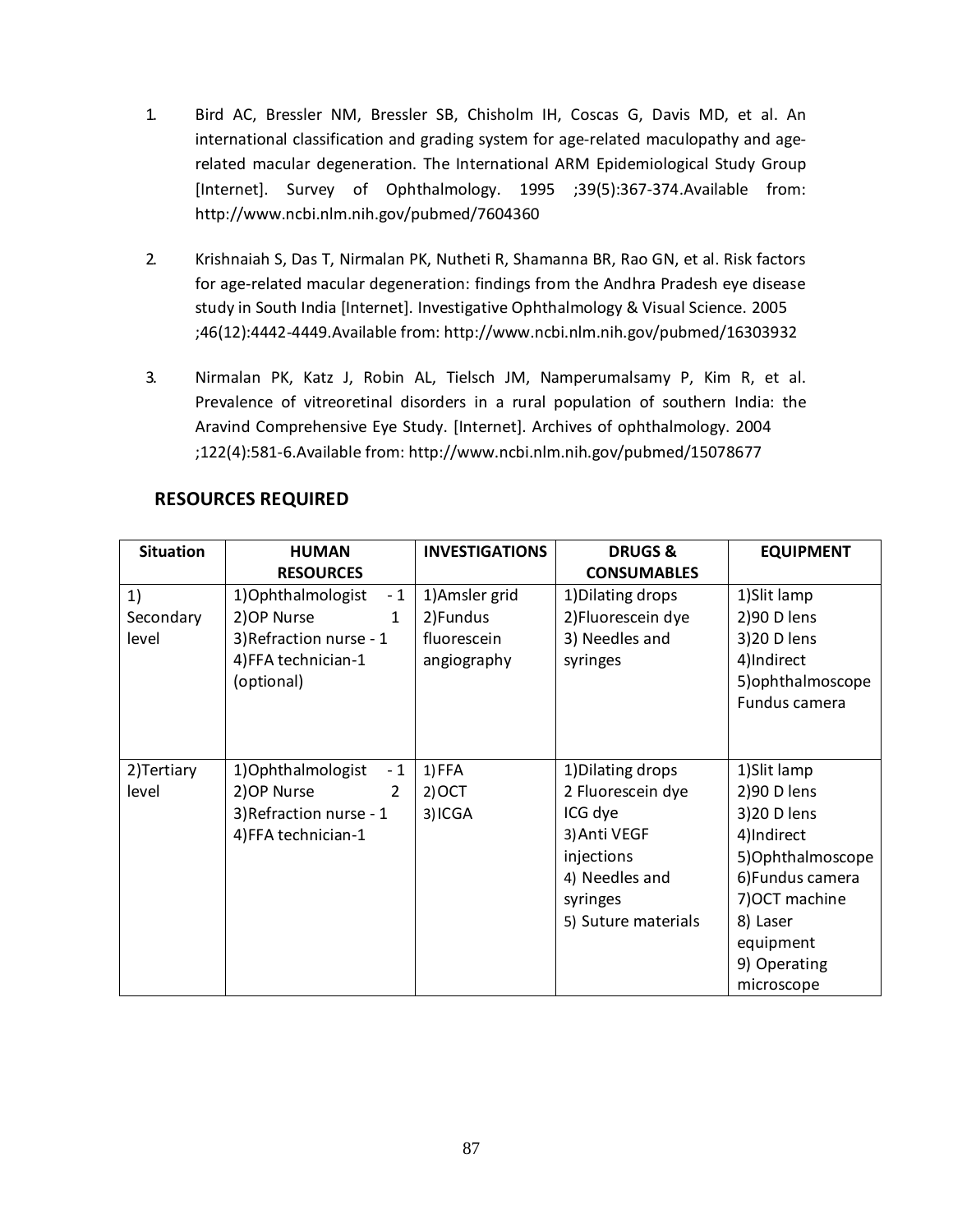# **NAME OF CONDITION: GLAUCOMA**

Glaucoma is a group of eye diseases with multi-factorial etiology characterized by an acquired loss of retinal ganglion cells manifesting as progressive optic neuropathy with morphological abnormalities in the optic nerve head and retinal nerve fiber layer and visual field effects in which intraocular pressure (IOP) is a major risk factor. In short, it is a pressure sensitive optic neuropathy. It is estimated there are more than 60 million glaucoma cases worldwide of which 12 million are in India. With a rapidly growing ageing population in India, this figure will increase to 16 million by 2020 and population-based studies in India suggest that more than 90% of glaucoma cases in our country remain undiagnosed. Hence glaucoma is a significant public health problem of our country and requires a concerted effort on part of the health care community to counter irreversible blindness caused by the disease.

There are three major theories regarding the pathogenesis of glaucoma: -

- Mechanical (IOP related damage),
- · Vascular (decrease in blood supply to optic nerve head) and
- · Biochemical (decrease in neurotrophic factors / increased levels of neurotoxins) Therefore the three possible therapeutic options would be to decrease IOP, increase perfusion to the optic nerve head and provide neuro-protection to retinal ganglion cells. As of today the only option available to us is to decrease IOP and treat systemic conditions which may compromise the vascular supply to the optic nerve head decreasing the perfusion pressure.

Compliance to therapy, affordability of treatment and family history should be ascertained and all siblings of a glaucoma patient encouraged to get their eye checked up.

The following table gives the guidelines of glaucoma management in general:

## **Goals for Glaucoma Management**

To achieve target IOP and reduce IOP fluctuations with minimal possible medications

To administer glaucoma medication which have the least side effects on the quality of life of the patient

To achieve this treatment at an affordable and sustainable cost for the patient

Monitor the structure and function of the optic nerve for further damage and adjust the target IOP to a lower level if deterioration occurs.

To treat non-IOP dependant systemic factors (systemic hypertension, low diastolic perfusion pressures [diastolic blood pressure minus IOP], diabetes, hyperlipidemia, vasospasm) which may contribute to the development and worsening of glaucomatous optic neuropathy.

To educate and involve the patient and his family in the management of the disease process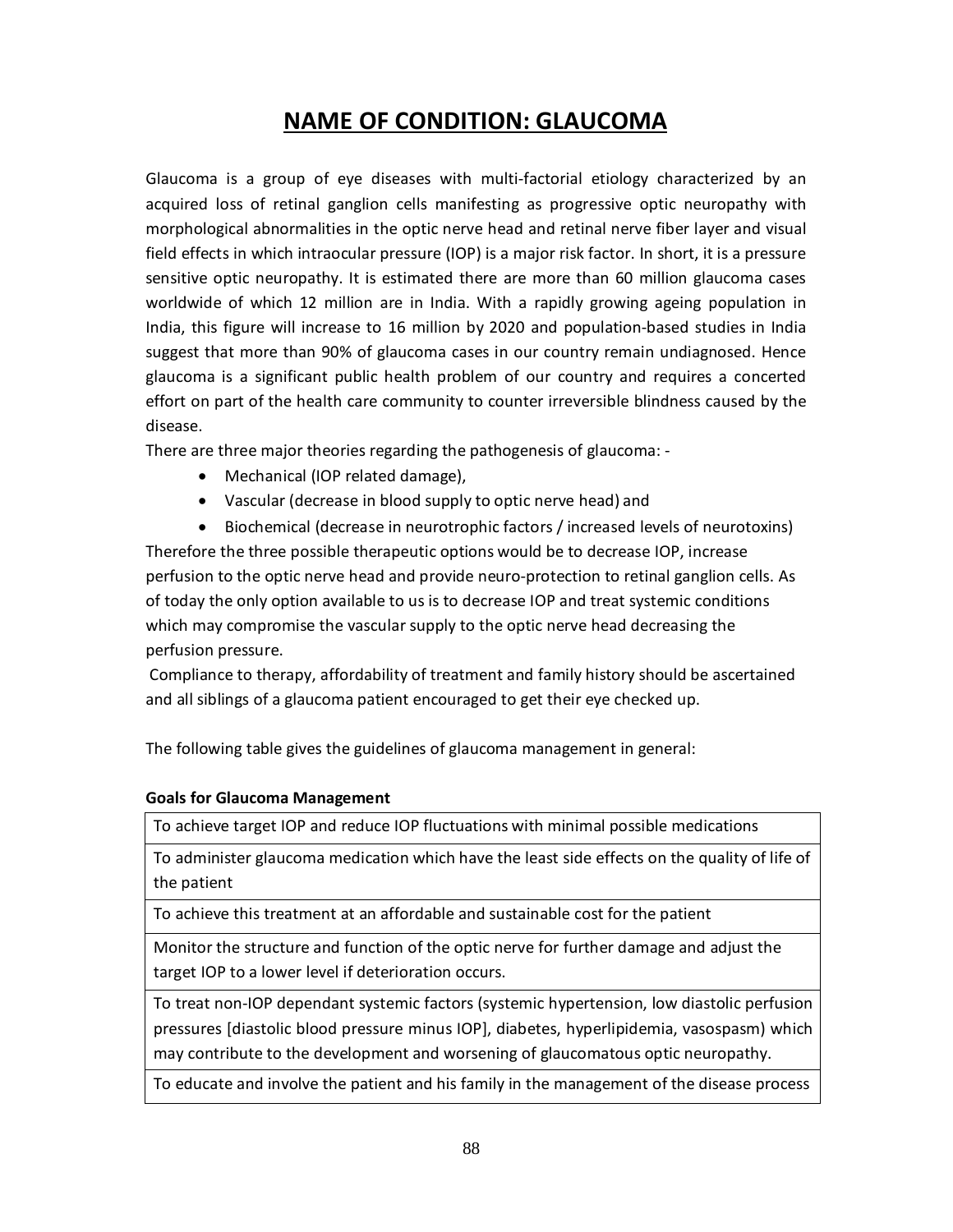# **NAME OF CONDITION: ANGLE CLOSURE DISEASE**

# **I. WHEN TO SUSPECT/ RECOGNIZE?**

## **a) Introduction:**

'Angle closure' implies either appositional or synechial closure of the anterior chamber angle. This iridotrabecular contact (ITC) may or may not be associated with raised intraocular pressure (IOP) or glaucomatous optic neuropathy. Various mechanisms are postulated in pathogenesis of primary angle closure (PAC), of which pupillary block constitutes a key element. This results in obstruction of aqueous flow from posterior chamber of eye to the anterior chamber, resulting in anterior bowing of iris and consequent crowding of the chamber angle. Prolonged apposition may lead to mechanical or functional obstruction to trabecular meshwork outflow and may result in formation of peripheral anterior synechiae (PAS), causing raised intraocular pressure and glaucomatous optic neuropathy. There are various other causes of ITC including position and thickness of ciliary body, iris thickness, lens position and thickness. Secondary angle closure can also occur in neovascularization, inflammation and gas or oil tamponade of posterior chamber besides other causes.

# **b) Case definitions:**

Angle closure disease had been classified earlier on the basis of presence or absence of symptoms into three subtypes as acute, intermittent and chronic angle closure .Intermittent and chronic angle closure have since then been reclassified into PAC and PACG as described above.

In recent years, there has been an effort to standardize diagnostic definitions of angle closure glaucomas based on suggestions by International Society of Geographical and Epidemiological Ophthalmology (ISGEO).<sup>1</sup> More emphasis is placed on structural (optic nerve head) and functional (visual field) changes to diagnose glaucoma. The amount of ITC (apposition between iris and posterior trabecular meshwork) required to define primary angle closure has been debated. By consensus, an eye with 180 degrees or more of ITC in dim illumination and non compressive gonioscopy is classified as one having primary angle closure disease.<sup>2</sup> Based on associated findings this is further subclassified as: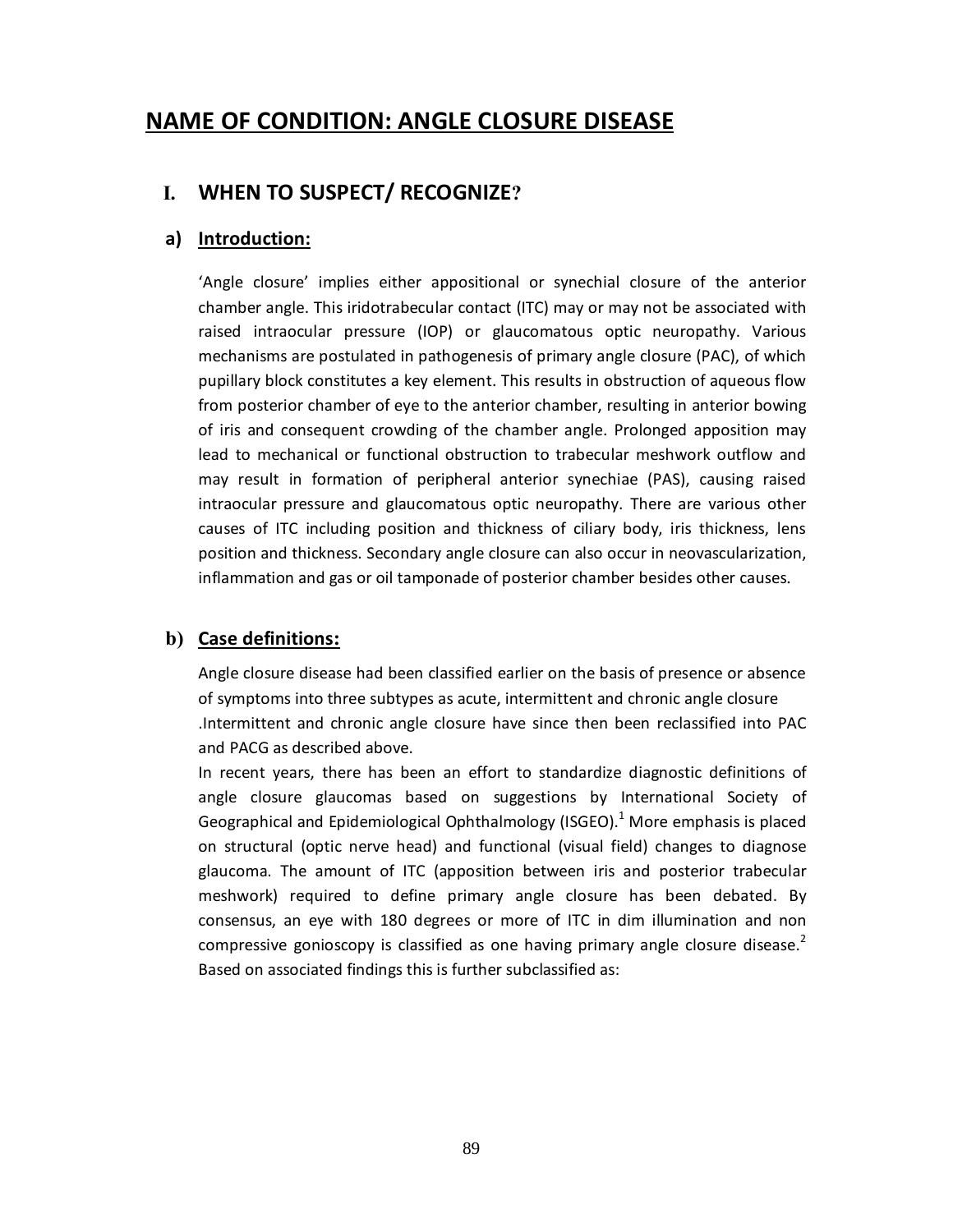# **Primary Angle Closure Suspect (PACS)**

An angle where more than 180° of the posterior trabecular meshwork cannot be seen under dim illumination, which, in the presence of normal intraocular pressure and no disc/ field changes suggestive of glaucoma and no peripheral anterior synechiae is classified as primary angle closure suspect.

## **Primary Angle Closure (PAC)**

An eye with PACS having peripheral anterior synechiae and/or raised intraocular pressure with no glaucomatous optic neuropathy is classified as primary angle closure.

## **Primary Angle Closure Glaucoma (PACG)**

An eye with PACS having evidence of glaucomatous damage in the form of glaucomatous disc changes and/or visual field changes is classified as primary angle closure glaucoma. It is not mandatory to have raised intraocular pressure or peripheral anterior synechiae.

## **Secondary Angle Closure**

Secondary angle closure occurs from known causes which may or may not be associated with pupillary block.

#### **Etiology:**

## **Secondary angle closure with pupillary block:**

- · Swollen lens induced (Phacomorphic)
- · Anterior lens subluxation/ dislocation
- · Trauma, laxity of zonules, Marfan's syndrome
- · Miotic induced secondary closure
- · Miotics relax the ciliary muscle, causing forward movement of iris-lens diaphragm and may precipitate angle closure.
- · Synechiae between iris and crystalline lens/ intraocular lens/cornea/ vitreous
- · These cause a physical obstruction to flow of aqueous from the posterior to anterior chambers and may result in 'iris bombe'.
- · Aphakic pupillary block

## **Secondary angle closure with anterior pulling mechanism without pupillary block**

- · Neovascular glaucomas
- · Iridocorneal endothelial syndromes
- · Inflammation
- · Post penetrating keratoplasty
- · Epithelial downgrowth
- · Aniridia

## **Secondary angle closure with posterior pushing mechanism without pupillary block**

- Ciliary block glaucoma
- · Iridociliary cysts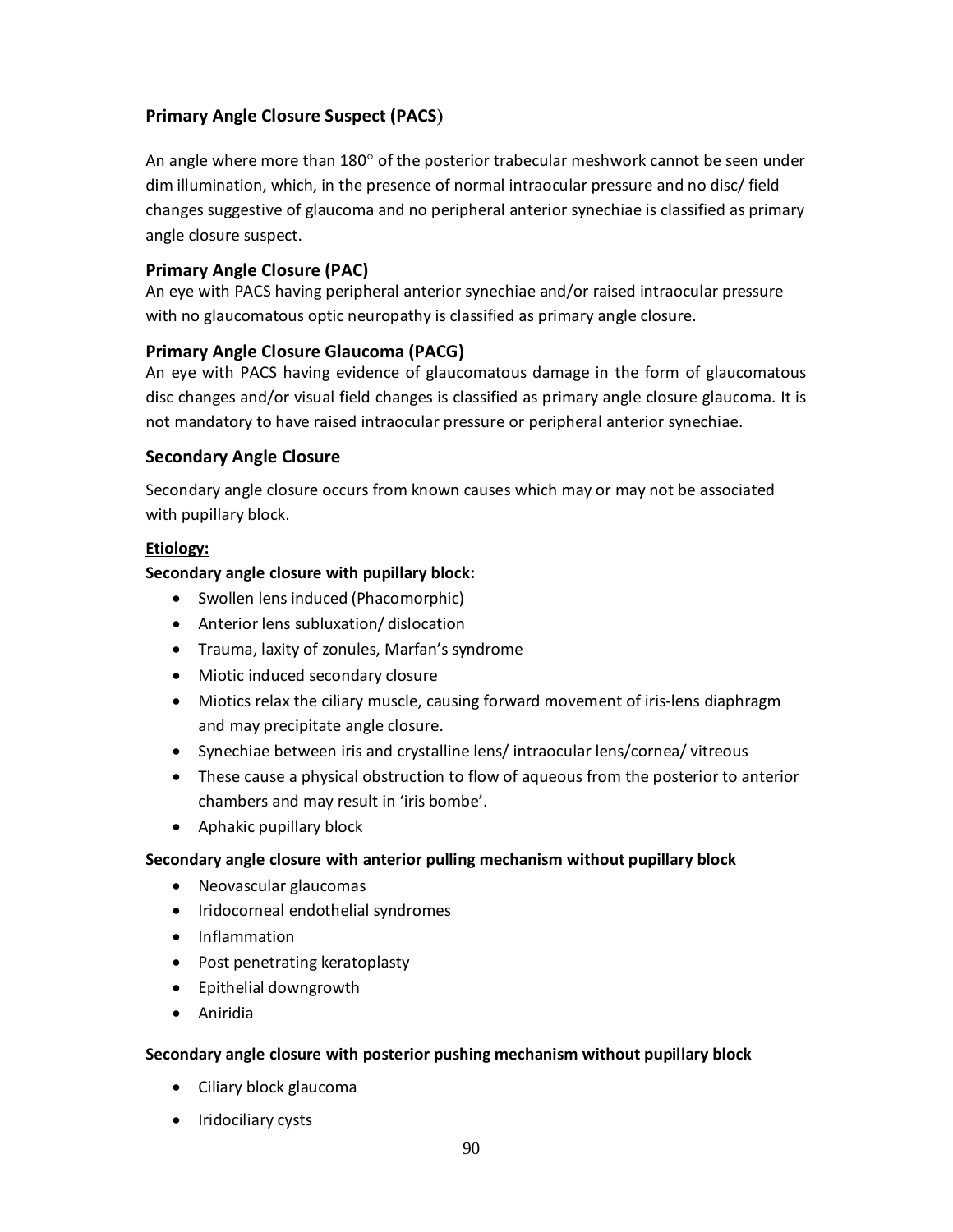- · Intravitreal silicon oil/ gas induced
- · Ciliochoroidal effusions
- · Suprachoroidal haemorrhage
- Scleral buckling

# **II. INCIDENCE OF THE CONDITION IN OUR COUNTRY**

Reported prevalence differences between studies occur due to differing methodology and classification of angle closure in these studies. The estimates of number of people with angle closure glaucoma in 2010 were 15.4 million for the world with India accounting for 3.7 million cases. Estimates of angle closure glaucoma in 2020 will rise to 21 million for the world and above 5 million for India.

The reported prevalence for PACG in Vellore eye study (VES) was 4.32%. In Andhra Pradesh Eye Disease Study (APEDS), the reported prevalence for PACG was noted to be 1.08% with another 2.21% having 'occludable angles'. The criteria for occulability was different between the studies-the VES considered one half or more angle to be narrow to be considered occludable while APEDS had a criteria of three quarters or more. Moreover, VES incorporated PAC and PACG together into PACG. The actual prevalence of PACG would have been 0.5% alone. A similar prevalence of 0.5% for PACG was reported by Aravind Comprehensive Eye Survey (ACS).

The Chennai Glaucoma Study (CGS), using the current ISGEO criteria reported higher rates for PACS, PAC and PACG in the urban cohort as compared to rural one. The prevalence of PACG was noted to be 0.87% in rural and 0.88% in urban cohorts. Besides this, 6.3 % were classified as PACS and 0.7% as PAC in the rural cohort as compared to 7.2 and 2.8% in urban cohorts.

The prevalence of PACS has been noted to be higher than PAC and PACG in these, implying that all patients of PACS do not necessarily progress to PAC and PACG and the slow rate of conversion for the same.

# **III.DIFFERENTIAL DIAGNOSIS**

- · Secondary pupillary block due to uveitis with iris bombe
- · Malignant glaucoma
- · Lens induced angle closure-phacomorphic/ subluxation/ dislocation
- · Neovascular glaucomas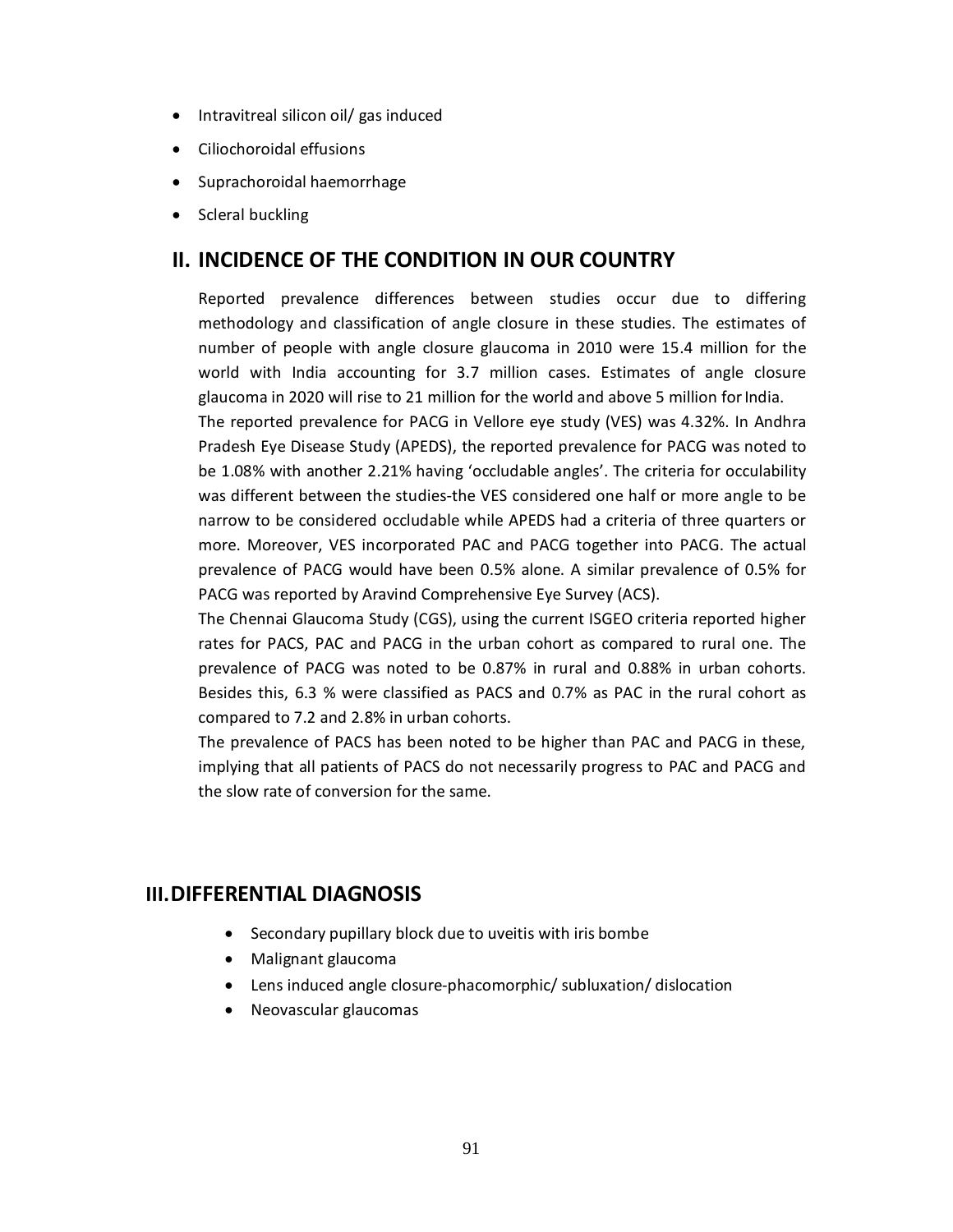# **IV. PREVENTION AND COUNSELING**

The majority of patients are asymptomatic. Vision lost in glaucoma cannot be restored. The purpose of therapy is to preserve existing vision. Diagnosis of angle closure needs a detailed slit lamp examination, intraocular pressure assessment, indentation gonioscopy, optic nerve head assessment and investigations as required. Since cataract and glaucoma can coexist and the patient may attribute their vision loss to the former, it is essential to have a comprehensive eye examination above the age of 40 years at least annually or biannually. Being a progressive blinding disorder, if glaucoma is detected in a patient, the patient is counseled and explained the need for regular eye examinations throughout life. The need to screen close family members of the patient with angle closure disease is stressed as glaucomas at times may be heritable and may show familial predisposition.

# **V. OPTIMAL DIAGNOSTIC CRITERIA, INVESTIGATIONS, TREATMENT & REFERRAL CRITERIA \*Situation 1: At Secondary Hospital/ Non-Metro situation: Optimal Standards of Treatment in Situations where technology and resources are limited**

## **a) Clinical Diagnosis**:

## **History:**

Most primary angle closure glaucoma in Indian eyes is asymptomatic. A patient may present with intermittent attacks of redness or pain with halos and blurred vision in eyes or may present with acute onset of such symptoms. Previous or concomitant use of steroids in any form should be noted. Drugs likely to precipitate angle closure such as such as adrenergic and anticholinergic agents, tri and tetracyclic antidepressants, MAO inhibitors and sulfa based such as topiramate to be recorded along with any history of angle closure in family.

## **IOP:**

Intraocular pressure is preferably assessed with Goldmann's applanation tonometer.

## **Gonioscopy:**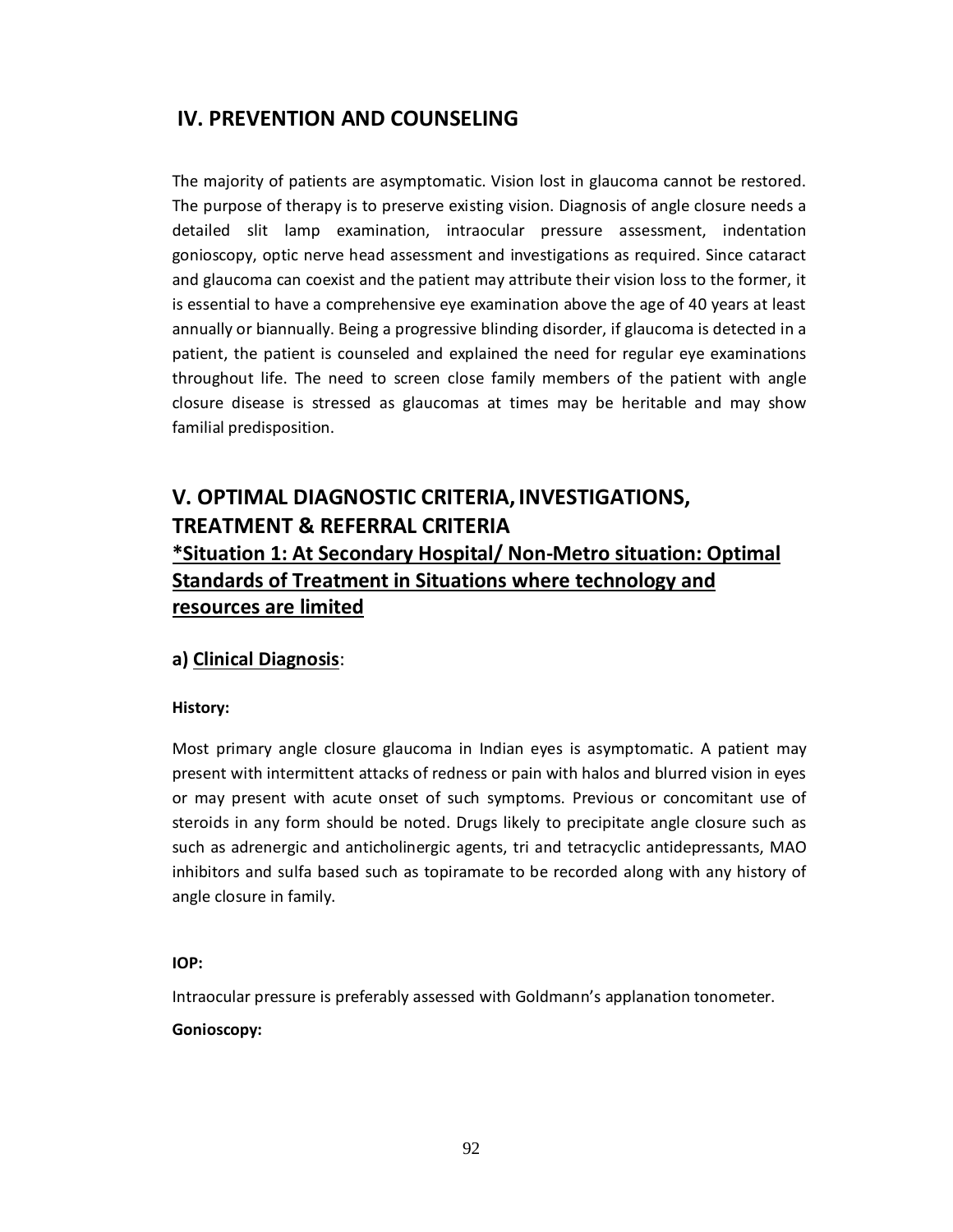A carefully done goniosopy for diagnosis of angle closure is crucial and helps in follow up and management of these patients. Preferably, indentation gonioscopy is done in patients suspected for angle closure to differentiate appositional from synechial closure. It is first done in dim illumination with a short slit beam avoiding the pupil and then on indentation with a bright light. Excessive compression on the gonioscope and/ or excess light entering the pupil may artifactually open up the angle. Careful assessment of the angle structures with their exact anatomic documentation along with iris contour, iris processes, areas of peripheral anterior synechiae with pigmentation of the angle should ideally be done.

## **Optic nerve head and visual fields assessment:**

Undilated disc assessment (if possible prior to laser peripheral iridotomy) with a +78/90 Dioptre lens under a slit lamp biomicrosope along with a dilated fundus examination with nerve fiber layer and optic nerve head assessment.

# **b) Investigations:**

Automated perimetry (preferably Humphrey 24-2 SITA Standard/ Octopus G1 test) form the gold standard tests for the diagnosis and follow up of the glaucoma patient. In patients with advanced visual field losses 10-2 or macular threshold test on Humphrey may be required. Since visual fields may have a learning curve, it is preferable to have two visual fields with replicable defects to establish a reliable baseline. Serial stereoscopic disc photographs/disc drawings also form an important additional modality to follow up a patient.

## **c) Treatment:**

## **Guidelines to therapy:**

Treatment for angle closure revolves around intraocular pressure control, assessment and therapy directed to the control of the angle and angle closure, prevention and treatment for acute primary angle closure, preventing progression of glaucoma and thus aiming to preserve a patient's vision and quality of life.

## **(1) Control of intraocular pressure:**

Antiglaucoma medications are prescribed to control IOP for short term either before definitive therapy by laser or surgery and following the same for residual IOP elevation in the long term. All major classes of drugs can be used as for open angle glaucomas such as beta blockers, alpha agonists, carbonic anhydrase inhibitors, prostaglandin analogues, cholinergic agents and hyperosmotic agents can be used depending on their tolerability, side effects and contraindications. However Pilocarpine is usually contraindicated in lens induced and retro lenticular mechanisms as it may cause forward movement of iris lens diaphragm and shallowing of chamber angle. At low doses, Pilocarpine can be used for relieving residual appositional closure after laser iridotomy or iridoplasty in plateau iris and angle closure patients.

## **2) Angle control:**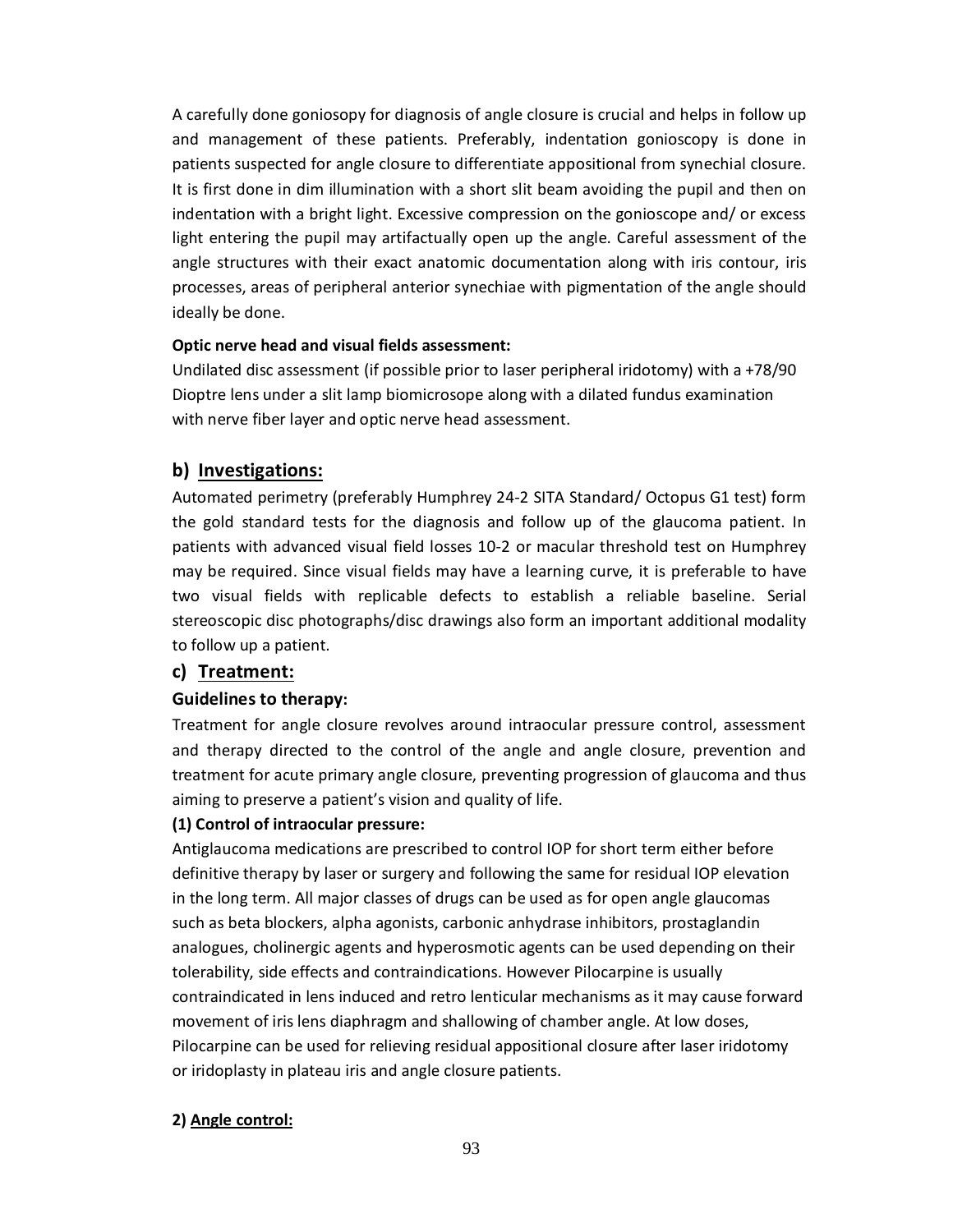#### **Laser peripheral iridotomy/ Surgical iridectomy**

Preferably, a laser peripheral iridotomy (LPI) is done to alleviate pupillary block. It allows the aqueous to bypass the pupil, providing an alternative route for outflow from posterior to anterior chambers of the eye. Surgical iridectomy may rarely be needed in case of failures of laser iridotomy.

#### **Laser peripheral iridotomy: Technique**

The role and limitations and possible complications of laser iridotomy are explained to the patient. To reduce the risk of post laser IOP spike and inflammation, apraclonidine 1% or brimonidine 0.15/ 0.2% can be used either before or after the procedure. Alternatively, oral/ topical carbonic anhydrase inhibitors or topical glycerine (in case of corneal epithelial edema secondary to raised IOP) can be used in selected patients. It is preferable to reduce IOP to a safe level prior to the procedure. To reduce the risk of bleeding, selected patients on oral anticoagulants for systemic diseases should be counseled and may be asked to stop their anticoagulants for a few days prior to the procedure. Usually iridotomy is recommended between 11-1 o' clock beneath the eyelids avoiding the 12 o' clock position. However, others prefer 3 and 9 o' clock positions. PI is avoided at lid margins to reduce symptoms of glare formed by tear meniscus. Successful penetration is seen with a gush of pigments in anterior chamber with a visible deepening of anterior chamber. A minimum opening of 150-200 microns is aimed to ensure patency.

#### **Parameters (Nd-YAG laser)**

## Energy: 2-5 mJ, 1-3 pulses/ burst

It is preferable to choose a thin area of iris or an iris crypt to reduce the amount of energy and associated complications with the procedure. Pre treatment with pilocarpine to stretch and thin the peripheral iris is helpful. Use of Abraham or Wise lenses with coupling agents is preferred to enhance magnification and focusing of the laser beam. Complications and follow up after LPI: Possible complications can include IOP spike, blurred vision, bleeding, damage to corneal epithelium or endothelium and rarely damage to lens capsule or the retina. Late complications include progression of cataract and iridotomy closure. Post laser IOP check is done within 1-6 hours and patient is advised tapering dose of topical steroids with antiglaucoma medications as needed. Reassessment of the angle after pilocarpine effect wears off with documentation of areas of synechial and appositional closure is done.

**(3) Surgery:** Surgery is usually considered in case of failure of medical/ laser management for IOP control or progression of glaucoma despite maximum medical management**.**

Trabeculectomy alone or combined with cataract surgery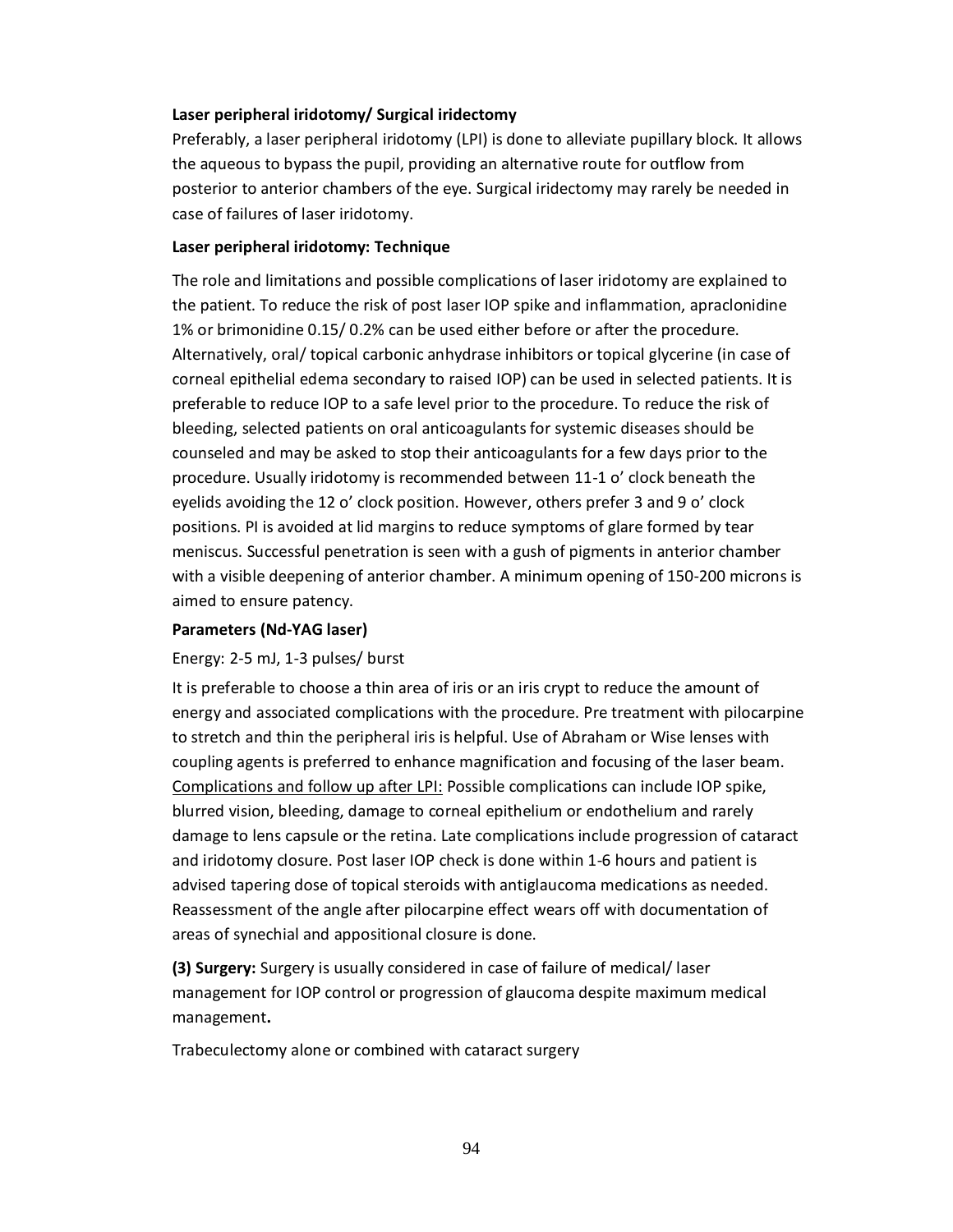Cataract surgery alone-helps to reduce crowding of the angle and relative pupillary block.

# **Treatment of primary angle closure disease:**

## **PACS**

As noted, not all patients of PACS progress to PAC or PACG. The treatment needs to be individualized in regards to laser iridotomy or a close follow up. An iridotomy may be considered to reduce the risk of angle closure in future or alternatively the patient may be monitored for IOP elevation and PAS over time. However an iridotomy can be considered in the following situations:

- · Fellow eye of an eye with primary angle closure
- · Confirmed family history of angle closure glaucoma
- · Eyes requiring frequent dilation for retinal examination
- · When follow up is impractical or a poorly compliant patient
- · Symptomatic patient
- · Difficulty in opening the angle with compression, with areas of patchytrabecular meshwork pigmentation

In case iridotomy is deferred, patients are warned about symptoms of angle closure and are counseled for regular check ups. The possible risk of angle closure by medications such as decongestants and motion sickness is warned.

## **PAC and PACG**

Laser peripheral iridotomy to relieve pupillary block is recommended as first line therapy. Appositional or synechial closure of the angle with concomitant damage to trabecular meshwork can cause rise in IOP. However, medical treatment should not be used as a substitution of laser in cases of PAC and PACG.

After component of pupillary block has been removed, further management on lines of open angle glaucomas is done to prevent pressure induced glaucomatous optic neuropathy and visual field progression by topical hypotensive agents and/or surgery.

## **Plateau Iris Configuration/ Syndrome**

Elimination of element of pupillary block by LPI is recommended as first line of treatment. Iridoplasty helps opening up non synechial areas of the angle in selected patients. Chronic use of low dose miotic therapy may prevent further closure of the angle.

## **Acute Primary Angle Closure**

Initial treatment is medical to lower IOP to a level when definitive therapy by LPI can be performed.

Medical therapy includes topical hypotensive agents and systemic agents to reduce IOP rapidly. However, topical mioics may not be effective at times in an ischemic pupillary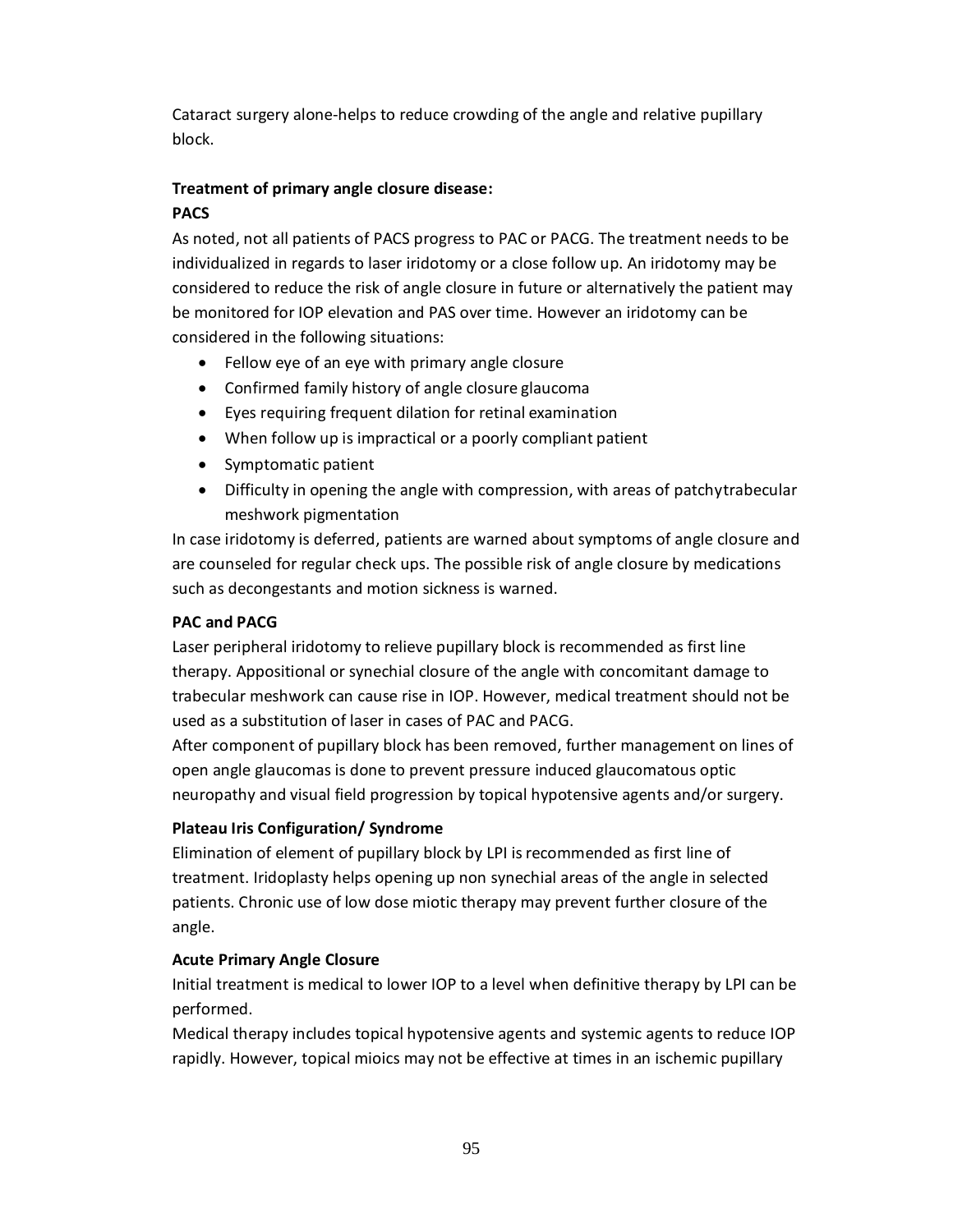sphincter. Indentation with a 4 mirror gonioscope or a cotton tipped applicator has been used to break the acute attack. Laser iridectomy of the affected eye is the definitive management. It is done along with prophylactic iridectomy of the fellow eye, if narrow. This is done as nearly 50% of fellow eyes have been reported to develop acute closure within 5 years of the fellow eye. Following LPI, reassessment of the angles by gonioscopy is done to determine extent of synechial closure. IOP is controlled by antiglaucoma medications and optic nerve head damage and visual field assessment is done to outline further management. In case of extensive synechial closure, incisional surgery for glaucoma can be considered for IOP control, although it carries a high risk of post operative complications such as shallow anterior chamber and malignant glaucoma.

#### **Treatment of secondary angle closure glaucomas:**

The treatment of secondary glaucomas is directed to the primary event causing angle closure which is based on the underlying mechanism of angle closure—pupillary block, or non pupil block (anterior pulling/ posterior pushing) mechanisms.

Thus, treatment of secondary glaucomas may require relief of pupil block (iris bombe/ lens induced) with YAG peripheral iridectomy and treatment of underlying in inflammatory disorder. Raised IOP is treated with topical/ oral antiglaucoma medications as needed.

## **Standard Operating procedure**

#### **a) In Patient**

- Acute primary angle closure unresponsive to medical therapy/lasers
- Lens induced (Phacomorphic glaucoma)
- Symptomatic secondary angle closure requiring hyperosmotics for IOP control

#### **b) Out Patient**

- **PACS, PAC, PACG, Secondary glaucomas**
- $\Box$  Acute primary angle closure (following laser iridotomy and the patient is asymptomatic)
- **c) Day Care**
- · Not applicable

## **d) Referral criteria:**

## **immediate referral on presentation if there is**

Acute primary angle closure with uncontrolled IOP on maximum therapy and facilities for laser peripheral iridotomy are not available

Facilities for cataract surgery not available in lens induced glaucomas (phacomorphic) Children (acute intraocular pressure lowering measures initiated prior to referral; laser or surgical therapy to be done at higher centres)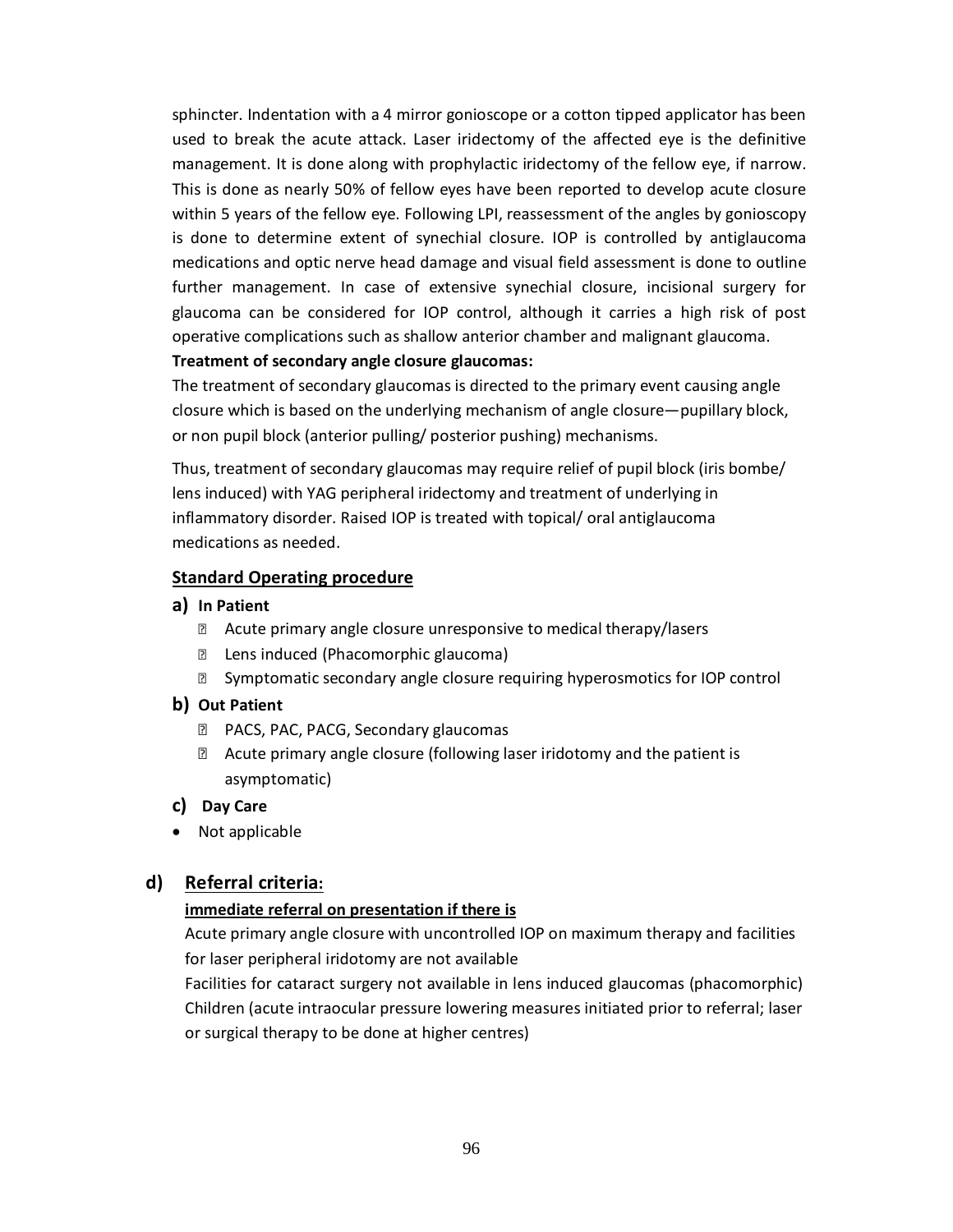## **Referral following initial treatment if,**

- Secondary glaucomas without facilities to treat the underlying cause (for example laser iridotomy for pupil block/ surgery (ex. in microspherophakia or lensectomy for subluxated crystalline lens)
- Nanophthalmos requiring surgery
- **D** Previous failed trabeculectomy uncontrolled on maximum antiglaucoma therapy
- **Patients requiring tube implants**
- Only seeing eye
- Post congenital cataract surgery with uncontrolled IOP on therapy
- Complications of filtration surgery requiring surgical intervention
	- $\checkmark$  Failing bleb
	- $\checkmark$  Large choroidal haemorrhage/ effusions
	- $\checkmark$  Bleb leaks
	- $\checkmark$  Blebitis and endophthalmitis

# **\*Situation 2: At Super Specialty Facility in Metro location where higherend technology is available**

The clinical diagnosis and management is done on the same general guidelines as given above.

## **a) Clinical Diagnosis:**

A Perkins tonometer or Tonopen (especially in case of corneal scarring precluding the use of a Goldmann's tonometer) may be used for IOP measurement.

## **b) Investigations:**

Ancillary investigations which may aid clinical diagnosis and management include

## Imaging of anterior segment**:**

A carefully done gonioscopy remains the gold standard for diagnosis of angle closure. There are various imaging tools to help evaluate the anterior segment of the eye. Anterior segment optical coherence tomography and ultrasound biomicroscopy play a key role in selected patients with angle closure. Both allow qualitative and quantitative assessment of anterior segment of the eye, although AS-OCT is unable to assess structures posterior to the iris.

Biometry To assess the axial length, lens thickness and anterior chamber depth (Refer 'Risk factors' above)

Imaging of optic disc and nerve fibre layer

Use of HRT, GDx and OCT (Retinal nerve fiber layer assessment) (if available)

## **C)Treatment:**

- (1) Control of IOP as outlined above
- (2) Angle control

**Laser peripheral iridotomy**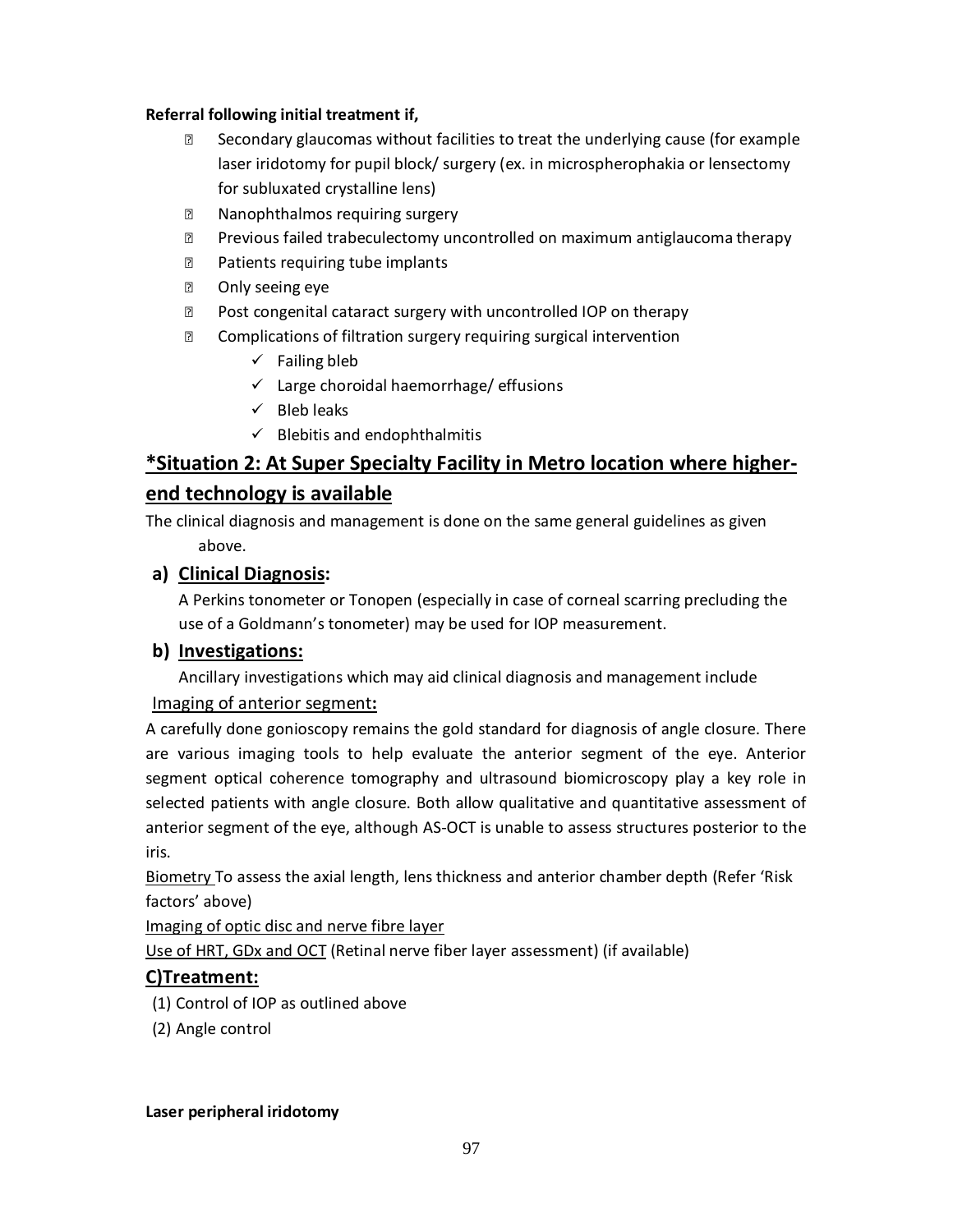Both Argon and Nd-YAG lasers can be used either alone or sequentially to achieve an iridotomy. Use of Nd-YAG laser for iridotomy has been described above. In sequential use, photocoagulative effects of argon laser are combined with photodisruptive effects of Nd-YAG laser. This is especially useful in cases of thick irides and to reduce the risk of bleeding. Argon laser is used first to thin the iris and then the Nd-YAG laser is used for penetration.

## **Parameters (Argon laser)**

| <b>Stretch Burns:</b>     |                   |
|---------------------------|-------------------|
| Spot size:                | $200 - 500 \mu m$ |
| Exposure time:            | $0.2 - 0.5$ sec   |
| Power:                    | 200-600 mW        |
| <b>Penetration burns:</b> |                   |
| Spot size:                | $50 \mu m$        |
| Exposure time:            | $0.02$ sec        |
| Power:                    | 800-1000 mW       |

## **Argon laser peripheral iridoplasty**.

## **(3) Surgery**

Trabeculectomy alone or combined with cataract surgery

Cataract surgery alone-helps to reduce crowding of the angle and relative pupillary block.

## Tube implant surgery

## **Management of complications of glaucoma surgery causing secondary closure of angle**

## **Malignant glaucoma**

- · Aqueous suppressants/ cycloplegics (miotics are contraindicated)
- · Nd-YAG hyaloidotomy along with posterior capsulotomy in pseudophakics
- · -Pars plana vitrectomy

## Secondary closure choroidal effusion

-Topical steroids/ cycloplegics with or without systemic steroids

- Choroidal drainage if conservative measures fail

## **Acute primary angle closure**

Other modalities attempted include iridoplasty and paracentesis for temporary lowering of IOP. In case LPI is not possible, iridoplasty or surgical iridectomy can be attempted. Cataract surgery alone or combined with goniosynechiolysis have been reported with varying success rates. This approach may be attempted in eyes not amenable to laser iridotomy or surgical iridectomy, however the risks and benefits should be weighed beforehand.

Genetic counseling: This forms an important tool to educate and inform patients about higher risk of glaucoma in close relatives and children.

## **Standard Operating procedure**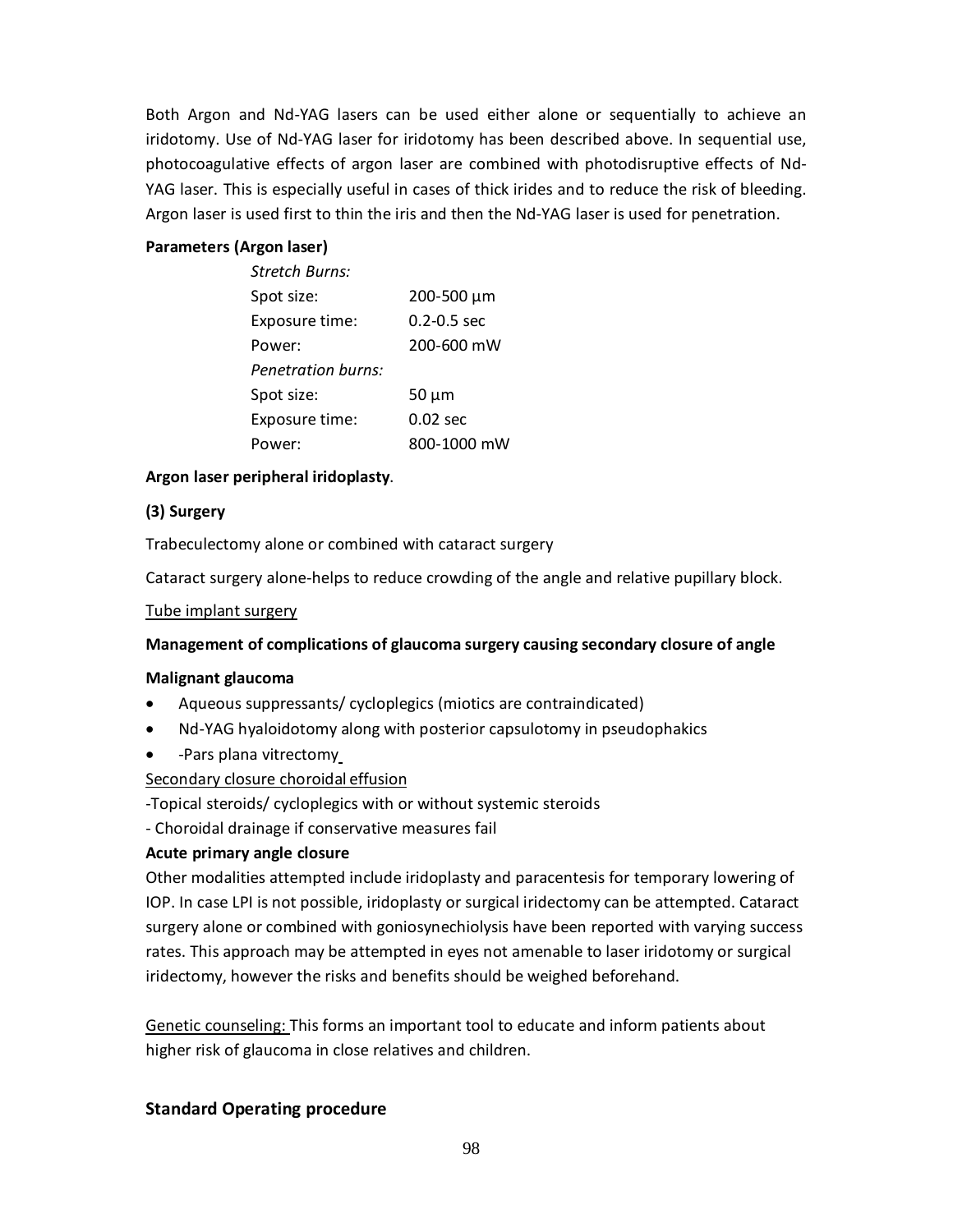## **a. In Patient**

- · Patients requiring surgical intervention
- · Acute primary angle closure with uncontrolled IOP on maximum therapy /laser peripheral iridotomy not complete (symptomatic patient)
- · Lens induced glaucomas (phacomorphic)
- · Blebitis and Endophthalmitis
- · Malignant glaucoma refractory to medical management
- **b. Out Patient**
- · PACS, PAC, PACG, Secondary glaucomas
- **c. Day Care**
- · Not applicable

# **d)Referral criteria:**

· Not applicable

# **VI .WHO DOES WHAT? and TIMELINES**

# **a. Doctor**

- · Clinical history and examination
- · Visual acuity
- · Intraocular pressure measurement
- · Gonioscopy
- · Undilated/ dilated fundus examination
- · ASOCT/ UBM
- · YAG peripheral iridotomy/ Iridoplasty
- · Surgery if indicated
- **b. Nurse/Technician**
- · Preparing the patient for laser treatment
- · Ancillary tests-Pachymetry, Visual fields, Disc photography
- · Compliance to therapy for inpatients

# **VII FURTHER READING / REFERENCES: Please refer at the end of thechapter**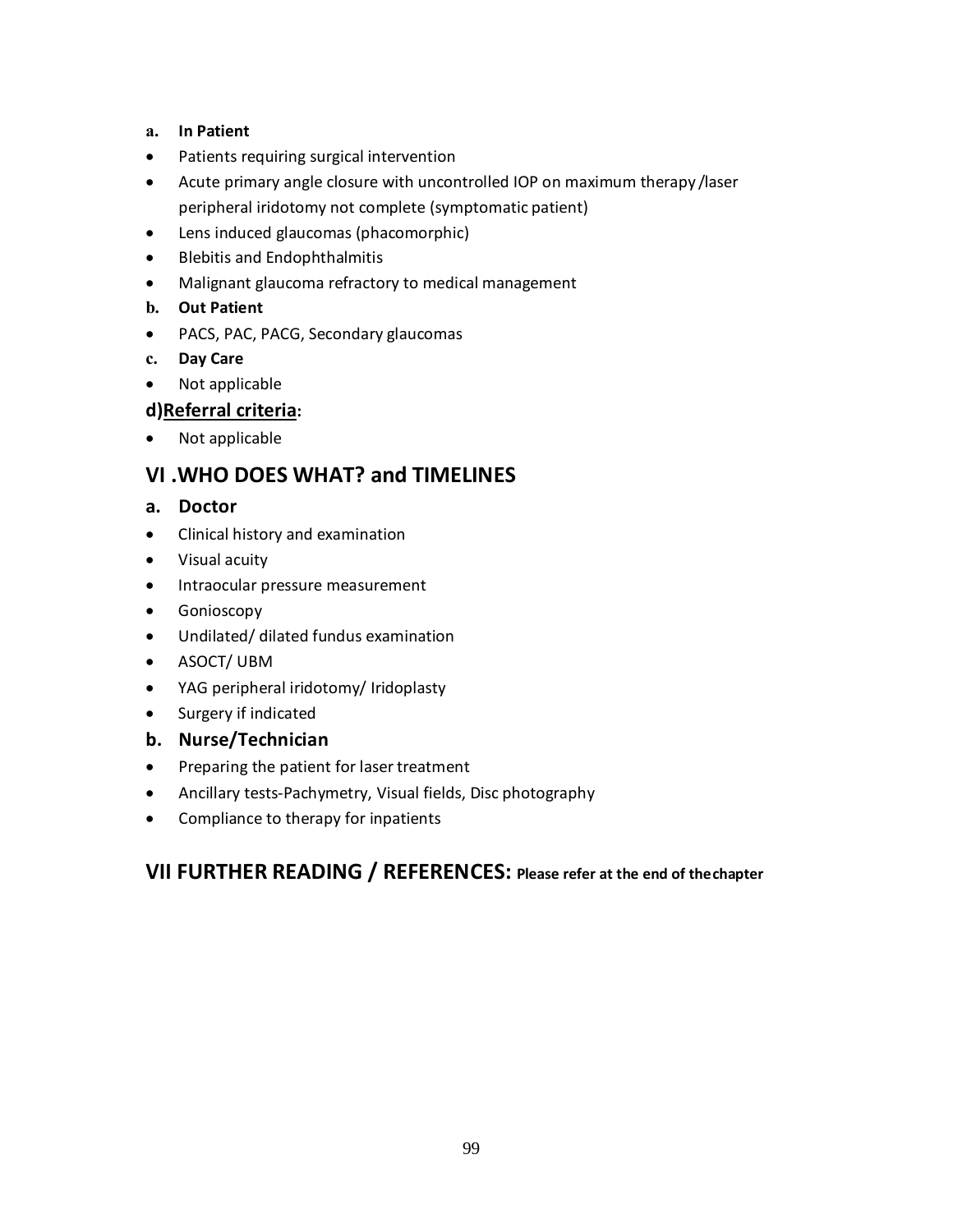# **RESOURCES REQUIRED:**

| <b>Situation</b>         | <b>HUMAN</b>                                                                               | <b>INVESTIGATION</b>                                                       | <b>DRUGS&amp;</b>                                                                                                                                                                                                                                                    | <b>EQUIPMENT</b>                                                                                                                                                                                                                                                                                                                                              |
|--------------------------|--------------------------------------------------------------------------------------------|----------------------------------------------------------------------------|----------------------------------------------------------------------------------------------------------------------------------------------------------------------------------------------------------------------------------------------------------------------|---------------------------------------------------------------------------------------------------------------------------------------------------------------------------------------------------------------------------------------------------------------------------------------------------------------------------------------------------------------|
|                          | <b>RESOURCES</b>                                                                           | S                                                                          | <b>CONSUMABLES</b>                                                                                                                                                                                                                                                   |                                                                                                                                                                                                                                                                                                                                                               |
| 1)<br>Secondary<br>level | 1) Ophthalmologist<br>$-1$<br>2) Optometrist/<br>Technician<br>$-1$<br>3) OP Nurse<br>$-1$ | 1) Visual fields<br>2) Pachymetry<br>3) Disc<br>photographs<br>(desirable) | 1) Antiglaucoma<br>medications<br>2) Topical steroids<br>3) Irrigating<br>Solutions<br>4) Viscoelastic<br>agents<br>5) Mydriatics &<br>Cycloplegics<br>6) Antibiotic eye<br>drops<br>7) Intraocular<br>lenses<br>8) Needle and<br>syringes<br>9) Suture<br>materials | 1) Slit lamp<br>biomicroscope-1<br>2) Goldmann applanation<br>tonometer<br>$-1$<br>3) Indentation<br>gonioscope -1<br>(preferable Sussman/<br>Posner/Zeiss)<br>4)90D/78 D lens-1<br>5) Indirect<br>ophthalmoscope-1<br>6) Operating Microscope<br>7) Microsurgical<br>Instruments<br>8) Pachymeter<br>9)Nd-YAG laser<br>10) Lenses for PI-1<br>(Abraham/Wise) |
|                          |                                                                                            |                                                                            |                                                                                                                                                                                                                                                                      | 11) Automated<br>perimeter-1 (preferably<br>12) Humphrey/ Octopus)                                                                                                                                                                                                                                                                                            |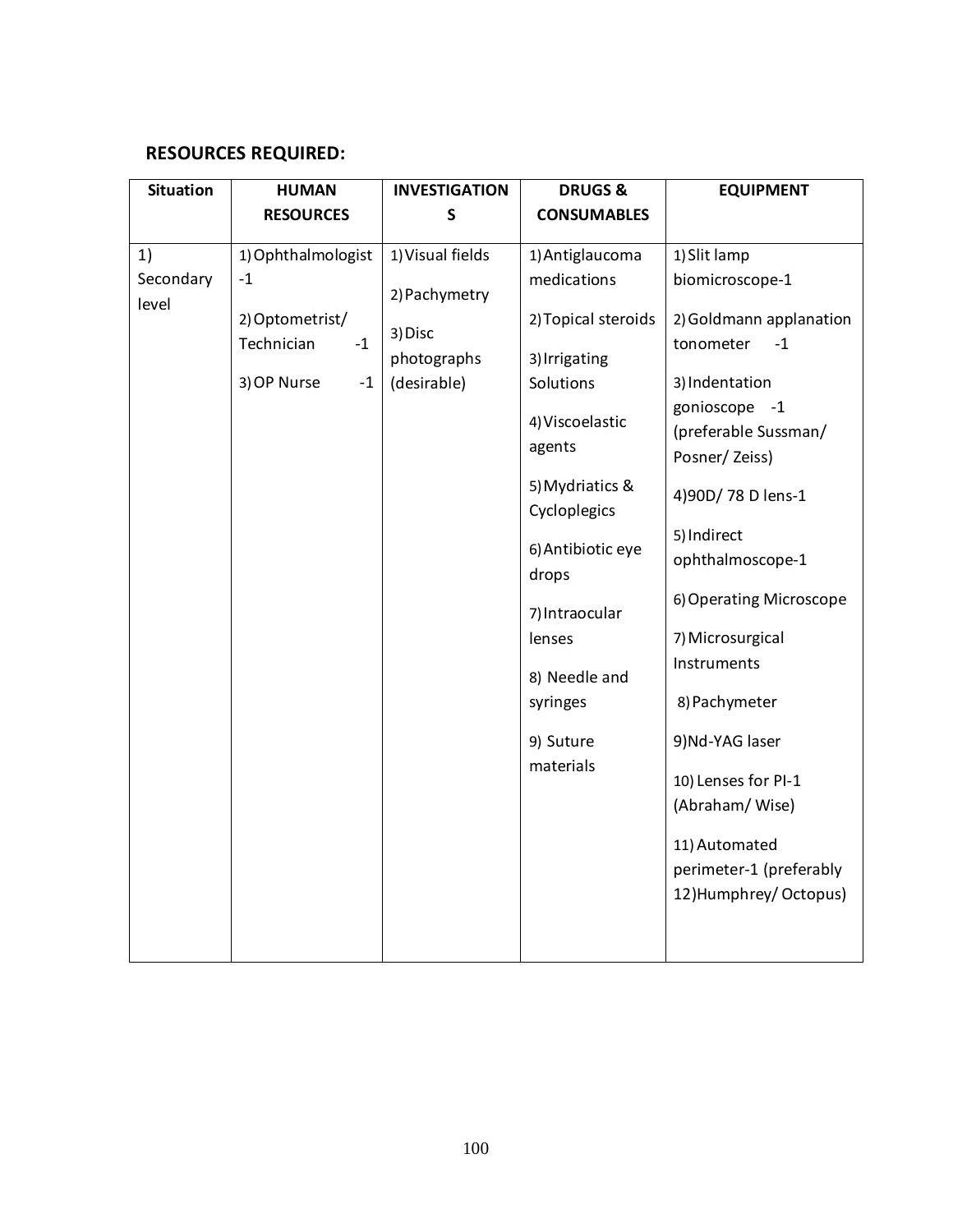| 2) Tertiary | 1) Glaucoma         | 1) Visual fields       | 1) Antiglaucoma            | 1) Slit lamp                               |
|-------------|---------------------|------------------------|----------------------------|--------------------------------------------|
| level       | specialist-1        | 2) Pachymetry          | medications                | biomicroscope-1                            |
|             | 2) Optometrist/     |                        | 2) Topical/Systemi         | 2) Goldmann applanation                    |
|             |                     | 3) Biometry            |                            |                                            |
|             | Technician<br>$-1$  |                        | c steroids                 | tonometer-1                                |
|             | 3) OP Nurse<br>$-1$ | 4)ASOCT<br>(desirable) | 3) Irrigating<br>Solutions | 3) Indentation<br>gonioscope-1 (preferable |
|             | 4) Scrub nurse -1   |                        |                            |                                            |
|             |                     | 5)UBM                  | 4) Viscoelastic            | Sussman/Posner/Zeiss)                      |
|             | 5) OT nurse<br>- 1  |                        |                            |                                            |
|             |                     |                        |                            |                                            |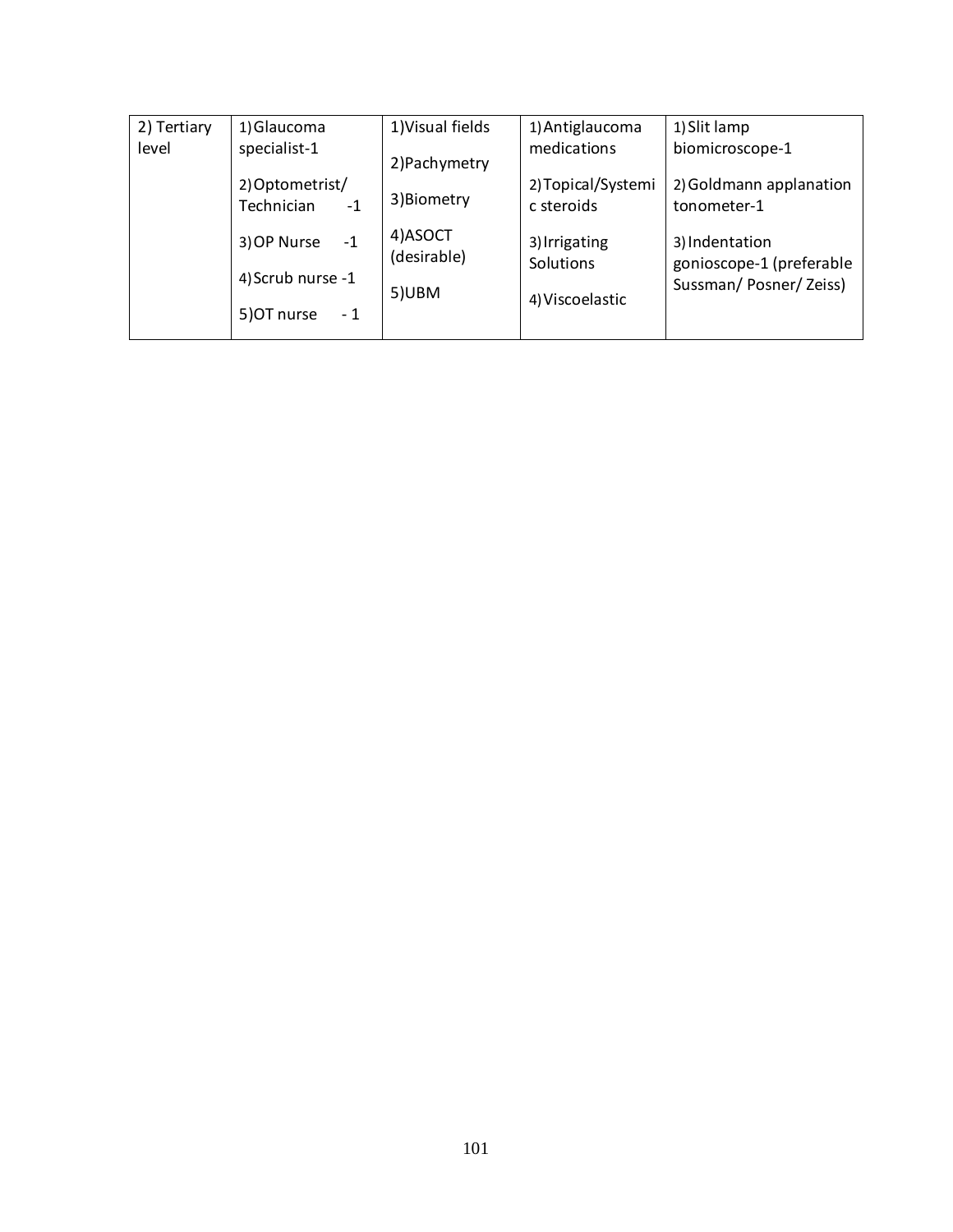| 6) Ward nurse - 1 | 6) Ultrasound         | agents                                 | 4)90D/78 D lens-1                                              |
|-------------------|-----------------------|----------------------------------------|----------------------------------------------------------------|
| 7) Counsellor - 1 | 6)Disc<br>photographs | 5) Mydriatics &<br>Cycloplegics        | 5) Indirect<br>ophthalmoscope-1                                |
|                   |                       | 6) Antibiotic eye<br>drops             | 6) Pachymeter                                                  |
|                   |                       | 7) Antimetabolites                     | 7) Ultrasound-1<br>8) Disc photography-1                       |
|                   |                       | 8)Ologen                               | 9) A Scan-1                                                    |
|                   |                       | 9) Glaucoma<br><b>Drainage Devices</b> | 10) Diode laser with laser<br>delivery system / Cryo-1         |
|                   |                       | 10) Intraocular<br>lenses              | (recurring supplies<br>required for G probe for                |
|                   |                       | 11) Needles &<br>Syringes              | Diode)<br>11) Nd-YAG laser-1                                   |
|                   |                       | 12) Suture<br>materials                | 12) Automated<br>perimeter-1 (preferably<br>Humphrey/ Octopus) |
|                   |                       |                                        | 13) ASOCT-1                                                    |
|                   |                       |                                        | 14) UBM-1                                                      |
|                   |                       |                                        | 15) Lenses for PI /<br>Iridoplasty -1                          |
|                   |                       |                                        | 16) Operating<br>Microscope                                    |
|                   |                       |                                        | 17) Microsurgical<br>Instruments                               |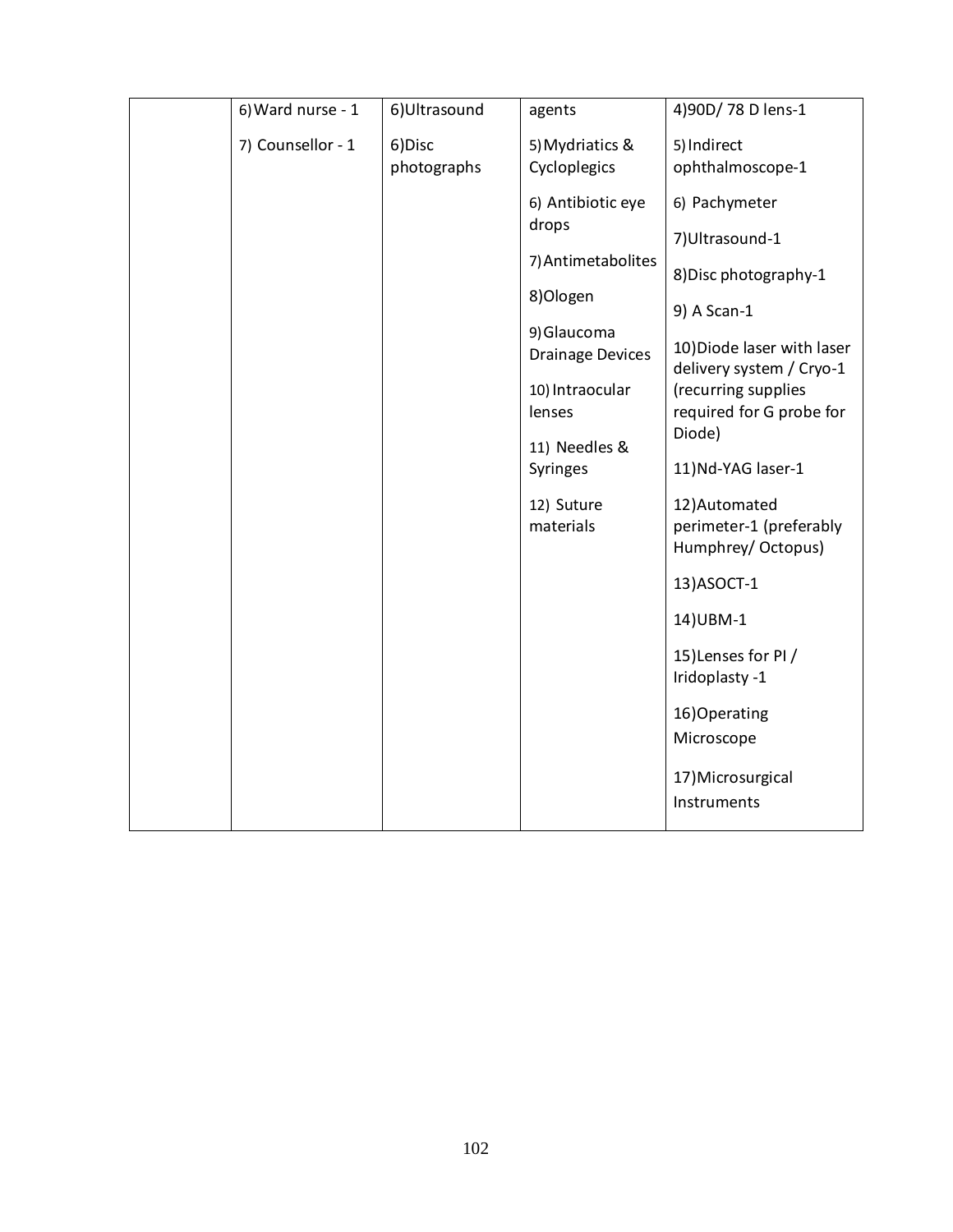#### **PRIMARY OPEN ANGLE GLAUCOMA**

#### **I. WHEN TO SUSPECT/ RECOGNIZE?**

#### **a) Introduction:**

POAG is most common form of glaucoma world wide. It is estimated that 45 million people worldwide have POAG. With the exception of Asia, Primary open angle glaucoma (POAG) is far more common than Primary angle-closure glaucoma (PACG) worldwide.

## **b) Case definition:**

**Definition**: It is a chronic progressive anterior optic neuropathy characterised by acquired loss of retinal ganglion cell loss, visual field loss, open angles with no obvious causative ocular or systemic condition.

#### **II. INCIDENCE OF THE CONDITION IN OUR COUNTRY**

In India, Primary open angle glaucoma is estimated to affect 6.48 million persons. Aravind comprehensive eye survey found a prevalence (95% confidence interval) of POAG it was 1.7% (1.3, 2.1) in rural population. The prevalence of POAG in rural south Indian population as evaluated by Chennai glaucoma study group 1.62%. The prevalence increased with age, and 98.5% were not aware of the disease. Vellore eye study found a prevalence (95% CI) of POAG 4.1 (0.08-8.1) in urban south Indian population. Andhra Pradesh eye disease study found a prevalence (95% confidence interval) of 1.62% (0.77%-2.48%) in urban south Indian population. Studies comparing the prevalence in urban and rural population – Chennai glaucoma study found prevalence of POAG in south Indian urban population was 3.51%, higher than that of the rural population. Andhra Pradesh eye disease study also found the prevalence to be greater in urban population (4% vs 1.6%; P<0.001).

#### **III. DIFFERENTIAL DIAGNOSIS**

- · Optic nerve anomalies: coloboma, pits, oblique insertion
- · Primary optic atrophy
- · Past history of steroid usage
- · Past history of trauma or surgery
- · Ischemic optic neuropathy (arteritic/non arteritic)

#### **IV. PREVENTION AND COUNSELING**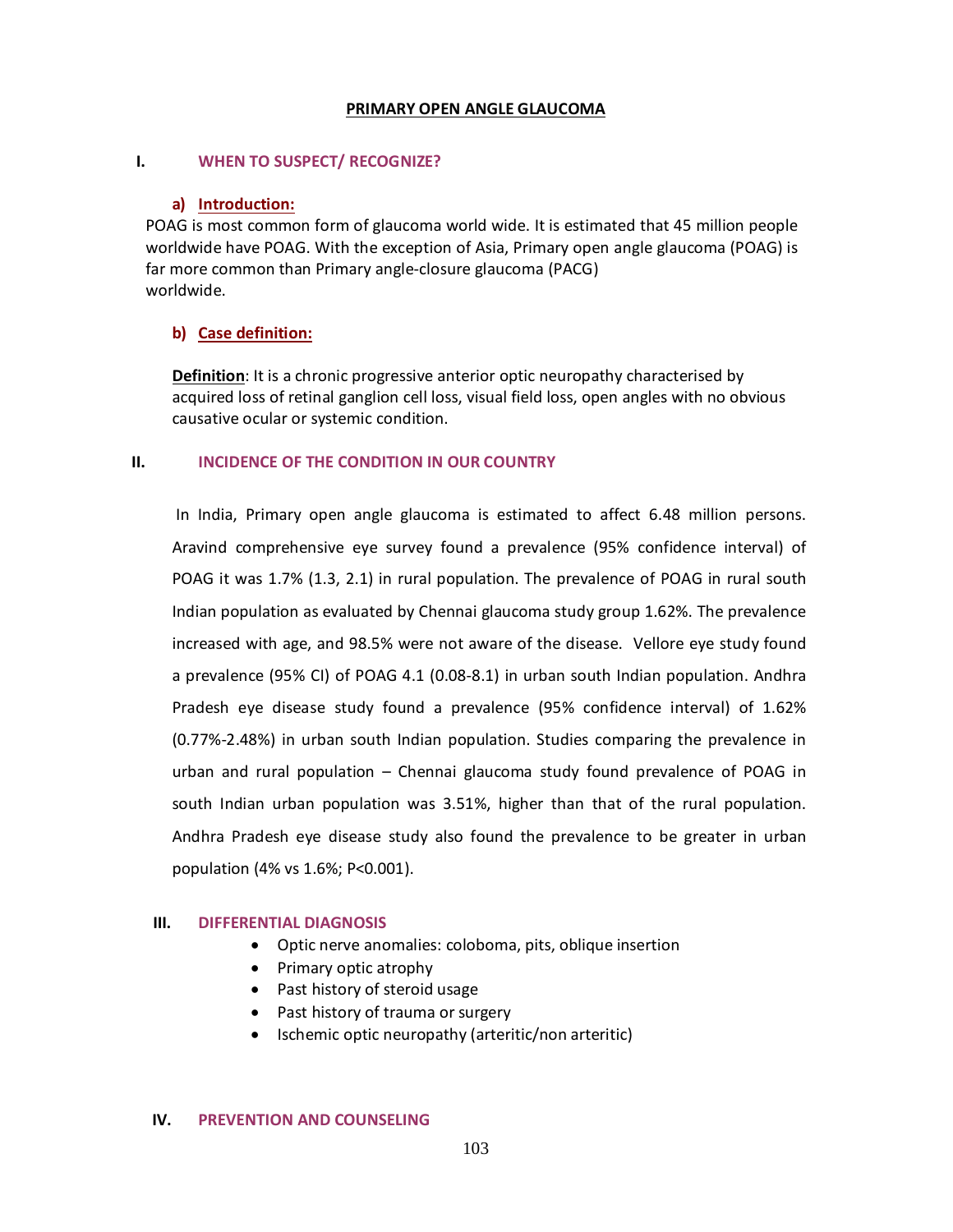Once the blindness of glaucoma has occurred there is no treatment that will restore the lost vision. In nearly all cases blindness from glaucoma is preventable, which requires early diagnosis and proper treatment. Detection depends on the ability to recognize the early clinical manifestations of various glaucomas. Appropriate treatment requires an understanding of the pathogenic mechanisms involved, detailed knowledge of drugs and operations that control IOP. Infact sometimes, a patient needs to be followed up for an extended period of time before a decision to treat can be made. Retinal nerve fiber layer loss precedes measurable optic nerve head and conventional white on white perimetry changes in early glaucoma.Hence patients should be counseled regarding the asymptomatic nature of the disease, importance of treatment, correct technique of eye drop application and regular follow up. Each patient should be educated about different modalities of treatment.

## **V. OPTIMAL DIAGNOSTIC CRITERIA, INVESTIGATIONS, TREATMENT & REFERRAL CRITERIA**

## **\*Situation 1: At Secondary Hospital/ Non-Metro situation: Optimal Standards of Treatment in Situations where technology and resources are limited**

## **Clinical Diagnosis**:

Diagnosis: based on comprehensive initial ophthalmic evaluation-

- · History (ocular and systemic)
- Family history of Glaucoma (Severity and Outcome)
- · IOP recording by applanation tonometer.
- · Larger diurnal variation in IOP either by daytime phasing or 24 hour diurnal phasing.
- · Gonioscopy to exclude angle closure disease and causes of secondary open angle glaucoma
- · Steroscopic ONH evaluation (Preferably through dilated pupil) with pictoric fundus diagram.

#### **Investigations:**

- · Pachymetry : central corneal thickness affects IOP measurements with higher IOP in thick corneas and lower IOP in thin corneas.
- · Fundus photography aids in documentation of optic nerve head at baseline and follow up visits.
- · Visual field analysis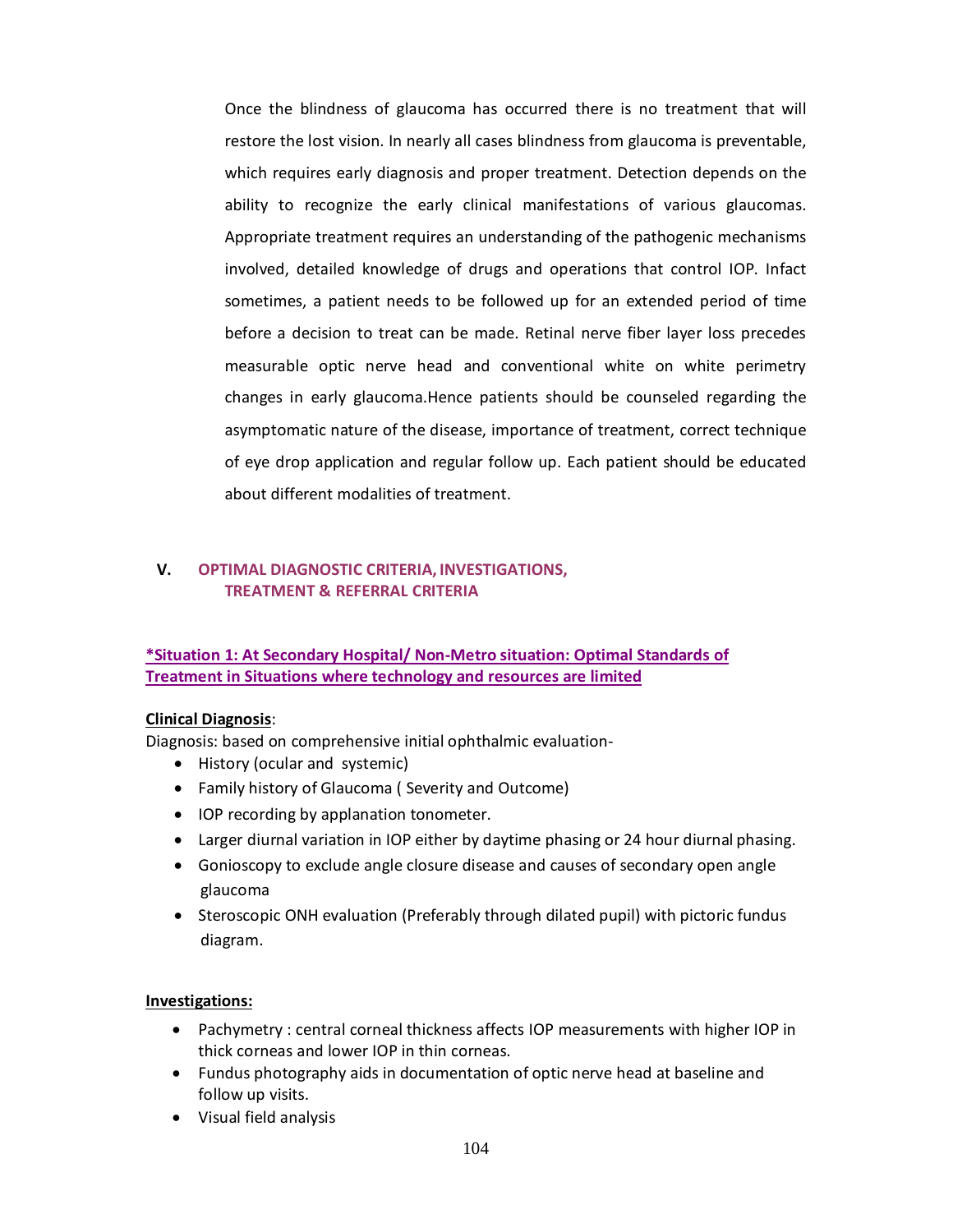## **Treatment:**

## M anagement Goals:

- Stable ONH and RNFL status
- · Controlled IOP
- · Stable visual fields

## **Standard Operating procedure**

## **a. In Patient :**Surgical treatment is indicated

- · IOP not controlled with maximal medical therapy
- · Contraindication to medical therapy
- · Poor compliance

Surgical options: Trabeculectomy and combined glaucoma and cataract surgery.

**b. Out patient :** Medical management : Most appropriate medication with greatest chance of reaching target IOP, with good safety profile, convenient dosing and affordable medication should be chosen. Details of the medications, dosage, its adverse effects and follow up schedule are mentioned below. **c.Day Care**

Not applicable

#### **VI. Referral criteria:**

1.High suspicion of secondary glaucoma is present requiring evaluationfor secondary causes

2.For optimal investigations and treatment

3.For management of difficult cases and Post-operative complications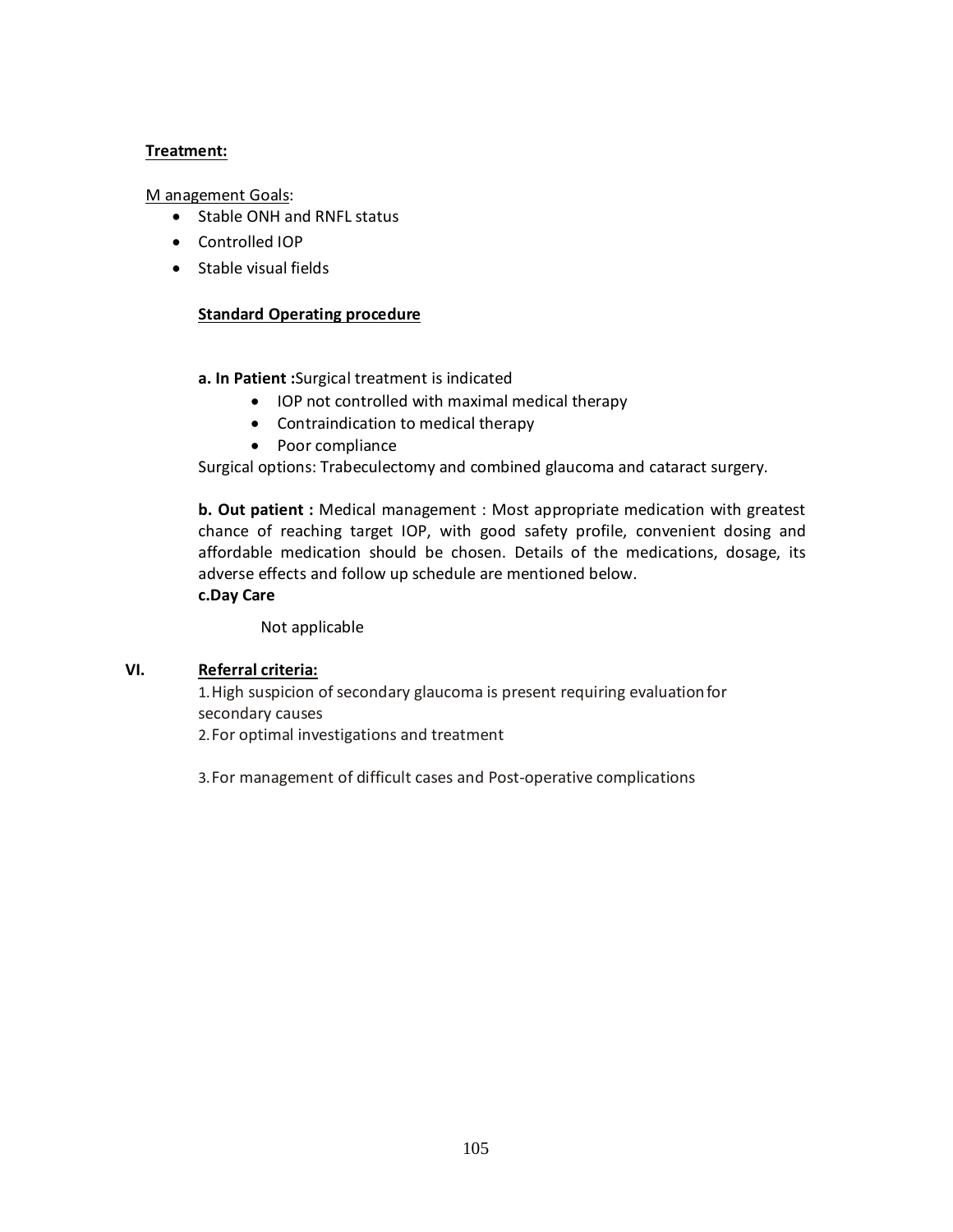## **\*Situation 2: At Super Specialty Facility in Metro location where higher-end technology is available**

- **a) Clinical Diagnosis:** Comprehensive ophthalmic evaluation including
- · History special attention to factors including systemic diseases thatinfluence diagnosis, course and treatment of POAG.
- · Evaluation of visual function: with respect to difficulties in night driving, nearvision and outdoor mobility.
	- o Visual acuity measurement
	- o Pupil examination: to detect Relative afferent pupillary defect, which is a function of optic nerve
	- o Anterior segment examination by Slit lamp biomicroscopy
	- o Intraocular pressure measurement by Goldmann applanation tonometry
	- o Gonioscopy:
		- **EXTE:** Is pre-requisite for diagnosis of glaucoma to rule out secondary causes like angle closure, angle recession, pseudoexfoliation, pigment dispersion, peripheral anterior synechiae, new vessels, blood in schlemm's canal and inflammatory precipitates.
- · Optic nerve head and retinal nerve fiber evaluation by 90D stereopscopic examination:
	- $\checkmark$  Disc size.
	- $\checkmark$  Neuroretinal rim
	- $\checkmark$  Disc haemorrhage
	- $\checkmark$  Nerve fiber layer defect.
	- $\checkmark$  Peripapillary atrophy.
	- $\checkmark$  Vascular pattern.
- · Central corneal thickness measurement (CCT)

Thicker CCT overestimates IOP readings and thinner CCT underestimates. There is no generally accepted correction formula. Thinner CCT is independent risk factor for conversion of ocular hypertensive to POAG as proven in Ocular Hypertensive Treatment Study.

- · Visual field evaluation: characteristics of glaucomatous visual field defects
	- $\checkmark$  Asymmetrical across horizontal midline.
	- $\checkmark$  Located in midperiphery. (5-25 degrees from fixation).
	- $\checkmark$  Reproducible.
	- $\checkmark$  Not attributable to other pathology.
	- $\checkmark$  Clustered in neighbouring test points.
	- $\checkmark$  Defect should correlate with the ONH damage.
- · Optic nerve head and retinal nerve fiber layer analysis
	- $\checkmark$  Slit lamp indirect ophthalmoscopy using 90 D and 78 D lenses.
	- $\checkmark$  Fundus diagrams.
	- $\checkmark$  Stereoscopic disc photographs.
	- $\checkmark$  Red free fundus photography.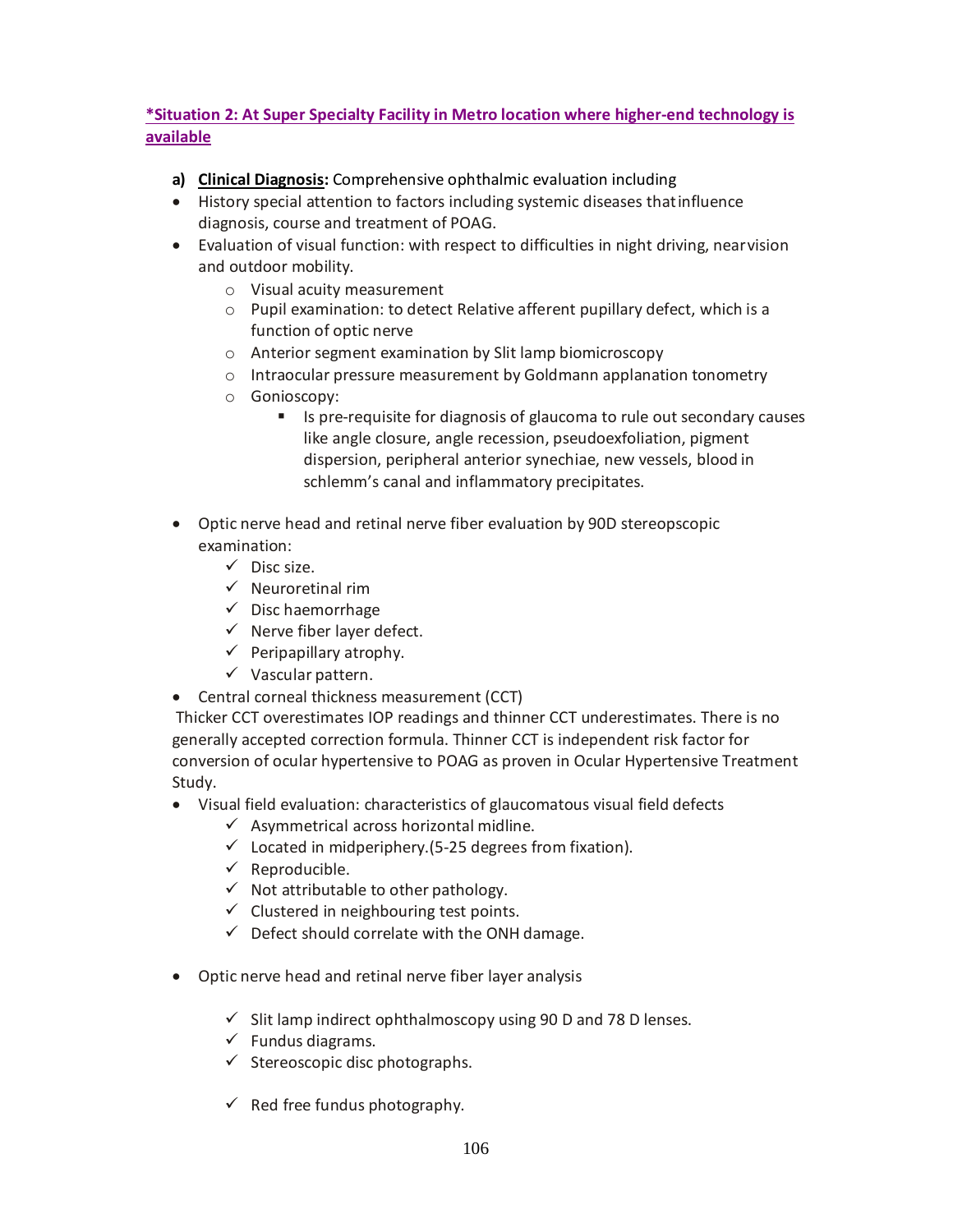- $\checkmark$  Confocal scanning laser ophthalmoscopy. (HRT)
- $\checkmark$  Scanning laser polarimetry (GDx)
- $\checkmark$  Optical coherence tomography.

POAG is chronic progressive optic neuropathy that is bilateral and asymmetric in presentation

- · Evidence of Optic Nerve Head damage
- $\triangleright$  Optic disc and retinal nerve fiber layer damage
	- Diffuse thinning, focal narrowing or notching of neuroretinal rim (NRR) especially at inferior or superior poles
	- Progressive thinning of NRR with increased cupping
	- Diffuse or focal peripapillary nerve fiber layer defects especially at poles
	- Peripapillary splinter hemorrhages
- $\triangleright$  Reliable and reproducible visual field abnormality
	- Visual field defects corresponding to retinal nerve fiber layer damage (nasal step, arcuate scotoma, paracentral scotoma)
	- Adult onset (more than 18yrs of age)
	- Elevated Intraocular pressure > 22 mm Hg in majority of cases on two successive occasions
	- Diagnosis of exclusion (to exclude pigment dispersion, pseudoexfoliation and other secondary open angle glaucomas)

## **Severity of glaucoma:**

- ÿ **HAP Visual Field Severity Score** (Based on visual field damage) *Criteria for early defect*
	- Mean deviation no worse than −6 dB
	- **•** On pattern deviation plot, 25% of points depressed below the 5% level and \_15% of points depressed below the 1% level
	- No point within central 5° with sensitivity 15 dB

## *Criteria for moderate defect*

- ÿ Mean deviation worse than −6 dB but no worse than −12 dB
- $\triangleright$  On pattern deviation plot, \_50% of points depressed below the 5% level and \_25% of points depressed below the 1% level
- $\triangleright$  No point within central 5° with sensitivity 0 dB
- $\triangleright$  Only 1 hemifield containing a point with sensitivity 15 dB within 5° of fixation

## *Criteria for severe defect*

- · Mean deviation worse than −12 dB
- · On pattern deviation plot, \_50% of points depressed below the5% level or \_25% of points depressed below the 1% level
- Any point within central 5° with sensitivity 0 dB
- Both hemifields containing point(s) with sensitivity  $15$  dB within  $5^{\circ}$  of fixation

## **b) Investigations:**

**图 Pachymetry**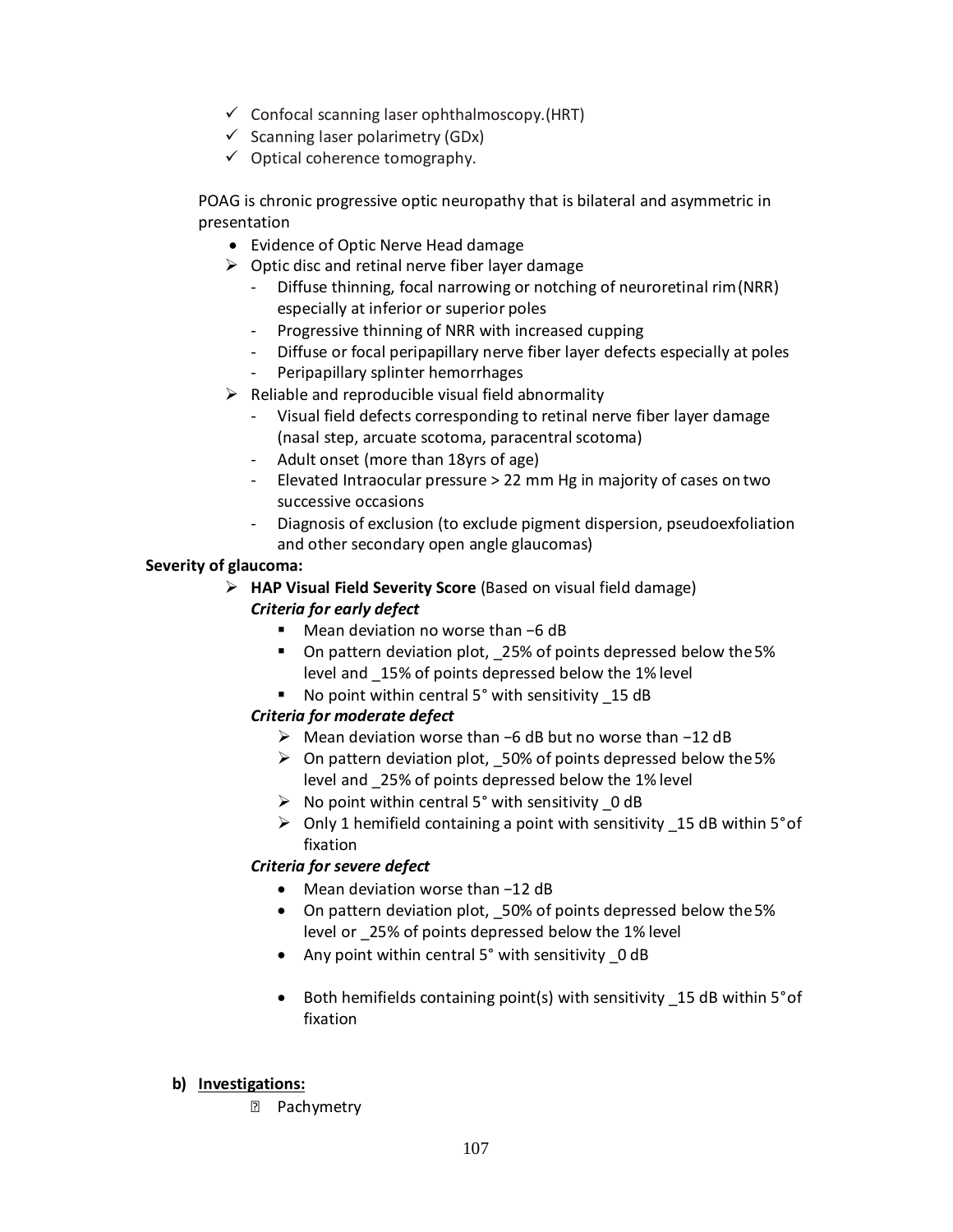- Visual field
- **D** Optic nerve head and retinal nerve fiber layer analysis
- Slit lamp indirect ophthalmoscopy using 90 D and 78 D lenses.
- **Z** Fundus diagrams.
- **E** Stereoscopic disc photographs.
- Red free fundus photography.
- Confocal scanning laser ophthalmoscopy.(HRT)
- **B** Scanning laser polarimetry (GDx)
- **D** Optical coherence tomography.
- Additional Investigations to rule out secondary causes:
- **B** scan, UBM
- **P** Fluorescein angiography

#### **c) Treatment:**

#### **Standard Operating procedure**

#### **a. In Patient**

Surgical treatment when

- $\checkmark$  target IOP not achieved with medical therapy
- $\checkmark$  Any contraindication to medical therapy exists.
- $\checkmark$  Has an edge over medical therapy in advanced glaucomas.
- $\checkmark$  Poor compliance

Surgical options:

Trabeculectomy, Combined cataract and glaucoma surgery, non penetrating glaucoma surgeries and aqueous drainage devices.

#### **b. Out Patient:**

#### **Medical and laser therapy :**

Medical therapy.

- $\checkmark$  Effective for majority of patients.
- $\checkmark$  Most widely acceptable
- $\checkmark$  Widely available.
- $\checkmark$  Most appropriate medication with greatest chance of reaching target IOP, with good safety profile, convenient dosing and affordable medication should be chosen

| Drug | Methods of action | <b>IOP</b> | Side-effects | Contraindications |
|------|-------------------|------------|--------------|-------------------|
|------|-------------------|------------|--------------|-------------------|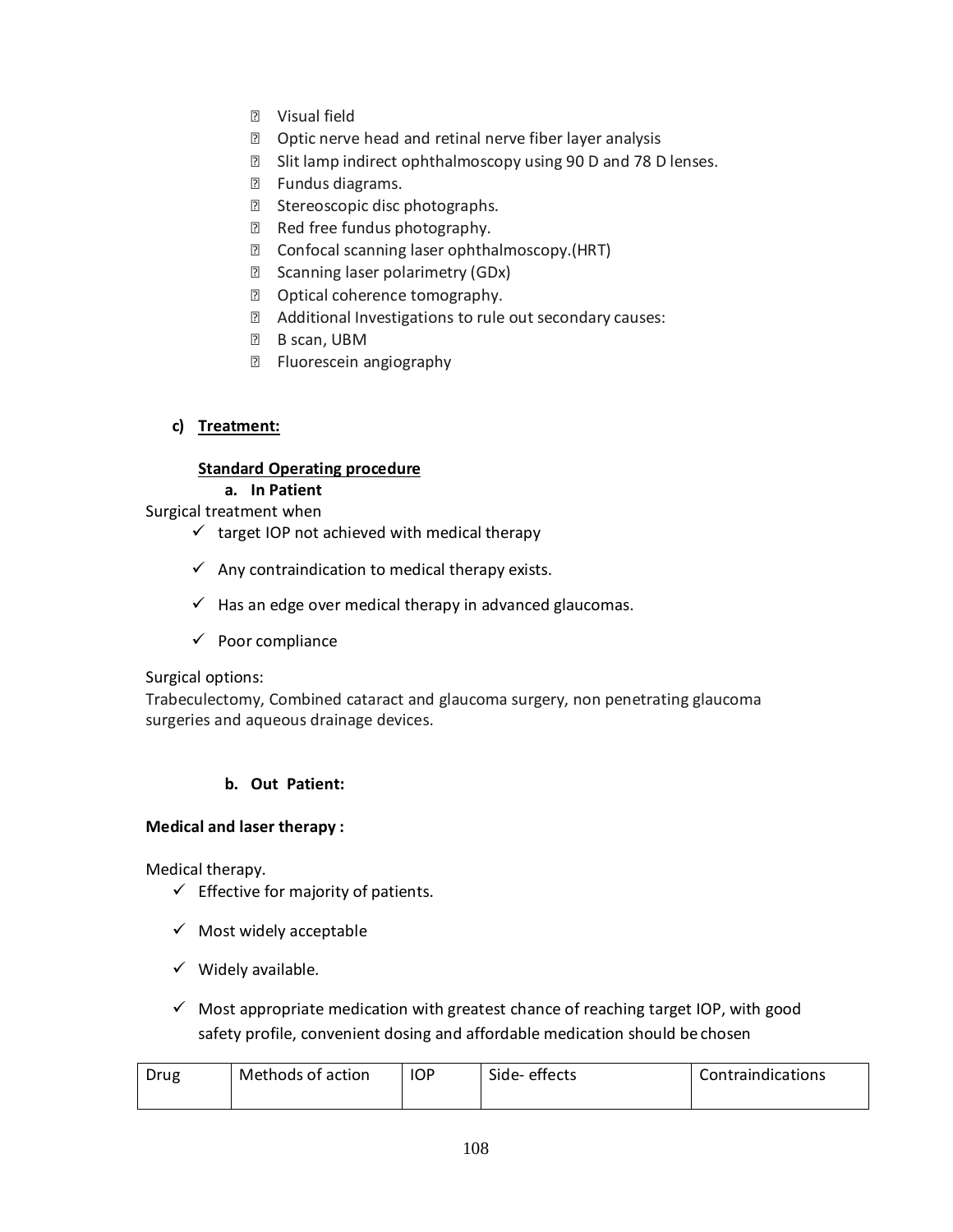| Prostaglan<br>dins                      | Increased uveoscleral<br>outflow                                                                                                                                         | 25-33%   | Cystoids macular edema<br>conjunctival injection<br>periocular<br>hyperpigmentation<br>eyelash growth<br>iris colour change, uveitis<br>possible herpes virus<br>reactivation                                                                                                                          | Macular edema<br>history of herpes<br>keratitis                                                        |
|-----------------------------------------|--------------------------------------------------------------------------------------------------------------------------------------------------------------------------|----------|--------------------------------------------------------------------------------------------------------------------------------------------------------------------------------------------------------------------------------------------------------------------------------------------------------|--------------------------------------------------------------------------------------------------------|
| Beta-<br>blockers                       | Decreased aqueous<br>production                                                                                                                                          | 20-25%   | Corneal toxicity<br>allergic reactions<br>congestive heart failure<br>bronchospasm<br>bradycardia<br>depression<br>impotence                                                                                                                                                                           | COPD, asthma,<br>bradycardia, first<br>degree heart block,<br>Myasthenia gravis<br>CHF, hypotension    |
| Alpha-<br>adrenergic<br>agonists        | Non-selective:<br>improve aqueous<br>outflow<br>Selective: decrease<br>aqueous production,<br>decrease episcleral<br>venous pressure,<br>increase uveoscleral<br>outflow | 20-25%   | Conjuctival injection,<br>allergic reaction,<br>somnolosence, fatigue,<br>headache                                                                                                                                                                                                                     | Monoamino oxide<br>inhibitor therapy<br>infants and children<br><2 yrs                                 |
| Carbonic<br>anhydrase<br>inhibitors     | Decrease aqueous<br>production                                                                                                                                           | 15 - 20% | Topical use: metallic taste<br>Corneal edema, allergic<br>dermatoconjunctivitis,<br>Systemic use: Steven<br>Johnson syndrome,<br>aplastic anemaia,<br>thrombocytopenia, renal<br>calculi, metallic taste,<br>malaise, anorexia, gastric<br>irritation, depression,<br>serum electrolyte<br>disturbance | Sulfonamide allergy,<br>aplastic anemia, Renal<br>calculi and Renal<br>failure, sickle cell<br>disease |
| Parasyma<br>pathomim<br>metic<br>agents | Increased trabecular<br>outflow                                                                                                                                          | 20-25%   | Myopia, brow ache,<br>decreased vision, cataract,<br>corneal toxicity,<br>dermatoconjunctivitis,<br>uveitis, development of<br>peripheral anterior<br>synechiae.                                                                                                                                       | Neovascular<br>glaucoma, malignant<br>glaucoma, periodic<br>retinal evaluation                         |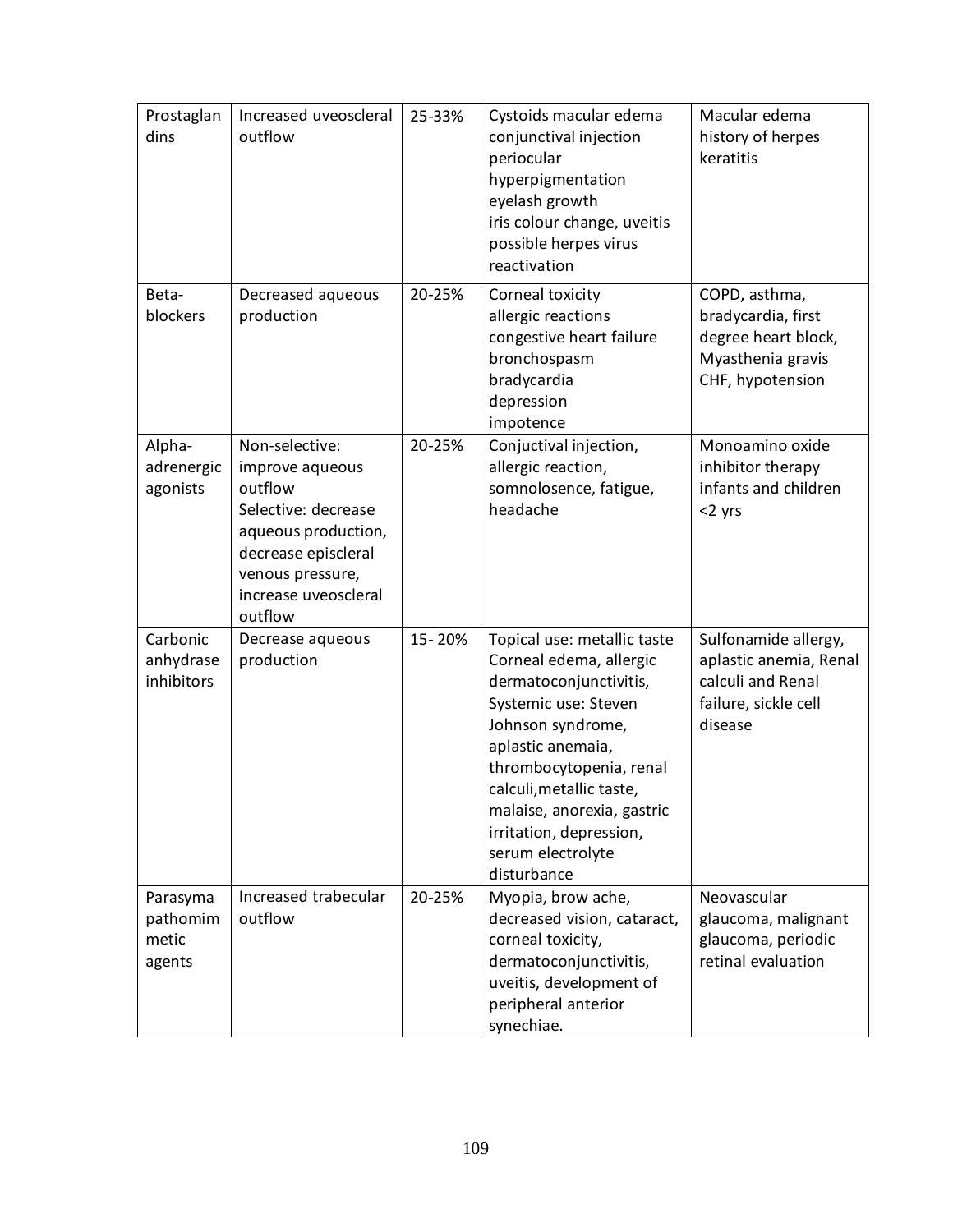Laser therapy: Selective Laser Trabeculoplasy by Frequency doubled Nd:YAG laser for ouflow enhancement and Diode Cyclophotocoagulation for end stage glaucoma



**ONHevaluationshouldbedoneeveryvisit.ONH andRNFL changesshouldbedocumentedwhenever suspected by means of Stereoscopic fundus photography**

#### **c. Day Care**

Trabeculectomy ,combined cataract and glaucoma surgeries, laser therapy, can be done on day care basis ensuring regular follow up.

#### **d) Referral criteria:**

Not applicable.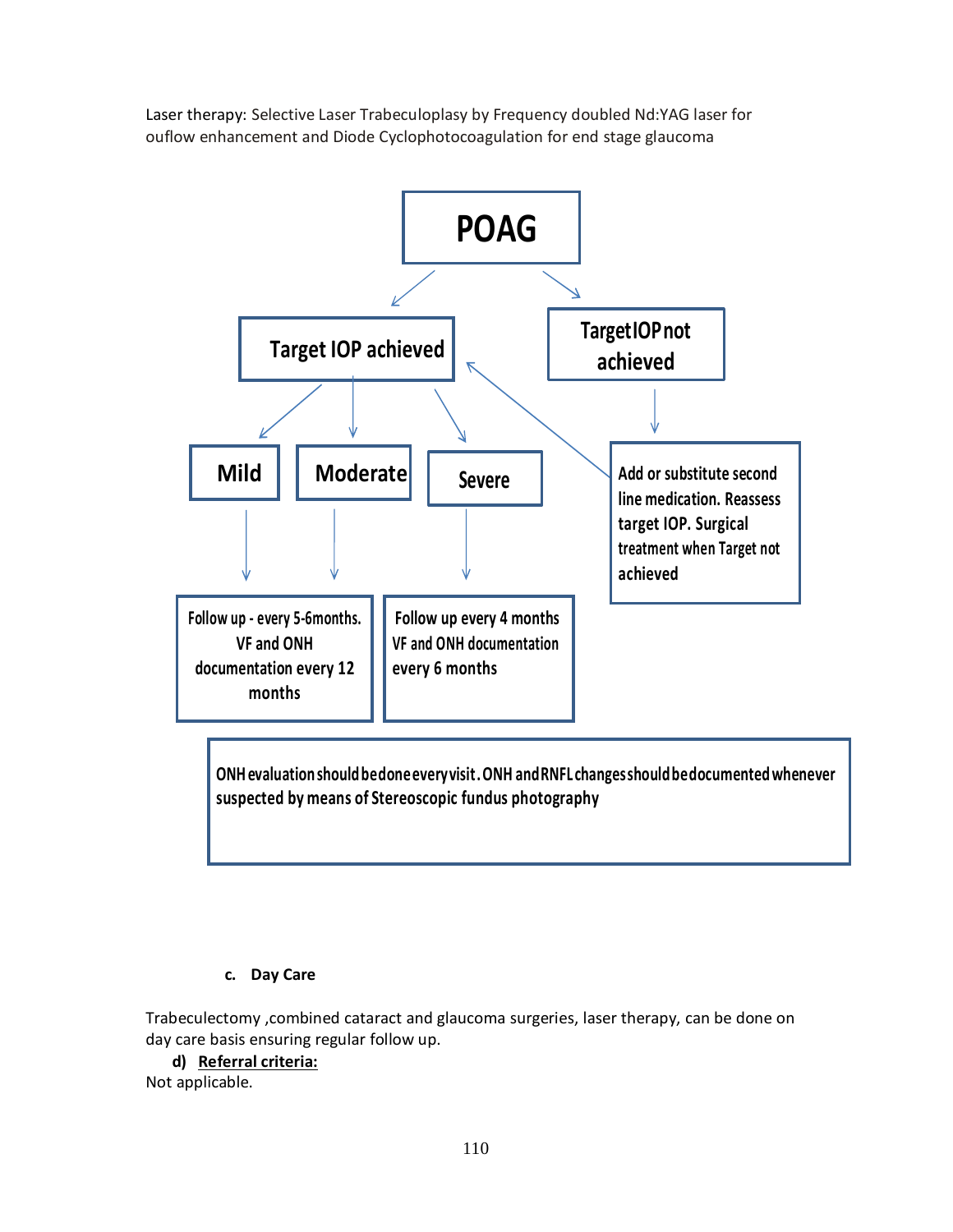#### *VII. WHO DOES WHAT? and TIMELINES*

#### *a. Doctor :*

- Detailed history pertaining to ocular, systemic, past treatment should be obtained.
- · Visual acuity and refraction should be reviewed.
- · Detailed slit lamp evaluation with IOP recording, gonioscopy and stereoscopic optic nerve head evaluation should be performed.
- Interpretation and clinical correlation of the investigations requested.
- · Accurate treatment as applicable and monitoring the follow up.

#### *b. Nurse / Technician*

- · Brief ocular history with respect to chief complaints, treatment, compliance should be obtained.
- · Visual acuity and refraction should be performed at each visit.
- · Should be trained in obtaining fundus photographs, perimetry and imaging.

#### **VIII. FURTHER READING / REFERENCES**

1. Jacob A, Thomas R, Koshi SP, Braganza A, Muliyil J Prevalence of primary glaucoma in an [urban](http://www.ncbi.nlm.nih.gov/pubmed?term=%22Jacob%20A%22%5BAuthor%5D) [south India](http://www.ncbi.nlm.nih.gov/pubmed?term=%22Thomas%20R%22%5BAuthor%5D)[n populati](http://www.ncbi.nlm.nih.gov/pubmed?term=%22Koshi%20SP%22%5BAuthor%5D)[on, Indian J O](http://www.ncbi.nlm.nih.gov/pubmed?term=%22Braganza%20A%22%5BAuthor%5D)[phthalmol](http://www.ncbi.nlm.nih.gov/pubmed?term=%22Muliyil%20J%22%5BAuthor%5D). 1998 Jun;46(2):81-6

2. Ramakrishnan R, Praveen NK, Krishnadas R, et al. Glaucoma in a rural population o southern India: the Aravind Comprehensive Eye Survey. Ophthalmology.2003;110:1484- 1490.

3.Lingam Vijaya,Ronnie George, M. Baskaran,Hemamalini Arvind, Prema Raju,.

S.Ve Ramesh,Govindasamy Kumaramanickavel,Catherine McCarty. Prevalence of Primary [Open-angle Glaucoma in an Urban South Indian Population and Comparison w](http://www.ophthalmologyjournaloftheaao.com/article/S0161-6420(07)00591-X/abstract)ith a Rural [Population: Ophthalmology](http://www.ophthalmologyjournaloftheaao.com/article/S0161-6420(07)00591-X/abstract) Volume 115, Issue 4 [, April 2008, 648-](http://www.ophthalmologyjournaloftheaao.com/article/S0161-6420(07)00591-X/abstract)654.

4. Vijaya. L, George.R, Paul P, et al prevalence of open angle glaucoma in rural south Indian population. Invest Opht[halmol vis sci.2005;46:2](http://www.ophthalmologyjournaloftheaao.com/issues?issue_key=S0161-6420(08)X0003-X)261-4467.

5. Dandona L, Dandona R, Mandal P et al. Angle-closure glaucoma in an urban population in southern India. The Andhra Pradesh eye disease study. Ophthalmology. 2000 [Sep;107\(9](http://www.ncbi.nlm.nih.gov/pubmed?term=%22Dandona%20L%22%5BAuthor%5D)[\):1710-6.](http://www.ncbi.nlm.nih.gov/pubmed?term=%22Dandona%20R%22%5BAuthor%5D)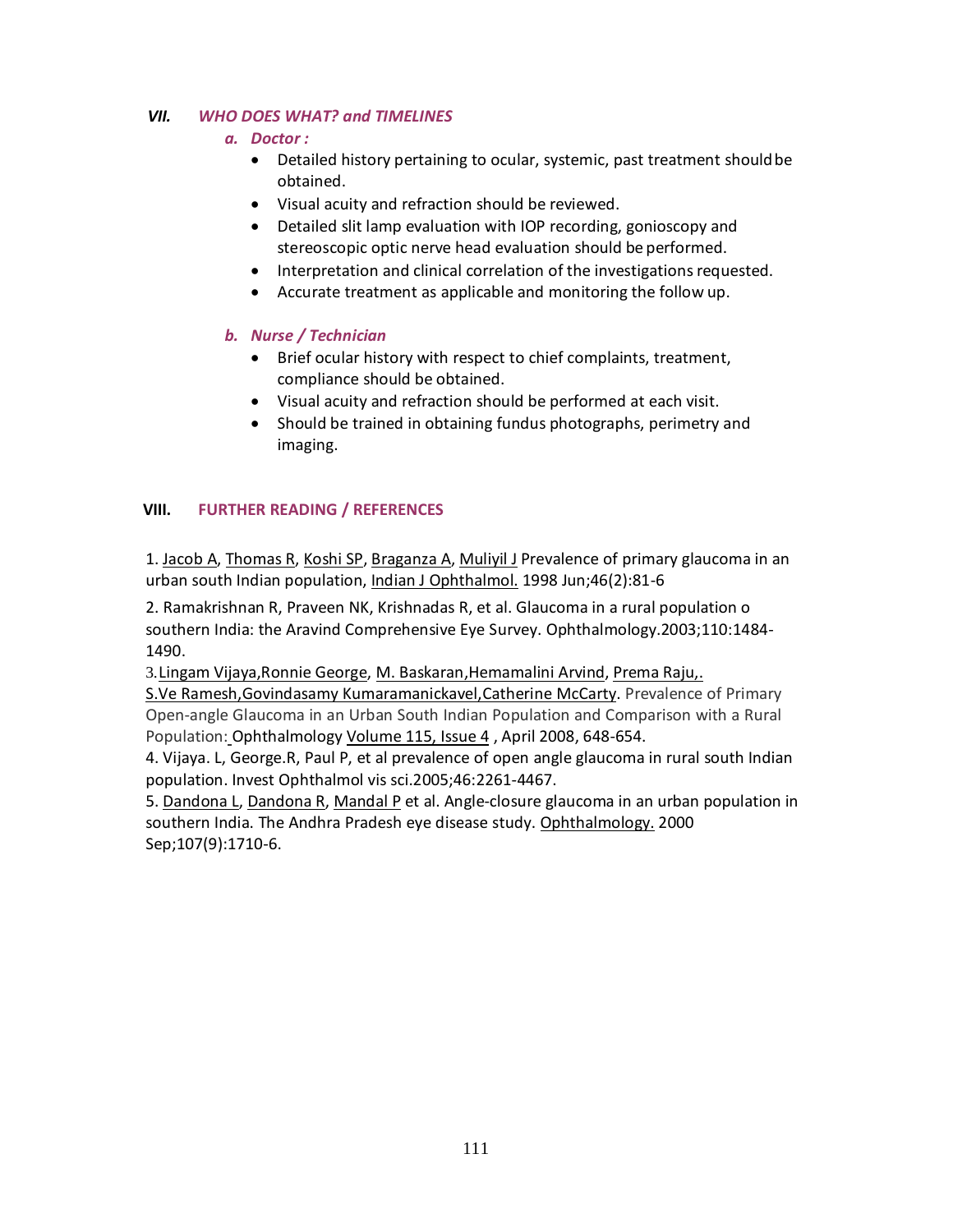## **RESOURCES REQUIRED FOR ONE PATIENT / PROCEDURE (PATIENT WEIGHT 60 KGS) (Units to be specified for human resources, investigations, drugs and consumables and equipment. Quantity to also be specified)**

| <b>Situation</b> | <b>HUMAN</b>                                                                                                   | <b>INVESTIGATION</b>                                                            | <b>DRUGS&amp;</b>                                                                                                                      | <b>EQUIPMENT</b>                                                                                                                                                                                                                                                                                                                                                                                                    |
|------------------|----------------------------------------------------------------------------------------------------------------|---------------------------------------------------------------------------------|----------------------------------------------------------------------------------------------------------------------------------------|---------------------------------------------------------------------------------------------------------------------------------------------------------------------------------------------------------------------------------------------------------------------------------------------------------------------------------------------------------------------------------------------------------------------|
|                  | <b>RESOURCES</b>                                                                                               | S                                                                               | <b>CONSUMABLES</b>                                                                                                                     |                                                                                                                                                                                                                                                                                                                                                                                                                     |
| $\mathbf{1}$     | Ophthalmologist<br>$-1$<br>Optometrist/<br>Technician-1<br>OP Nurse-1                                          | <b>Visual fields</b><br>Pachymetry<br><b>Disc</b><br>photographs<br>(desirable) | Antiglaucoma<br>medications<br>Topical steroids<br>Topical<br>anaesthetics<br>Fluorescien strips.                                      | Slit lamp<br>biomicroscope-1<br>Goldmann<br>applanation<br>tonometer-1<br>Indentation<br>gonioscope-1<br>(preferable Sussman/<br>Posner/Zeiss)<br>90D/78 D lens-1<br>Indirect<br>ophthalmoscope-1<br>Pachymeter<br>Automated<br>perimeter-1<br>(preferably<br>Humphrey/ Octopus)                                                                                                                                    |
| 2                | Glaucoma<br>specialist-1<br>Optometrist/<br>Technician-1<br>OPNurse-1<br>Scrub nurse<br>OT nurse<br>Ward nurse | Visual fields<br>Pachymetry<br>OCT/GDX/HRT<br>Fundus camera                     | Antiglaucoma<br>medications<br>Topical/Systemic<br>steroids<br>Topical<br>anaesthetics.<br>Fluorescein strips<br>Anti-<br>metabolites. | Slit lamp<br>biomicroscope-1<br>Goldmann<br>applanation<br>tonometer-1<br>Indentation<br>gonioscope-1<br>(preferable Sussman/<br>Posner/Zeiss)<br>90D/78 D lens-1<br>Indirect<br>ophthalmoscope-1<br>Pachymeter<br>Disc photography-1<br>Automatedperimeter<br>-1 (preferably<br>Humphrey/ Octopus)<br>Q switched frequency<br>doubled Nd-Yag laser.<br>Argon laser<br>Diode laser.<br>Glaucoma drainage<br>devices |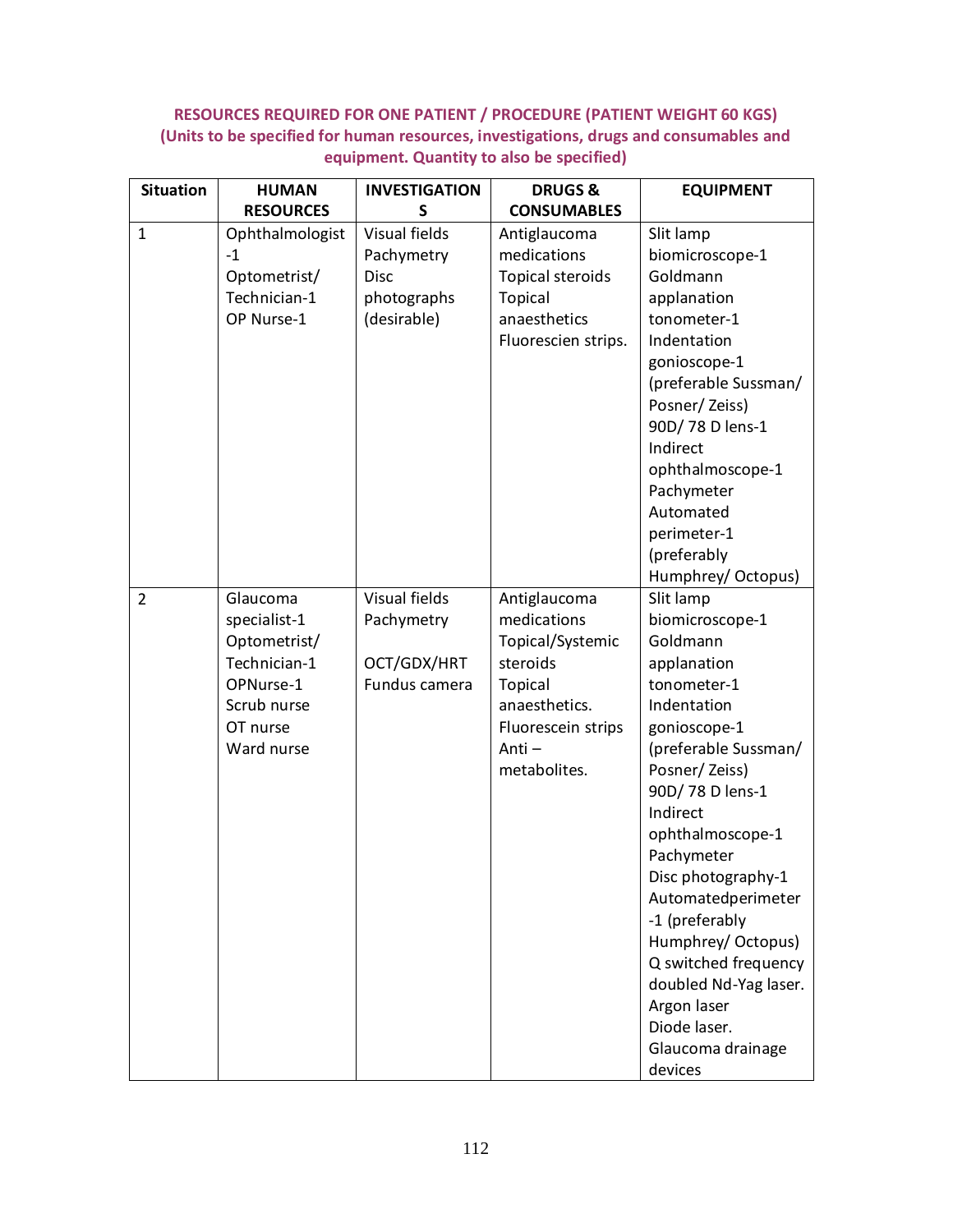# **NAME OF CONDITION: INFECTIVE ENDOPHTHALMITIS I. WHEN TO SUSPECT/ RECOGNIZE?**

## **a) Introduction:**

Exogenous Endophthalmitis is a devastating complication, usually following intraocular surgery or open globe injury. Rarely, a hematogenous dissemination into the eye from a distant focus of injection within the body may be a cause and this form is termed as endogenous endophthalmitis in this condition, the internal structure of the eye are invaded by replicating microorganisms, resulting in an inflammatory response that ultimately may involve all tissues of the eye. This serious condition can be effectively treated if diagnosed early and treated comprehensively.

## **b) Case definition:**

Endophthalmitis is defined as a serious intraocular inflammation resulting from infection of the vitreous cavity. Exogenous endophthalmitis occurs when infective organisms gain entry into the eye by direct inoculation, such as from intraocular surgery, intravitreal injections, penetrating trauma, or contiguous spread from adjacent tissues. Endogenous endophthalmitis occurs when infectious agents are hematogenously disseminated into the eye from a distant focus of infection. Initial intraocular signs and symptoms may include decreased visual acuity, afferent pupillary defect, pain, hypopyon, fibrinoid anterior chamber response, corneal edema, corneal/wound infiltrate, vitreous inflammation, retinitis, and/or retinal periphlebitis. External signs of inflammation, such as ciliary injection, chemosis, and lid edema, may be present. If the infection has spread to orbit, restriction of extraocular motility and proptosis may occur.

# **NCIDENCE OF THE CONDITION IN OUR COUNTRY**

The national survey on blindness and visual outcome after cataract surgery in 2001, carried out by the ministry of health, Government of India, found an incidence of 0.6%. In a study conducted by a major tertiary care centre, the incidence of post operative endophthalmitis was found to be 0.09%. Traumatic endophthalmitis accounts for approximately 7% of open globe injuries and nearly a quarter of all endophthalmitis cases. Endogenous endophthalmits accounts for 2.6% of all culture positive endophthalmitis.

# **III. DIFFERENTIAL DIAGNOSIS:**

The following are the differential diagnosis

- a) Sterile uveitis
- b) Phacoanaphylactic endophthtalmitis
- c) Sympathetic ophthalmia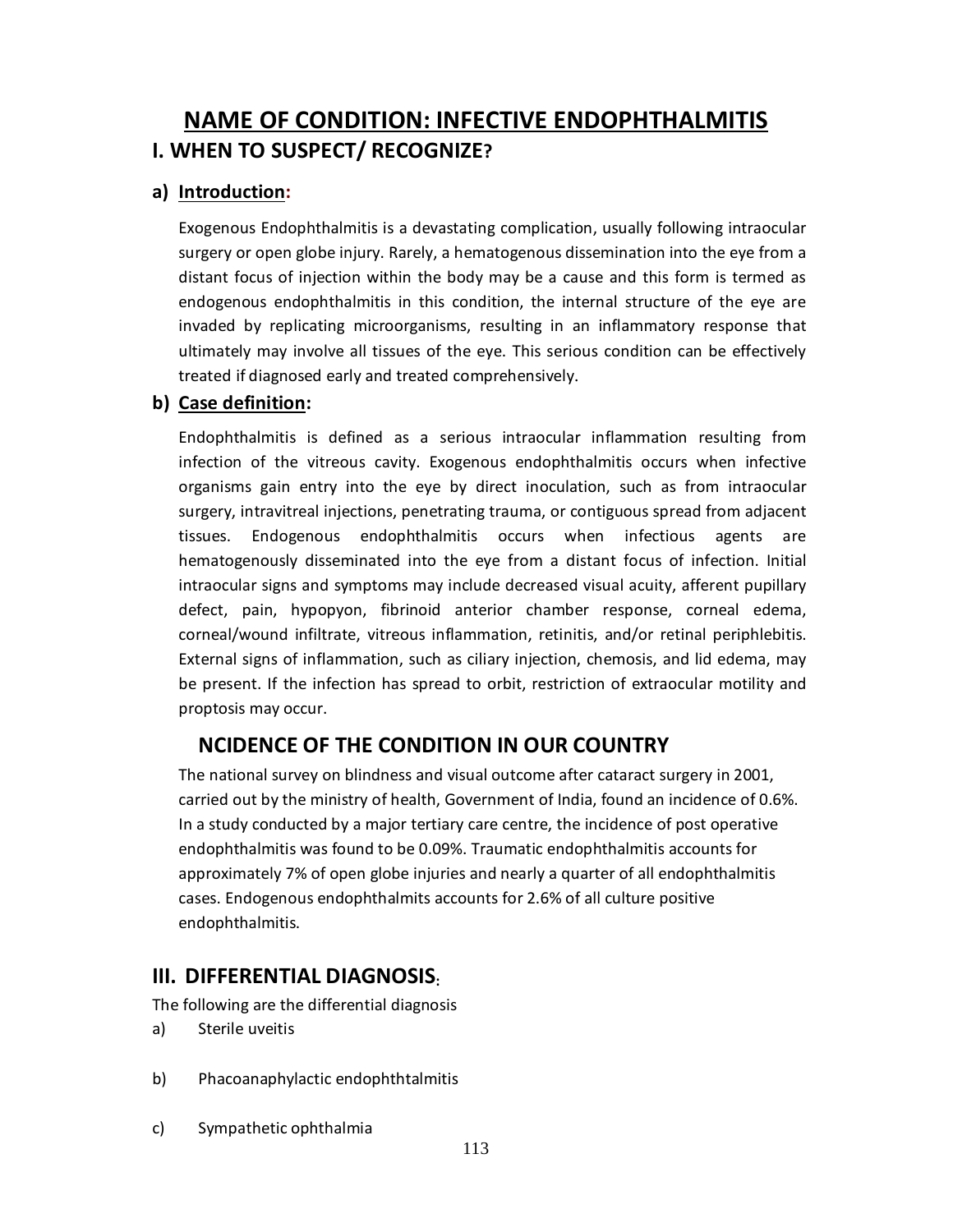Sterile inflammation may result from retained intraocular foreign material like cotton fibers, from toxic reaction to drugs or irrigating fluids, from operative trauma, from exacerbation of preexisting uveitis, and from other conditions like phacoanaphylactic endophthalmitis and sympathetic ophthalmia. Post trauma or post cataract surgery severe inflammation with true hypopyon can result from retained lens fragments. Ultrasonography may be helpful in establishing the diagnosis. The clinical presentation depends on cause, therefore the history may be helpful, and should include the details of recent surgery, allergy history and uveitis history.

## **IV. PREVENTION AND COUNSELING**

The mainstay of prevention of post operative endophthalmitis is maintenance of strict surgical asepsis during any intraocular surgery. The ocular surface and adnexa are the primary sources of microbes in culture positive cases of post operative endophthalmitis. The use of topical 5% povidine iodine solution in the conjunctival fornices before performing intraocular surgery reduces the bacterial load and decreases the incidence of this condition. The second line of prevention is use of broad spectrum and bactericidial topical / periocular/ intracameral antibiotics. Numerous surgical studies have confirmed that prophylactic antibiotics are maximally effective preoperatively and less effective postoperatively in preventing endophthalmits. In case of post operative endophthalmitis, prompt referral to a tertiary care centre in case of slightest doubt is mandatory. Investigations have to be immediately performed to rule out any intra ocular foreign body.

# **V. OPTIMAL DIAGNOSTIC CRITERIA, INVESTIGATIONS,TREATMENT & REFERRAL CRITERIA**

# **\*Situation 1: At Secondary Hospital/ Non-Metro situation: Optimal Standards of Treatment in Situations where technology and resources are limited**

#### **a) Clinical Diagnosis**:

The diagnosis of endophthalmitis is based on the clinical presentation, be it postoperative, post-trauma or endogenous. Any eye with inflammation greater than the usual postoperative or post-trauma clinical course should be suspected of having endophthalmitis. Symptomatically, typically the patient notes a sudden increase in pain and

decrease in vision which may manifest after a variable time period after an intraocular surgery or open globe injury. Examination demonstrates conjunctival chemosis and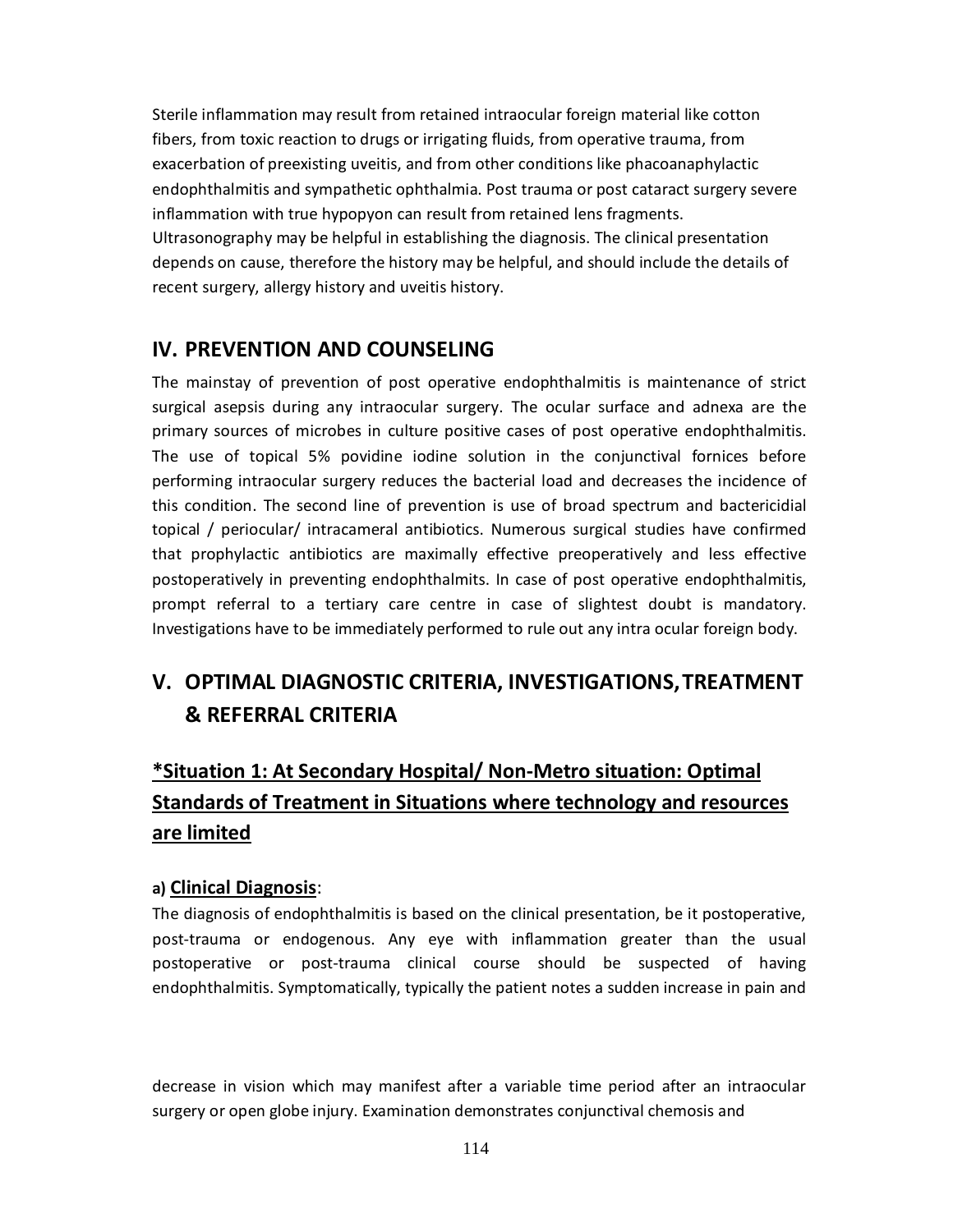increased injection. The upper lid becomes edematous and the cornea shows variable degree of edema. The anterior chamber shows increased flare and cells, and hypopyon is often present in the inferior angle. Fundus view is obscured by focal or diffuse vitritis which manifests as a yellow glow. In more extreme cases the anterior chamber is filled with exudates and the cornea is white. If the infection has spread to orbit, restriction of extraocular motility and proptosis may occur.

#### **b)Investigations**:

- i) When measuring **visual acuity**, the technique of differentiating light perception from hand motions vision is most important, since this is a major factor in determining candidates most likely to benefit from vitrectomy in postoperative endophthalmitis. Hand motions vision should be determined no closer than 2 feet from the patient with light illumination originating from behind the patient.
- ii) A diligent **clinical examination** with slit lamp biomicroscopy should be done to look for certain risk factors which influence the management. These include wound leak or dehiscence, suture abscess and vitreous incarceration in the wound in postoperative endophthalmitis. Additionally, presence of intraocular foreign body and lens disruption should be recognized in post-trauma endophthalmitis.
- iii) **Ultrasound evaluation** of the globe should be performed if significant media opacification prevents an adequate view of the fundus. Findings consistent with endophthalmitis include dispersed vitreous opacities from associated vitritis and in advanced cases, chorioretinal thickening. The ultrasound examination should rule out associated retinal or choroidal detachment, dislocated lens material, or intraocular foreign bodies.
- iv) Ocular samples should be obtained for **microbial identification**. As there are no significant differences in yield of positive cultures among the needle tap, vitreous biopsy, or pars plana vitrectomy techniques, the surgeon may decide the best possible sampling method based on the resources available. Retrobulbar anesthesia may be necessary but must be administered cautiously in the presence of recent ocular surgical wound or open globe injury. The eye is surgically prepared with povidone iodine 5% solution and rinsed thoroughly with sterile balanced salt solution or normal saline to remove residual antiseptic from the ocular surface. A surgical drape, lid speculum and operating microscope may be used. A 30 gauge needle attached to a tuberculin syringe is inserted through the limbus into the anterior chamber and an aqueous specimen is aspirated without collapsing the anterior chamber. A quantity of approximately 0.1ml can usually be obtained. A vitreous specimen may be obtained either by vitreous needle tap or by vitreous biopsy with a vitreous cutter. After conjunctival incision, a vitrectomy probe attached to a tuberculin syringe is inserted into the vitreous cavity through a sclerotomy incision placed 3mm posterior to the

limbus. Approximately 0.1-0.3ml of vitreous is removed from the anterior vitreous cavity by using the automated cutting mechanism of the probe and slow, manual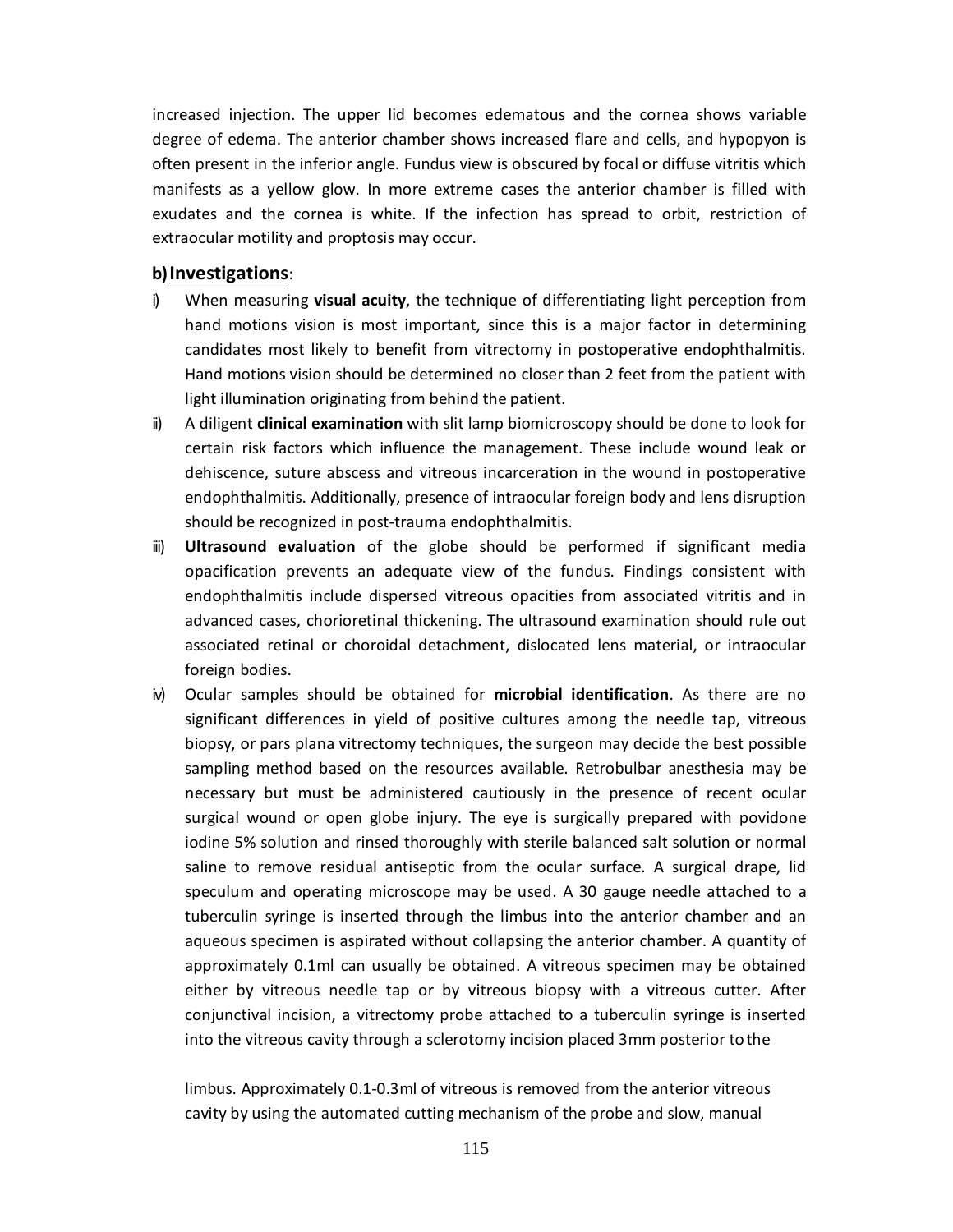aspiration into the syringe. The alternative method, vitreous needle tap, is performed by inserting a 27 to 23 gauge needle attached to a tuberculin syringe into the vitreous cavity through the pars plana, and slowly aspirating a similar volume of fluid vitreous. Samples collected should be sent immediately for Gram and KOH staining. It is ideal to inoculate the samples for culture (aerobic, anaerobic and fungal) within minutes of obtaining them to maximize the culture yield.

#### **c) Treatment:**

**i) Postoperative endophthalmitis:** the main treatment is in the form of intravitreal antibiotics since it is the best way to achieve therapeutic concentration in the eye. An empirical treatment with broadspectum antibiotics is initiated concomitantly with the ocular fluid biopsy or core vitrectomy. The recommended combinations of antibiotics for empirical therapy are Vancomycin 1.0mg/0/1ml and Ceftazidime 2.25mg/0.1ml. Amikacin 400 microgm/0.1ml can be considered in exchange for ceftazidime in betalactam sensitive patients. In cases of suspected fungal endophthalmitis intravitreal antifungal agents should be administered.

In addition to eradication of viable organisms from the eye and sterilization of the vitreous cavity, control of intraocular inflammation is an important therapeutic goal. Inflammation can increase even when microbes are no longer viable. Corticosteroid administration at the appropriate time - no matter what route is chosen - is to be administered to reduce the ocular inflammation and maintain the structural integrity of the globe.

Immediate vitrectomy should be reserved for severe endophthalmitis with a presenting vision of perception of light. Such cases carry a significant, threefold improved chance of obtaining 6/12 vision in comparison to vitreous tap or biopsy according to endophthalmitis vitrectomy study. However, the procedure is not without risks such as vitreous haemorrhage, retinal tears and retinal detachment. Hence a limited vitrectomy of the core of the vitreous is advocated by various investigators. Improved viewing systems and instrumentations have enabled surgeons to perform complete vitrectomies with claims of better visual results and fewer complications. It is highly recommended to choose the right amount of vitreous debulking depending on the visibility of the fundus structures and severity of the inflammation. The best way to avoid complications is to keep intraocular pressure at a constant level during the entire procedure, thereby preventing hypotony.

Post surgery management includes use of topical antibiotics based on the culture sensitivity. In situations where no organisms are grown on culture, a combination of antibiotic or a broad spectrum antibiotic should be chosen to cover both the gram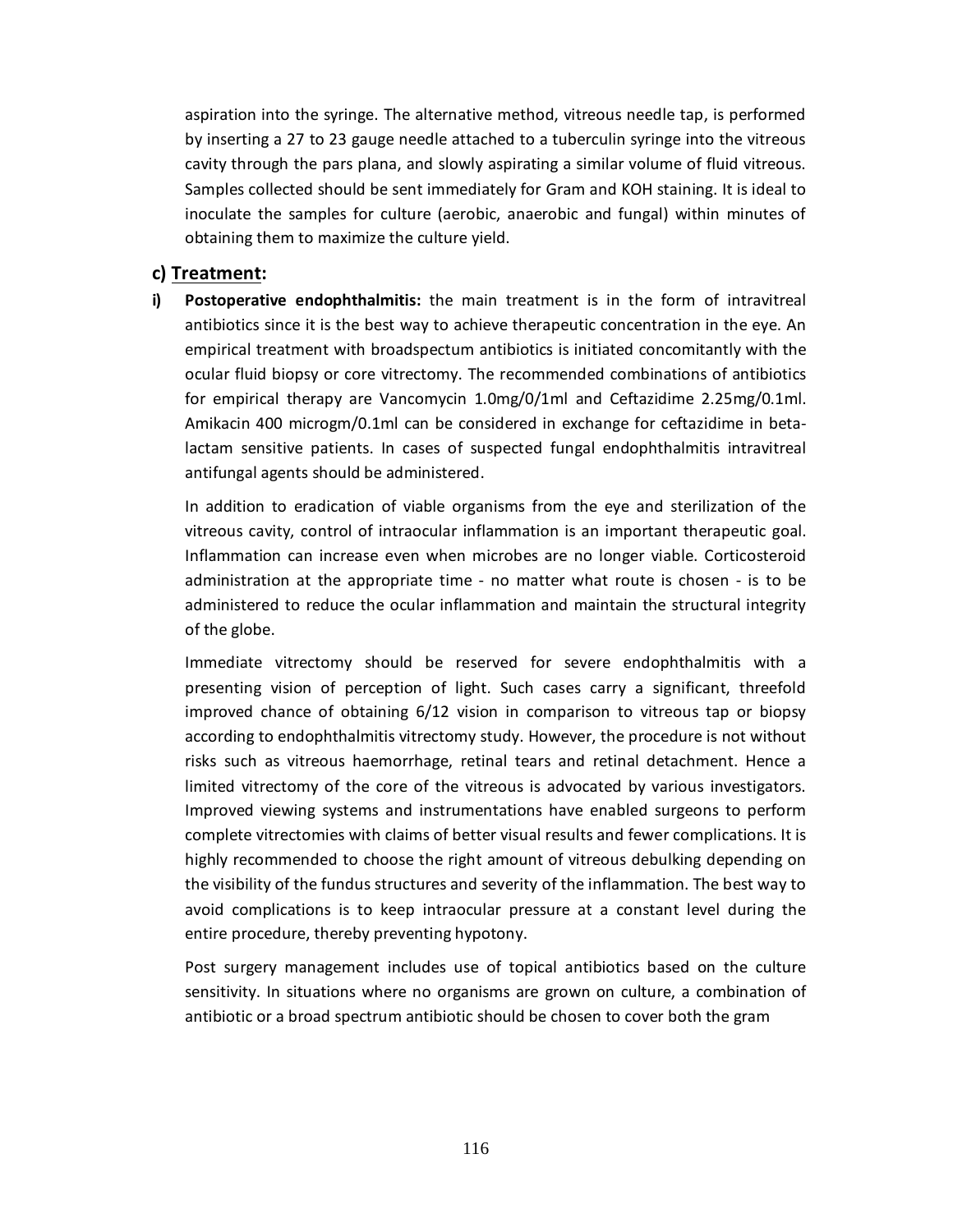negative and gram positive spectrum of causative organisms. Role of systemic antibiotics are debatable considering its low intraocular bioavailability.

After initial treatment of endophthalmitis a fraction of patients would require further treatment, mainly for worsening ocular infection or complication from the initial procedure. It typically requires more than 48hrs to observe an improvement in the clinical appearance after initial treatment. But one needs to keep in mind that the treated eyes look somewhat worse 1 day after treatment before improving subsequently.

**ii) Traumatic endophthalmitis:** When the diagnosis of traumatic endophthalmitis is established, aqueous and vitreous specimen should be obtained for culture and Gram stain. Intravitreal injection with appropriate antimicrobial agent may be given as an initial treatment. But the guidelines for postoperative endophthalmitis treatment may not be applicable for traumatic endophthalmitis because of the diversity of the organisms encountered. Early closure of the wound, removal of foreign body and Vitrectomy in patients with severe vitritis should be the standard of care in all cases of traumatic endophthalmitis where the injury involves a rupture of ocular coats, or rupture of lens. Patients who do not respond after 48hrs or rapidly deteriorate in the first 24hrs following intravitreal antibiotics should also be treated with vitrectomy. Just like postoperative endophthalmitis, the exact role of systemic antimicrobial therapy for traumatic endophthalmitis is unclear.

**Endogenous endophthalmitis:** In contrast to postoperative endophthalmitis and traumatic endophthalmitis, systemic antibiotics are central to treatment of the endogenous endophthalmitis, since the source of infection is often remote to eyes. A detailed systemic workup including a general physical examination with special attention to the heart, skin and extremities should be carried out to look for the source of origin of the infection. When the source of infection is not apparent, special diagnostic studies like echocardiogram, abdominal ultrasonography, culture of blood and urine should be done. Cases of endogenous endophthalmitis with mild inflammation (e.g., focal metastatic abscesses in the anterior or posterior segment) may be treated initially with topical and systemic therapy, using nonocular cultures to guide treatment. Intravitreal antibiotic injection may be indicated if: 1) the inflammatory focus is in the anterior segment, and the eye is aphakic, or there is a dehiscence in the posterior capsule; or 2) the inflammatory focus is in the posterior segment, and there is significant vitritis. If no improvement is seen within a reasonable length of time or if nonocular cultures are negative, biopsy is indicated. Unlike cases of postoperative or posttraumatic endophthalmitis, the vitreous may not be theprincipal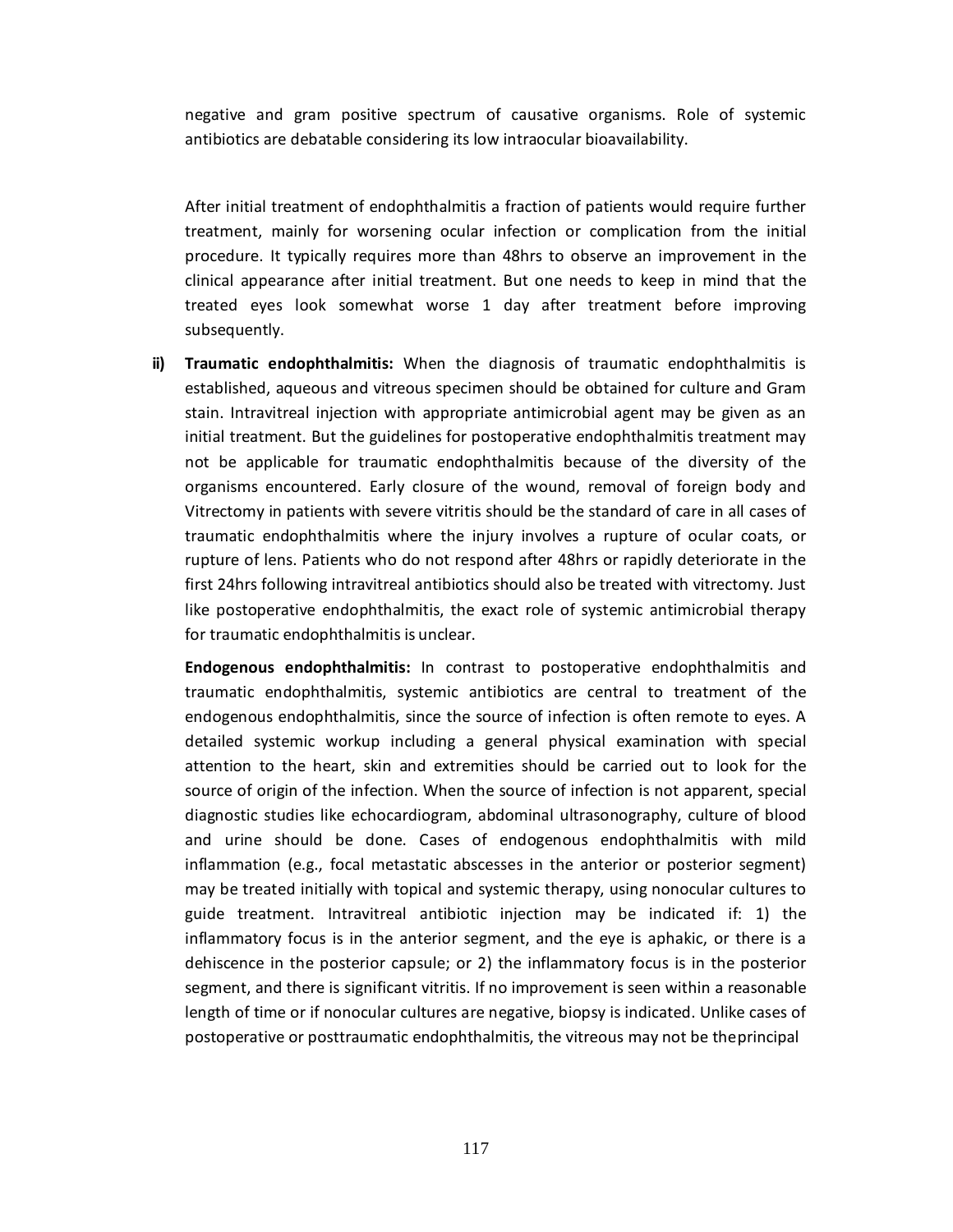site of infection in endogenous endophthalmitis. For this reason, biopsies should be taken from the area that is the primary site of ocular inoculation/inflammation.

| Antibiotic     | Topical       | Subconjunctival   | Intravitreal    |
|----------------|---------------|-------------------|-----------------|
| Amikacin       | 20mg/ml       | 40mg/ml           | 400micgm        |
| Amphotericin B | $0.15 - 0.5%$ |                   | 5-10micgm       |
| Ampicillin     | 50mg/ml       | 100 <sub>mg</sub> | 5 <sub>mg</sub> |
| Cefazoline     | 50mg/ml       | 100 <sub>mg</sub> | 2.25mg          |
| Ceftazidime    | 50mg/ml       | 100 <sub>mg</sub> | 2.25mg          |
| Ciprofloxacin  | 0.3%          | 1 <sub>mg</sub>   | 100-500micgm    |
| Clindamycin    |               | 30 <sub>mg</sub>  | 250micgm        |
| Fluconazole    | 0.2%          | $2%-1ml$          | 10-100micgm     |
| Gatifloxacin   | 0.3%          |                   | 400micgm        |
| Gentamicin     | 10-20mg/ml    | 20 <sub>mg</sub>  | 200micgm        |
| Levofloxacin   | 0.5%          |                   | 625micgm        |
| Miconazole     | 10mg/ml       | 5 <sub>mg</sub>   | 25micgm         |
| Moxifloxacin   | 0.5%          |                   | 400micgm        |
| Tobramycin     | $8-15mg/ml$   | 20 <sub>mg</sub>  | 200micgm        |
| Vancomycin     | 50mg/ml       | 25mg              | 1 <sub>mg</sub> |
| Voriconazole   | $1 - 2%$      |                   | 100micgm        |

List of commonly used antibiotics with recommended doses:

#### **Standard Operating procedure**

#### **a. In Patient**

All patients with endophthalmitis should be admitted and treated as in patients

#### **b. Out Patient**

Not applicable

**c. Day Care**

Not applicable

#### **d)Referral criteria:**

- i) Postoperative endophthalmitis with presenting vision of light perceptions.
- ii) Severe postoperative endophthalmitis
- iii) Traumatic endophthalmitis with lens rupture and intraocular foreign body.
- iv) Endogenous endophthalmitis worsening in spite of maximum treatment
- v) Endophthalmitis in the only seeing eye
- vi) Paediatric patients needing general anaesthesia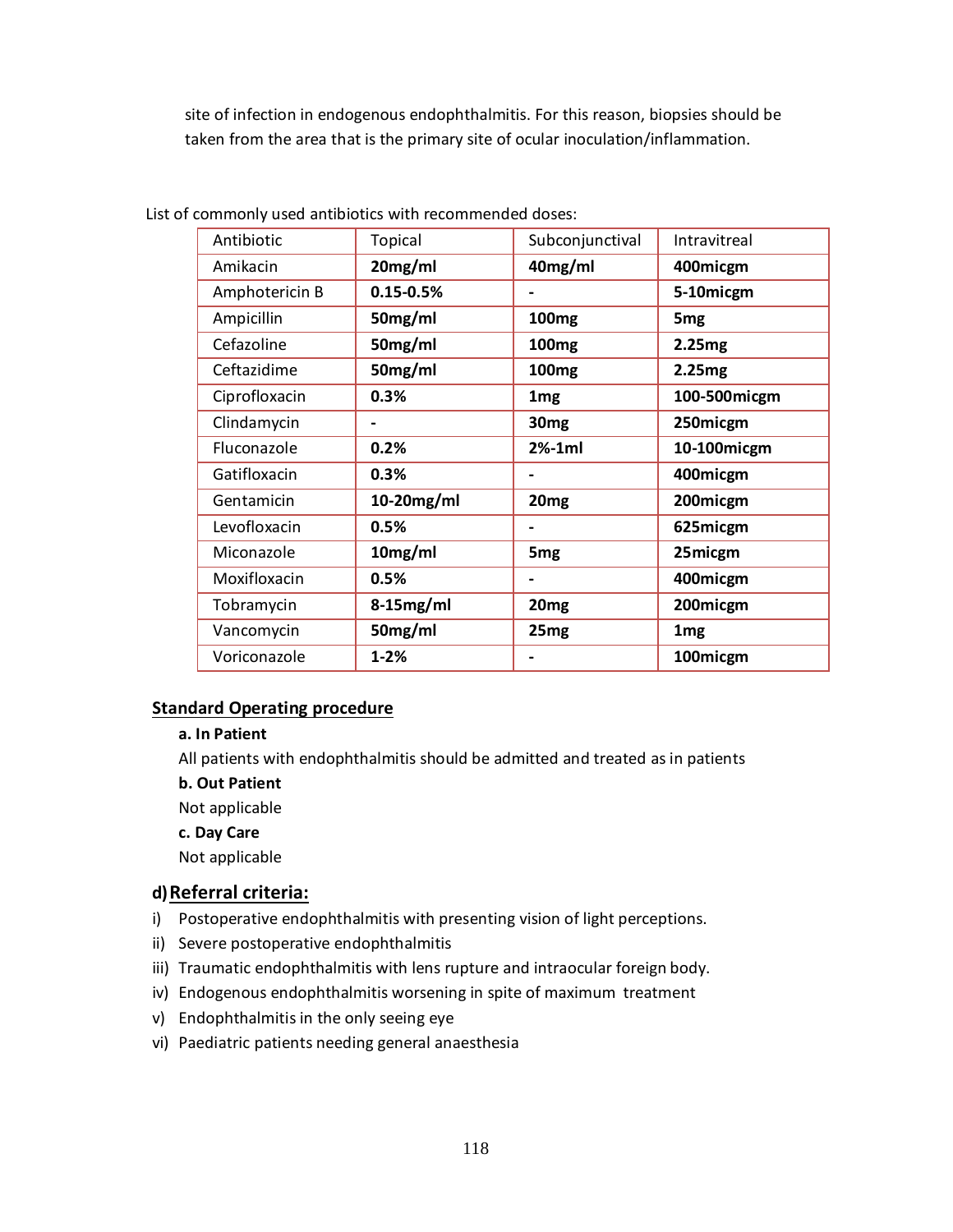# **\*Situation 2: At Super Specialty Facility in Metro location where higherend technology is available**

## **a) Clinical Diagnosis:**

The surgeon at the tertiary care center should elicit the history of the disease afresh to plug the missing links if any, especially in endogenous endophthalmitis. Postoperative and traumatic endophthalmitis history is generally straight forward. A detailed treatment history and the culture results if any should be noted. In culture negative cases fresh investigations should be initiated to rule out phacoanphylactic endophthalmitis or retained intraocular foreign body.

## **b) Investigations:**

Meticulous ultrasonogram of the eye may detect retained lens matter. Compuerised tomography may detect occult intraocular foreign bodies in traumatic endophthalmitis. Special investigations like polymerase chain reaction of the vitreous or aqueous samples may be an useful additional diagnostic tool in culture negative cases. A repeat smear and culture of ocular fluids is mandated. The commonly used stains and culture media are mentioned below.

| Presumed organisms | Stain            | Media                  |
|--------------------|------------------|------------------------|
| Aerobic bacteria   | Gram             | Blood agar             |
|                    | Giemsa           | Chocolate agar         |
|                    |                  | Thioglycolate broth    |
| Anaerobic bacteria | Gram             | Anaerobic blood agar   |
|                    |                  | Thioglycolate broth    |
| Fungi              | 10%KOH           | Blood agar             |
|                    | Gram             | Saboraud dextrose agar |
|                    | Calcofluor white | Brain heart infusion   |

## **c)Treatment:**

The culture sensitivity results help in choosing appropriate antibiotics for treatment. 1.Vancomycin and ceftazidime with or without dexamethasone stand as the preferred combinations of intravitreal drugs if no organisms are isolated.

2.A combination of vancomycin with amikacin is advocated as the empirical treatment in traumatic endophthalmitis.

3.In Soil contaminated foreign body injuries where bacillus caerus is suspected, combination of gentamicin with clindamicin in an option.

4. Pars plana vitrectomy remains the treatment of choice in severe endophthalmitis and in cases where the disease progression is noted in spite of the initial antibiotic treatment.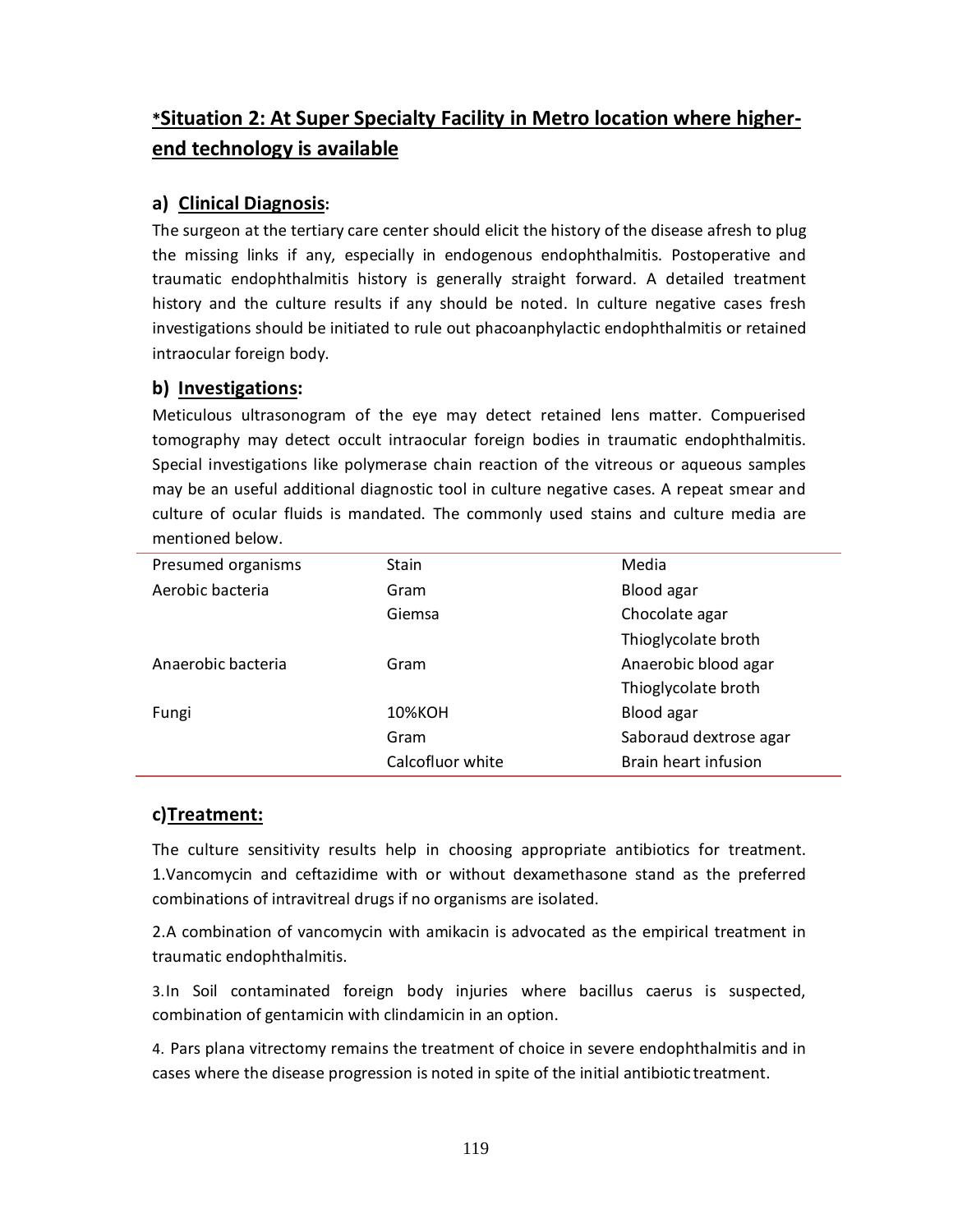The first technical problem that confronts the surgeon is placement of the infusion cannula. Because the media is almost always too cloudy for the surgeon to be able to visualize a pars plana port, this infusion cannot be used for the initial stages of the operation. Because the incision and placement of the infusion port are easier in a firm eye, it is often worthwhile placing an inferotemporal port with sutures, reserving its use for later in the procedure, once the location of the tip in the vitreous cavity can be verified.

The presence of the crystalline lens or a pseudophakos will determine placement of the canula (3.5mm from limbus in pseudophacos, 4mm in phakic eyes). If light is not needed during the initial portion of the procedure, a bent needle or other blunt infusion canula can be positioned in the center of the pupillary space, where its position can be monitored. This infusion can be turned on at this stage so that the incision through the pars plana for the cutting instrument may be made in a firm eye. The anterior chamber often contains significant amounts of fibrin and hypopyon. Because the cornea invariably has some combination of epithelial edema, folds, and cells deposited on the posterior surface, the iris and central anterior vitreous are often impossible to visualize adequately. Initial incisions may be made in the limbus at approximately the 9.30 and 2.30 clock positions, modifying the location as necessary depending on the condition of the previous surgical wound and on the presence of a filtering bleb. Fluid is infused into the anterior chamber as inflammatory debris is removed with the suction and cutting instrument. If an inflammatory membrane extends over the iris surface and the lens, a bent needle can be used to gently peel it off the surface. The vitrectomy is now progressively carried posteriorly. The vitreous removal is performed initially in the center of the vitreous cavity. Pockets of more heavily infiltrated vitreous are sometimes located; in the aphakic eye, peripheral depression may be used to bring these into view. Aggressive removal of all infiltrated vitreous in the basal area should not be attempted because this often results in retinal tears. The presence of a posterior vitreous detachment, on the other hand, allows more complete vitreous removal. If the vitreous is still attached, a judgment must be made about the amount of vitreous to be removed. The cutting of vitreous adjacent to inflamed or necrotic retina will often cause retinal breaks; these are difficult to seal and may result in failure of the case. In eyes with posterior vitreous detachment, a white mound of inflammatory debris may be visible over the posterior pole. This should be approached with care and may be gently aspirated into the cutting port. If the mound proves to be solid and adherent, small amounts can usually be removed, but in most cases it is unwise to attempt to remove large portions. In some instances the material is flocculent and equivalent to an unorganized hypopyon; this can be gently sucked up with vacuum techniques. The procedure is completed by closing all incisions in a watertight manner and injecting intraocular antibiotics. After closure of the conjunctival incisions, subconjunctival antibiotics are often injected.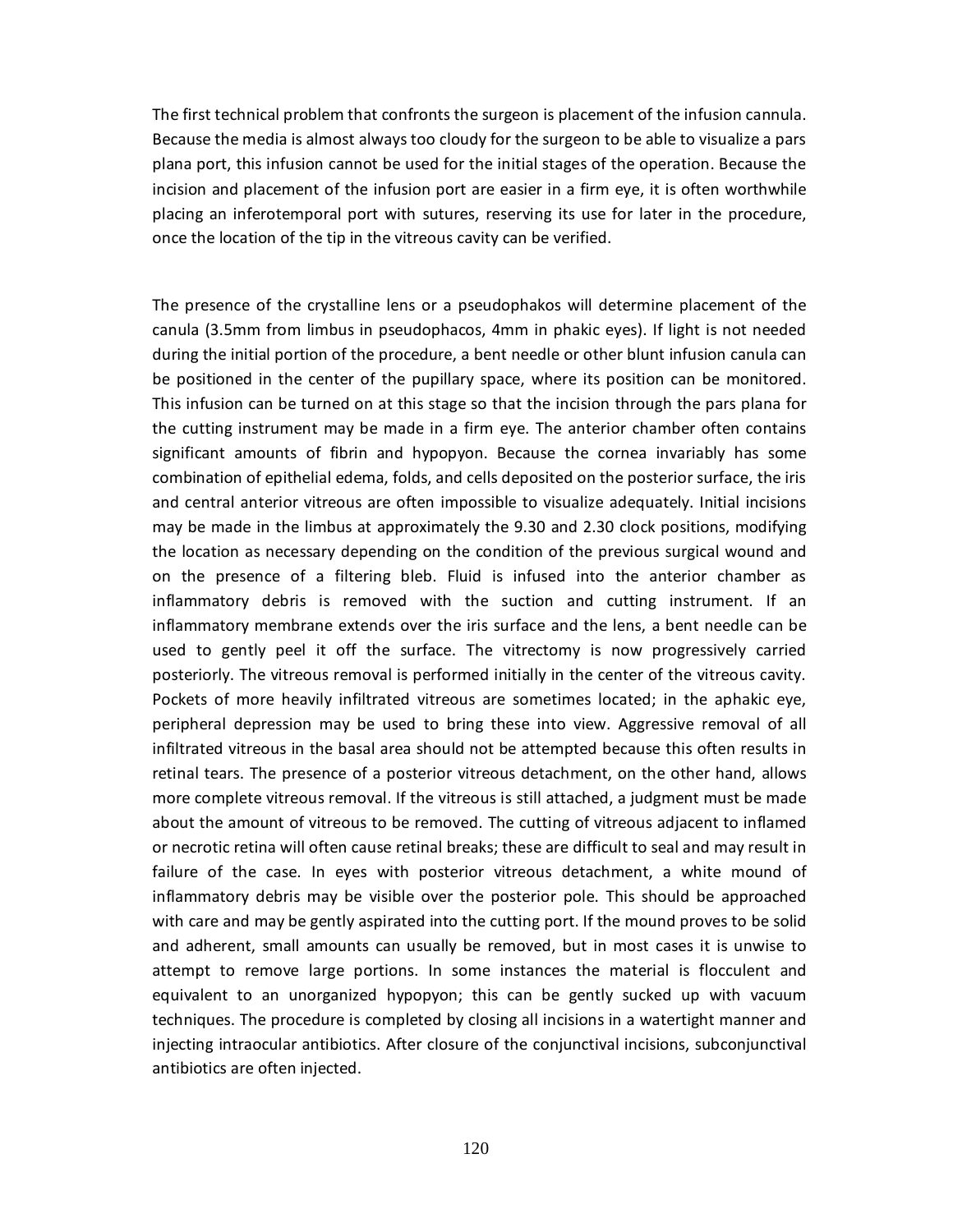#### **Standard Operating procedure**

#### **a. In Patient**

- **i)** Postoperative endophthalmitis
- **ii)** Traumatic endophthalmitis
- **iii)** Endogenous endophthamitis

#### **b. Out Patient**

Not applicable

#### **C. Day Care**

Not applicable

## **c) Referral criteria:**

Not applicable

# **VI. WHO DOES WHAT? AND TIMELINES**

#### **a. Doctor**

- · Elicits patient history and performs clinical Examination
- · Collects ocular fluid sample and inoculates for smear and culture
- · Maintains medical records
- · Plans the appropriate treatment
- Performs surgery
- · Monitors, publishes and reports to department of health any emergence of drug resistant strains of microbes.

## **b. Nurse**

- · Maintains separate inpatient and outpatient record
- · Prepares the patient for operative procedures
- · Monitors the inpatients to ensurecompliance

## **c. Technician**

- · Prepares slide, media for smear and culture
- · Maintains lab records
- · Performs ultrasonography when necessary and maintains records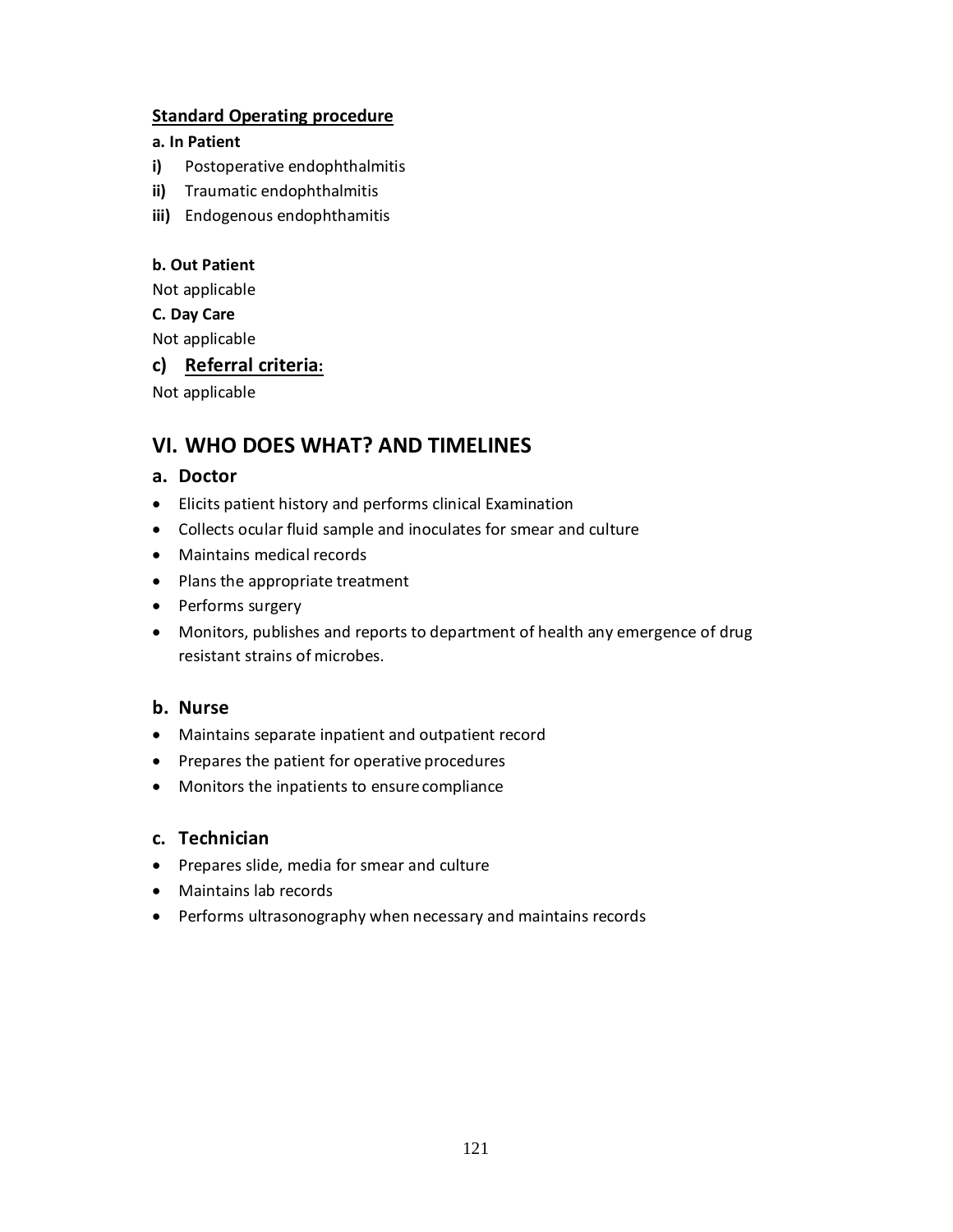# **FURTHER READING / REFERENCES**

1. Brinton GS, Topping TM, Hyndiuk RA, Aaberg TM, Reeser FH, Abrams GW. Posttraumatic endophthalmitis [Internet]. Archives of Ophthalmology. 1984 ;102(4):547- 550.Available from: <http://www.ncbi.nlm.nih.gov/pubmed/6704010>

- 2. Doft BH, Kelsey SF, Wisniewski SR. Additional procedures after the initial vitrectomy or tap-biopsy in the Endophthalmitis Vitrectomy Study [Internet]. Ophthalmology.1998 ;105(4):707-716.Available fro[m: http://www.ncbi.nlm.nih.gov/pubmed/9544646](http://www.ncbi.nlm.nih.gov/pubmed/9544646)
- 3. Jackson TL, Eykyn SJ, Graham EM, Stanford MR. Endogenous bacterial endophthalmitis: a 17-year prospective series and review of 267 reported cases [Internet]. Survey of Ophthalmology. 2003 ;48(4):403-423.Available from: http://www.ncbi.nlm.nih.gov/pubmed/12850229
- 4. Sternberg P, Martin DF. Management of endophthalmitis in the post-endophthalmitis vitrectomy study era [Internet]. Archives of Ophthalmology. 2001 ;119(5):754- 755.Available from: http://www.ncbi.nlm.nih.gov/pubmed/11346404
- 5. Results of the En[dophthalmitis Vitrectomy Study. A randomized trial o](http://www.ncbi.nlm.nih.gov/pubmed/11346404)f immediate vitrectomy and of intravenous antibiotics for the treatment of postoperative bacterial endophthalmitis. Endophthalmitis Vitrectomy Study Group [Internet]. Archives of Ophthalmology. 1995 ;113(12):1479-1496.Available from: http://www.ncbi.nlm.nih.gov/pubmed/7487614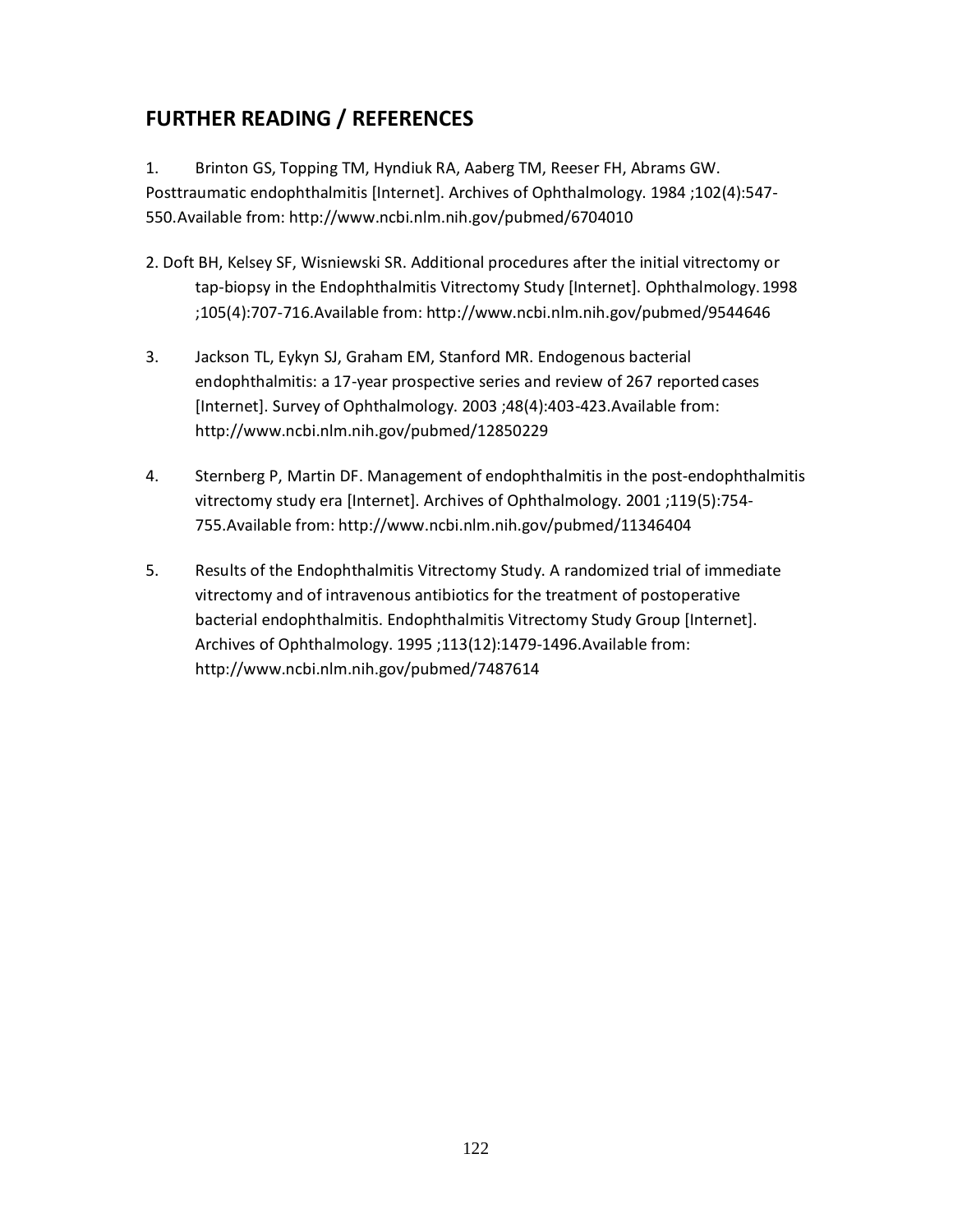# **RESOURCES REQUIRED**

| <b>Situation</b> | <b>HUMAN RESOURCES</b>      | <b>INVESTIGATION</b> | <b>DRUGS AND</b>   | <b>EQUIPMENT</b>         |
|------------------|-----------------------------|----------------------|--------------------|--------------------------|
|                  |                             |                      | <b>CONSUMABLES</b> |                          |
| 1) Secondary     | 1) Ophthalmologist - 1      | 1)Smear test         | 1) Antibiotics     | 1) Slit<br>lamp          |
| level            | 2) OP Nurse<br>$\mathbf{1}$ | 2) Gram stain        | eye drops          | biomicroscope -1         |
|                  | 3) Refraction nurse -       | microscopy           | 2) Antifungal      | 2) Light microscope -1   |
|                  | $1$ (shared)                | 3) KOH smear         | eye drops          | 3) Disposable needles    |
|                  |                             |                      | 3) Systemic        | 4) Tuberculin syringe-   |
|                  |                             |                      | antibiotics        | 5                        |
|                  |                             |                      | steroids and       | 5) Glass slide<br>$-1$   |
|                  |                             |                      | anti fungals       | 6) Basic stains - 1      |
|                  |                             |                      | 4) Mydriatic       |                          |
|                  |                             |                      | clyclopigic        |                          |
|                  |                             |                      | 5) Needles and     |                          |
|                  |                             |                      | syringes           |                          |
|                  |                             |                      | 6) Basic stains    |                          |
|                  |                             |                      |                    |                          |
| 2) Tertiary      | 1) Retina specialist - 1    | 1)Smear test         | 1) Antibiotics     | 1) Slit lamp -           |
| level            | 2) Refraction nurse -       | 2)Culture            | eye drops          | biomicroscope<br>$-1$    |
|                  | $1$ (shared)                | medium               | 2) Antifungal      | 2) Light microscop -1    |
|                  | 3) OP Nurse<br>$-1$         | 3) Antibiotic        | eye drops          | 3) Ultrasonogram<br>$-1$ |
|                  | 4) Lab technician<br>$-1$   | sensitivity          | 3) Systemic        | 4) Vitrectomy            |
|                  | 5)Scrub nurse<br>$-1$       | plates               | antibiotics and    | equipment<br>$-1$        |
|                  | 6) OT nurse<br>- 1          | 4)Corneal            | anti fungal        | 5) OT microsurgical      |
|                  | 7) Ward nurse<br>$-1$       | biopsy               | 4) Topical and     | instruments -1           |
|                  | 8) Counsellor<br>$-1$       | 5)PCR                | systemic           | 6) PCR instruments -1    |
|                  |                             |                      | steroids           |                          |
|                  |                             |                      | 5) Mydriatic       |                          |
|                  |                             |                      | and cyclopigic     |                          |
|                  |                             |                      | 6) Irrigating      |                          |
|                  |                             |                      | solutions          |                          |
|                  |                             |                      | 7) Needles and     |                          |
|                  |                             |                      | syringes           |                          |
|                  |                             |                      | 8) Basic stains    |                          |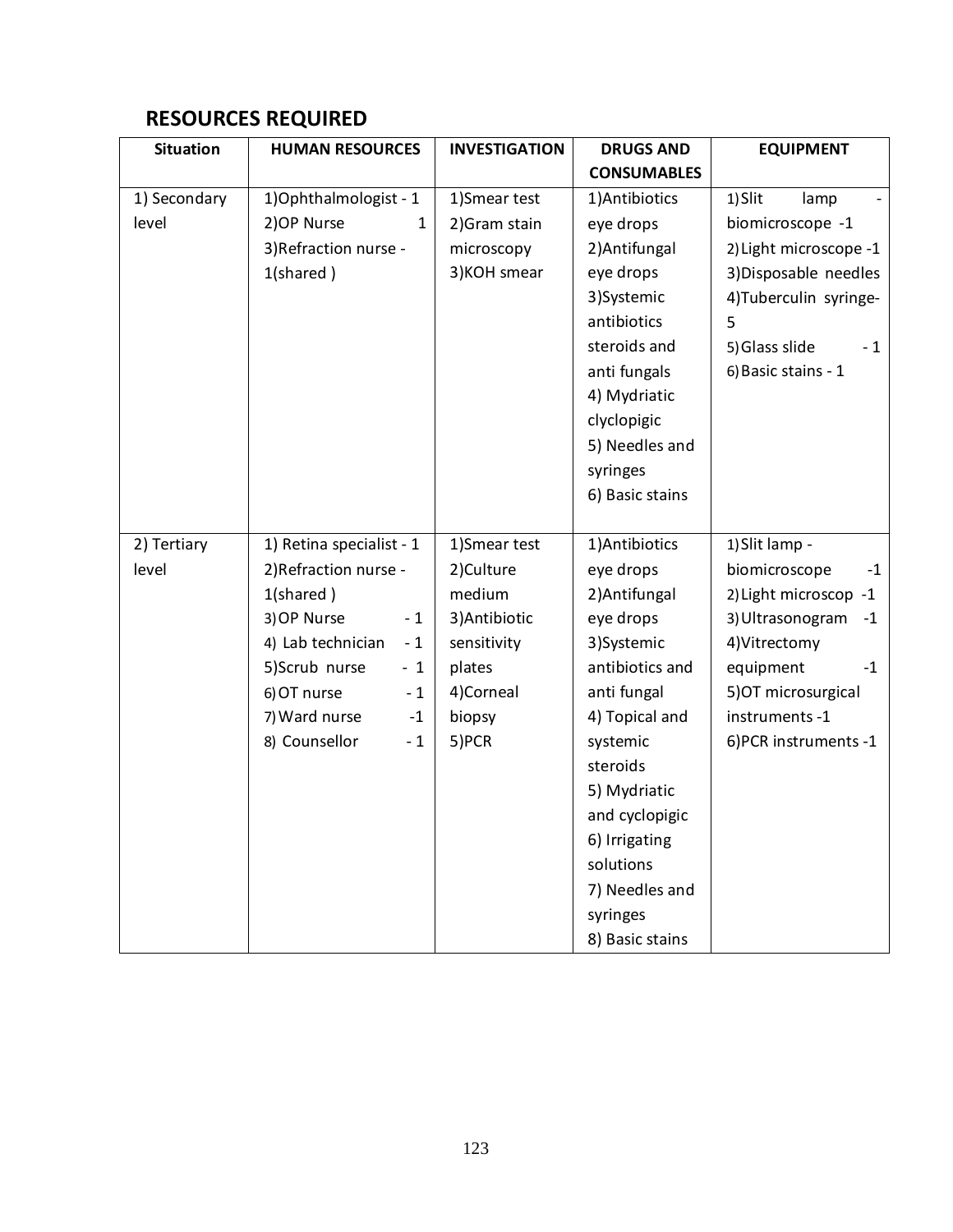# **NAME OF CONDITION: CHRONIC DACRYOCYSTITIS**

## **I. WHEN TO SUSPECT/ RECOGNIZE?**

#### **a) Introduction:**

Chronic dacryocystitis is an inflammatory condition of the lacrimal sac most commonly associated with partial or complete obstruction of the nasolacrimal duct . Most chronic dacryocystitis present with watering and discharge, but some may progress and cause severe ocular and extra ocular complication. Even in mild conditions, it may cause a significant ocular morbidity and loss of work place efficiency because watering can blur the vision momentarily, prevent a person from concentrating on some work and can be socially embarrassing. It affects all ages and all social strata but women are more likely to develop dacryocystitis because of their nasolacrimal ducts are anatomically narrower as compared to males. Approximately 3% of all the ophthalmic clinical visits and 1% of all emergency room visits are related to dacryocystitis. The underlying etiology, typical infectious organisms and preferred treatments are important issues to understand in the management of this common disorder.

## **b)Case definition:**

Dacryocystitis is defined as inflammation of the lacrimal sac. The sac is a part of the lacrimal excretory system whose function is to transport the tears from the eyes to the nose.

## **II. INCIDENCE OF THE CONDITION IN OUR COUNTRY**

Chronic dacryocystitis is a common ophthalmic problem. Although there are no reliable figures that document the incidence or prevalence of chronic dacryocystitis, large studies from the west have documented it to be around 3% of all the clinical ophthalmic visits. Since the lacrimal system is prone to infections as it is contiguous with both conjunctiva and nasal mucosa, dacryocystitis is considered much more common in developing countries like India. The morbidity is much more than expected because of its chronic nature, social factors as discussed already, tendency for acute painful exacerbations and its complications.

## **III. DIFFERENTIAL DIAGNOSIS**

Although chronic dacryocystitis is not very difficult to diagnose, there could still be certain atypical cases which may masquerade in a similar fashion and needs to be kept in mind. They include bacterial conjunctivitis, pre-septal cellulitis,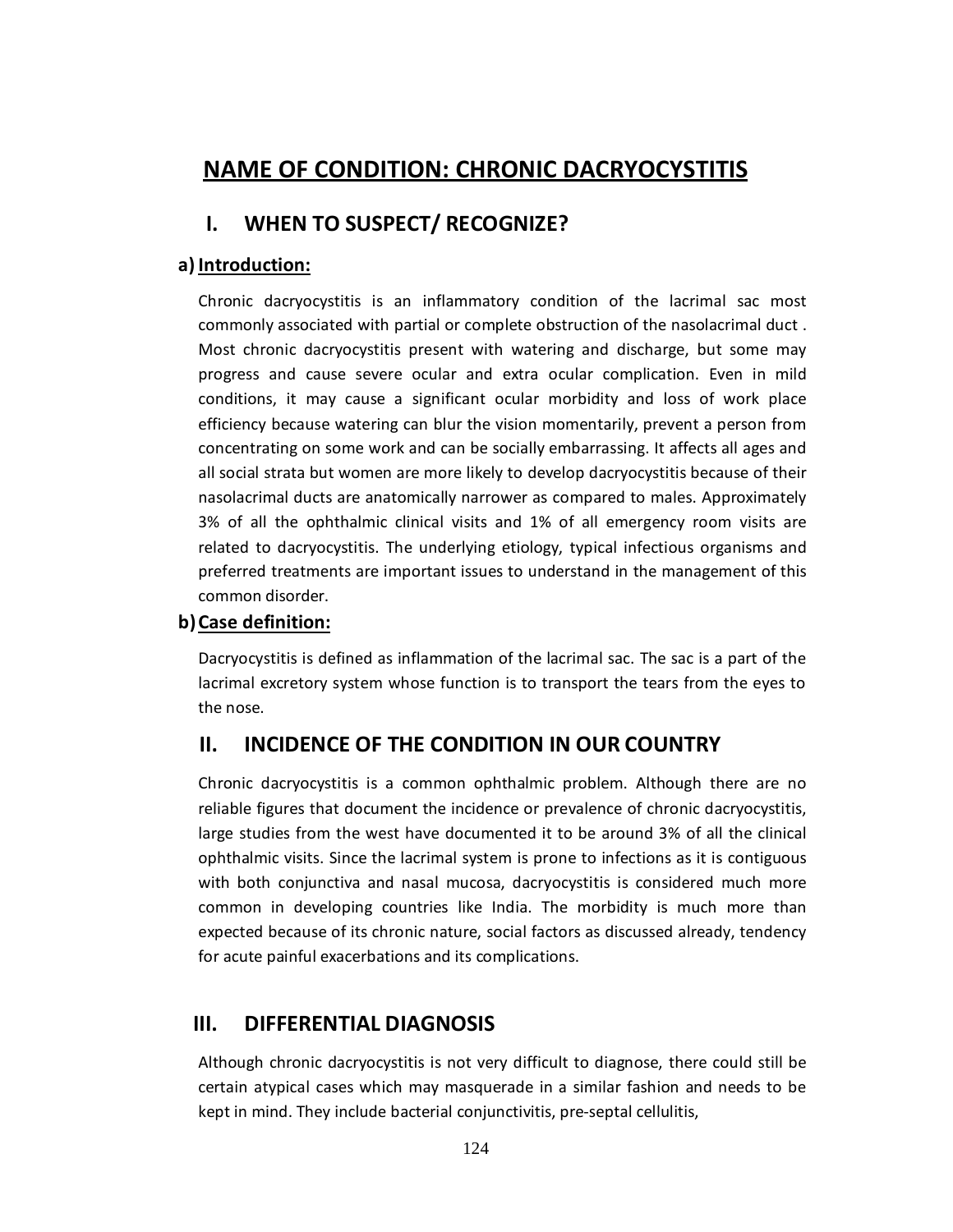miebomitis, blepharitis and canaliculitis. Points that differentiate and favour bacterial conjunctivitis included sudden onset redness with discharge and diffuse conjunctival congestion. Pre-septal cellulitis is an acute inflammation involving the eyelid, not associated with discharge or long standing epiphora. Meibomitis and blepharitis are usually bilateral associated with irritation of the lid margins and burning sensation. Canaliculitis can be differentiated by focal swelling of the canalicular portion of the eyelid margin with pouting puncta and inspissated discharge.

## **IV. PREVENTION AND COUNSELING**

There are no known preventive measures for chronic dacryocystitis. Infections and inflammations are the major known causes for it. Therefore a good hygiene can at least prevent secondary infections of the lacrimal sac from the conjunctiva and nasal mucosa.

# **V. OPTIMAL DIAGNOSTIC CRITERIA,INVESTIGATIONS, TREATMENT & REFERRAL CRITERIA**

# **\*Situation 1: At Secondary Hospital/ Non-Metro situation: Optimal Standards of Treatment in Situations where technology and resources are limited**

## **a) Clinical Diagnosis**:

History taking, comprehensive evaluation of the eye and understanding of the general epidemic prevalence of this condition in the society is crucial to establish a diagnosis . Patients usually come with typical history of chronic watering, matting of eye lashes on waking, discharge and redness of the eye.

**Examination:** The ocular examination includes recording visual acuity, an external eye examination and slit-lamp biomicroscopy.

**Visual acuity measurement:** Although visual acuity is normal in patients with dacryocystitis, discharge sliding across the eye may cause visual disturbances.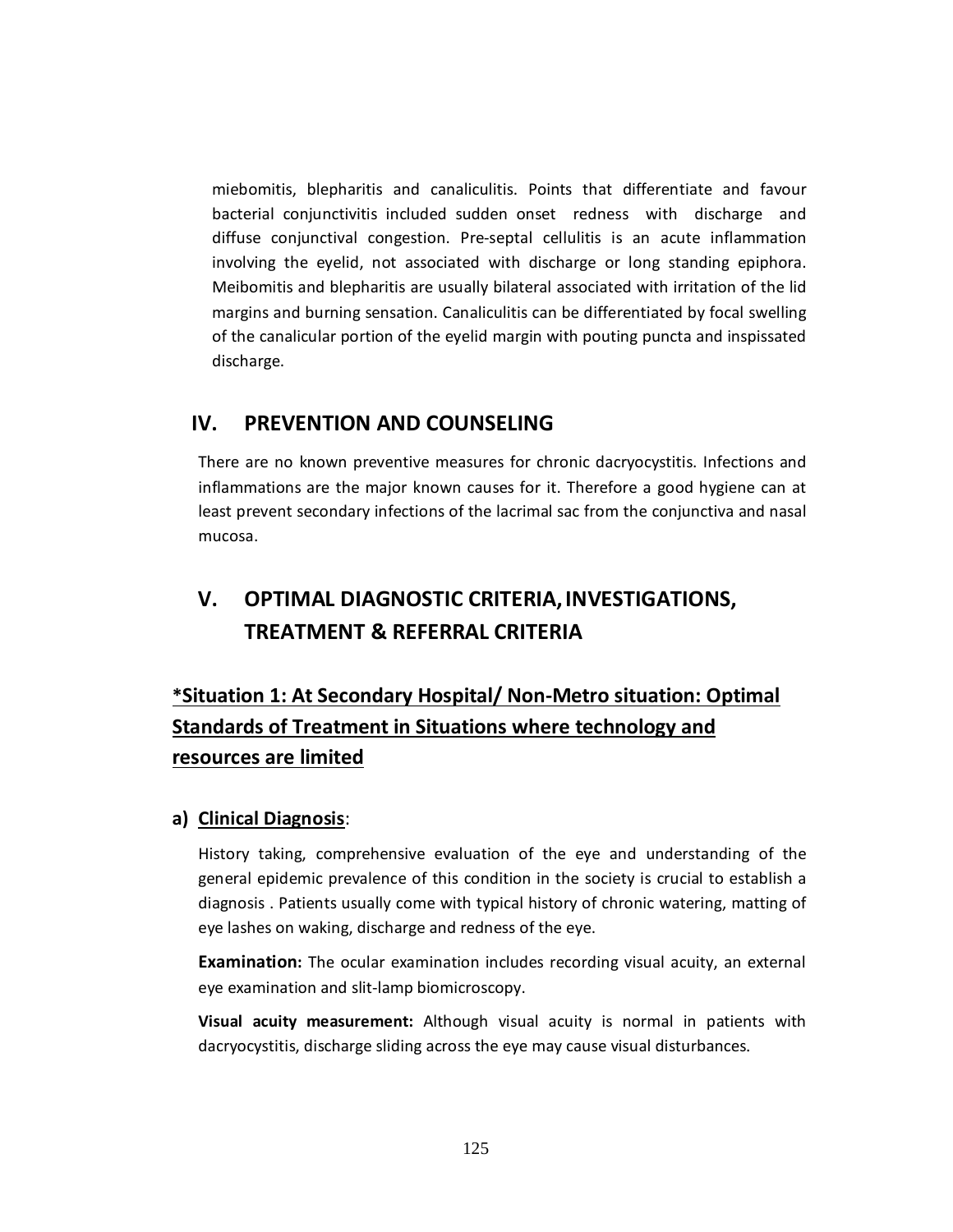#### **External examination:**

The following points should be looked for:

- 1. Increased tear lake
- 2. Visible or palpable enlargement of the lacrimal sac
- 3. Discharge which at times may be copious.
- 4. Regurgitation on pressure over the lacrimal sac or ROPLAS test is a simple confirmatory test, which if positive is diagnostic of nasolacrimal duct obstruction and usually does not require further investigations.
- 5. Abnormalities of skin like crusting or eczematous lesions suggest chronic changes caused by watering. Skin may also show a lacrimal fistula or a scar of past acute dacryocystitis or lacrimal abscess.

#### **Slit-lamp Biomicroscopy**:

Should include evaluation of the following:

- 1. Increased tear film height.
- 2. Matted lashes.
- 3. Lacrimal puncta and canaliculi for pouting and discharge
- 4. Variable types of discharge like clear, mucoid or muco-purulent.
- 5. Micro regurgitation with ROPLAS test as described earlier can be useful in cases where there is no frank regurgitation.
- 6. Conjunctival congestion

#### **Fluorescein Dye Disappearance test**

This is a very useful physiological test which is based on the principle of evaluation of residual fluorescien in the eye following instillation of one drop of fluorescein in unanesthetized conjunctival sac. This is a useful functional test specifically in children as it is easy to obtain results.

STANDARD PROCEDURE:

- 1. One drop of 1-2% fluorescein is instilled into the lower fornix of each eye.
- 2. After 5 minutes the thickness of the fluorescent tear meniscus is measured with the help of cobalt blue filter.
- 3. Children should be held upright during the test.
- 4. The tears normally drain down in 5 minutes. The test is positive if residual fluorescein is present.
- 5. The residual fluorescein is graded as Grade 0- No fluorescence , Grade 1- Thin strip of fluorescence, Grade 2- Between grade 1 and 3, and Grade 3- Wide, brightly fluorescence strip.

#### **Diagnostic Probing and Syringing**

This is a very simple clinical method which when employed appropriately give useful clues that helps the physician in knowing the presence, location and the form of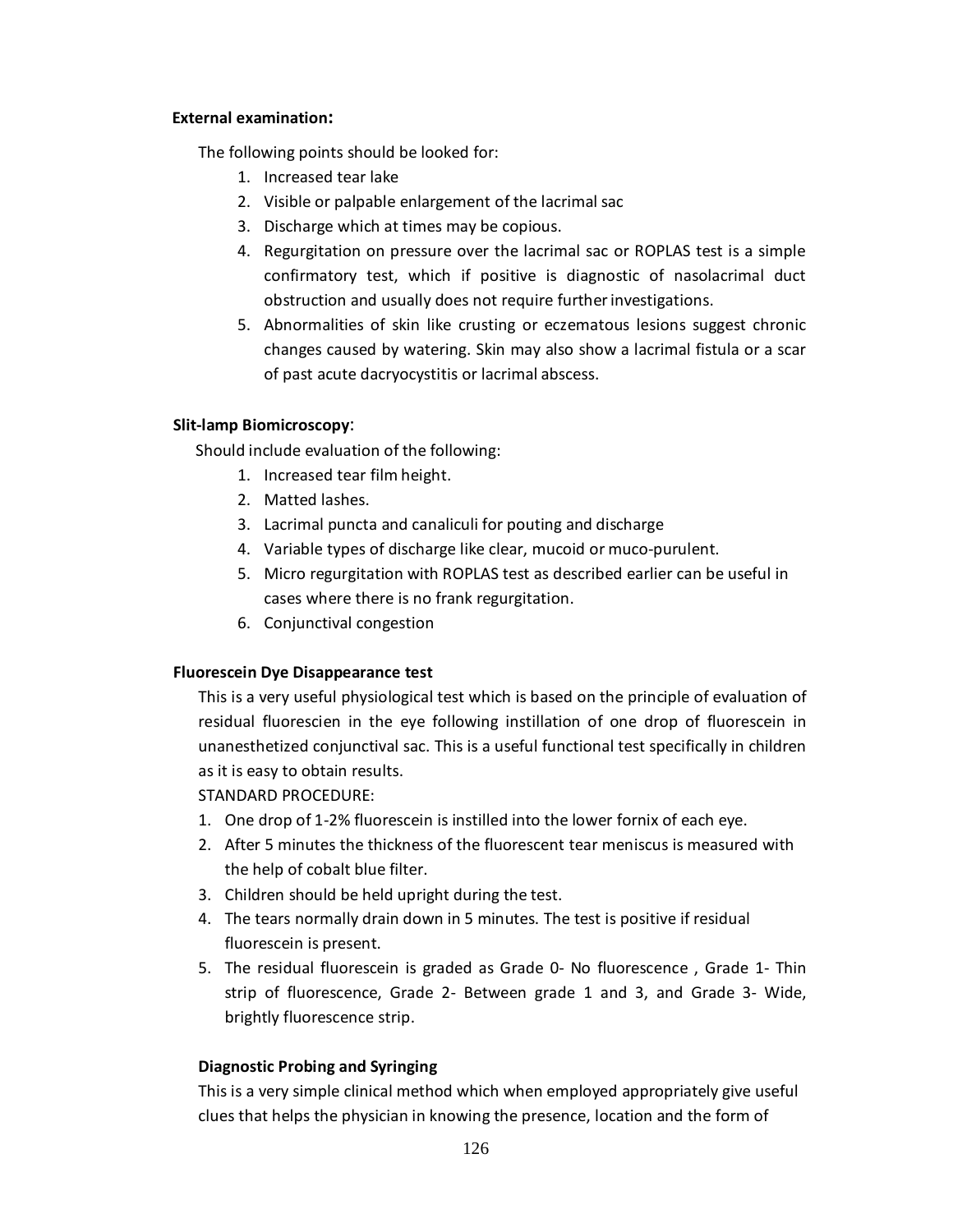obstruction in the lacrimal excretory system. The test qualitatively establishes the patency or stenosis or complete obstruction of the canaliculi, lacrimal sac or nasolacrimal duct but does not give any information on functional insufficiencies.

#### **STANDARD PROCEDURE:**

- 1. Place a drop of topical anesthetic in the conjunctival cul-de-sac.
- 2. The punctum and the ampulla are dilated with a punctual dilator.
- 3. A blunt lacrimal canula is placed in the inferior canaliculus and the lower eyelid is pulled down and laterally to straighten the lower canaliculus and evert the punctum away from the ocular surface.
- 4. The tip is placed first vertically and then horizontally with the eyelid on stretch. The tip is advanced 6-7 mm into the canaliculi and sterile water is used as an irrigant. The irrigation should begin in the canaliculi so that the incoming passages are dilated and the mucosa is lesstraumatized.
- 5. Irrigation should be preferred when the tip is in the lacrimal sac. Simultaneous probing can also be done with the same tip of the canula. A hard stop rules out canalicular obstruction whereas a soft stop is indicative of such obstructions.
- 6. Irrigation should now be interpreted. In a normal passage the saline is felt in the nose or the throat by the patient. Regurgitation through the opposite punctum with a hard stop suggests a nasolacrimal duct obstruction. Regurgitation through the opposite punctum with a soft stop suggests a common canalicular block. In cases of upper or lower canalicular block, regurgitation is seen through the same puncta. Partial regurgitation is associated with partial blocks respectively.

#### **b) Investigations:**

Chronic dacryocystitis is usually diagnosed by history, physical examination and simple investigations where needed.

Microbiological work up: A regular microbiological examination is not necessary unless there are recurrent attacks of acute dacryocystitis, lacrimal abscess or any associated canaliculitis. If additional microbiological work up is needed or other imaging modalities like computed tomography or dacryocystography is the felt need than a referral to higher center must be thought of.

#### **c) Treatment:**

The treatment of choice in chronic dacryocystitis is dacryocystorhinostomy (DCR). Additional procedures along with dacryocystorhinostomy like intubation, use of adjunctive pharmacotherapy like mitomycin-C and canalicular trephining depends upon multiple factors like presence of canalicular obstructions, intra-sac synechiae or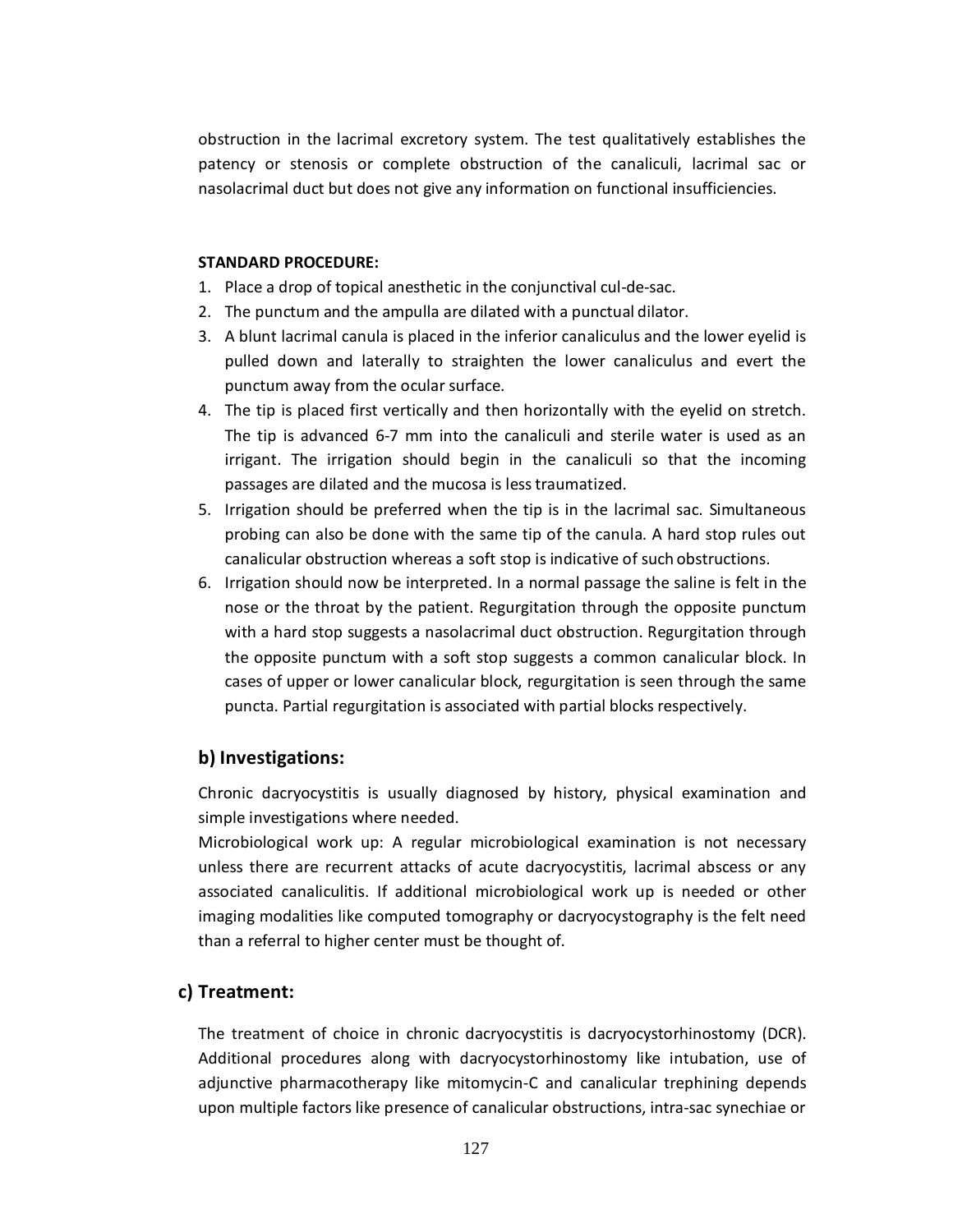repeat surgeries. Dacryocystorhinostomy is a bypass procedure that creates an anastomosis between the lacrimal sac and the nasal mucosa via a bony ostium. It may be performed through an external skin incision or endo-nasally with or without endoscopic visualization or via the transcanalicular approach. The most commonly done approach is the External DCR which is still considered as a gold standard in management of chronic dacryocystitis.

## **Standard procedure**

- 1.Adequate nasal decongestion and nasal packing preoperatively is helpful.
- 2.Anesthesia can be local or general. Local anesthesia includes topicalin conjunctival cul-de-sac, infratrochlear block and local infiltration.
- 3. Skin incision either straight or curvilinear can be used.
- 4. Periosteum over the anterior lacrimal crest is raised and the lacrimal sacis reflected laterally.
- 5.A large bony osteum is created respecting the anatomic boundaries.
- 6. Flaps of nasal mucosa and lacrimal sac raised. Posterior flaps are excised.
- 7.Adjunctive pharmacotherapy or intubation is done if needed.
- 8.Anterior flaps are sutured with 6-0 vicryl and skin is sutured with 6-0 silk or prolene.
- 9.Nasal packing is done to soak the blood and hemostasis.

#### **Standard Operating Procedure**

#### **a. In Patient :**

- · Admit patients after the surgical procedure to monitor the vitals and signs of bleeding especially if they are from far off places.
- · Admit patients with complications like orbital cellulitis or severe acute dacryocystitis for intravenous antibiotics.

**b. Out Patient:** Not applicable.

**c. Day Care:** Patients after the surgical procedure are kept under observation for 4-5 hours for any bleeding and then can be discharged if they are stable.

## **d)Referral criteria:**

- Lacrimal obstruction at multiple sites.
- Failed Dacryocystorhinostomy.
- Complications of chronic dacryocystitis like recurrent acute exacerbations or orbital cellulitis.
- · Chronic dacryocystitis associated with systemic diseases like sarcoidosis orwegeners granulomatosis.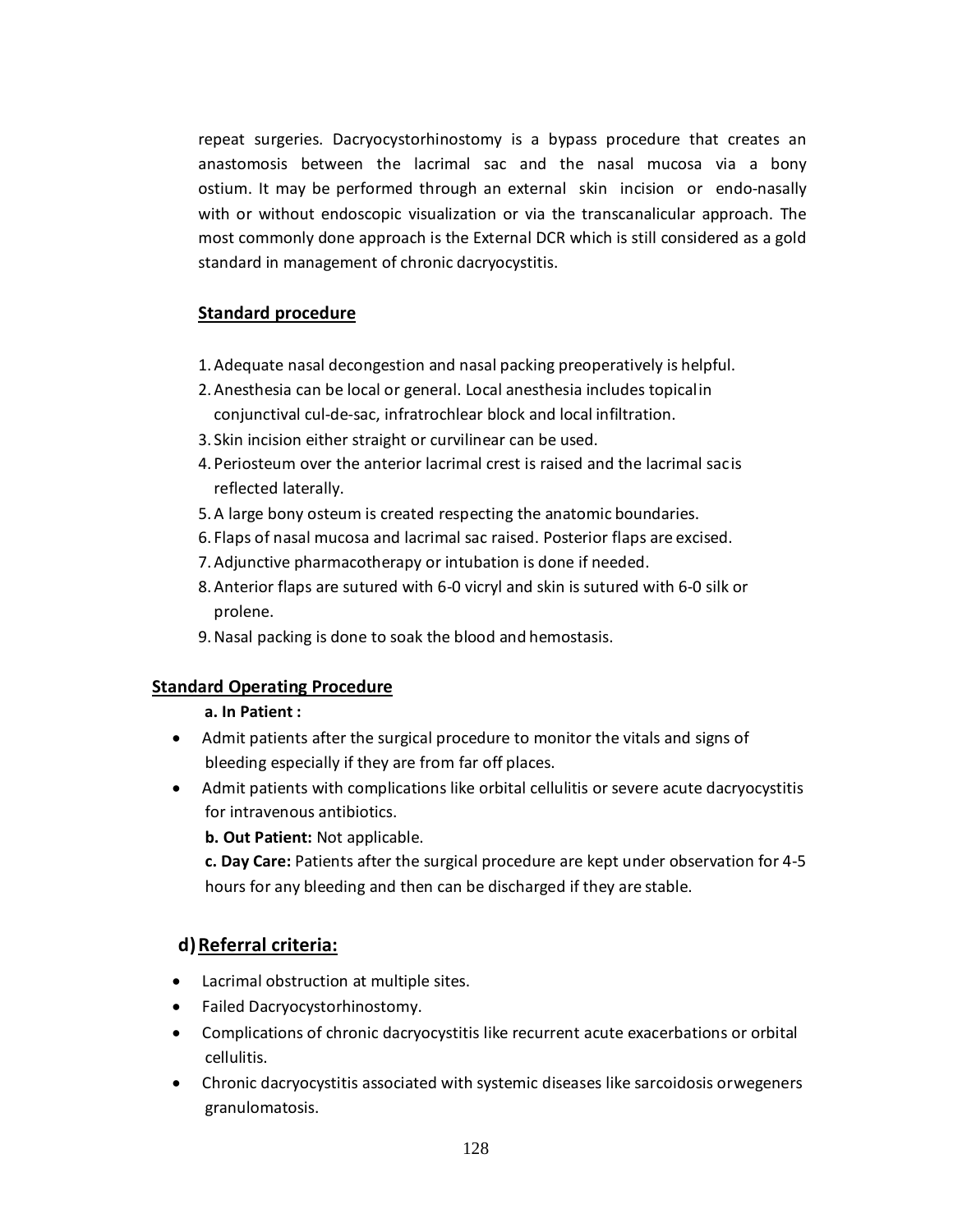- · Chronic dacryocystitis associated with suspected dacryolithiasis.
- Chronic dacryocystitis where there is a suspicion of a lacrimal sac tumor.

# **\*Situation 2: At Super Specialty Facility in Metro location where higher-end technology is available**

#### **a) Clinical Diagnosis:**

Apart from the regular history taking, care should be exercised to fully understand the treatment history of the patient, including all the medications along with the dosage schedules which were prescribed at the secondary centre. In fact, withdrawal of strong topical antibiotics may be warranted. A fresh comprehensive clinical examination, as detailed in the previous section should be performed without being biased by the referral report.

#### **DIAGNOSTIC NASAL ENDOSCOPY:**

Nasal examination especially nasal endoscopy is obligatory for every lacrimal patient. An endocsopy provides a clear diagnostic looks for nasal anatomical variations, nasal polyps, deviated nasal septum or tumors of the lacrimal sac. It is a very important for clinical evaluation in postoperative patients and after failed lacrimal surgery. The procedures are performed through rigid or flexible 2.7mm or 4mm endoscopes.

#### STANDARD PROCEDURE

- 1.Nasal mucosa is decongested and anesthetized with topical medications.
- 2. The patient either sits or lies in a relaxed position.
- 3.Nasal vestibule, inferior meatus, floor of the nose and nasopharynx are examined.
- 4.Middle turbinates and meatus is examined and then the scope is directed postero-

superiorly to evaluate the spheno-ethmoidal recess and superior meatus.

#### **b) Investigation**

As the patients are referred from a secondary centre for a non responsiveness to treatment or when diagnosis is additional microbiological and imaging studies may be required.

· **Culture:** Culture and sensitivity of the discharge is indicated specially in cases of orbital cellulitis or recurrent lacrimal abscess. When performed, collect discharge with a calcium alginate swab moistened with saline. Apart from smears for grams and giemsa staining, culture onto blood and chocolate agar is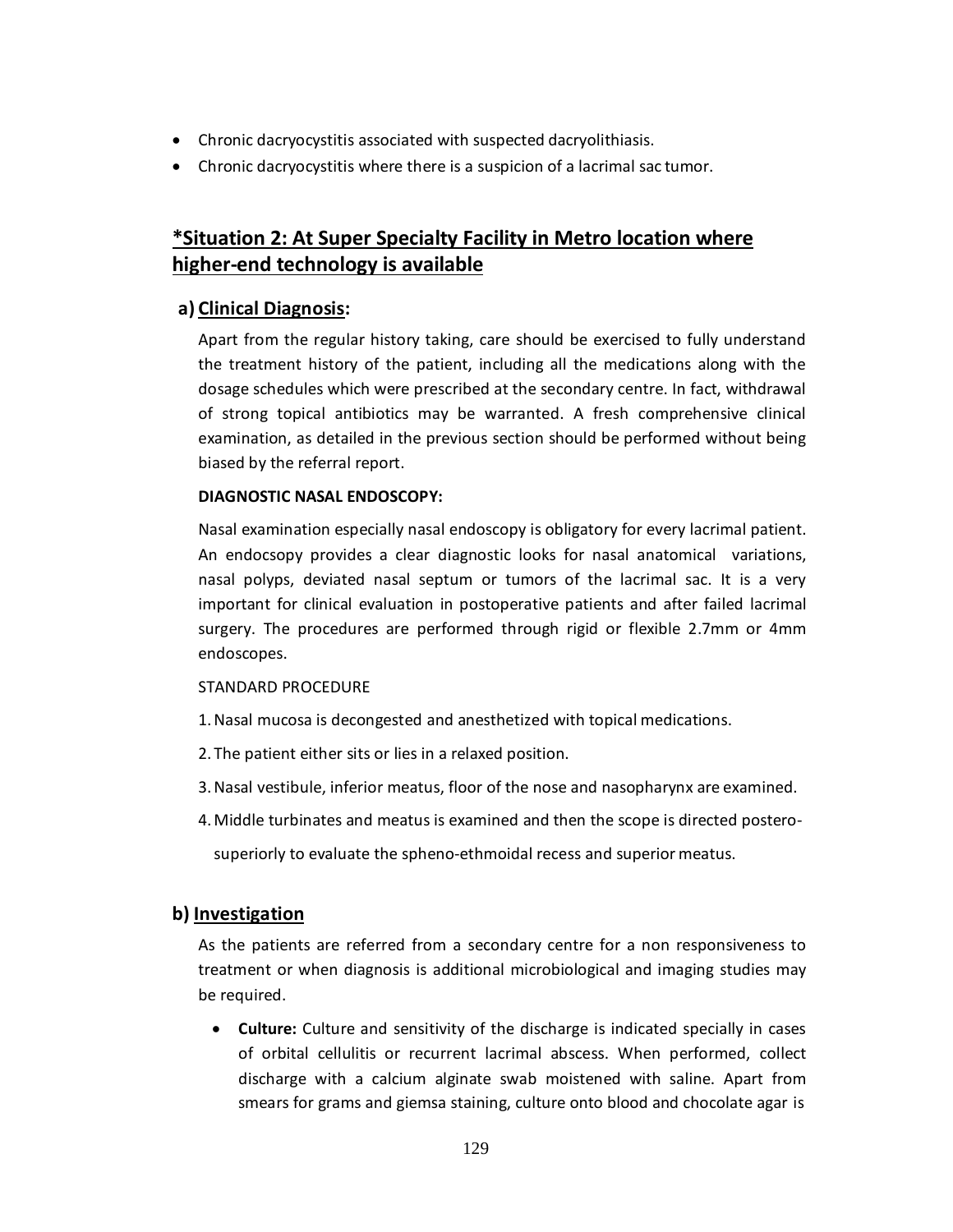taken.

· Imaging: CT Scans are useful in elucidating facial skeletal anomalies, fractures or foreign bodies as the cause of lacrimal disorder. It is also useful rule out occult malignancy or mass as a cause of dacryocystitis. Dacryocystography(DCG) with subtraction or CT-DCG is very sensitive to study the anatomy of the lacrimal sac and surrounding structures. Dacryoscintigraphy (DSG) is done with the help of Technetium 99 and gamma camera and is useful in providing certain insights into the functional causes of epiphora.

**c) Treatment:** The treatment strategies should be revisited to check foradequacy, appropriateness and affordability. If the culture and other tests show a different organism, then the treatment regimen should be modified.

#### **Surgical procedure includes:**

- 1. External Dacryocystorhinostomy or repeat external DCR as described in the earlier section.
- 2. Endoscopic endonasal revision of past DCR.
- 3. Endoscopic guided secondary intubations
- 4. Canalicular trephining and use of monoka stents
- 5. Laser assisted DCR or Laser assisted revision of a failed DCR.
- 6. Conjunctival DCR with Jones tubes.
- 7. Balloon assisted DCR revision.
- 8. Balloon dacryoplasty and canaliculoplasty.

## **STANDARD OPERATING PROCEDURE**

#### **a. In Patient :**

- · All procedures planned under general anesthesia.
- · Revision DCR's as there is more tendency to bleed in postoperative period.
- · Patients with complications like orbital cellulitis on referral or postoperative severe bleeding.
- **b. Out Patient:** Not applicable.
- **c. Day Care:** Patients after the surgical procedure are kept under observation for 4- 5 hours for any bleeding and then can be discharged if they are stable.
- **d) Referral criteria:** not applicable.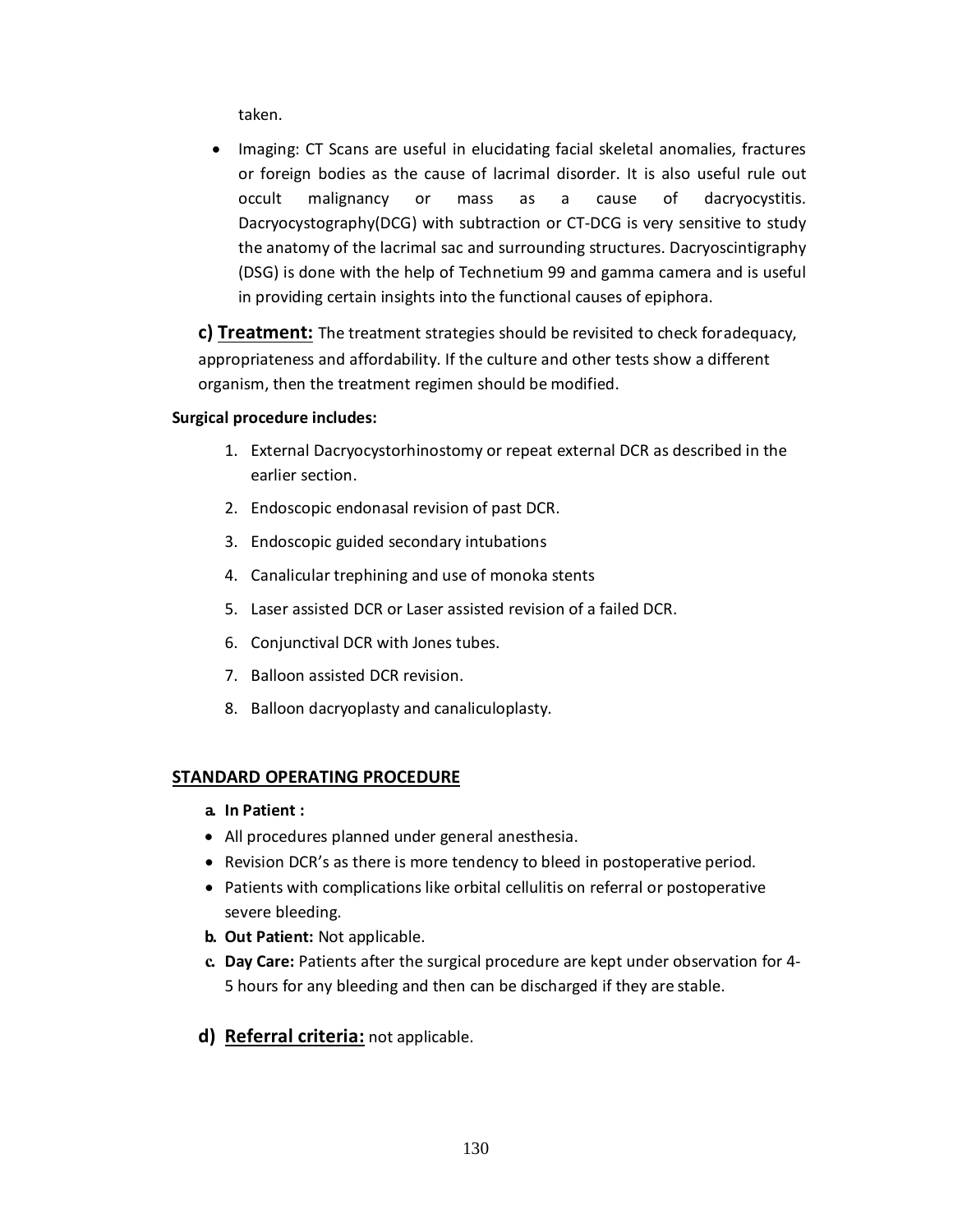# **VI. WHO DOES WHAT? AND TIMELINES**

## **a. Doctor :**

- · Patient history is taken and a clinical examination performed.
- · Infective material is obtained from discharge and smear are prepared and also materials are inoculated directly onto culture media
- · Documenting the medical record
- · Plan treatment guidelines and perform surgery if necessary .
- · He/she should also ensure that needy patients receive necessary care directly or through referral to appropriate persons and facilities that will provide such care, and he or she supports activities that promote health and prevent disease.

## **b. Nurse/Technician:**

- · Prepare Slide, Media for smear and culture.
- · To monitor the patients who are admitted.
- · To maintain separate inpatient and outpatient record.
- To maintain lab reports.

# **VII. FURTHER READING / REFERENCES**

1. Mills DM, Bodman GM, Meyer DL, et al. The microbiological spectrum of dacryocystitis: A national study of acute versus chronic infection. OphthalPlast Reconstr Surg 2007;23:302-306.

2. Chaudhry IA, Shamsi FA, Rashed WA. Bacteriology of chronic dacryocystitis in a tertiary care center. Ophthal Plast Reconstr Surg 2005;21:207-210.

3. Kotlus BS, Rodgers R, Udell IJ. Dacryocystitis caused by communityonset

methicillin resistant staphylococcus aureus. Ophthal Plast Reconstr Surg

2005;21:371-375.

4. Linberg JV, McCormick SA. Primary acquired nasolacrimal duct obstruction: A clinico-pathological report. Ophthalmology 1986;93:1055-1062.

6. Bartley GB. Acquired lacrimal drainage obstructions: An etiologic classification system, case reports and review of literature. Ophthal Plast Reconstr Surg 1992;8:237-249.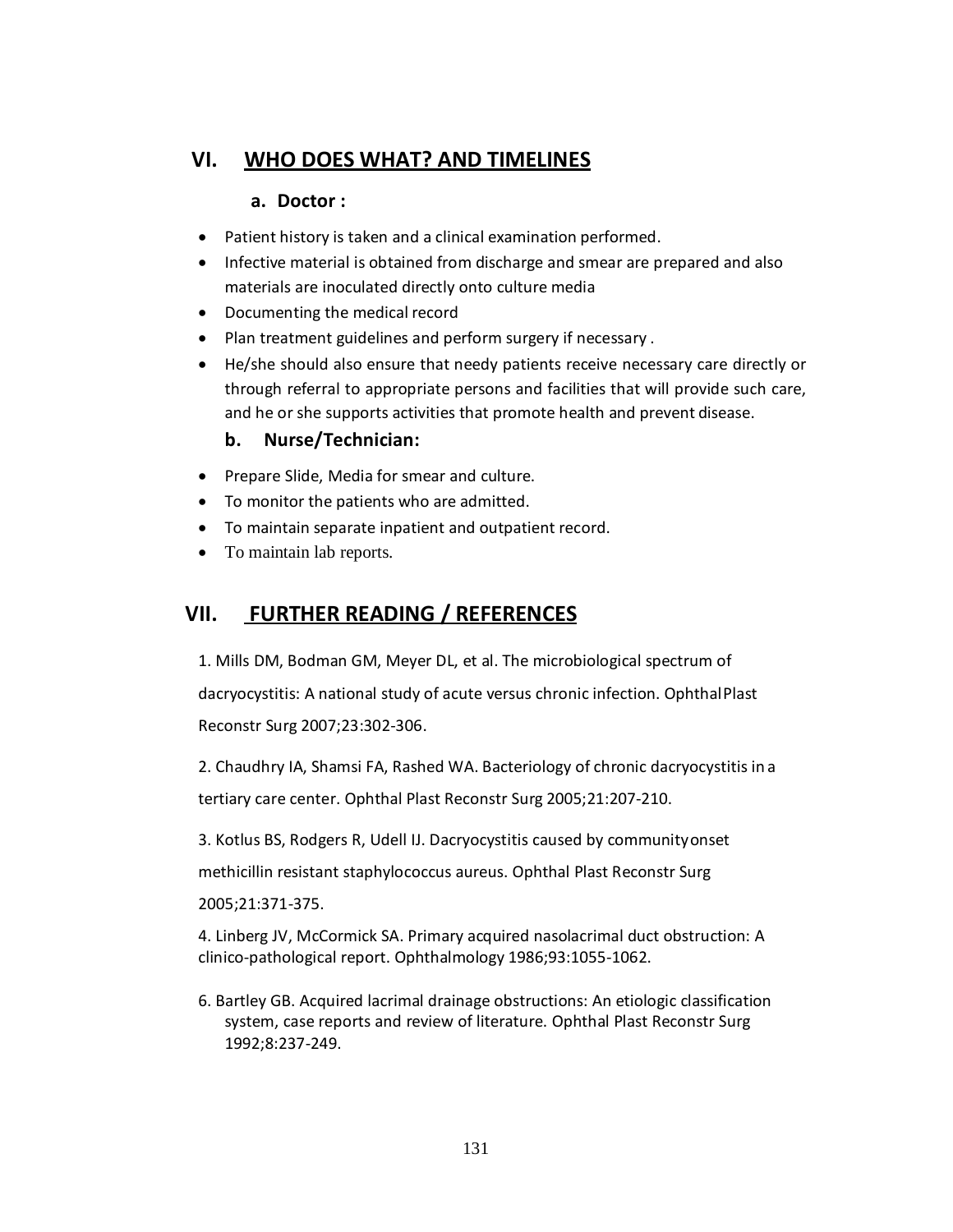6. Rosen N, Mordechai S, Moverman DC et al. Dacryocystorhinostomy with silicone tubes: Evaluation of 253 cases. Ophthalmic Surg198920:115-119.

7. Dresner SC, Klussman KG, Meyer DR. Outpatient dacryocystorhinostomy. Ophthalmic Surg 1991;22:222-224.

8. Emmerich KH, Busse H, Meyer-Rusenberg HW. Dacryocystorhinostomia externa.

Ophthalmologe 1994;91:395-39

| <b>Situation</b>  | <b>HUMAN RESOURCES</b>        | <b>INVESTIGATION</b> | <b>DRUGS AND</b><br><b>CONSUMABLES</b> | <b>EQUIPMENT</b>        |
|-------------------|-------------------------------|----------------------|----------------------------------------|-------------------------|
| 1) Secondary      | 1) Ophthalmologist - 1        | <b>Smear test</b>    | 1) Antibiotics eye                     | 1Slit<br>lamp           |
| level             | 2) OP Nurse<br>$-1$           | 1) Gram stain        | drops and ointment                     | biomicroscopy<br>$-1$   |
|                   | 3) Refraction nurse -         | 2) Giemsa stain      | 2) Steroid eye drops                   | 2) Light microscopy -1  |
|                   | $1$ (shared)                  |                      | 3)Systemic                             | 3) Alginate swabs $-1$  |
|                   | 4) OT Nurse<br>$-1$           |                      | antibiotics and                        | 4) Glass slide<br>- 1   |
|                   | 5) Scrub Nurse<br>$-1$        |                      | <b>NSAIDS</b>                          | 5) Basic stains<br>$-1$ |
|                   | 6) Ward Nurse<br>$-1$         |                      | 4) Nasal                               | 6) OT Headlight<br>$-1$ |
|                   | 7) Counselor<br>$-1$          |                      | decongestant drops                     | 7) Suction mach<br>$-1$ |
|                   |                               |                      | 5) Nasal steroid                       | 8) Cautery<br>$-1$      |
|                   |                               |                      | spray.                                 | 9) DCR SETS<br>$-2$     |
|                   |                               |                      | 6) Betadine 5%                         |                         |
| 2) Tertiary level | 1) Ophthalmic plastics        | 1)Smear test         | 1) Antibiotics eye                     | 1Slit<br>lamp           |
|                   | specialist<br>$-1$            | 2)Culture            | drops and ointment                     | biomicroscopy<br>$-1$   |
|                   | 2) Refraction nurse -         | medium               | 2) Steroid eye drops                   | 2) Light microscopy -1  |
|                   | 1 (shared)                    | 3) Drug sensitivity  | 3)Systemic                             | 3) Alginate swabs $-1$  |
|                   | 3) OP Nurse<br>$-1$           | 4) Nasal             | antibiotics and                        | 4) Glass slide<br>$-1$  |
|                   | 4) lab technician $-1$        | endoscopy            | <b>NSAIDS</b>                          | 5) Basic stains - 1     |
|                   | 5)Scrub nurse<br>$\mathbf{1}$ | 5) CT Scan           | 4) Nasal                               | 6) OT Headlight<br>$-1$ |
|                   | 6) OT nurse<br>$\mathbf{1}$   | 6) DCG/DSG           | decongestant drops                     | 7) Suction mach<br>$-1$ |
|                   | 7) Ward nurse<br>$-1$         |                      | 5) Nasal steroid                       | 8) Cautery<br>$-1$      |
|                   | 8) Counselor<br>$-1$          |                      | spray.                                 | 9) DCR SETS<br>$-2$     |
|                   |                               |                      | 6) Betadine 5%                         | 10) Nasal endoscope -   |
|                   |                               |                      |                                        | 1                       |

# **Resources required**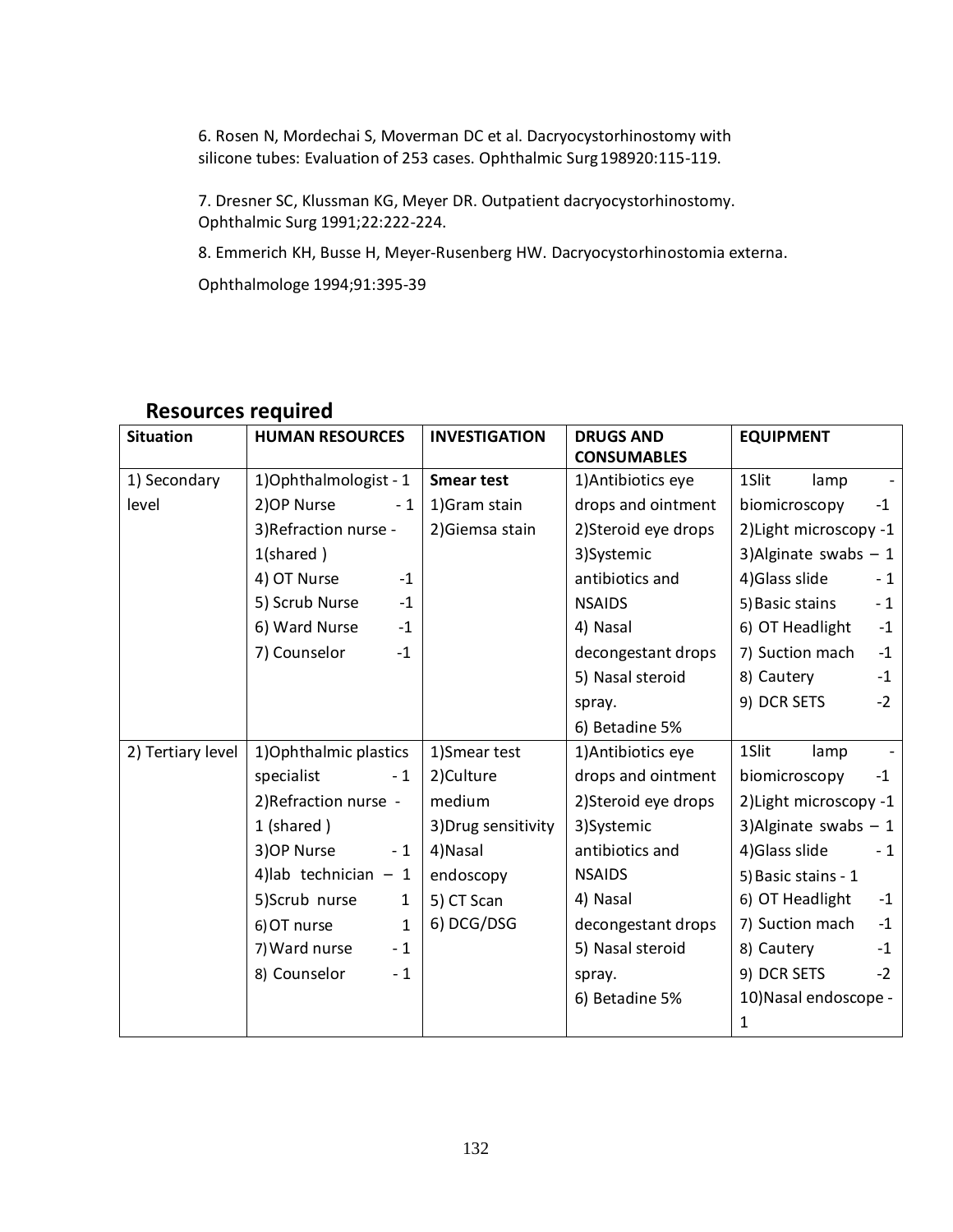# **NAME OF CONDITION : RETINOBLASTOMA**

## **I. WHEN TO SUSPECT/ RECOGNIZE?**

#### **a) Introduction:**

Retinoblastoma is the most common intraocular malignancy of childhood. It is second only to uveal melanoma in the frequency of occurrence of malignant intraocular tumors. Although it is highly malignant, it is eminently curable. The recent advances such as identification of genetic mutations, replacement of external beam radiotherapy by chemoreduction as the primary management modality, use of chemoreduction to minimize the size of regression scar with consequent optimization of visual potential, identification of histopathologic high-risk factors following enucleation and provision of adjuvant therapy to reduce the incidence of systemic metastasis, protocol-based management of retinoblastoma with accidental perforation or intraocular surgery and aggressive multimodal therapy in the management of orbital retinoblastoma have contributed to improved outcome in terms of better survival, improved eye salvage and potential for optimal visual recovery. Life salvage has improved from 30% in the 1930s to nearly 95% now. Early diagnosis and appropriate referral are the keys to better outcome.

## **b)Case definition:**

Retinoblastoma is a malignant tumor arising from the retinal progenitor cell or the retinal stem cell during the period of retinal development and occurs predominantly in children under 3 years of age.

## **II.INCIDENCE OF THE CONDITION IN OUR COUNTRY**

The reported incidence of retinoblastoma ranges from 1 in 10,000 to 1 in 20,000 live births. There are no good epidemiological studies that provide the accurate data on incidence of retinoblastoma in India. It is estimated that 1500 new cases of retinoblastoma occur in India every year. The ICMR Indian Retinoblastoma Registry has recorded 1019 cases from 8 treatment centers between April 2009 to December 2010. There is no racial or gender predisposition in the incidence of retinoblastoma. Retinoblastoma is bilateral in about 25 to 35% of cases. The average age at diagnosis is 18 months, unilateral cases being diagnosed at around 24 months and bilateral cases before 12 months.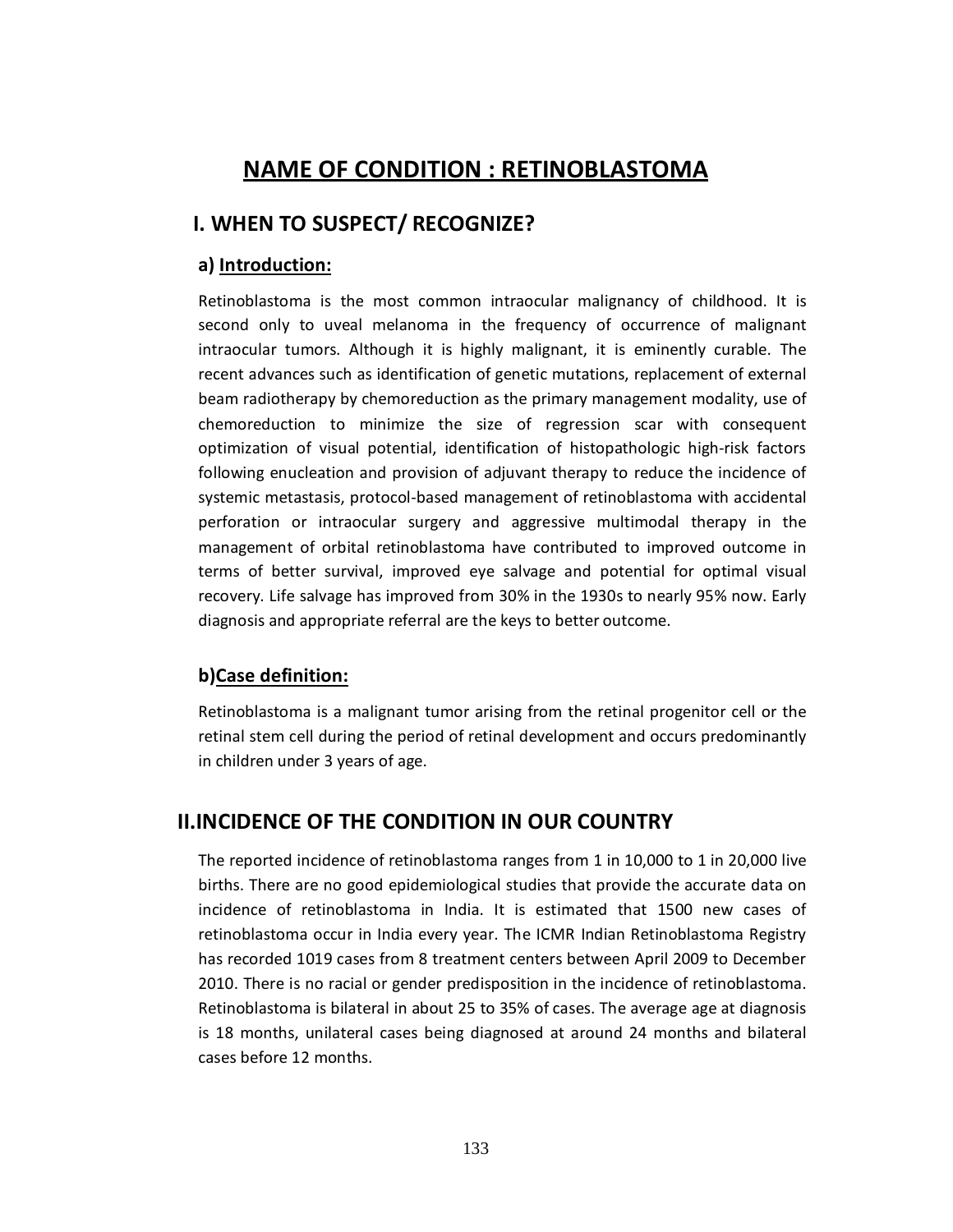## **III.DIFFERENTIAL DIAGNOSIS**

The typical clinical manifestation of retinoblastoma is leucocoria. There are several other causes for leucocoria in children that may clinically mimic retinoblastoma in children. Some of the common differential diagnosis are:

- 1. Coats' Disease
- 2. Persistent Hyperplastic Primary Vitreous
- 3. Toxocara Retinal Granuloma
- 4. Congenital or Developmental Cataract
- 5. Endogenous Endophthalmitis
- 6. Retinal Dysplasia
- 7. Astrocytic Hamartoma

A good history regarding the time of onset and course of the disease, comprehensive ophthalmic examination often under anesthesia,ultrasonography B-scan and computed tomography scan can reliably help differentiate retinoblastoma from pseudoretinoblastomas.

## **IV. PREVENTION AND COUNSELING**

Out of the newly diagnosed cases of retinoblastoma only 6% are familial while 94% are sporadic. Bilateral retinoblastomas involve germinal mutations in all cases. Approximately 15% of unilateral sporadic retinoblastoma is caused by germinal mutations affecting only one eye while the 85% are sporadic.

Genetic counseling is an important aspect in the management of retinoblastoma. In patients with a positive family history, 40% of the siblings would be at risk of developing retinoblastoma and 40% of the offspring of the affected patient may develop retinoblastoma. In patients with no family history of retinoblastoma, if the affected child has unilateral retinoblastoma, 1% of the siblings are at risk and 8% of the offspring may develop retinoblastoma. In cases of bilateral retinoblastoma with no positive family history, 6% of the siblings and 40% of the offspring have a chance of developing retinoblastoma. The families are counseled to have every future sibling screened for retinoblastoma within 3 weeks after birth and periodically thereafter until at least 3 years of age. Apart from empiric genetic counseling as described above, the current trend is to identify the mutation and compute specific antenatal risk.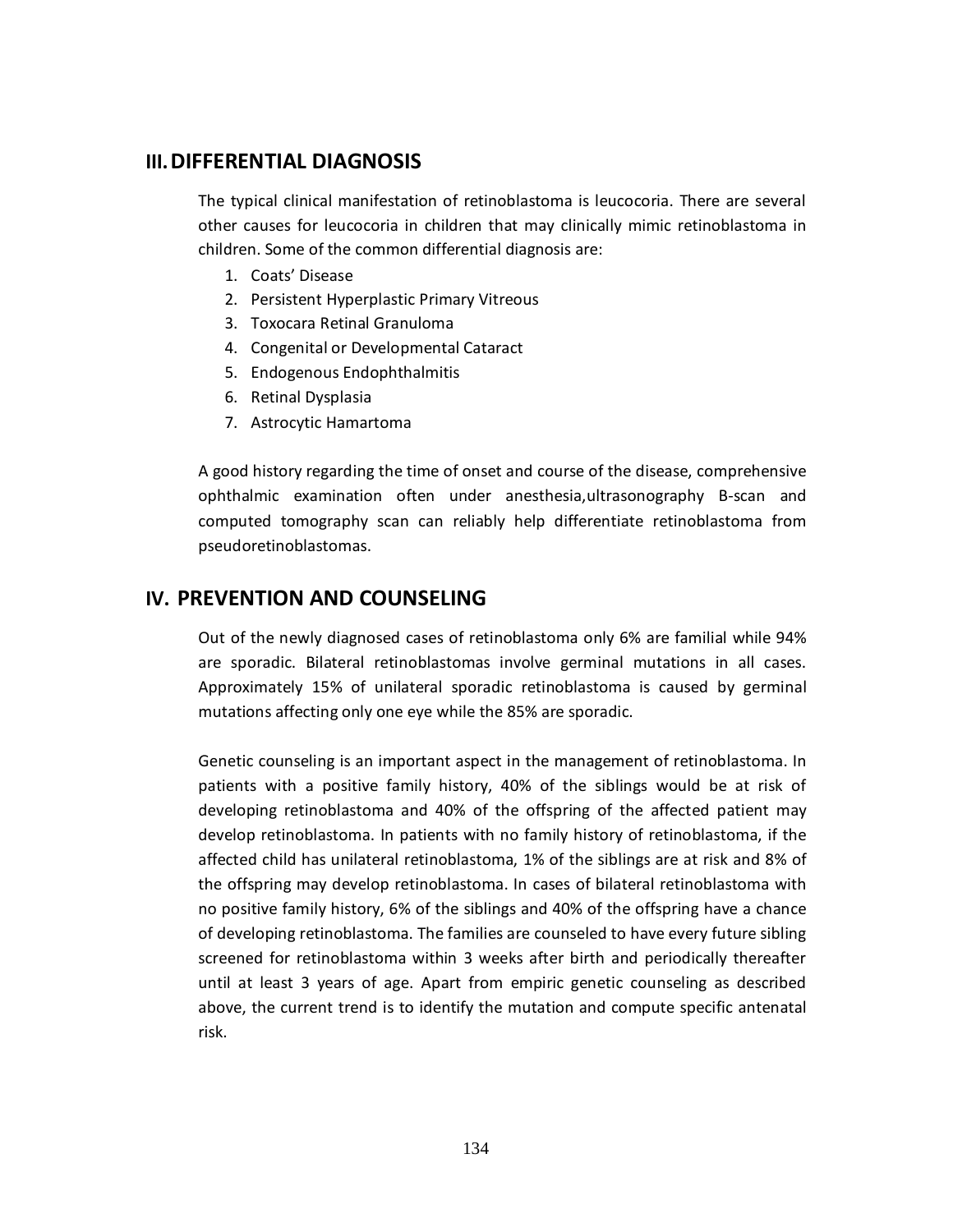The most important aspect in the management of retinoblastoma is early diagnosis. Early diagnosis can be achieved by increasing public awareness about the most common obvious signs (white reflex as seen externally or on a photograph of the child or squint) of retinoblastoma so that the parents bring the child to medical attention. Concurrent sensitization of the medical community, specifically the pediatricians, pediatric health care workers and general ophthalmologists about the possible signs of retinoblastoma and the need for early initiation of management can not be overemphasized.

# **V. OPTIMAL DIAGNOSTIC CRITERIA, INVESTIGATIONS, TREATMENT & REFERRAL CRITERIA**

# **Situation 1: At Secondary Hospital/ Non-Metro situation: Optimal Standards of Treatment in Situations where technology and resources are limited**

#### **a) Clinical Diagnosis**:

A good history eliciting specific symptoms and also a family history of retinoblastoma are essential. Leucocoria is the most common presenting feature of retinoblastoma, followed by strabismus, painful blind eye and loss of vision. The clinical presentation of retinoblastoma depends on the stage of the disease. Early lesions are likely to be missed, unless an indirect ophthalmoscopy is performed. The tumor appears as a translucent or white fluffy retinal mass. The child may present with strabismus if the tumor involves the macula or with reduced visual acuity.

Moderately advanced lesions usually present with leucocoria due to the reflection of light by the white mass in the fundus.

Advanced tumors manifest with proptosis secondary to optic nerve extension or orbital extension and systemic metastasis. Retinoblastoma can spread through the optic nerve with relative ease especially once the lamina cribrosa is breached. Orbital extension may present with proptosis and is most likely to occur at the site of the scleral emissary veins. Systemic metastasis occurs to the brain, skull, distant bones and the lymph nodes.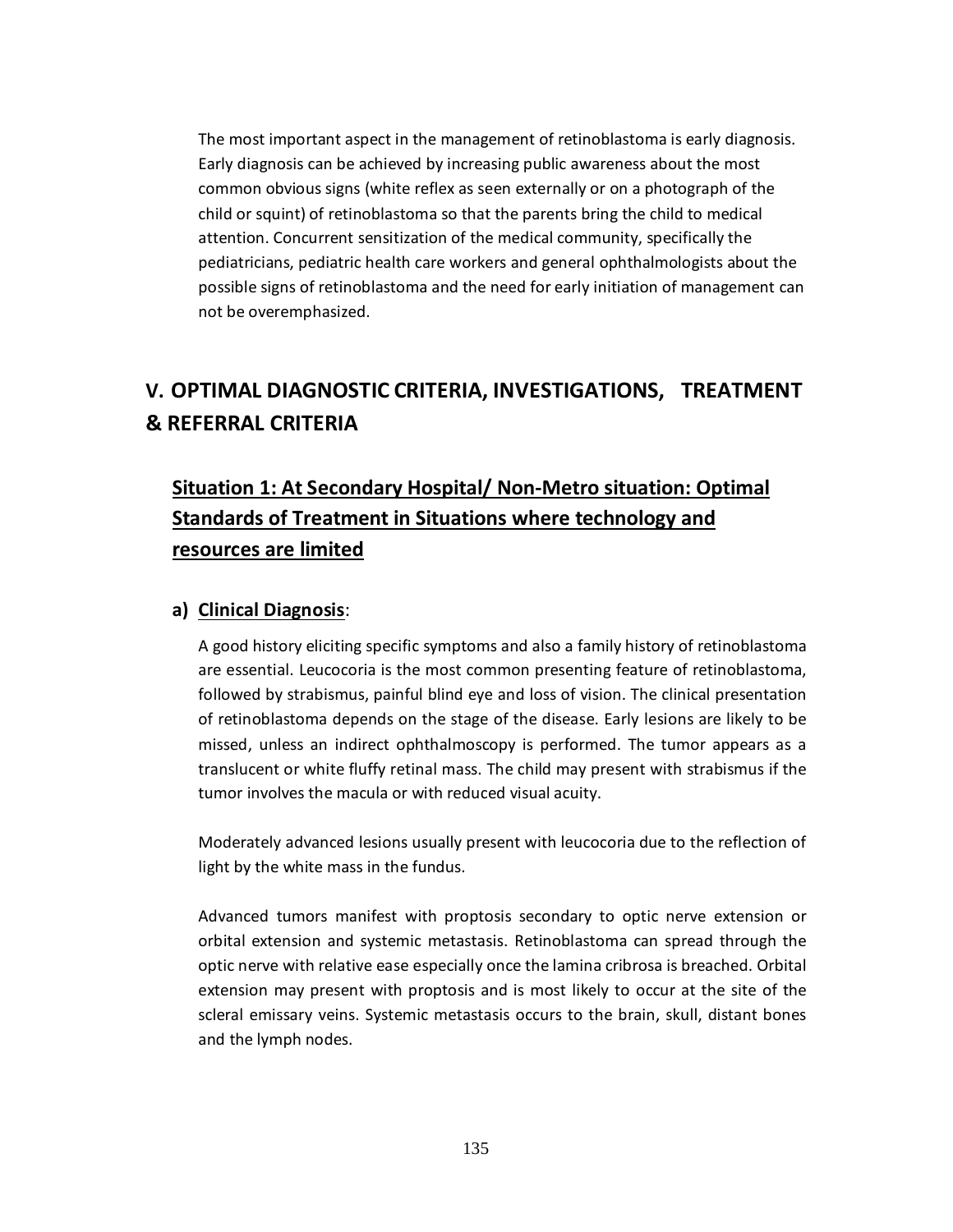Some of the atypical manifestations of retinoblastoma include pseudohypopyon, spontaneous hyphema, vitreous hemorrhage, phthisis bulbi and preseptal or orbital cellulites.

**Examination:** The ocular examination includes estimation of vision by ageappropriate means, an external examination, distant direct ophthalmoscopy, examination of the eye under good illumination and magnification, direct ophthalmoscopy and indirect ophthalmoscopy. A child with suspected retinoblastoma necessarily needs examination under anesthesia. The intraocular pressure is measured and the anterior segment and fundus are examined. Direct visualization of the tumor by an indirect ophthalmoscope is diagnostic of retinoblastoma in over 90% of cases.

**Visual acuity measurement:** Visual acuity assessment in children is difficult. A 3-12 month old child can only be assessed by fixation and following responses and by determining if one eye is preferred. A child in the age range of 12 months to 36 months can be dynamically assessed using familiar toys. An older verbal child can be assessed by using picture chart and alphabets.

#### **External examination**

- 1. Regional enlargement of lymph nodes
- 2. Eyelid and periocular edema
- 3. Proptosis and displacement

## **Slit-lamp Biomicroscopy (Handheld slit-lamp in younger children) or Examination under illumination and magnification**

- 1. Conjunctival congestion, circumciliary congestion
- 2. Anterior extraocular extension
- 3. Corneal horizontal diameter and clarity
- 4. Depth of anterior chamber, presence of tumor hypopyon
- 5. Iris neovascularization
- 6. Cataract

#### **Fundus Evaluation**

- 1. Bilateral fundus examination with 360 degree scleral depression
- 2. Tumor location, size, morphology, vascularity
- 3. Extent and location of subretinal fluid, subretinal seeds and vitreousseeds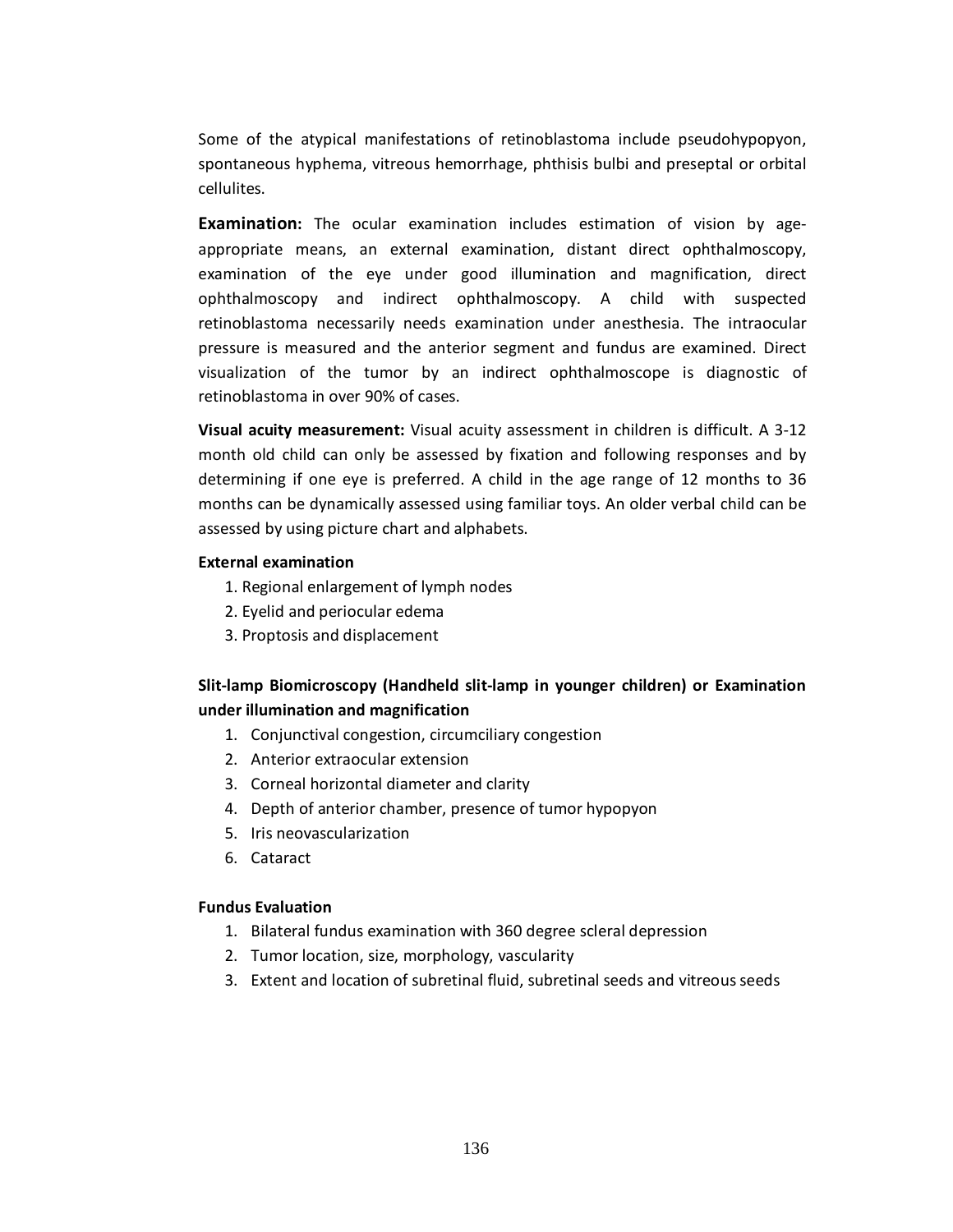## **b) Investigations**:

Ultrasonography B-scan helps in confirming the clinical diagnosis when in doubt or if the tumor is not directly visible because of media haze. CT-scan is reserved only to rule out suspected extraocular extension and MRI to rule out optic nerve or intracranial extension and pinealoblastoma. Fundus fluorescein angiography is rarely performed. Bone marrow biopsy is performed to rule out systemic metastasis in cases with clinical or histopathological risk factors and CSF cytology to rule out intracranial extension or CNS metastasis.

#### **Management:**

#### **Classification**

#### **International Classification of Intraocular Retinoblastoma**

| Group A | Small tumors (< 3 mm) outside macula                               |
|---------|--------------------------------------------------------------------|
| Group B | Bigger tumors (> 3 mm) or any tumor in macula or any tumor with    |
|         | subretinal fluid                                                   |
| Group C | Localized seeds (subretinal or vitreous)                           |
| Group D | Diffuse seeds (subretinal or vitreous)                             |
| Group E | Tumor touching the lens, Neovascular glaucoma, Tumor anterior to   |
|         | anterior vitreous face involving ciliary body or anterior segment, |
|         | Diffuse infiltrating retinoblastoma, Opaque media from hemorrhage, |
|         | Tumor necrosis with aseptic orbital cellulitis, and Phthisis bulbi |

#### **International Staging System for Retinoblastoma**

- Stage 0 No enucleation (one or both eyes may have intraocular disease)
- Stage I Enucleation, tumor completely resected
- Stage II Enucleation with microscopic residual tumor

Stage III Regional extension A Overt orbital disease B Preauricular or cervical lymph node extension

Stage IV Metastatic disease A Hematogenous metastasis 1 Single lesion 2 Multiple lesions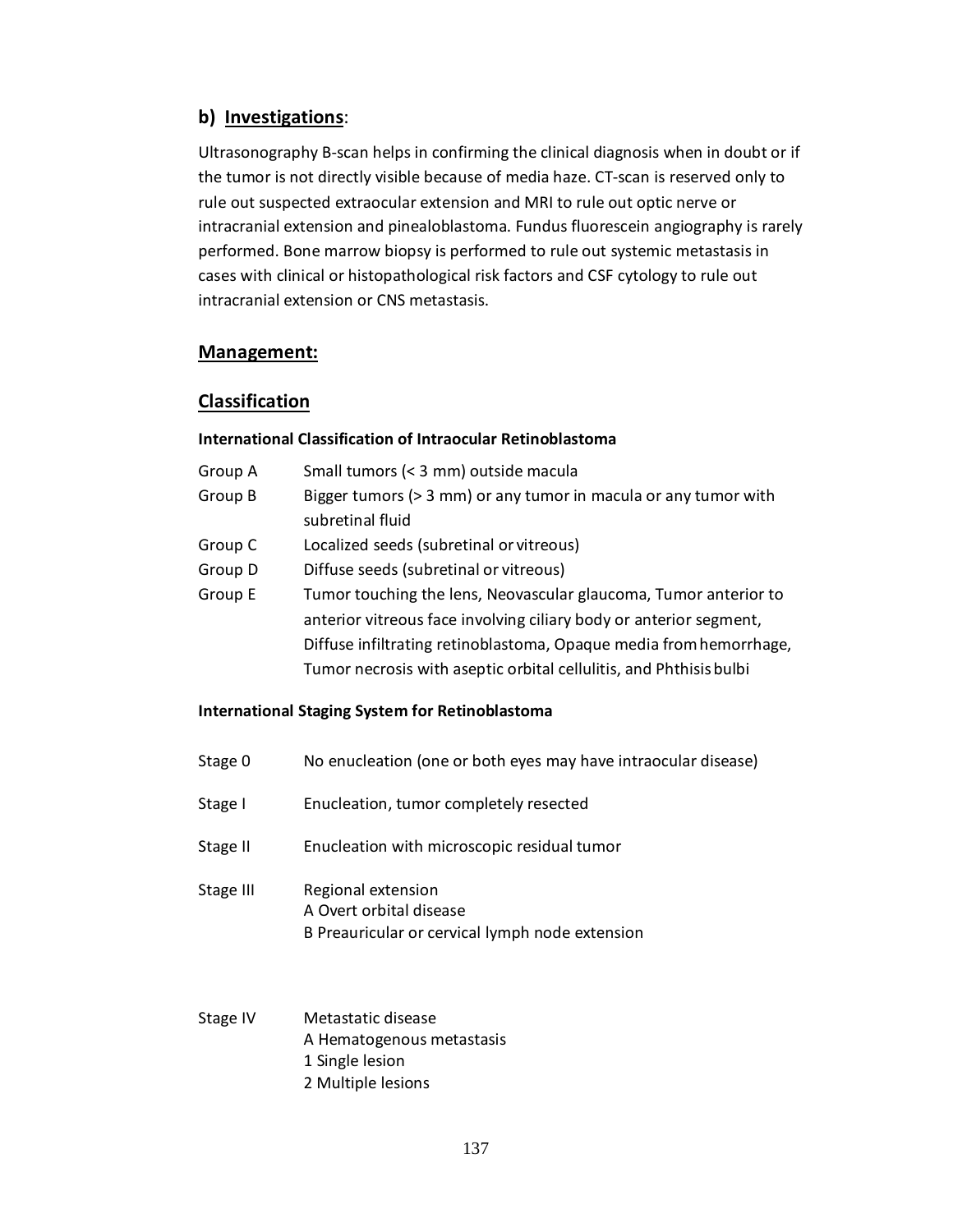- B CNS Extension
- 1 Prechiasmatic lesion
- 2 CNS mass
- 3 Leptomeningeal disease

# **C)Treatment**

- A. Intraocular tumor, International Classification Group A to C, Unilateral or Bilateral Refer to retinoblastoma treatment center
- B. Intraocular tumor, International Classification Group D, Unilateral or Bilateral Refer to retinoblastoma treatment center
- C. Intraocular tumor, International Classification Group E, Unilateral or Bilateral
	- 1. Primary enucleation with PMMA orbital implant Special considerations for enucleation in retinoblastoma
		- · Minimal manipulation
		- · Avoid perforation of the eye
		- Harvest long (> 15 mm) optic nerve stump
		- · Inspect the enucleated eye for macroscopic extraocular extension and optic nerve involvement
		- · Harvest fresh tissue for genetic studies
		- · Avoid biointegrated implant if postoperative radiotherapy is necessary
	- 2. Send specimen for histopathology and high risk factors predictive of metastasis
		- · Anterior chamber seeding
		- · Iris infiltration
		- · Ciliary body infiltration
		- · Massive choroidal infiltration
		- · Invasion of the optic nerve lamina cribrosa
		- · Retrolaminar optic nerve invasion
		- · Invasion of optic nerve transection
		- · Scleral infiltration
		- Extrascleral extension
- D. High risk factors on histopathology, International Staging, Stage II Refer to retinoblastoma treatment center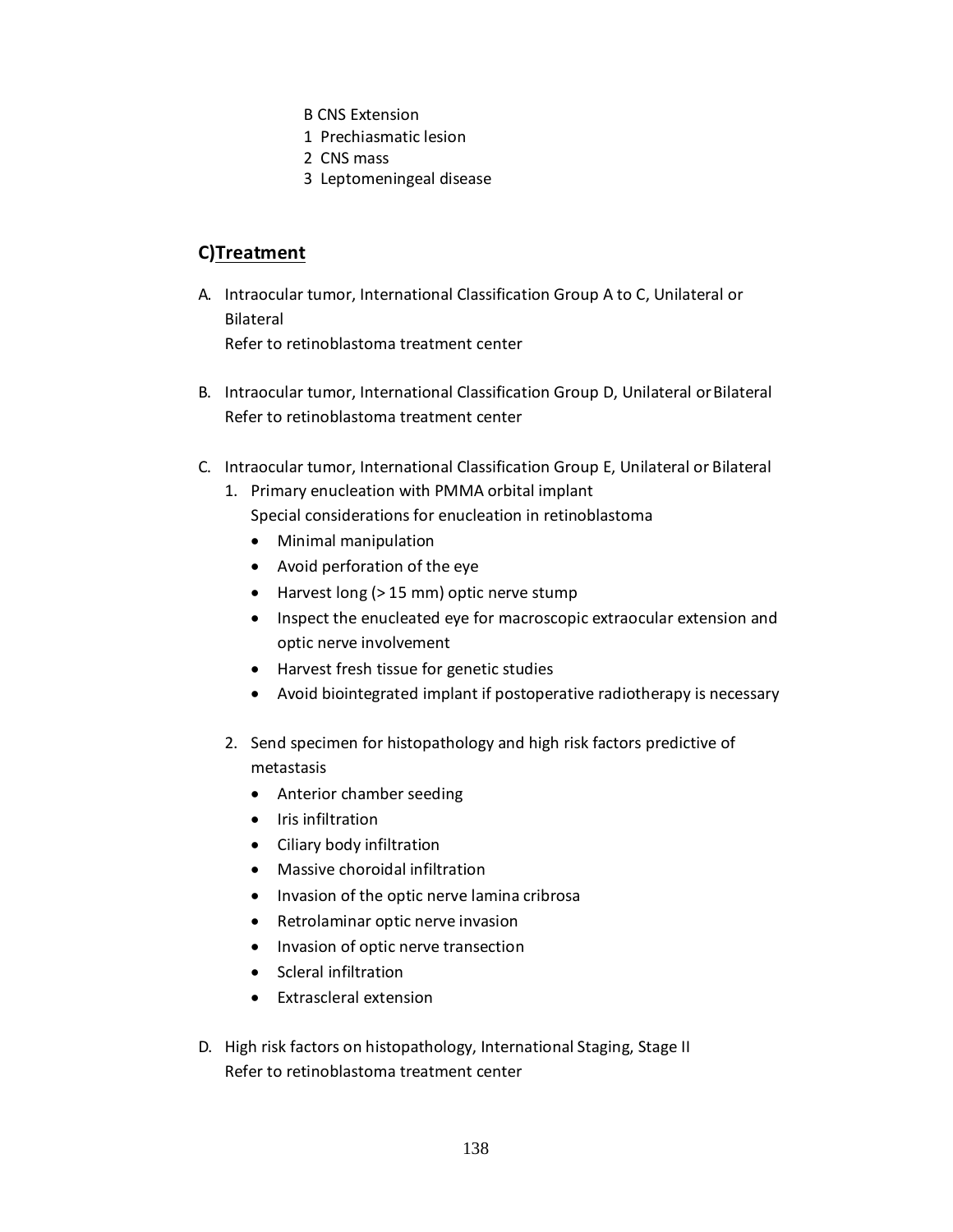- E. Extraocular tumor, International Staging, Stage IIIA Refer to retinoblastoma treatment center
- F. Regional Lymph Node Metastasis, International Staging, Stage IIIB Refer to retinoblastoma treatment center
- G. Hematogenous or Central Nervous System Metastasis, International Staging, Stage IV Refer to retinoblastoma treatment center

#### **Standard Operating Procedure**

- a. In-Patient :Admit patients for enucleation
- b. Out Patient: All older children who can cooperate for examination
- c. Day Care: All children undergoing examination under anesthesia

#### **c) Referral criteria:**

- **a)** Intraocular tumor, International Classification Group A to C, Unilateral or Bilateral
- **b)** Intraocular tumor, International Classification Group D, Unilateral or Bilateral
- **c)** High risk factors on histopathology, International Staging, Stage II
- **d)** Extraocular tumor, International Staging, Stage IIIA
- **e)** Regional Lymph Node Metastasis, International Staging, Stage IIIB
- **f)** Hematogenous or Central Nervous System Metastasis, International Staging, Stage IV

# **Situation 2: At Super Specialty Facility in Metro location where higher-end technology is available**

#### **a) Clinical Diagnosis**:

A good history eliciting specific symptoms and also a family history of retinoblastoma are essential. Leucocoria is the most common presenting feature of retinoblastoma, followed by strabismus, painful blind eye and loss of vision. The clinical presentation of retinoblastoma depends on the stage of the disease. Early lesions are likely to be missed, unless an indirect ophthalmoscopy is performed. The tumor appears as a translucent or white fluffy retinal mass. The child may present with strabismus if the tumor involves the macula or with reduced visual acuity.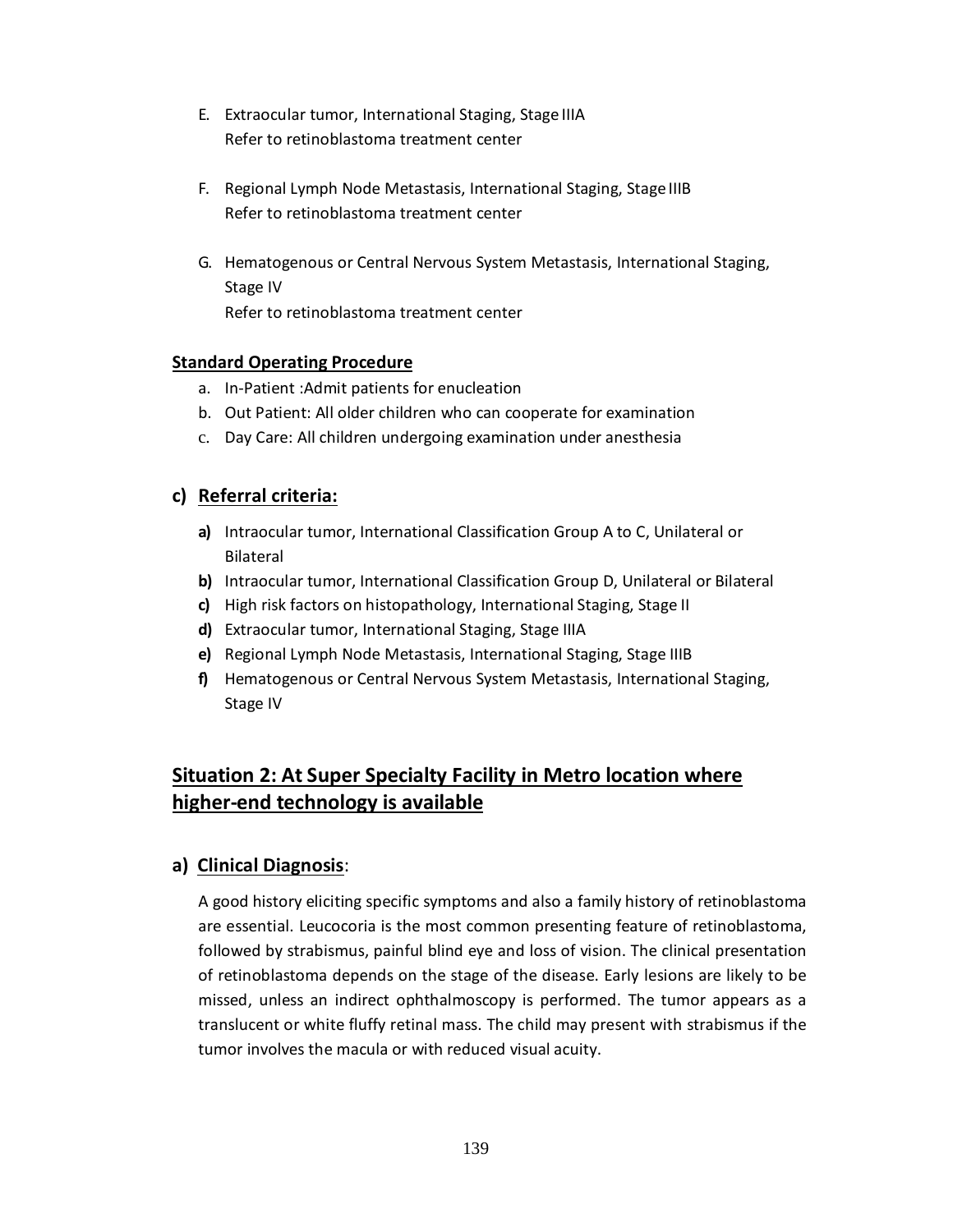Moderately advanced lesions usually present with leucocoria due to the reflection of light by the white mass in the fundus. As the tumor grows further, three patterns are usually seen:

- Endophytic, in which the tumor grows into the vitreous cavity. A yellow white mass progressively fills the entire vitreous cavity and vitreous seeds occur. The retinal vessels are not seen on the tumor surface.
- · Exophytic, in which the tumor grows towards the subretinal space. Retinal detachment usually occurs and retinal vessels are seen over the tumor.
- · Diffuse infiltrating tumor, in which the tumor diffusely involves the retina causing just a placoid thickness of the retina and not a mass. This is generally seen in older children and usually there is a delay in the diagnosis.

Advanced tumors manifest with proptosis secondary to optic nerve extension or orbital extension and systemic metastasis. Retinoblastoma can spread through the optic nerve with relative ease especially once the lamina cribrosa is breached. Orbital extension may present with proptosis and is most likely to occur at the site of the scleral emissary veins. Systemic metastasis occurs to the brain, skull, distant bones and the lymph nodes.

Some of the atypical manifestations of retinoblastoma include pseudohypopyon, spontaneous hyphema, vitreous hemorrhage, phthisis bulbi and preseptal or orbital cellulites.

**Examination:** The ocular examination includes estimation of vision by ageappropriate means, an external examination, distant direct ophthalmoscopy, examination of the eye under good illumination and magnification, direct ophthalmoscopy and indirect ophthalmoscopy. A child with suspected retinoblastoma necessarily needs examination under anaesthesia. The intraocular pressure is measured and the anterior segment and fundus are examined. Direct visualization of the tumor by an indirect ophthalmoscope is diagnostic of retinoblastoma in over 90% of cases.

**Visual acuity measurement:** Visual acuity assessment in children is difficult. A 3-12 month old child can only be assessed by fixation and following responses and by determining if one eye is preferred. A child in the age range of 12 months to 36 months can be dynamically assessed using familiar toys. An older verbal child can be assessed by using picture chart and alphabets.

#### **External examination**

- 1. Regional enlargement of lymph nodes
- 2. Eyelid and periocular edema
- 3.Proptosis and displacement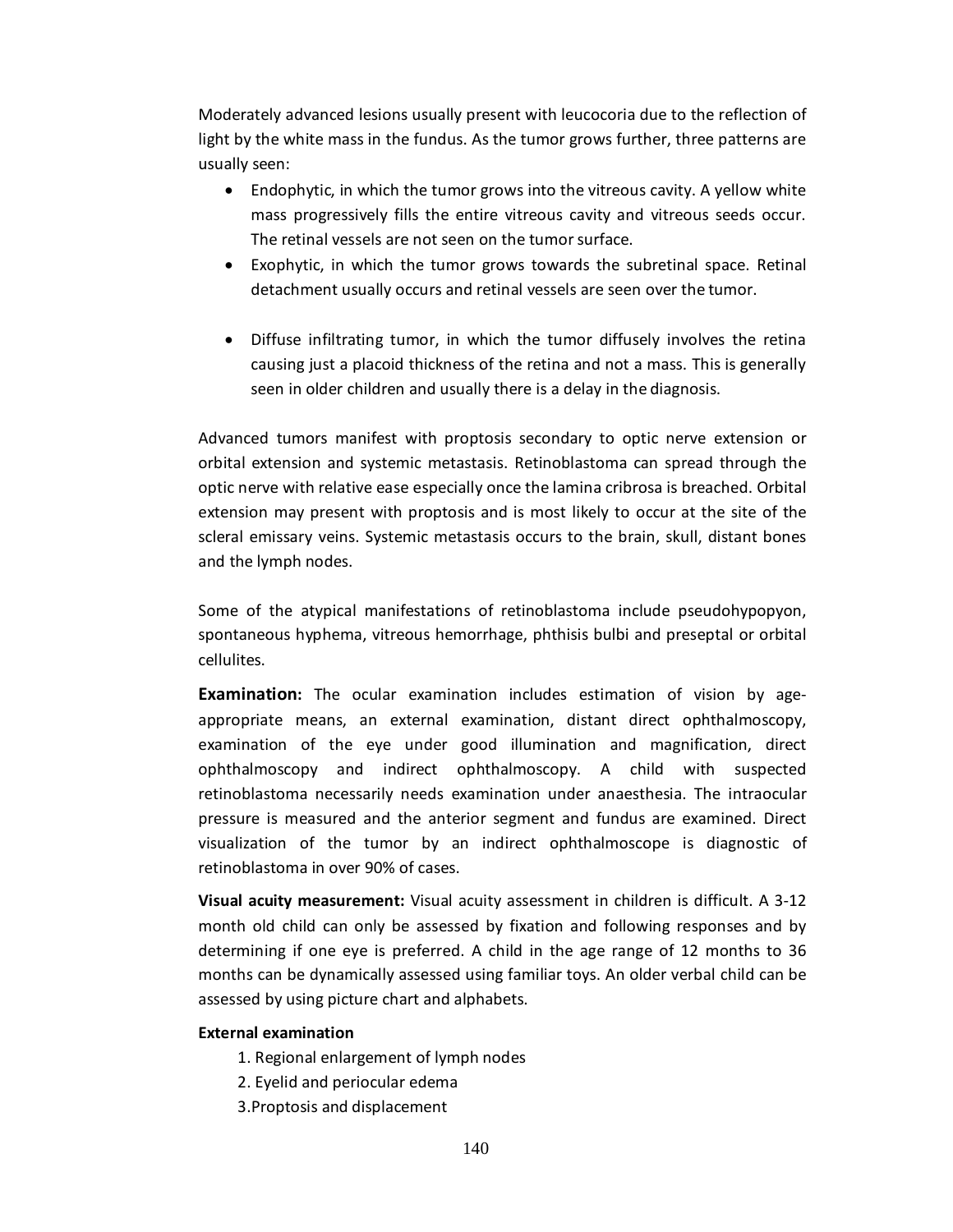## **Slit-lamp Biomicroscopy (Handheld slit-lamp in younger children) or Examination under illumination and magnification**

- 1.Conjunctival congestion, circumciliary congestion
- 2.Anterior extraocular extension
- 3.Corneal horizontal diameter and clarity
- 4..Depth of anterior chamber, presence of tumor hypopyon
- 5.Iris neovascularization
- 6.Cataract

#### **Fundus Evaluation**

- 1. Bilateral fundus examination with 360 degree scleral depression
- 2.Tumor location, size, morphology, vascularity
- 3. Extent and location of subretinal fluid, subretinal seeds and vitreous seeds

## **b) Investigations**:

Ultrasonography B-scan helps in confirming the clinical diagnosis when in doubt or if the tumor is not directly visible because of media haze. CT-scan is reserved only to rule out suspected extraocular extension and MRI to rule out optic nerve or intracranial extension and pinealoblastoma. Fundus fluorescein angiography is rarely performed. Bone marrow biopsy is performed to rule out systemic metastasis in cases with clinical or histopathological risk factors and CSF cytology to rule out intracranial extension or CNS metastasis.

#### **Management:**

- A. Intraocular tumor, International Classification Group A to C, Unilateral or Bilateral
	- 1. Focal therapy (cryotherapy or transpupillary thermotherapy) alone for smaller tumors (< 3mm diameter and height) located in visually noncrucial areas
	- 2. Standard 6 cycle chemoreduction and sequential aggressive focal therapy for larger tumors and those located in visually crucial areas
	- 3. Defer focal therapy until 6 cycles for tumors located in the macular and juxtapapillary areas. Transpupillary thermotherapy or plaque brachytherapy for residual tumor >6 cycles.
	- 4. Focal therapy for small residual tumor, and plaque brachytherapy/external beam radiotherapy (>12 months age) for large residual tumor if bilateral, and enucleation if unilateral.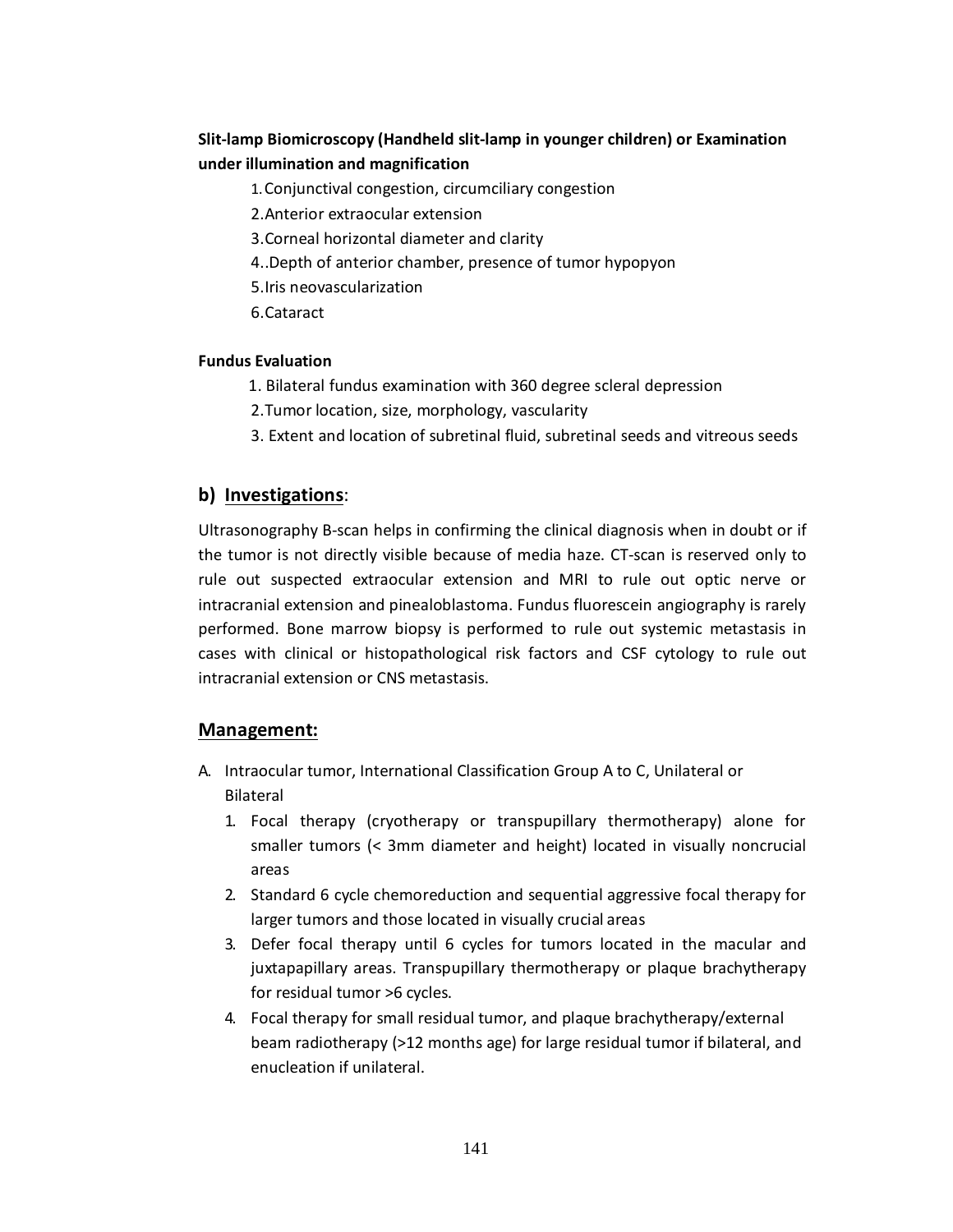- B. Intraocular tumor, International Classification Group D, Unilateral or Bilateral
	- 1. High dose chemotherapy and sequential aggressive focal therapy
	- 2. Periocular carboplatin for vitreous seeds
	- 3. Consider primary enucleation if unilateral specially in eyes with no visual prognosis
- C. Intraocular tumor, International Classification Group E, Unilateral or Bilateral
	- 1. Primary enucleation with PMMA orbital implant Special considerations for enucleation in retinoblastoma
		- · Minimal manipulation
		- · Avoid perforation of the eye
		- Harvest long (> 15 mm) optic nerve stump
		- · Inspect the enucleated eye for macroscopic extraocular extension and optic nerve involvement
		- · Harvest fresh tissue for genetic studies
		- · Avoid biointegrated implant if postoperative radiotherapy is necessary
	- 2. Send specimen for histopathology and high risk factors predictive of metastasis
		- · Anterior chamber seeding
		- · Iris infiltration
		- · Ciliary body infiltration
		- · Massive choroidal infiltration
		- · Invasion of the optic nerve lamina cribrosa
		- · Retrolaminar optic nerve invasion
		- · Invasion of optic nerve transection
		- · Scleral infiltration
		- · Extrascleral extension
- D. High risk factors on histopathology, International Staging, Stage II
	- 1. Standard 6 cycle adjuvant chemotherapy
	- 2. High dose adjuvant chemotherapy and orbital external beam radiotherapy in patients with scleral infiltration, extraocular extension, and optic nerve extension to transection.
- E. Extraocular tumor, International Staging, Stage IIIA
	- 1. Baseline systemic evaluation for metastasis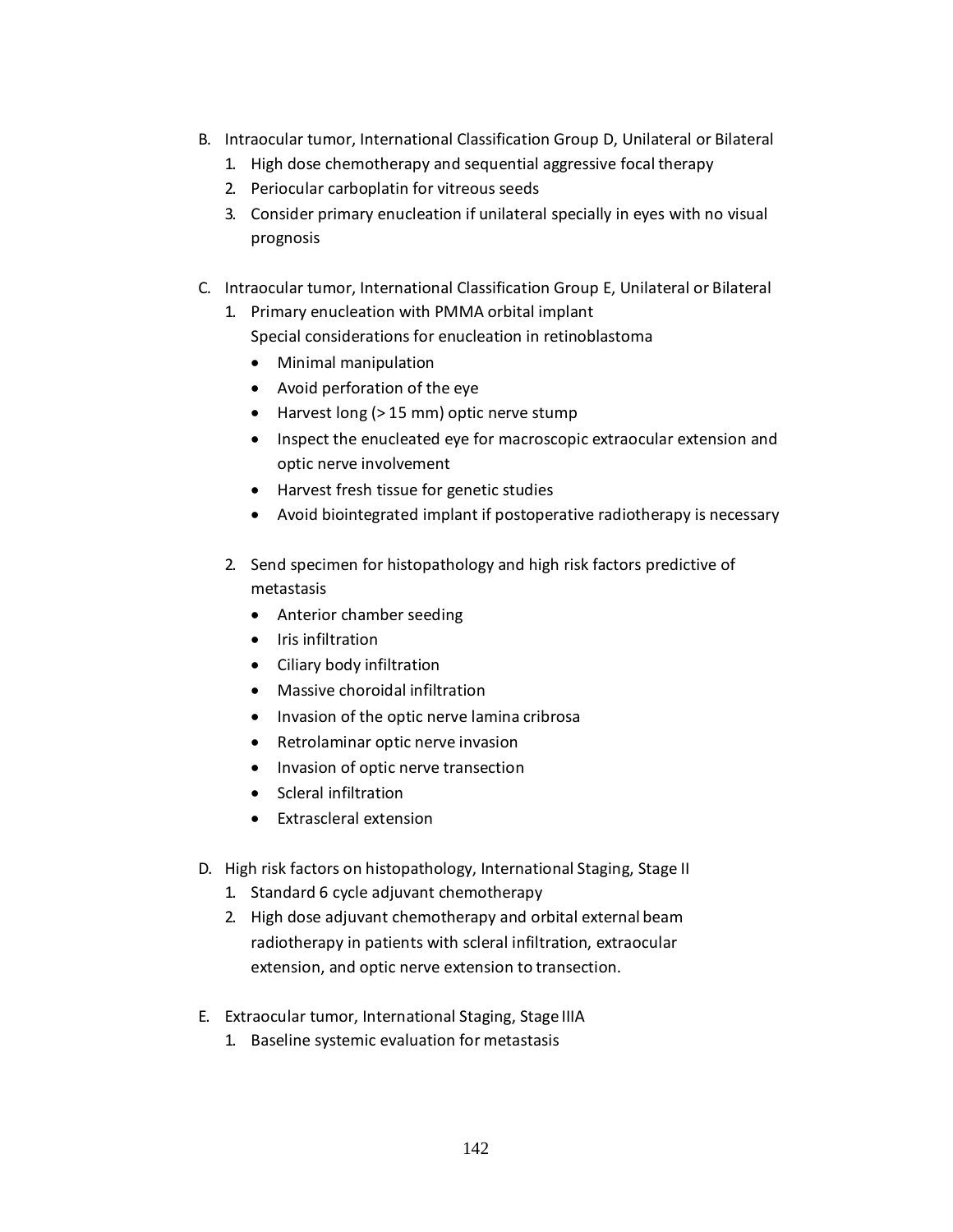- 2. High dose chemotherapy for 3-6 cycles, followed by enucleation or extended enucleation, external beam radiotherapy, and continued chemotherapy for 12 cycles
- F. Regional Lymph Node Metastasis, International Staging, Stage IIIB
	- 1. Baseline evaluation for systemic metastasis
	- 2. Neck dissection, high dose chemotherapy for 6 cycles, followed by external beam radiotherapy, and continued chemotherapy for 12 cycles
- G. Hematogenous or Central Nervous System Metastasis, International Staging, Stage IV Palliative therapy in discussion with the family

#### **Standard Operating Procedure**

- **a. In-Patient :**
	- · Admit patients for surgery and chemotherapy
	- · Admit patients with complications following chemotherapy
- **b. Out Patient:** All older children who can cooperate forexamination
- **c. Day Care:** All children undergoing examination under anesthesia and focal treatment.
- **c) Referral criteria:** not applicable

# **VI. WHO DOES WHAT? AND TIMELINES**

## **a. Doctor :**

- · Patient history is taken and a clinical examination performed
- · Documenting the medical record
- · Plan treatment guidelines and perform surgery if necessary.
- · Awareness of public and medical personnel

## **b. Nurse/Technician:**

- · Perform lab tests
- · To monitor the patients who are admitted
- · To maintain separate inpatient and outpatient record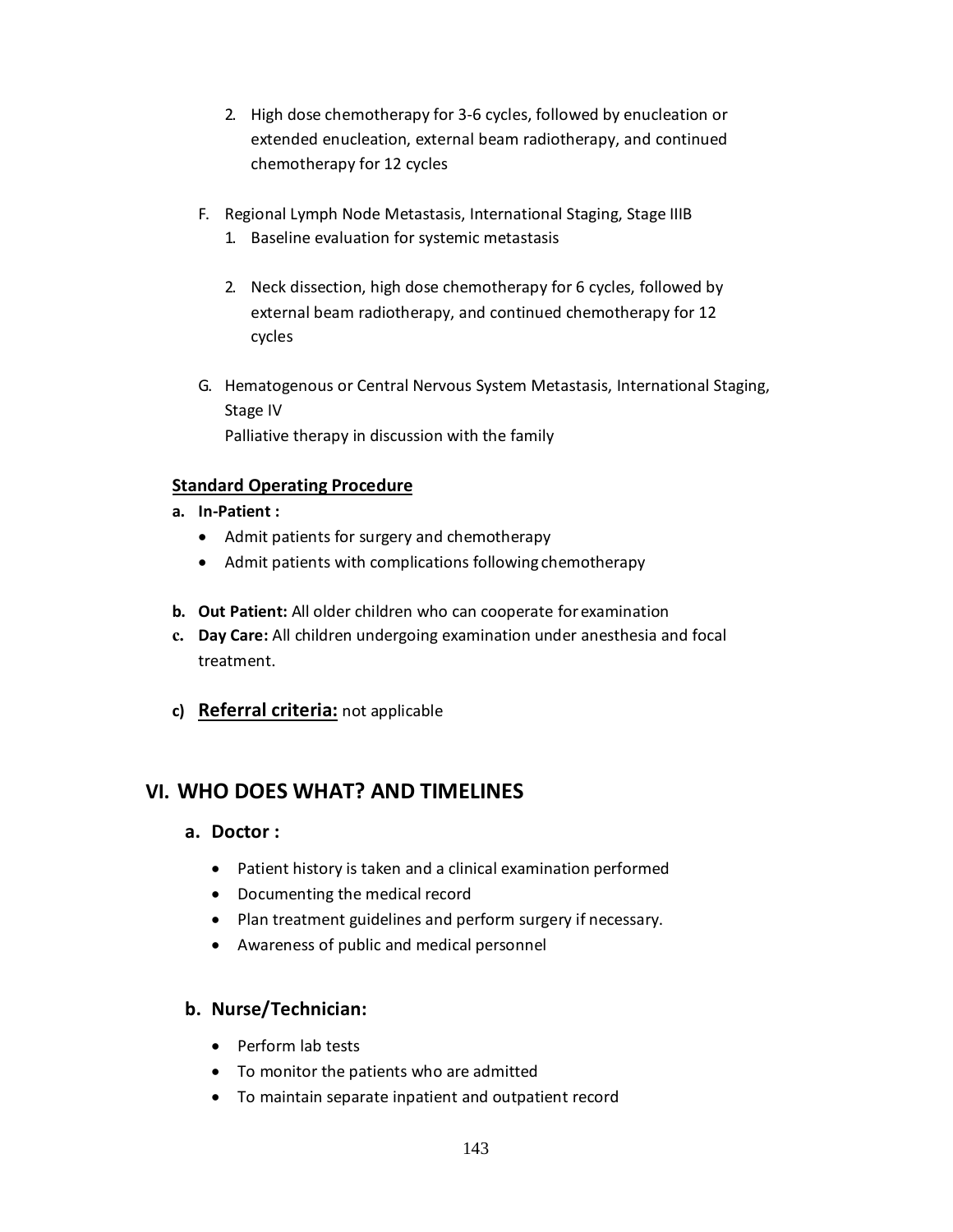· To administer medications as prescribed by the Physician

#### **VII. FURTHER READING / REFERENCES**

- 1. Shields JA, Shields CL. Intraocular tumors A text and Atlas. Philadelphia, PA, USA, WB Saunders Company, 1992.
- 2. Shields CL, Honavar SG, Shields JA, Demirci H, Meadows AT, Naduvilath TJ. Factors predictive of recurrence of retinal tumors, vitreous seeds, and subretinal seeds following chemoreduction for retinoblastoma. Arch Ophthalmol. 2002;120:460-4.
- 3. Shields CL, Honavar SG, Meadows AT, Shields JA, Demirci H, Singh A, Friedman DL, Naduvilath TJ. Chemoreduction plus focal therapy for retinoblastoma: factors predictive of need for treatment with external beam radiotherapy or enucleation. Am J Ophthalmol. 2002;133:657-64.
- 4. Shields CL, Honavar SG, Meadows AT, Shields JA, Demirci H, Naduvilath TJ. Chemoreduction for unilateral retinoblastoma. Arch Ophthalmol. 2002;120:1653-8.
- 5. Murthy R, Honavar SG, Naik MN, Reddy VA. Retinoblastoma. In: Dutta LC, ed. Modern Ophthalmology . New Delhi, India, Jaypee Brothers; 2004:849-859.
- 6. Honavar SG, Singh AD. Management of advanced retinoblastoma. Ophthalmol Clin North Am. 2005;18:65-73.
- 7. Vemuganti G, Honavar SG, John R. Clinicopathological profile of retinoblastomain Asian Indians. Invest Ophthalmol Vis Sci 2000; 41(S):790.
- 8. Abramson DH, Frank CM, Susman M, Whalen MP, Dunkel IJ, Boyd NW 3rd. Presenting signs of retinoblastoma. J Pediatr. 1998; 132:505-8.
- 9. Ellsworth RM. The practical management of retinoblastoma. Trans Am Ophthalmol Soc 1969: 67: 462-534.
- 10. Shields CL, Shields JA. Basic understanding of current classification and management of retinoblastoma. Curr OpinOphthalmol.2006;17:228-34.
- 11. Chantada G, Doz F, Antoneli CB, et al A proposal for an international retinoblastoma staging system Pediatr Blood Cancer 2006:47;801-805
- 12. Hungerford JL, Toma NMG, Plowman PN, Kingston JE. External beam radiotherapy for retinoblastoma: I, whole eye technique. Br J Ophthalmol. 1995; 79: 112-117.
- 13. Ferris FL, 3rd, Chew EY. A new era for the treatment of retinoblastoma.Arch Ophthalmol 1996; 114:1412.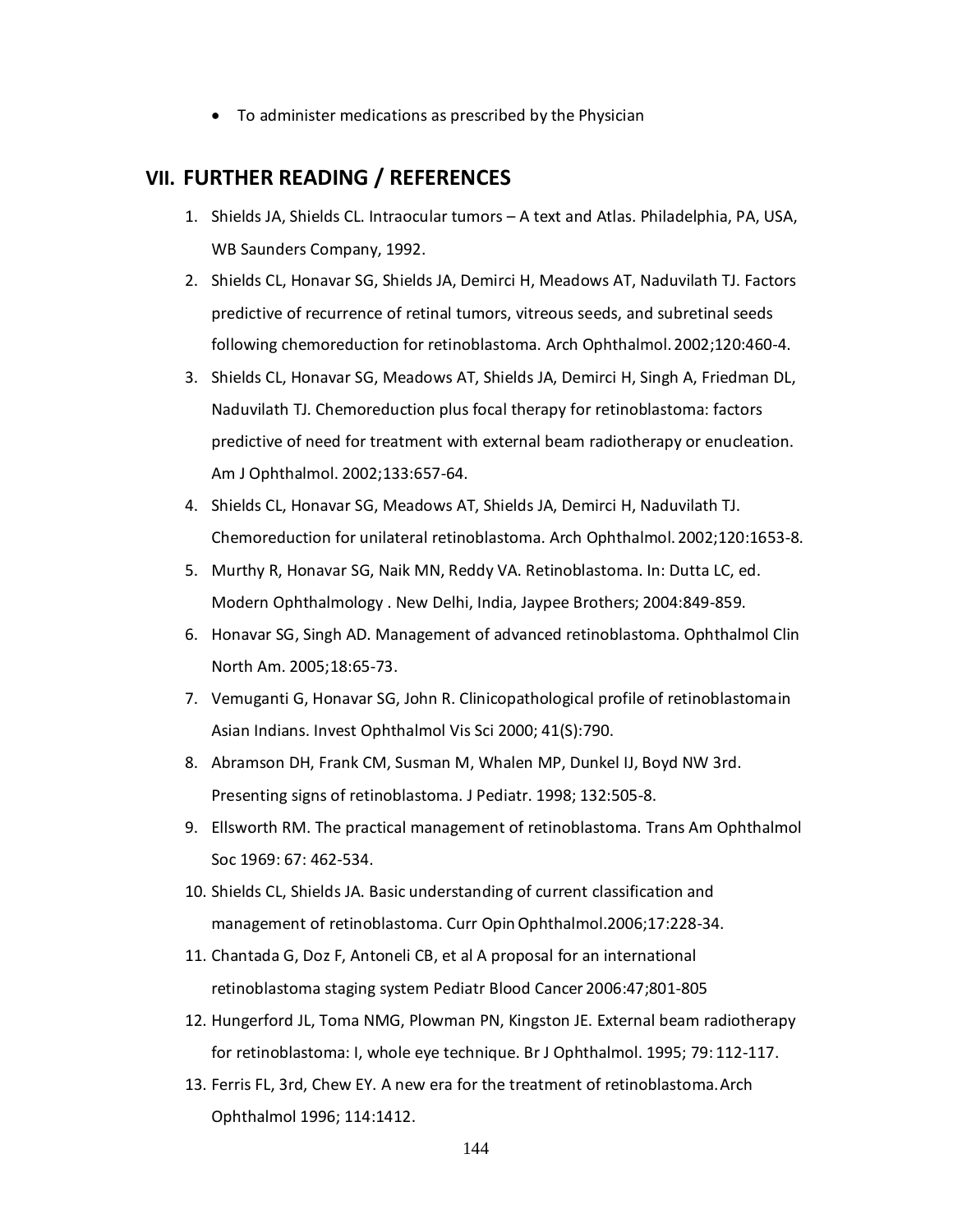- 14. Kingston JE, Hungerford JL, Madreperla SA, Plowman PN. Results of combined chemotherapy and radiotherapy for advanced intraocular retinoblastoma. Archives of Ophthalmology 1996; 114:1339-43.
- 15. Gallie BL, Budning A, DeBoer G, Thiessen JJ, Koren G, Verjee Z, et al. Chemotherapy with focal therapy can cure intraocular retinoblastoma without radiotherapy. Arch Ophthalmol 1996; 114:1321-8.
- 16. Murphree AL, Villablanca JG, Deegan WF, 3rd, Sato JK, Malogolowkin M, FisherA, et al. Chemotherapy plus local treatment in the management of intraocular retinoblastoma. Arch Ophthalmol 1996; 114:1348-56.
- 17. Shields CL, De Potter P, Himelstein BP, Shields JA, Meadows AT, Maris JM. Chemoreduction in the initial management of intraocular retinoblastoma.Arch Ophthalmol 1996; 114:1330-8.
- 18. Singh AD, Shields CL, Shields JA. Prognostic factors in retinoblastoma. J Pediatr Ophthalmol Strab 2000; 37:134-41.
- 19. Honavar SG, Singh AD, Shields CL, Demirci H, Smith AF, Shields JA. Post-enucleation prophylactic chemotherapy in high- risk retinoblastoma. Arch Ophthalmol 2002; 120:923-31.